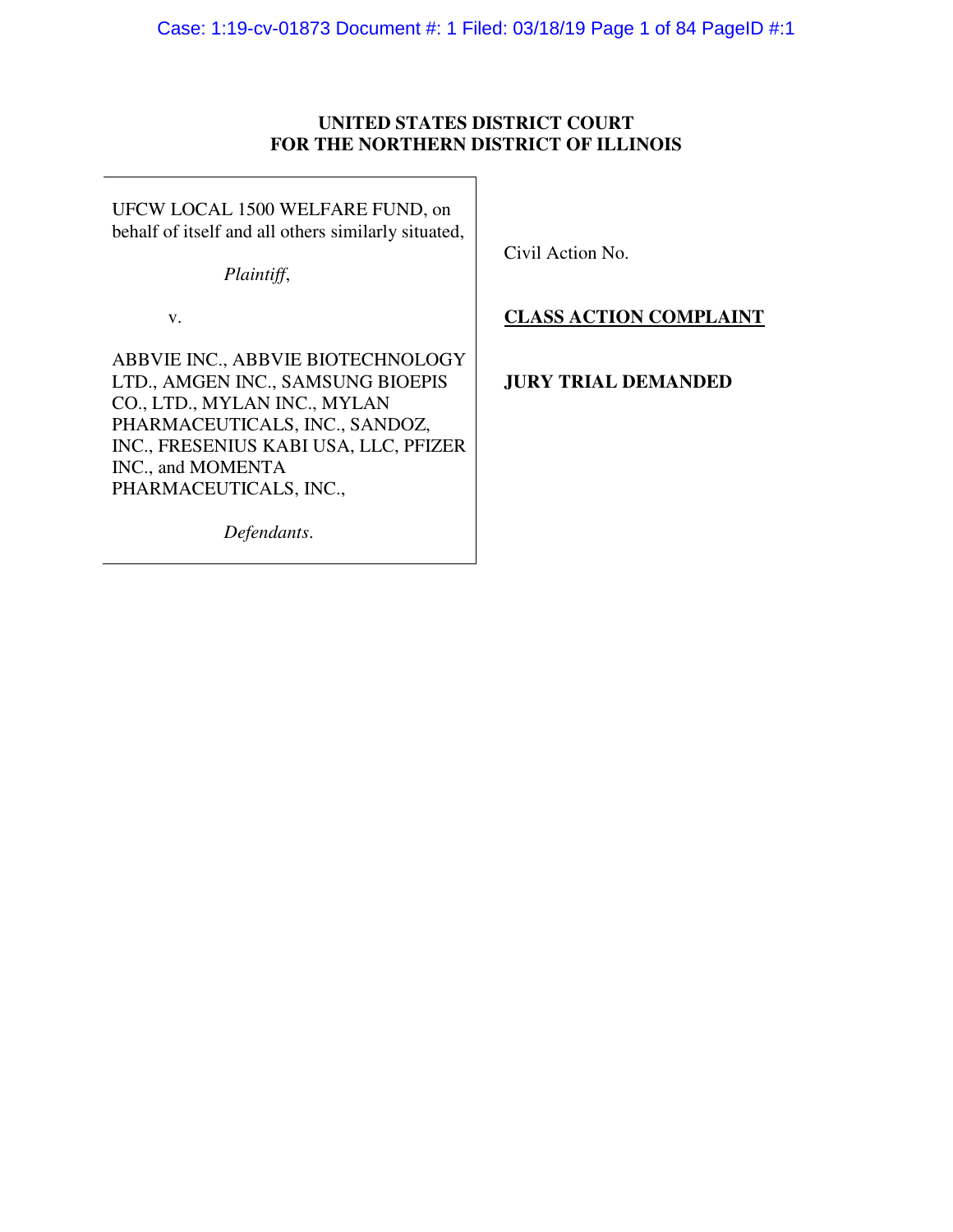### Case: 1:19-cv-01873 Document #: 1 Filed: 03/18/19 Page 2 of 84 PageID #:2

Plaintiff UFCW Local 1500 Welfare Fund, on behalf of itself and all others similarly situated, files this Complaint against Defendants AbbVie Inc., AbbVie Biotechnology Ltd. (together, "AbbVie"), Amgen Inc. ("Amgen"), Samsung Bioepis Co., Ltd. ("Bioepis"), Mylan Inc., Mylan Pharmaceuticals, Inc. (together, "Mylan"), Sandoz, Inc. ("Sandoz"), Fresenius Kabi USA, LLC ("Fresenius"), Pfizer Inc. ("Pfizer"), and Momenta Pharmaceuticals, Inc. ("Momenta") (collectively, "Defendants") for violations of federal antitrust laws and state antitrust, consumer protection, and common laws. Plaintiff's claims arise from Defendants' anticompetitive scheme to restrain competition in the market for Humira® and its biosimilar competitors in the United States. Plaintiff's allegations are made on personal knowledge as to Plaintiff and Plaintiff's own acts and upon information and belief as to all other matters.

### **I. NATURE OF THE ACTION**

1. Humira (adalimumab) is a biologic injectable therapy indicated to treat a variety of chronic conditions, including rheumatoid arthritis, ankylosing spondylitis, psoriatic arthritis, plaque psoriasis, Crohn's disease (adult and pediatric), and ulcerative colitis. Humira is sold primarily in the United States and Europe.

2. For over 15 years, Humira has been a blockbuster drug. Indeed, Humira is presently the best-selling prescription drug in the world with over \$130 billion in total sales since its launch.

3. Humira is the single largest revenue source for AbbVie, with sales of nearly \$20 billion in 2018 alone, which account for approximately 61% of the company's global revenues.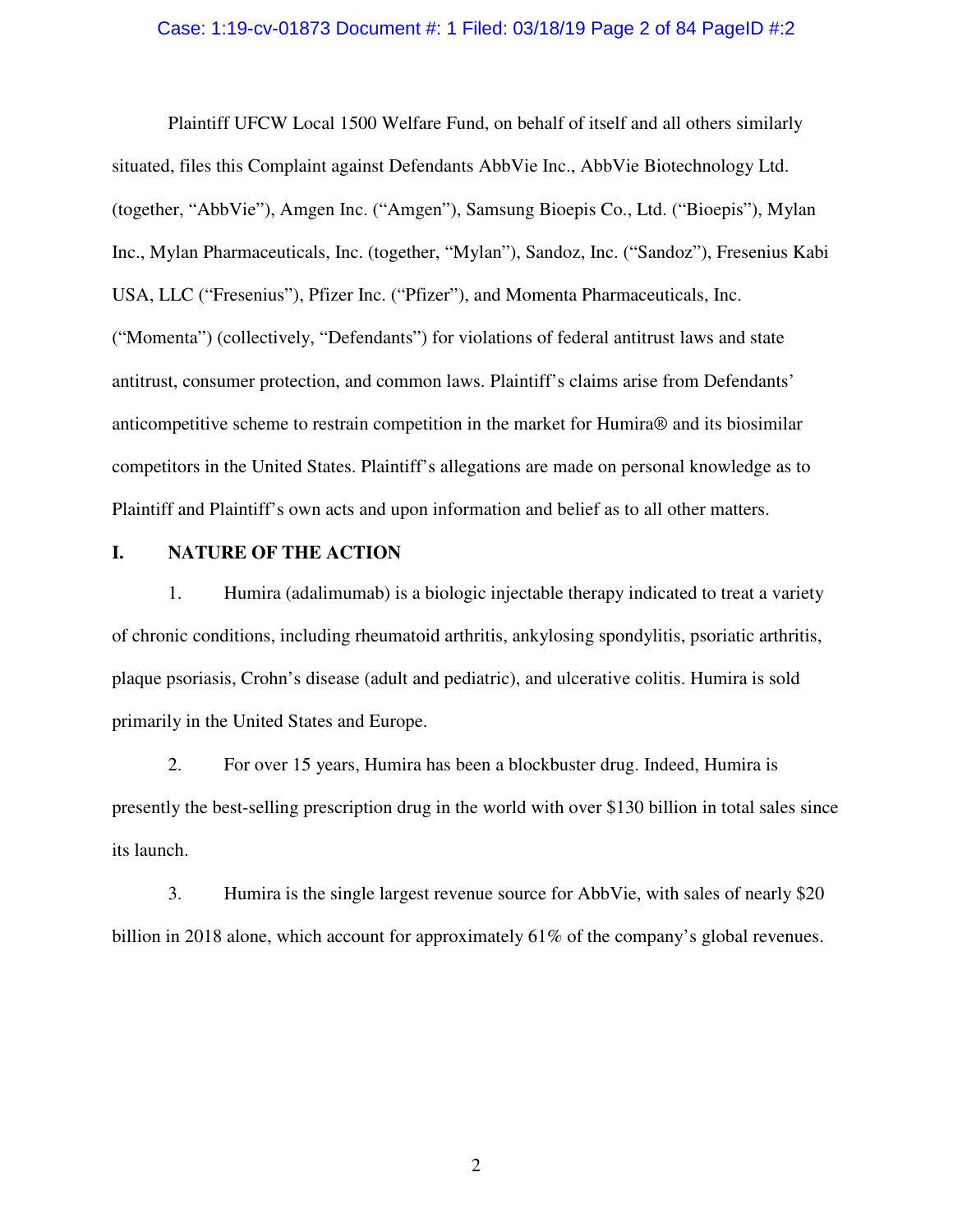#### Case: 1:19-cv-01873 Document #: 1 Filed: 03/18/19 Page 3 of 84 PageID #:3

4. Humira's price to patients has skyrocketed over the past decade. Per patient costs doubled from \$19,000 per year in 2012 to more than \$38,000 in 2018 (after rebates).<sup>1</sup> Humira's list price, absent rebates, can now reach \$50,000 per year per patient.<sup>2</sup>

5. Many other pharmaceutical manufacturers have sought to launch lower-priced adalimumab "biosimilars"—generic versions of Humira that treat the same underlying conditions—to garner their own share of the enormous U.S. market for this biologic. However, despite eight other manufacturers developing adalimumab biosimilars—three of which have received Food and Drug Administration ("FDA") approval—AbbVie has successfully prevented all biosimilars from launching in the U.S. market through widespread anticompetitive conduct that has allowed it to maintain its monopoly and supracompetitive prices.

6. AbbVie has erected significant barriers to entry to block biosimilar competition. Specifically, AbbVie has created and employed an exclusionary "patent thicket"—an unlawful scheme whereby it secured over 100 patents designed solely to insulate Humira from any biosimilar competition in the U.S. for years to come. Then, AbbVie entered into illegal market division agreements with the remaining Defendants in a concerted effort to delay biosimilar entry in the U.S. until at least 2023. Meanwhile, patients in Europe do not have to wait, as AbbVie agreed to earlier entry dates, thereby permitting biosimilar competitors to launch there. This trade-off meant that the lower price for Humira in Europe was subsidized by the much higher price in the United States where AbbVie unlawfully maintained its monopoly.

<u>.</u>

<sup>1</sup> *Humira's Best-Selling Drug Formula: Start at a High Price. Go Higher*, New York Times, https://www.nytimes.com/2018/01/06/business/humira-drug-prices.html (last accessed Mar. 13, 2019).

<sup>2</sup> *How AbbVie's Humira Undercuts The Drug Industry Price Defense*, Forbes, https://www.forbes.com/sites/brucejapsen/2016/07/21/how-abbvies-humira-undercuts-the-drug-industryprice-defense/ (last accessed Mar. 13, 2019).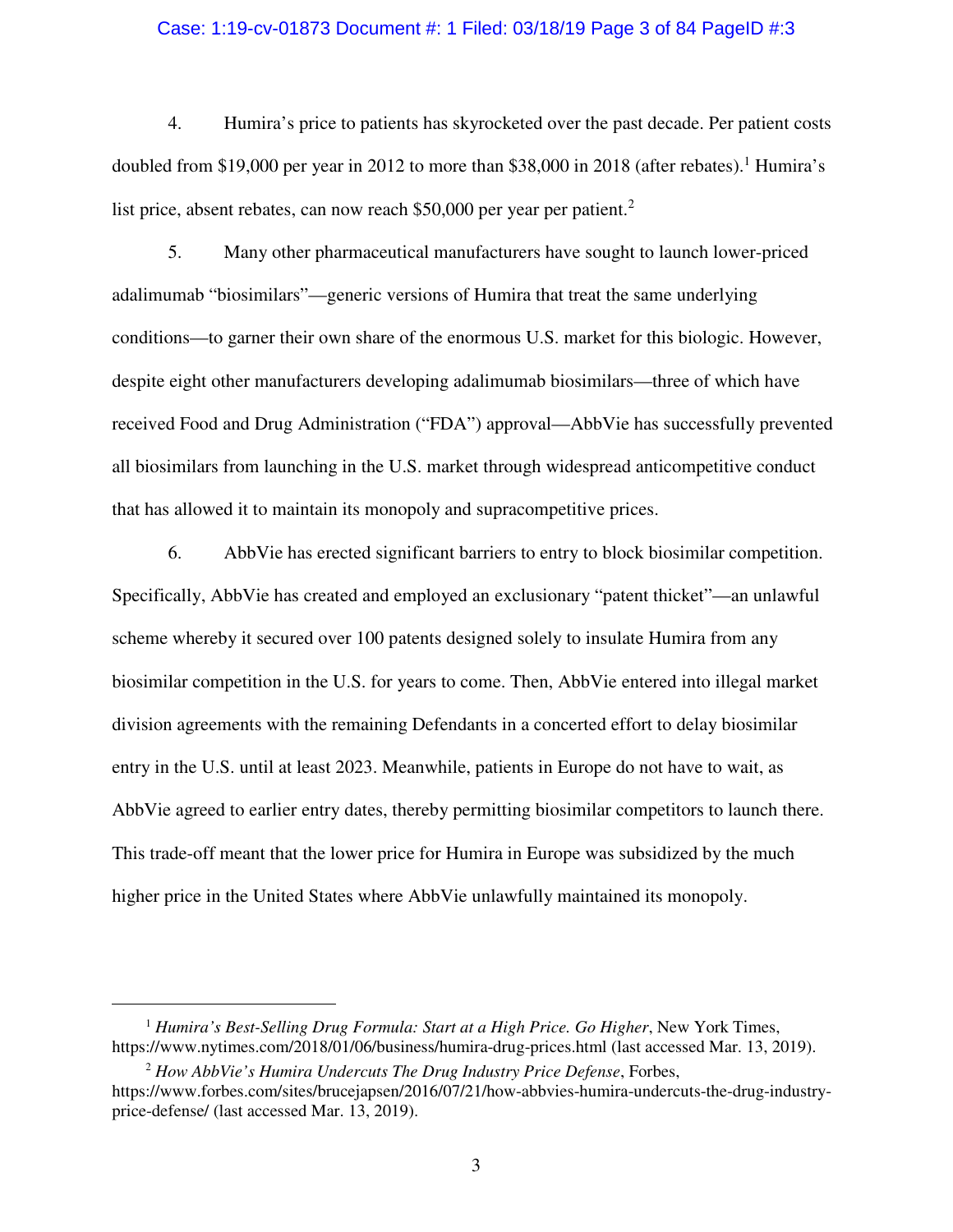### Case: 1:19-cv-01873 Document #: 1 Filed: 03/18/19 Page 4 of 84 PageID #:4

7. The primary patent for Humira expired in December 2016. However, in order to create its patent thicket, AbbVie has applied for nearly 250 patents since its biologic was first developed, *89% of which were filed after the FDA's approval of its initial new drug application*. 3 Humira is now blanketed by over 100 issued patents. Many of the Humira patents expire in 2034, over three decades since the drug's launch.

8. The sheer number of patents makes it "nearly impossible for any biosimilar to feasibly litigate all of these patents."<sup>4</sup> The long duration and extensive scope of AbbVie's patent thicket blocks biosimilar entry regardless of whether parts of the thicket die from time to time as AbbVie patents may be adjudged invalid or non-infringed.

9. AbbVie has abused the patent system—collecting dozens and dozens of patents, many of which are overlapping and non-inventive—as a means to block competition in the U.S. market. It simply is not feasible for biosimilar manufacturers to engage in time-consuming and expensive patent litigation against this mass of dubious patents.

10. Condemnation of this practice has been intense. Industry commentators, the former Commissioner of the Food and Drug Administration ("FDA"), and a very recent U.S. Congressional investigation have criticized the use of patent thickets to deter biosimilar competition. For example, FDA Commissioner Scott Gottlieb remarked in April 2018 that manufacturers are employing "schemes to hamstring biosimilar competition" with "patent

<sup>3</sup> *Initiative for Medicines, Access & Knowledge – Public Comment to Federal Trade Commission*, https://www.ftc.gov/system/files/documents/public\_comments/2018/12/ftc-2018-0090-d-0029- 163403.pdf (last accessed Mar. 13, 2019).

<sup>4</sup> *Did AbbVie create a wrongful "patent thicket" around Humira®?*, Markman Advisors, https://www.markmanadvisors.com/blog/2018/8/27/did-abbvie-create-a-wrongful-patent-thicket-aroundhumira (last accessed Mar. 13, 2019).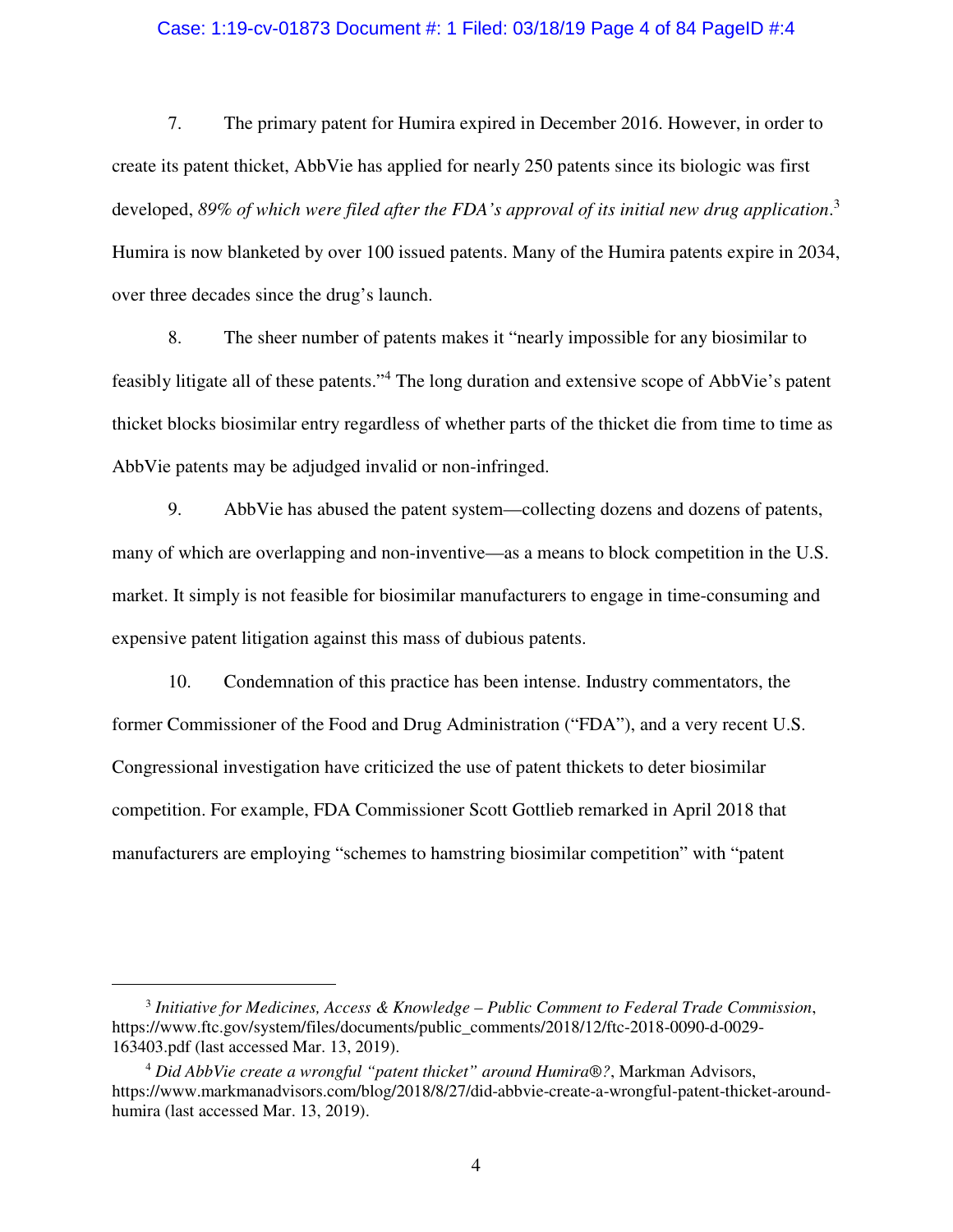### Case: 1:19-cv-01873 Document #: 1 Filed: 03/18/19 Page 5 of 84 PageID #:5

thickets on biologics deter[ring] market entry for years after FDA approval."<sup>5</sup> Commissioner Gottlieb stated that, at the time, the FDA had approved nine biosimilar products, but only three were available to U.S. patients, and that patients therefore "won't see the benefits of lower prices."<sup>6</sup>

11. To carry out its patent thicket scheme, AbbVie has pursued "infringement" litigation against biosimilar manufacturers, openly touting its litigation strategy to investors as a means of insulating its blockbuster drug from competition. Biosimilar manufacturers must either engage in years of protracted, expensive patent litigation as they cut their way through AbbVie's approximately 100 patents, or else settle the litigation under terms that significantly delay the launch of their FDA-approved biosimilar products.

12. Not surprisingly, seven competitors have opted to settle. AbbVie has entered into unlawful market division agreements with seven biosimilar manufacturers, which permit competition in Europe, but which delay biosimilars in the U.S. market until at least January 2023:

| <b>Competitor</b> | <b>Earliest Entry Date</b> |
|-------------------|----------------------------|
| Amgen             | January 31, 2023           |
| <b>Bioepis</b>    | June 30, 2023              |
| Mylan             | July 31, 2023              |
| Sandoz            | September 30, 2023         |
| Fresenius         | September 30, 2023         |
| Pfizer            | November 20, 2023          |
| Momenta           | November 20, 2023          |

<sup>5</sup> *Advancing Patient Care Through Competition*, Remarks by FDA Commissioner Scott Gottlieb, https://www.fda.gov/NewsEvents/Speeches/ucm605143.htm (last accessed Mar. 13, 2019).

-

<sup>6</sup> *Id.*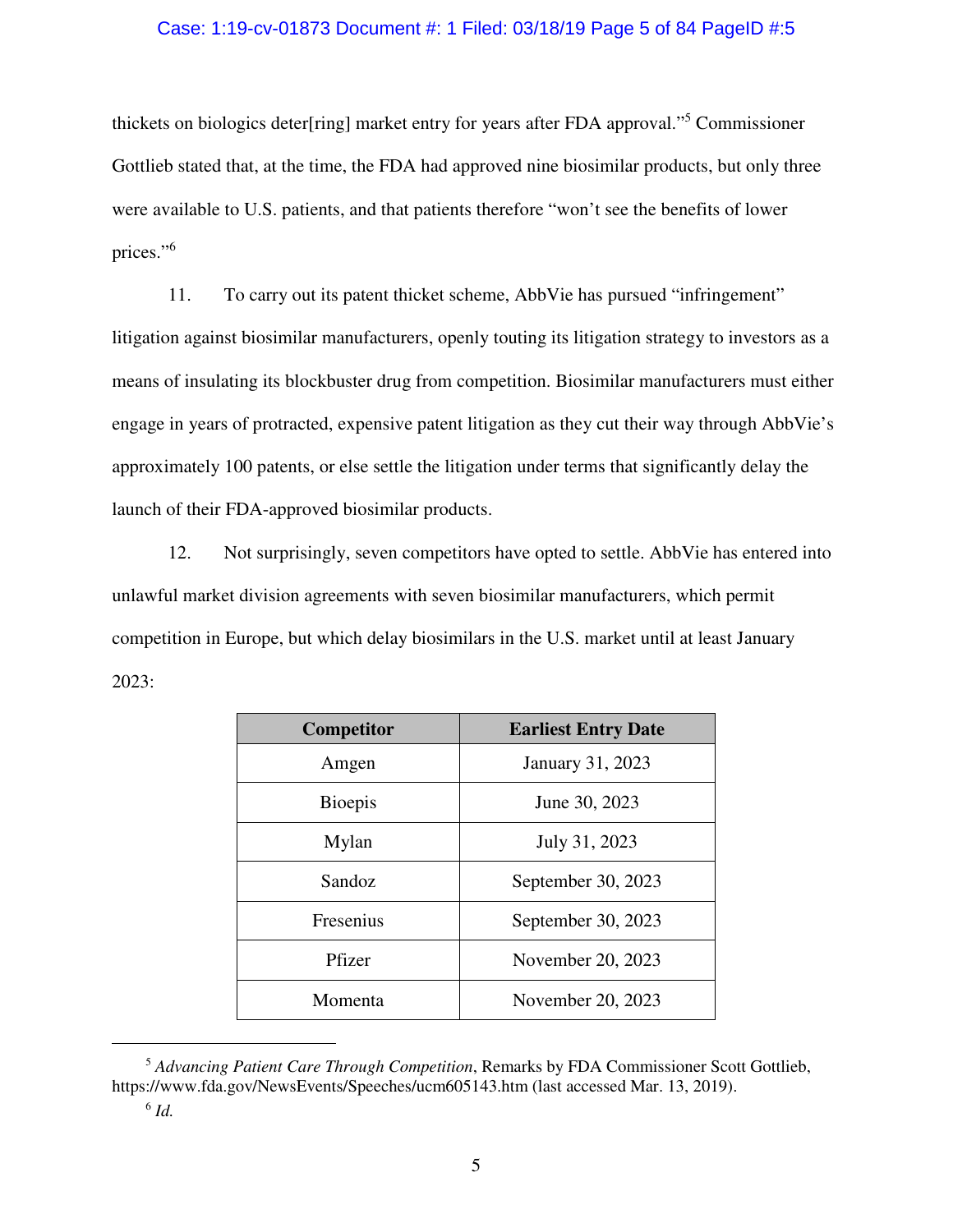#### Case: 1:19-cv-01873 Document #: 1 Filed: 03/18/19 Page 6 of 84 PageID #:6

13. Through these agreements, Defendants illegally allocated the market for adalimumab. AbbVie has maintained its adalimumab monopoly in the U.S. market and continues to charge inflated prices—capturing nearly \$20 billion in 2018 revenues—while allowing biosimilars to sell in the European market, where drug prices—and hence profits—are generally much lower.

14. Lower prices in Europe mean that, when biosimilar versions enter there, the "hit" to AbbVie's bottom line is less than it would be in the U.S. Accordingly, AbbVie has agreed with other Defendants to permit entry in Europe years earlier than the 2023 U.S. entry date. Simply put, AbbVie has cooked up a monopoly maintenance scheme that has U.S. patients paying higher monopoly prices while patients in Europe benefit from competition.

15. Only one manufacturer—Boehringer Ingelheim International GmbH along with its affiliated companies Boehringer Ingelheim Pharmaceutical, Inc. and Boehringer Ingelheim Fremont, Inc. (collectively, "Boehringer")—has chosen to battle AbbVie through litigation in an effort to launch its own proposed adalimumab biosimilar, Cyltezo. Boehringer has alleged that AbbVie has used its patent thicket—and the enforcement litigation—as a means to prevent any biosimilar competition. But despite Boehringer's efforts, the litigation has no resolution in sight, just as AbbVie intended through the creation of its patent thicket.

16. AbbVie's claim that it "believe[s] biosimilars will play an important role in our healthcare system," is hollow, indeed.<sup>7</sup> *At every turn*, AbbVie has worked to prevent biosimilars from entering the U.S. market, by both amassing its unlawful patent thicket and entering into agreements dividing market entry between Europe and the U.S.

<sup>7</sup> *AbbVie Announces Global Resolution of HUMIRA® (adalimumab) Patent Disputes with Sandoz*, https://news.abbvie.com/news/abbvie-announces-global-resolution-humira-adalimumab-patent-disputeswith-sandoz.htm (last accessed Mar. 13, 2019).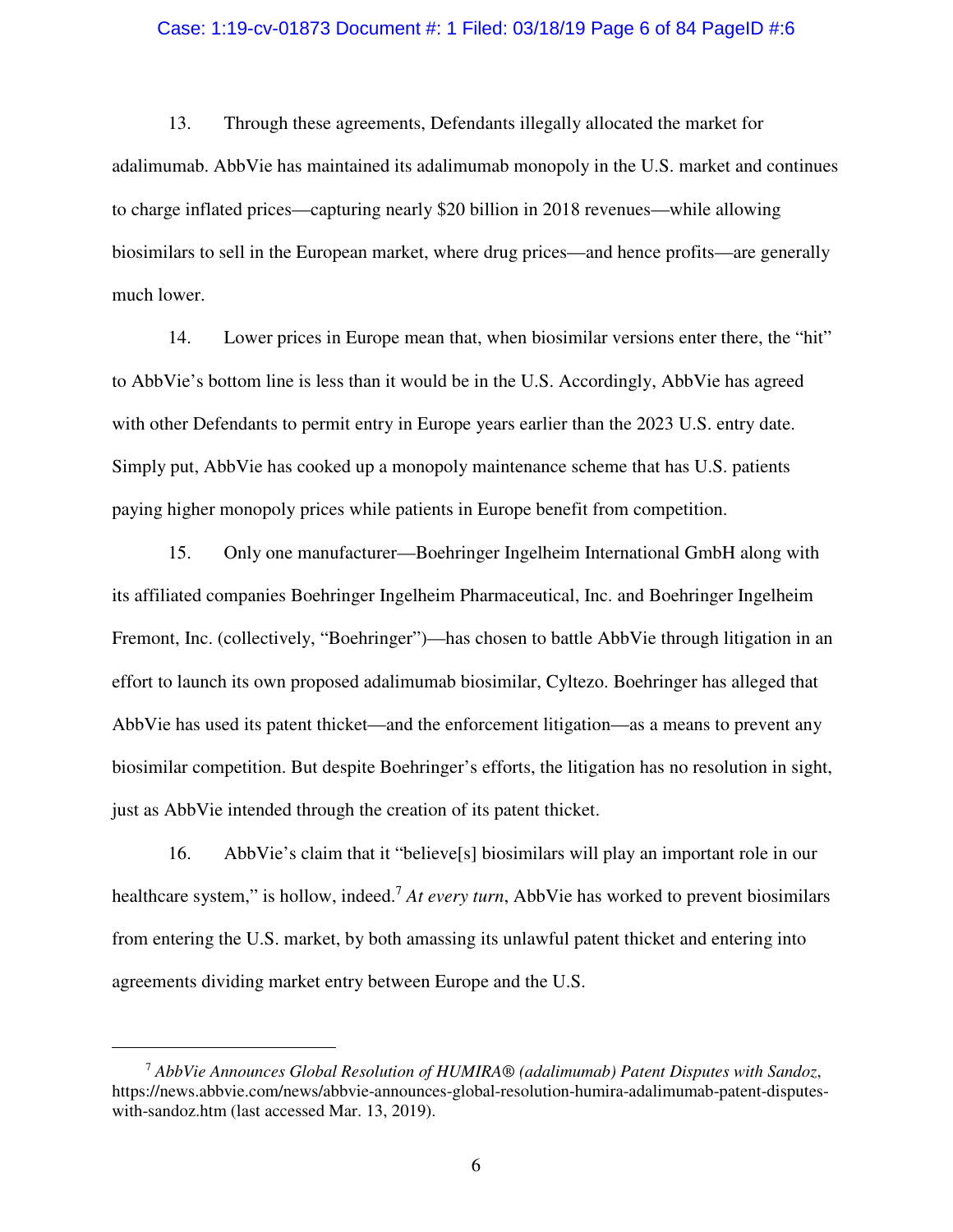#### Case: 1:19-cv-01873 Document #: 1 Filed: 03/18/19 Page 7 of 84 PageID #:7

17. Top AbbVie executives directly benefit from thwarting biosimilar entry and raising Humira prices to exorbitant levels. The company's policy directly links financial compensation to Humira revenue goals.<sup>8</sup> Last year, for example, CEO Richard Gonzalez took home \$21.27 million, with \$3.9 million as a performance-based cash incentive award.<sup>9</sup>

18. AbbVie's scheme to keep out biosimilar competition has cost the U.S. healthcare system billions of dollars. For example, Wells Fargo analyst David Maris calculated that AbbVie's 9.7% price hike on Humira in 2018 cost the country's healthcare system approximately \$1.2 billion. $10<sup>10</sup>$ 

19. Absent Defendants' anticompetitive conduct, Plaintiff and members of the Classes would have been able to purchase adalimumab biosimilars as early as January 1, 2017 (the expiration of Humira's primary patent), at significantly lower prices than AbbVie has charged. The injury to Plaintiff and the Classes is ongoing, as there still is no biosimilar alternative to AbbVie's Humira available to purchase in this country.

20. A market division agreement by rivals is "anticompetitive regardless of whether the parties split a market within which both do business or whether they merely reserve one market for one and another for the other."<sup>11</sup> Accordingly, to redress the economic injury Defendants have already caused—and continue to cause—Plaintiff, on behalf of itself and all others similarly situated, seeks injunctive and other equitable relief under the federal antitrust

<sup>8</sup> *AbbVie Schedule 14A Proxy Statement*, *Executive Compensation*, U.S. Securities and Exchange Commission, https://investors.abbvie.com/node/12731/html#dm10001 (last accessed Mar. 13, 2019).

<sup>9</sup> *AbbVie hands CEO \$21M—and a hefty bonus—even as exec pay scrutiny mounts*, FiercePharma, https://www.fiercepharma.com/pharma/abbvie-again-uses-humira-for-ceo-s-21-3m-pay-2018-even-aspricing-scrutiny-mounts (last accessed Mar. 13, 2019).

<sup>10</sup> *How Allergan Continues to Make Drug Prices Insane*, Bloomberg Opinion, https://www.bloomberg.com/opinion/articles/2018-01-09/how-allergan-continues-to-make-drug-pricesinsane (last accessed Mar. 13, 2019).

<sup>11</sup> *Palmer v. BRG of Ga., Inc.*, 498 U.S. 46, 49-50 (1990).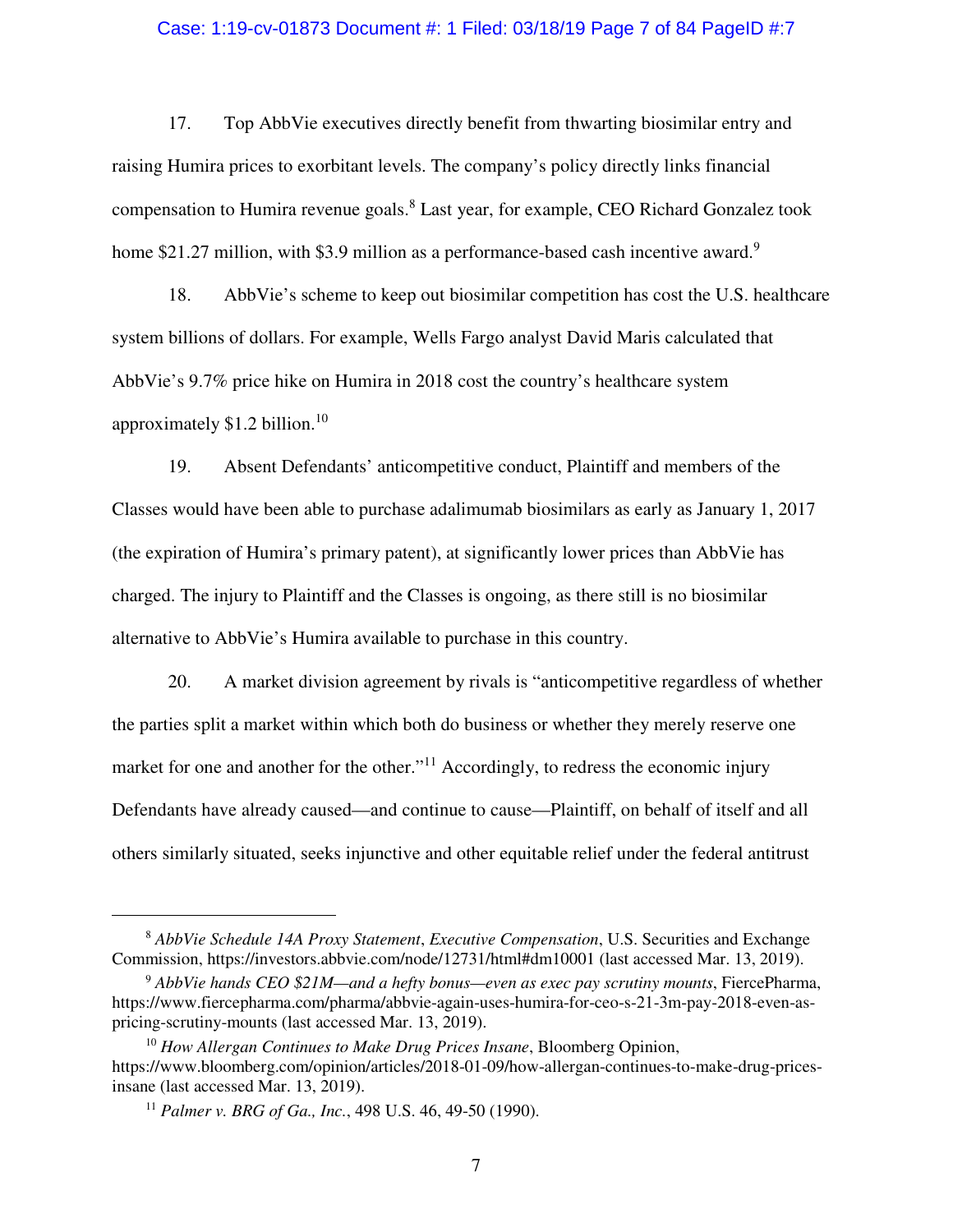#### Case: 1:19-cv-01873 Document #: 1 Filed: 03/18/19 Page 8 of 84 PageID #:8

laws, as well as damages and other monetary relief under state antitrust, consumer protection, and common laws.

### **II. JURISDICTION AND VENUE**

21. This Court has jurisdiction under 28 U.S.C. §§ 1331 and 1337 because this action seeks injunctive and equitable relief under the Clayton Act, 15 U.S.C. § 26. This Court also has jurisdiction under Clayton Act § 12, 15 U.S.C. § 22.

22. This Court also has jurisdiction under 28 U.S.C. § 1332(d) because this action is a class action in which the aggregate amount in controversy for the proposed Damages Class (defined below) exceeds \$5,000,000, and at least one member of the Damages Class is a citizen of a state different from that of one of Defendants. This Court also has supplemental jurisdiction over state law claims under 28 U.S.C. § 1367(a).

23. Venue is appropriate in this District under 15 U.S.C. §§ 15(a) and 22, and 28 U.S.C. §1391(b). Defendants reside, transact business, are found, or have agents within this District, and a portion of the affected interstate trade and commerce discussed below was carried out in this District. Defendants' conduct, as described in this Complaint, was within the flow of, was intended to, and did have a substantial effect on, the interstate commerce of the United States, including in this District. Moreover, the effects of Defendants' conduct on interstate trade or commerce are ongoing.

24. This Court has personal jurisdiction over each Defendant. Each Defendant has transacted business, maintained substantial contacts, or committed overt acts in furtherance of the illegal scheme and conspiracy throughout the United States, including in this District. The scheme and conspiracy have been directed at, and have had the intended effect of causing injury to, persons residing in, located in, or doing business throughout the United States, including in this District.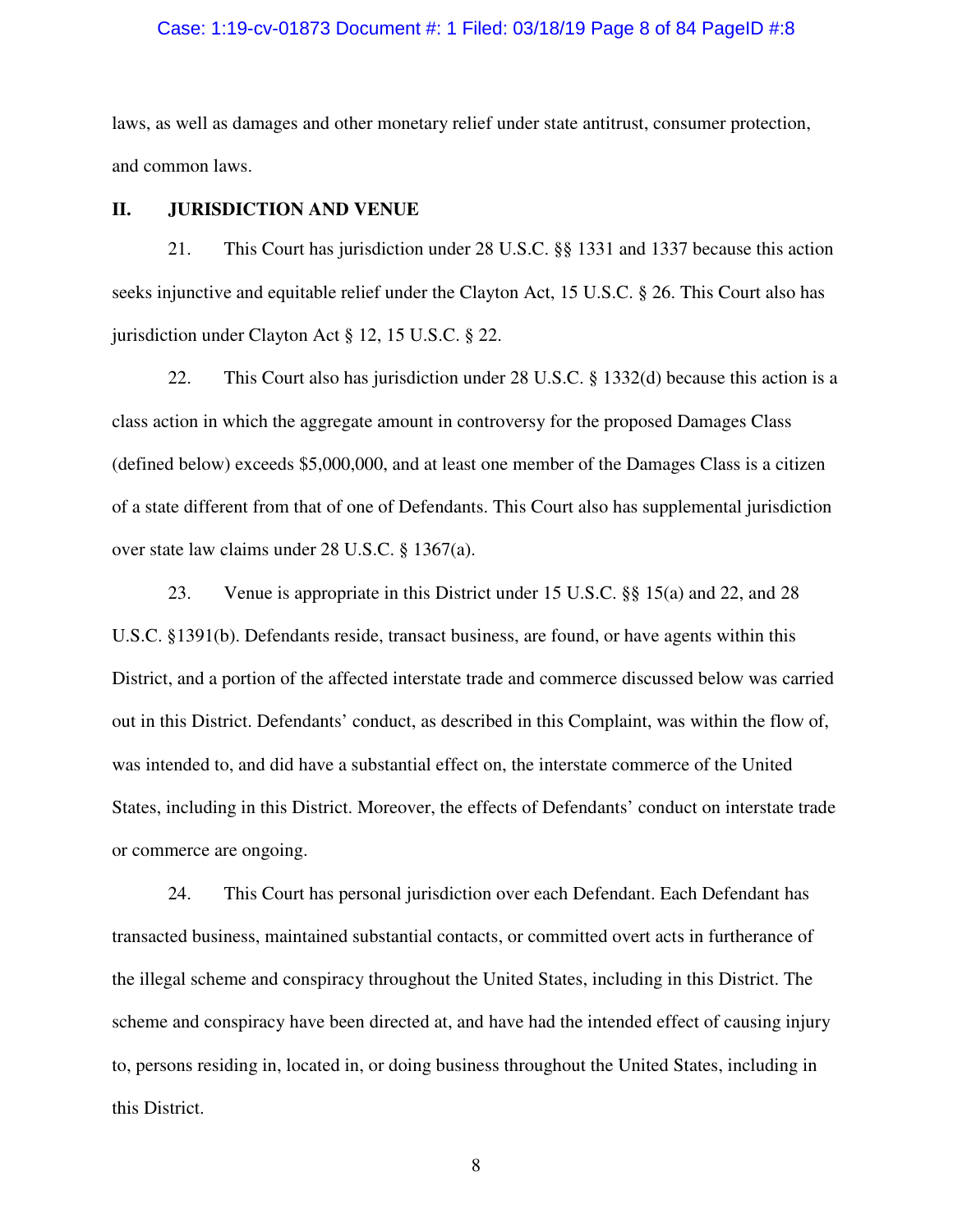#### Case: 1:19-cv-01873 Document #: 1 Filed: 03/18/19 Page 9 of 84 PageID #:9

25. Amgen, Bioepis, Mylan, Sandoz, Fresenius, Pfizer, and Momenta each entered in an unlawful market division agreement with AbbVie, a company headquartered in this District. By entering into unlawful agreements—the basis for many of Plaintiff's claims—with a company in this District, Defendants have transacted business in and availed themselves of the laws of Illinois. The Court therefore has personal jurisdiction over each Defendant.

26. Additionally, because each Defendant conspired with AbbVie to violate federal and state laws by entering into unlawful market division agreements, and because AbbVie used these agreements to maintain its Humira monopoly and committed tortious acts from its Illinois headquarters in furtherance of the conspiracy, each Defendant is subject to this Court's jurisdiction under the conspiracy theory of jurisdiction.

#### **III. THE PARTIES**

27. Plaintiff UFCW Local 1500 Welfare Fund ("Local 1500") is an employee welfare benefits fund with its principal place of business at 425 Merrick Avenue, Westbury, New York. With 15,000 members, Local 1500 is the largest grocery union in New York and provides health and welfare benefits to nearly 23,000 plan participants. During the Class Period, Local 1500 purchased and paid for some or all of the purchase price of Humira, thereby suffering injury to its business and property. Local 1500 paid and reimbursed more for these products than it would have absent Defendants' anticompetitive conduct.

28. Defendant AbbVie Inc. is a Delaware corporation with its principal place of business at 1 North Waukegan Road, North Chicago, IL 60064.

29. Defendant AbbVie Biotechnology Ltd. is a Bermuda corporation with its principal place of business at Clarendon House, 2 Church Street, Hamilton HM11, Bermuda.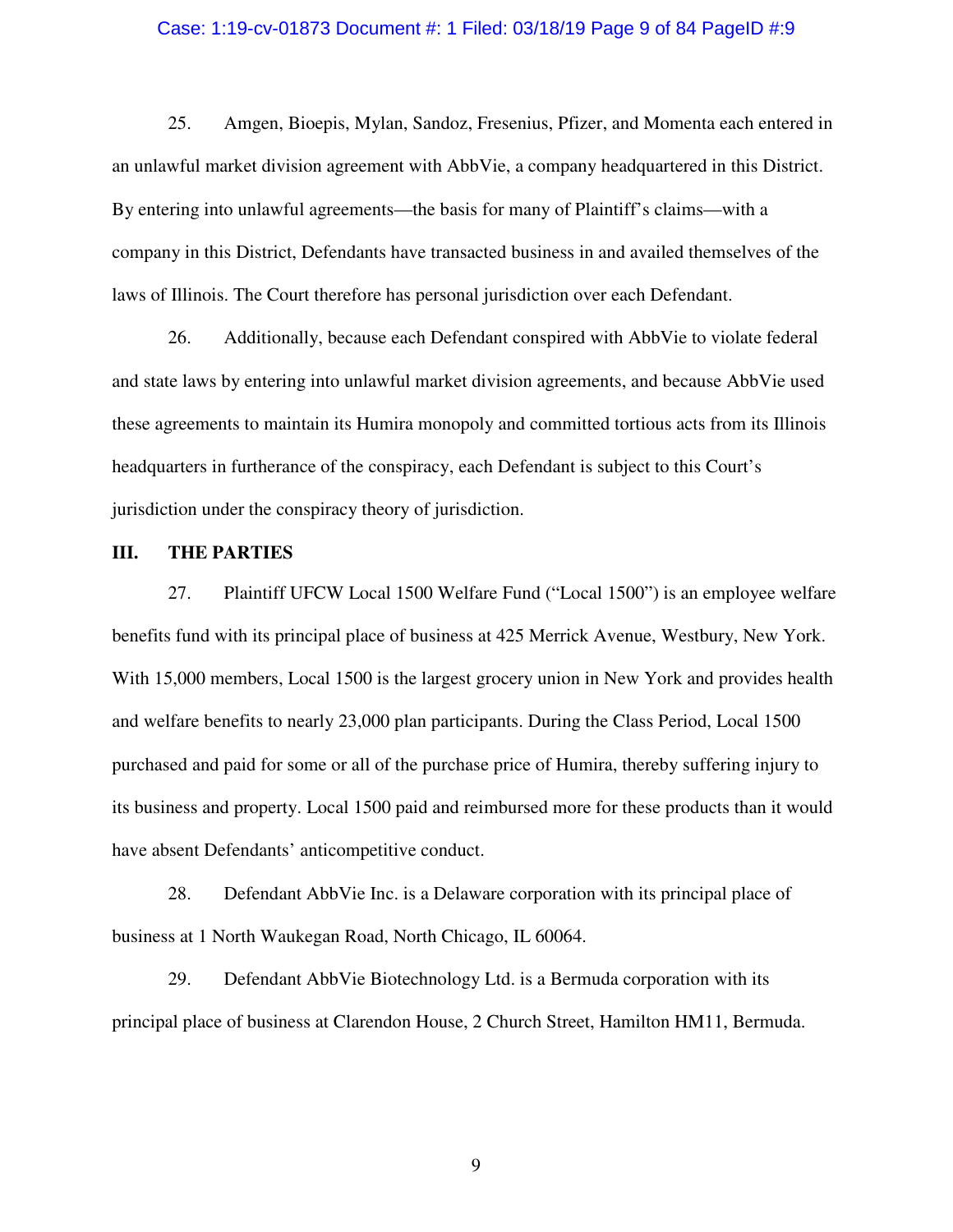## Case: 1:19-cv-01873 Document #: 1 Filed: 03/18/19 Page 10 of 84 PageID #:10

30. AbbVie Inc. and AbbVie Biotechnology Ltd. are collectively referred to herein as "AbbVie." During the Class Period, AbbVie sold Humira in this District and throughout the United States.

31. Defendant Amgen Inc. ("Amgen") is a Delaware corporation with its principal place of business at One Amgen Center Drive, Thousand Oaks, CA 91320.

32. Defendant Samsung Bioepis Co., Ltd. ("Bioepis") is a company organized and existing under the laws of the Republic of Korea with its principal place of business at 107, Cheomdan-daero, Yeonsu-gu, Incheon, Republic of Korea.

33. Defendant Mylan Inc. is a Pennsylvania corporation with its principal place of business at 1000 Mylan Blvd., Canonsburg, PA 15317.

34. Defendant Mylan Pharmaceuticals, Inc. is a West Virginia corporation with its principal place of business at 781 Chestnut Ridge Rd., Morgantown, WV 26505. It is a subsidiary of Mylan Inc.

35. Mylan Inc. and Mylan Pharmaceuticals, Inc., which are wholly-owned subsidiaries of Mylan N.V., a Dutch pharmaceutical company, are collectively referred to herein as "Mylan."

36. Defendant Sandoz, Inc. ("Sandoz") is a Colorado corporation with its principal place of business at 100 College Rd. West, Princeton, NJ 08540. Sandoz is a subsidiary of Novartis AG, a global pharmaceutical company based in Basel, Switzerland.

37. Defendant Fresenius Kabi USA, LLC ("Fresenius") is a Delaware limited liability company with its principal place of business at Three Corporate Drive, Lake Zurich, IL 60047.

38. Defendant Pfizer Inc. ("Pfizer") is a Delaware corporation with its principal place of business at 235 East 42nd Street, New York, NY 10017.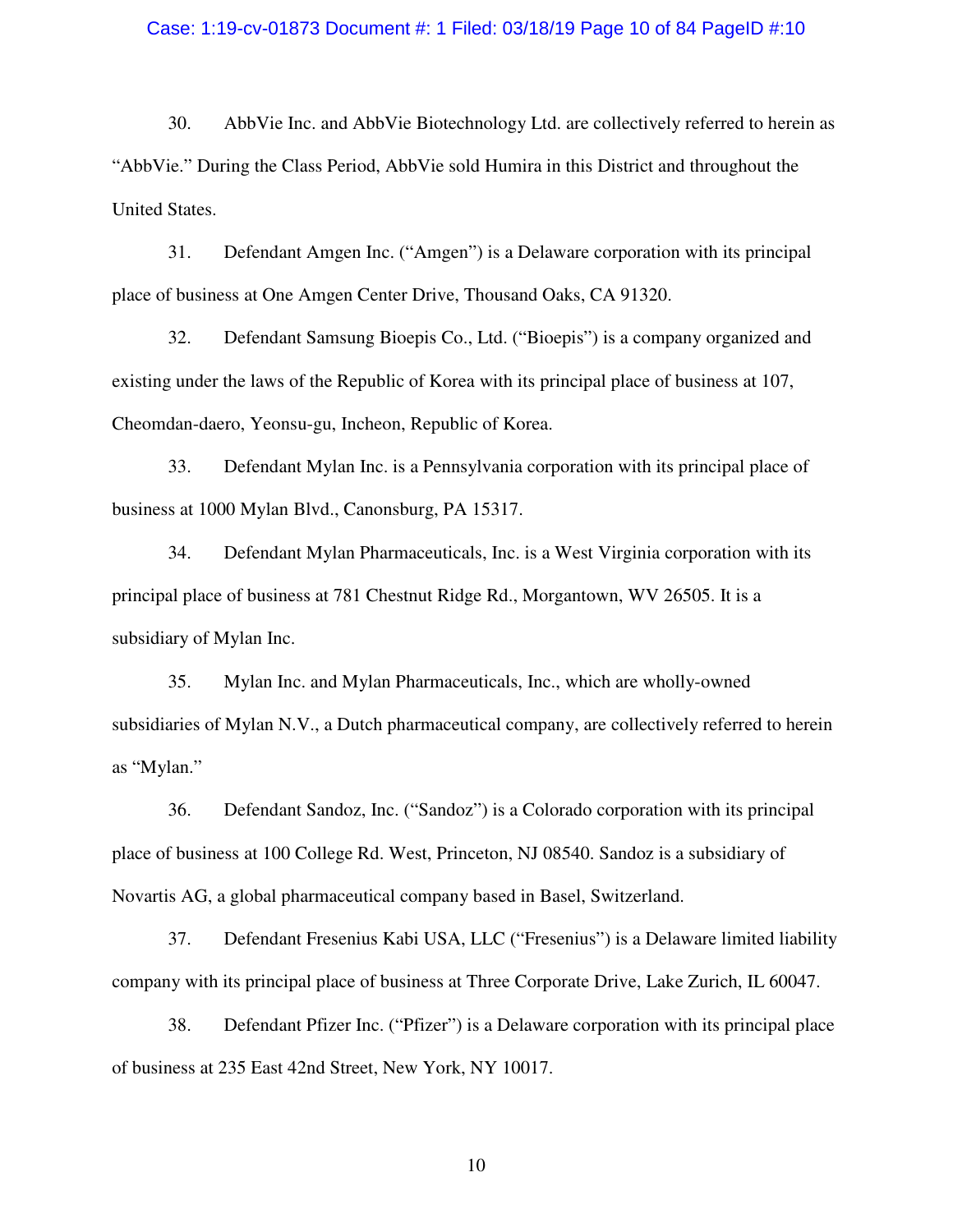### Case: 1:19-cv-01873 Document #: 1 Filed: 03/18/19 Page 11 of 84 PageID #:11

39. Defendant Momenta Pharmaceuticals, Inc. ("Momenta") is a Delaware corporation with its principal place of business at 301 Binney Street, Cambridge, MA 02142.

40. Defendants AbbVie, Amgen, Bioepis, Mylan, Sandoz, Fresenius, Pfizer, and Momenta are collectively referred to as "Defendants."

41. All of Defendants' actions described in this Complaint are part of, and in furtherance of, the unlawful conduct alleged in this Complaint. These actions were authorized, ordered, or undertaken by Defendants' various officers, agents, employees, or other representatives while engaged in the management of Defendants' affairs (or those of their predecessors-in-interest) within the course and scope of their duties and employment or with the actual, apparent, and/or ostensible authority of Defendants.

## **IV. FACTUAL ALLEGATIONS**

### **A. The Market for Biologics and Biosimilars**

42. Many of today's important medications are biological products. Biologics encompass a wide range of products, including "vaccines, blood and blood components, allergenics, somatic cells, gene therapy, tissues, and recombinant therapeutic proteins."<sup>12</sup> They can be composed of sugars, proteins, or nucleic acids, or combinations of these substances, or may even be living cells and tissues. They are derived from a variety of natural sources—human, animal, or micro-organism.<sup>13</sup> Biologics are used to treat a range of diseases including cancer, rheumatoid arthritis, diabetes, and anemia.

<sup>&</sup>lt;sup>12</sup> FDA, What Are "Biologics" Questions and Answers,

http://www.fda.gov/AboutFDA/CentersOffices/OfficeofMedicalProductsandTobacco/CBER/ucm133077. htm.

<sup>13</sup> *Id.*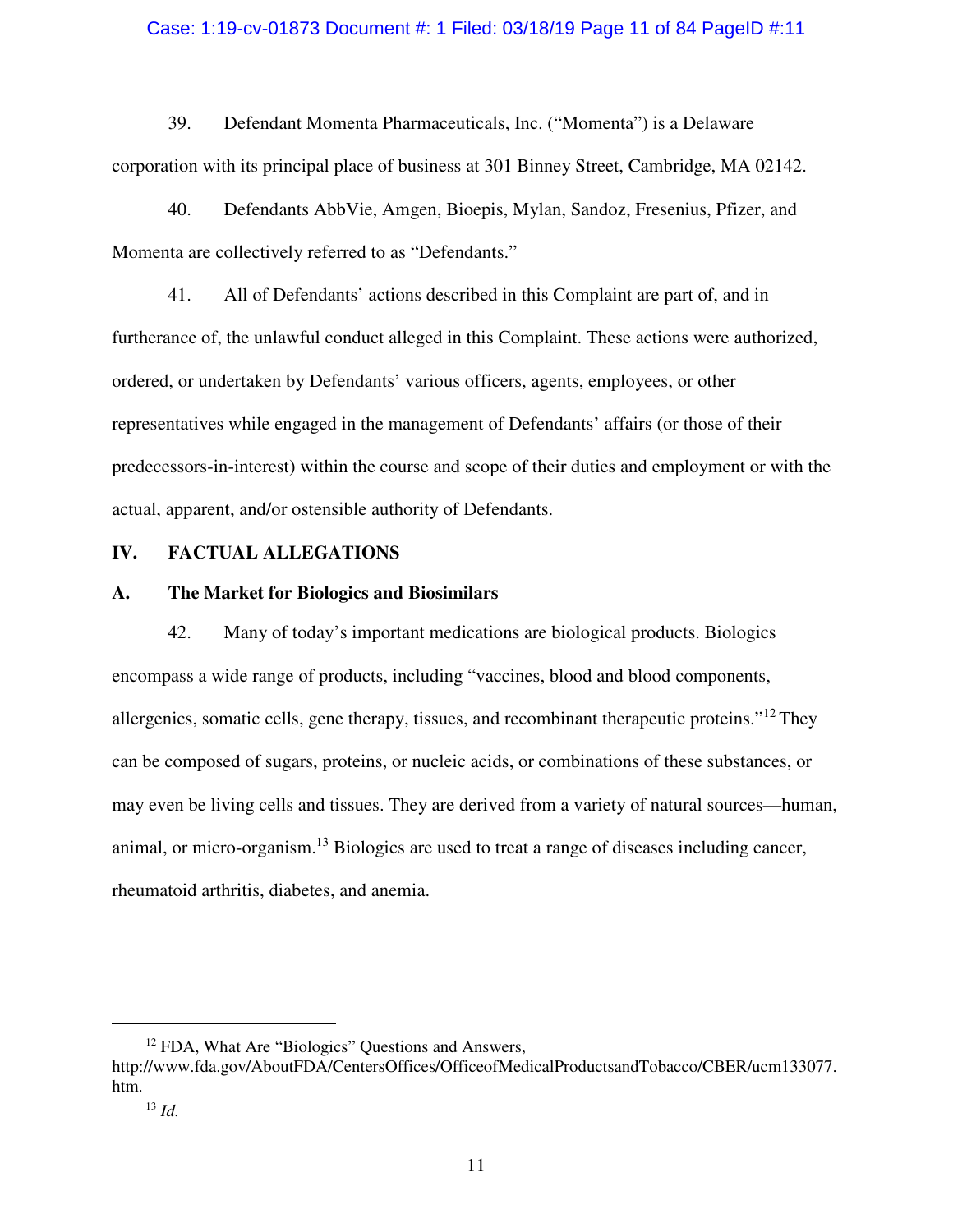### Case: 1:19-cv-01873 Document #: 1 Filed: 03/18/19 Page 12 of 84 PageID #:12

43. Biologic products are far more complex than small-molecule drugs. The chemical structures below depict the disparity in complexity between small-molecule drugs (e.g., aspirin) and biologic products (e.g., adalimumab) $14$ :



 $C_9H_8O_4$ 

 $C_{6428}H_{9912}N_{1694}O_{1987}S_{46}$ 

44. Due to a biologic's complexity, biosimilars, the generic equivalent of biologics, are generally more challenging and expensive to produce than small-molecule generic drugs. Products containing living cells are sensitive to their environments; to produce a product that is sufficiently similar to the pioneer biologic, a biosimilar manufacturer must create unique processes to manipulate the cells. Further, slight variations in the chemical structure of each biosimilar make it more challenging to achieve consistent clinical study results.

45. As healthcare costs continue to rise, biosimilars offer significant cost savings opportunities for drug purchasers, insurers, and consumers.<sup>15</sup>A Federal Trade Commission

-

<sup>&</sup>lt;sup>14</sup> See UCLA, "Illustrated Glossary of Organic Chemistry", http://www.chem.ucla.edu/~harding/IGOC/A/aspirin.html; Drug Bank, https://www.drugbank.ca/drugs/DB00051.

<sup>&</sup>lt;sup>15</sup> Federal Trade Comm'n, Emerging Health Care Issues: Follow-On Biologic Drug Competition; A Federal Trade Commission Report 47, 53 (June 2009),

https://www.ftc.gov/sites/default/files/documents/reports/emerging-health-care-issues-follow-biologicdrug-competition-federal-trade-commission-report/p083901biologicsreport.pdf.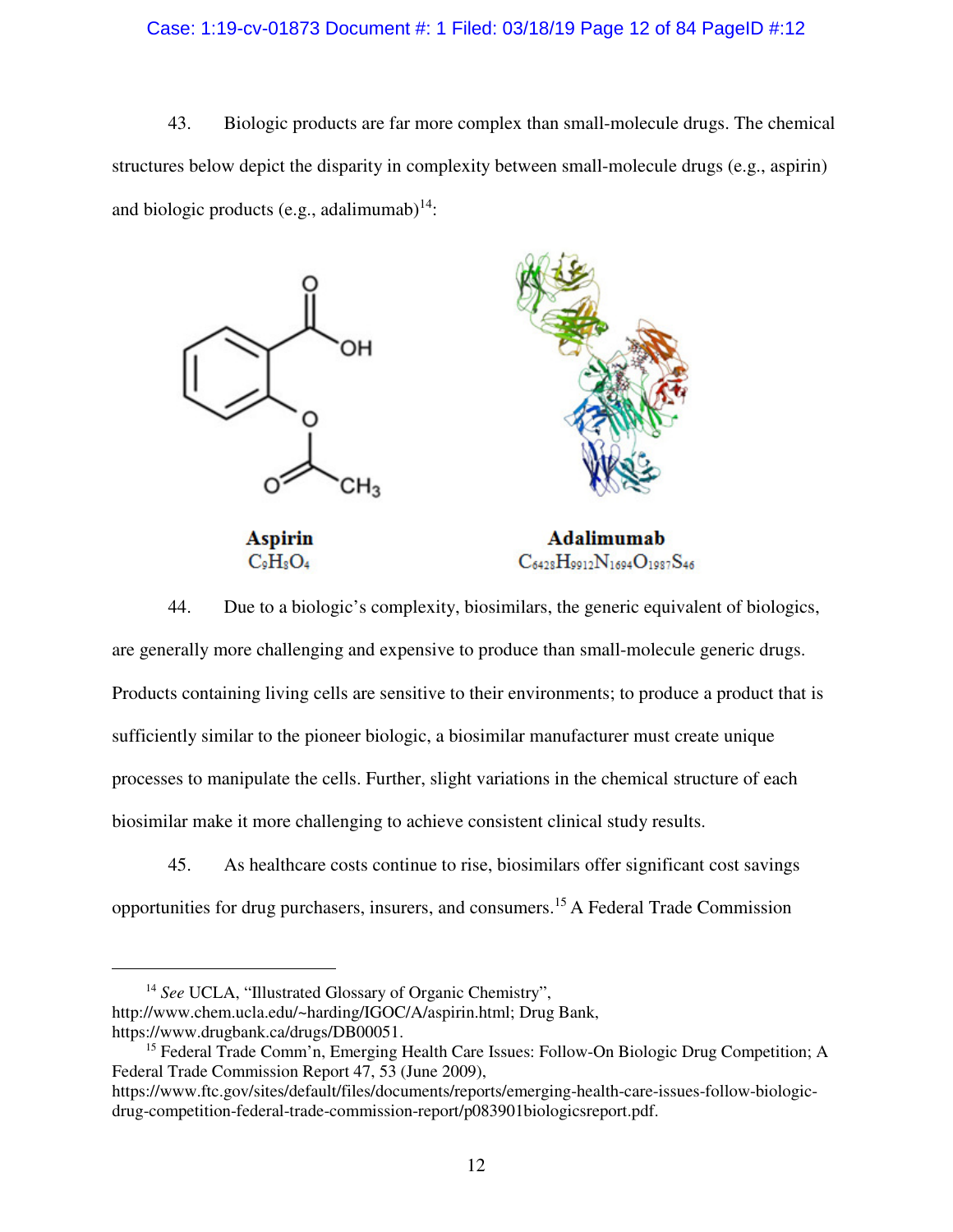("FTC") study found that biosimilars can be as much as  $30\%$  cheaper than pioneer biologics.<sup>16</sup> Studies on the effects of biosimilar competition in Europe suggest that pioneer biologic manufacturers also reduce prices on their own products in the face of biosimilar competition. One biosimilar developer projected that biosimilars could generate \$250 billion in savings to consumers over ten years.<sup>17</sup>

# **B. Congress Enacted the Biologics Price Competition and Innovation Act ("BCPIA") to Spur Price Competition for Biologic Medications**

46. In the United States, pharmaceutical companies seeking approval to market biologic products must file a Biologic License Application ("BLA"). The BLA must include certain data demonstrating, among other things, the proposed product's therapeutic properties, as well as the product's conformity with FDA requirements on safety, purity, and potency.<sup>18</sup>

47. Prior to 2010, there was no clear pathway for "genericized" versions of biologic products to reach the market. However, in March 2010, Congress passed the BPCIA, which provides a pathway for biosimilars to receive FDA approval.<sup>19</sup>

48. Under the BPCIA, if a manufacturer can demonstrate that its biologic is "highly similar," and has no clinically meaningful differences in terms of safety and effectiveness to an FDA-approved biological product, also known as a "reference" product, then it can be approved as a "biosimilar" to the reference product.<sup>20</sup> A pharmaceutical company may file an abbreviated

<sup>16</sup> *Id.*

<sup>&</sup>lt;sup>17</sup> See Sumant Ramachandra, Senior V.P., Hospira, Presentation, Lessons for the United States: Biosimilar Market Development Worldwide (Feb. 4, 2014), https://www.ftc.gov/news-events/eventscalendar/2014/02/follow-biologicsworkshop-impact-recent-legislative-regulatory,then follow Event Speakers.

<sup>18</sup> 21 C.F.R. § 601.2.

<sup>19</sup> Pub. L. No. 111-148, 124 Stat. 804 (2010), *codified as* 42 U.S.C. § 262, *et seq.*  $20$  42 U.S.C. § 262(i)(2)(A)-(B).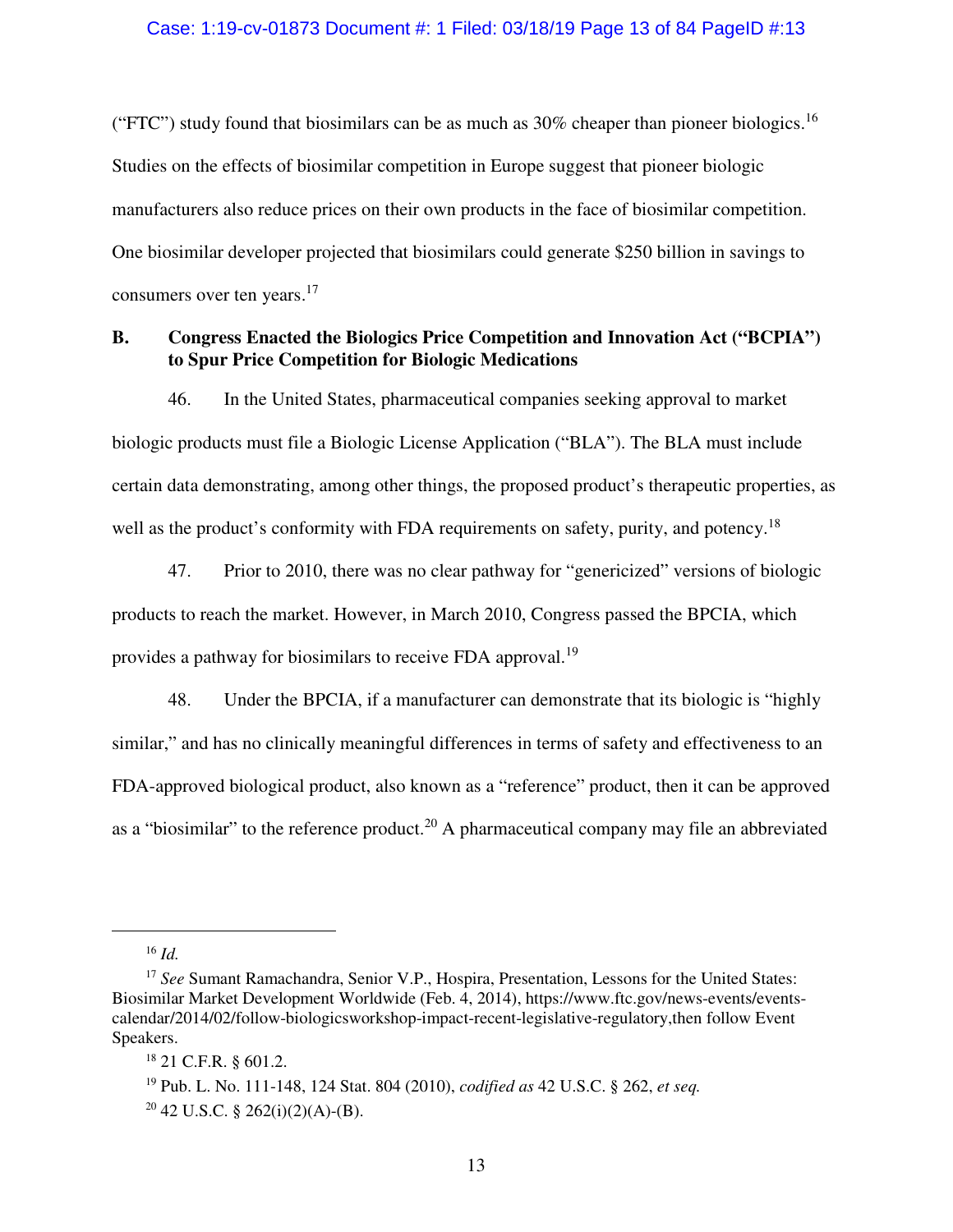#### Case: 1:19-cv-01873 Document #: 1 Filed: 03/18/19 Page 14 of 84 PageID #:14

Biologic License Application ("aBLA"), which can rely on the reference product's sponsor's clinical studies to demonstrate that the biosimilar will be safe and effective.

49. The FDA publishes a list of licensed biological products with reference product exclusivity and biosimilarity evaluations, known as the "Purple Book." Currently, the FDA has approved 18 biosimilars.

50. As noted above, FDA-approved biosimilars that make it to market offer significant cost savings to drug purchasers, insurers, and patients over their reference biologic counterparts.

## **C. AbbVie's Acquisition and Development of Adalimumab**

51. Adalimumab, the antibody underlying AbbVie's blockbuster biologic Humira, was originally developed through a partnership between BASF AG and Cambridge Antibody Technology.

52. On February 9, 1996, BASF AG filed a U.S. patent application disclosing adalimumab, which later was issued as U.S. Patent No. 6,090,382 ("the '382 patent"). This patent created exclusivity in adalimumab, formulations containing adalimumab, and methods of making and using adalimumab.

53. Just five years later, on March 2, 2001, Abbott Laboratories ("Abbott")—the predecessor to AbbVie through a spin-off in 2013—purchased BASF AG's pharmaceutical business for \$6.9 billion, which included the rights to adalimumab.

54. At the time of purchase, Abbott was aware that the '382 patent, the primary patent underlying Humira, was set to expire in December 2016.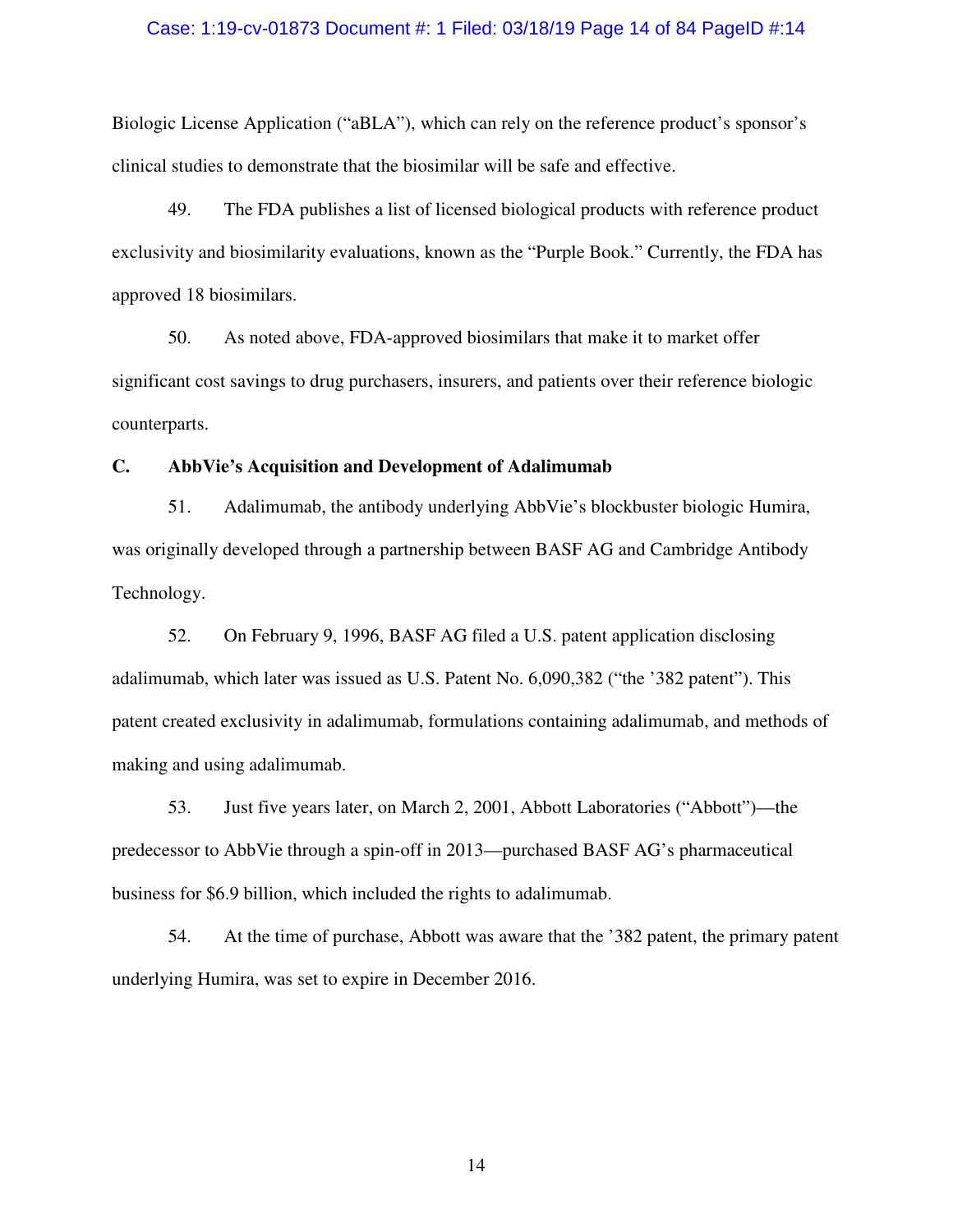#### Case: 1:19-cv-01873 Document #: 1 Filed: 03/18/19 Page 15 of 84 PageID #:15

55. The FDA subsequently approved AbbVie's BLA No. 125057, Humira (adalimumab), 40 mg/0.8 mL single-use syringes, for use in treating humans on December 31,  $2002<sup>21</sup>$  Adalimumab was the first fully human antibody approved by the FDA.

56. Humira, which is given by injection, was originally indicated for moderate to severe rheumatoid arthritis in adults, but over time was approved for a number of additional indications: moderate to severe polyarticular juvenile idiopathic arthritis in children, psoriatic arthritis in adults, ankylosing spondylitis in adults, moderate to severe Crohn's disease in adults and children, moderate to severe hidradenitis suppurativa, moderate to severe ulcerative colitis, plaque psoriasis, and non-infectious intermediate, posterior, and panuveitis. $^{22}$ 

# **D. The FDA Has Approved Three Adalimumab Biosimilars in the U.S. Market**

57. Given the massive size of the market for Humira (with global annual sales reaching nearly \$20 billion in 2018 alone), many other pharmaceutical manufacturers have developed adalimumab biosimilars in an effort to compete.

58. Two Defendants and one other manufacturer have received FDA approval for their biosimilars.

59. On September 23, 2016, in response to BLA No. 761024, Defendant Amgen received FDA approval for its biosimilar, Amjevita (adalimumab-atto) Injection, 20 mg/0.4 mL and 40 mg/0.8 mL $^{23}$  Amjevita is indicated for rheumatoid arthritis, juvenile idiopathic arthritis, psoriatic arthritis, ankylosing spondylitis, adult Crohn's disease, ulcerative colitis, and plaque psoriasis.

<sup>21</sup> *FDA Approved Drug Products, Biologic License Application No. 125057*, https://www.accessdata.fda.gov/scripts/cder/daf/index.cfm?event=overview.process&ApplNo=125057.

<sup>22</sup> *FDA Prescribing Information for Humira*, https://www.accessdata.fda.gov/drugsatfda\_docs/label/2018/125057s409lbl.pdf#page=4.

<sup>23</sup> *FDA Approved Drug Products, Biologic License Application No. 761024*, https://www.accessdata.fda.gov/scripts/cder/daf/index.cfm?event=overview.process&ApplNo=761024.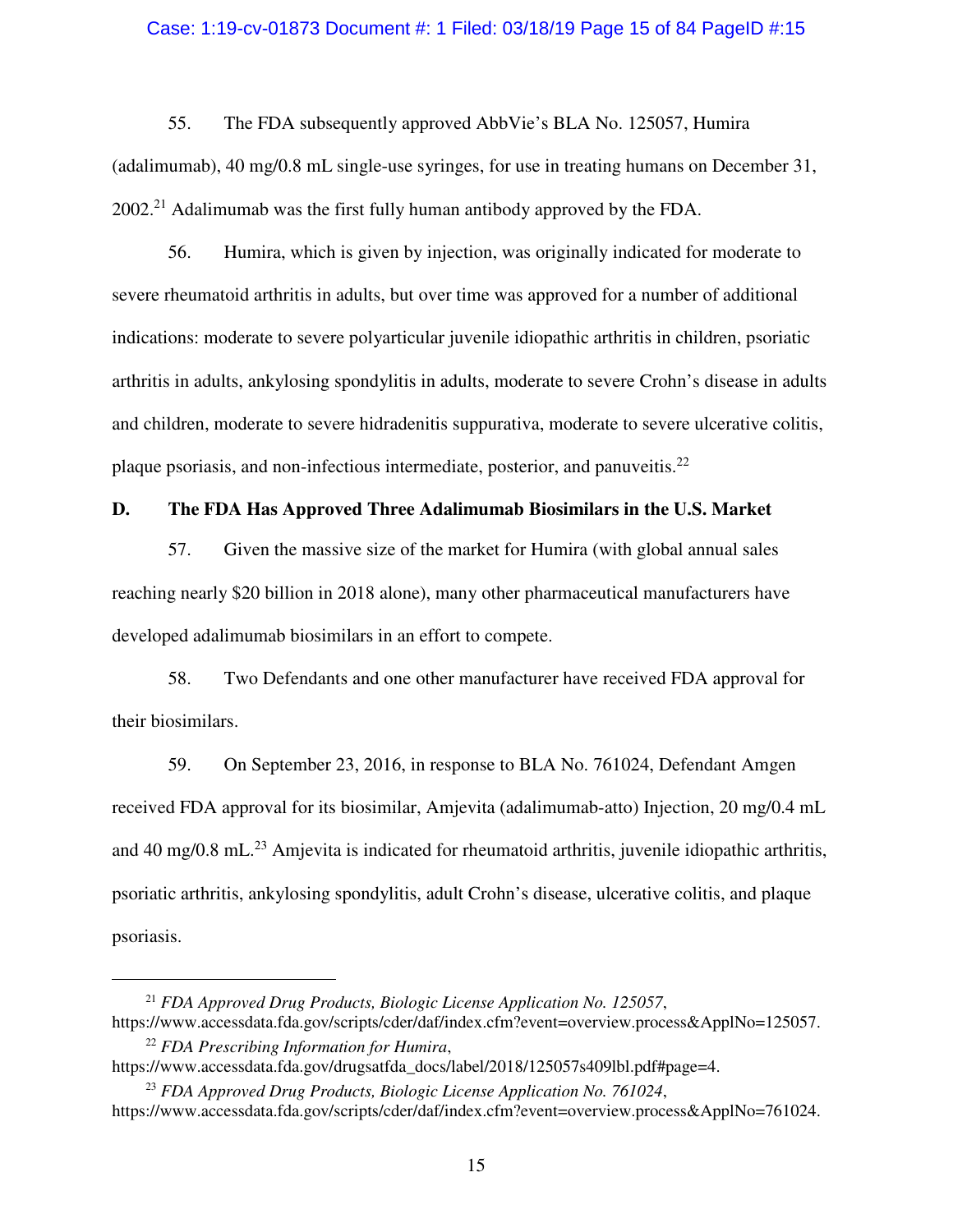#### Case: 1:19-cv-01873 Document #: 1 Filed: 03/18/19 Page 16 of 84 PageID #:16

60. On August 25, 2017, in response to BLA No. 761058, Boehringer received FDA approval for Cyltezo (adalimumab-adbm),  $40 \text{ mg}/0.8 \text{ mL}^{24}$  Cyltezo is indicated for rheumatoid arthritis, juvenile idiopathic arthritis, psoriatic arthritis, ankylosing spondylitis, adult Crohn's disease, ulcerative colitis, and plaque psoriasis.

61. On October 30, 2018, in response to BLA No. 761071, Defendant Sandoz received FDA approval for its biosimilar, Hyrimoz (adalimumab-adaz), 40 mg/0.8 mL.<sup>25</sup> Hyrimoz is indicated for rheumatoid arthritis, juvenile idiopathic arthritis, psoriatic arthritis, ankylosing spondylitis, adult Crohn's disease, ulcerative colitis, and plaque psoriasis.

62. Meanwhile, Defendant Bioepis filed its BLA in September 2018 seeking approval of its adalimumab biosimilar, Imraldi, <sup>26</sup> and based on industry estimates, could receive FDA approval before the end of 2019. Defendant Momenta, on the other hand, delayed its planned BLA filing to an unspecified future date.

# **E. AbbVie's Unlawful Scheme to Develop and Erect a Patent Thicket to Exclude Competition**

63. Despite there being just one primary patent issued for adalimumab at the time of the FDA's approval in December 2002, AbbVie engaged in an unlawful scheme to develop an extensive "patent thicket," designed to block biosimilar entry in the U.S. market.

64. AbbVie knew that its primary Humira patent was set to expire in December 2016. The company also knew that adalimumab biosimilars could enter the U.S. market after

-

<sup>24</sup> *FDA Approved Drug Products, Biologic License Application No. 761058*, https://www.accessdata.fda.gov/scripts/cder/daf/index.cfm?event=overview.process&applno=761058.

<sup>25</sup> *FDA Approved Drug Products, Biologic License Application No. 761071*, https://www.accessdata.fda.gov/scripts/cder/daf/index.cfm?event=overview.process&varApplNo=761071

<sup>26</sup> *Samsung Bioepis Biosimilar Pipeline*, http://www.samsungbioepis.com/en/pipeline/ (last accessed Mar. 13, 2019).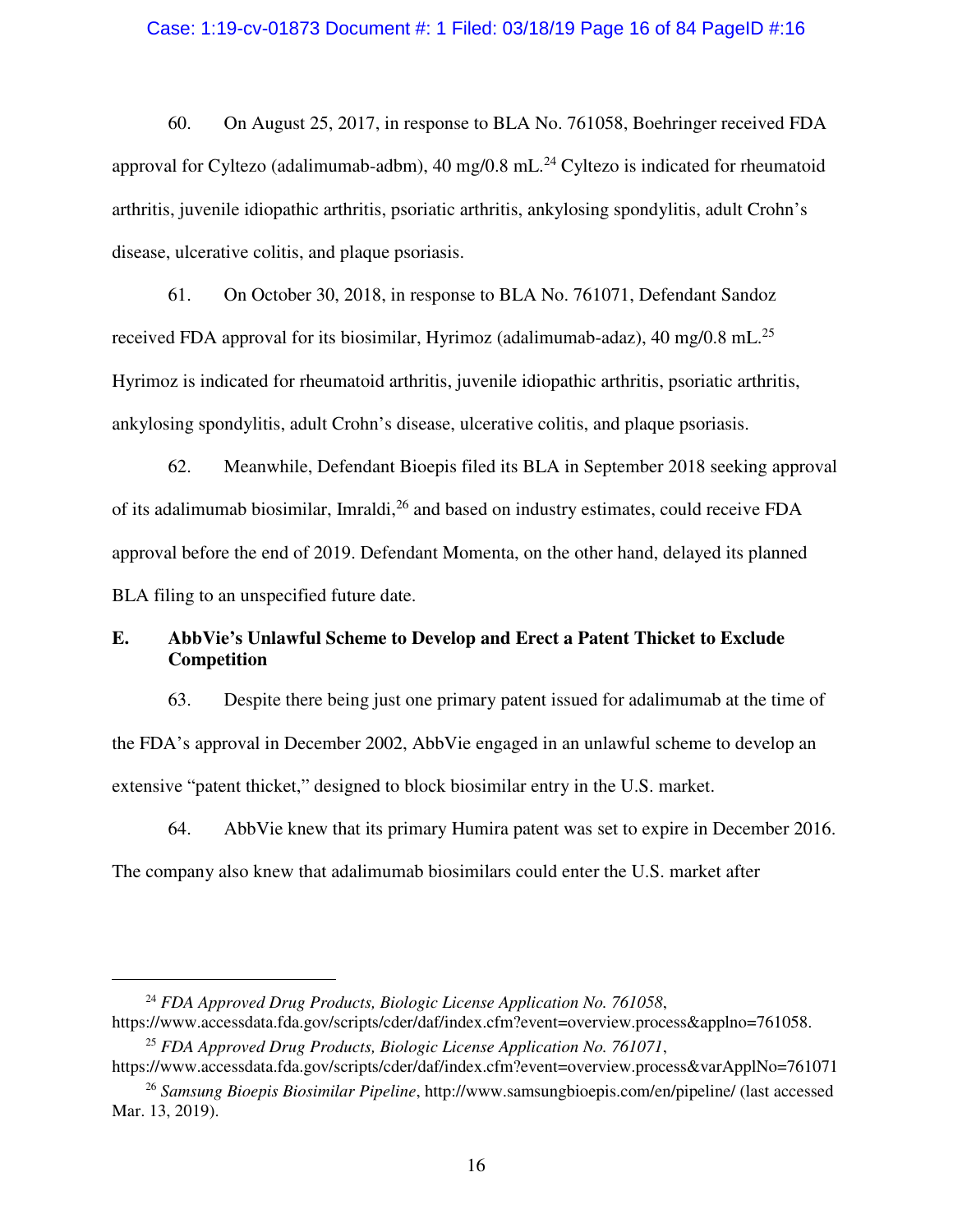#### Case: 1:19-cv-01873 Document #: 1 Filed: 03/18/19 Page 17 of 84 PageID #:17

December 2016, at significantly lower prices, and capture a huge part of AbbVie's record-setting Humira revenue.

65. AbbVie therefore spent considerable effort seeking U.S. approval for hundreds of patents with the purpose of creating an impenetrable wall around its blockbuster drug. The company filed nearly 250 patent applications, many of which were overlapping and noninventive. Notably, over 50 of AbbVie's Humira patents were granted in 2015 and 2016—*more than a dozen years after the biologic's initial FDA approval, and immediately before the clock expired on the primary patent*. AbbVie's timing was specifically designed to block competitors seeking biosimilar entry in the U.S. market.

66. AbbVie's scheme—while unlawful under federal and state law—was fruitful. The company accumulated over 100 patents in the U.S. alone—thereby creating an enormous patent thicket used to block biosimilar entry. Even if a biosimilar manufacturer were to successfully challenge dozens of the Humira patents through expensive, protracted litigation, AbbVie would nevertheless be left with dozens more patents to prevent any U.S. biosimilar launch for years to come. Meanwhile, Humira's price to patients continues to skyrocket.

67. In an extensive study on new drug patents and generic challenges, New York University School of Law Professor Scott Hemphill analyzed nearly 700 new drugs between 1985 and 2002.<sup>27</sup> Over the final three years of that time period, the *mean number of patents per new drug was only 3.9*—a far cry from the over 100 patents blanketing Humira. Even then, though, Professor Hemphill's analysis is illuminating:

These patents, though weak, nevertheless have the effect of making the patent portfolio stronger. If they overlap in duration with a strong composition of matter patent, they provide an additional barrier to generic entry prior to expiration of the

<sup>27</sup> C. Scott Hemphill & Bhaven N. Sampat, *When Do Generics Challenge Drug Patents?*, 8 J. Empirical Legal Stud. 613 (2011).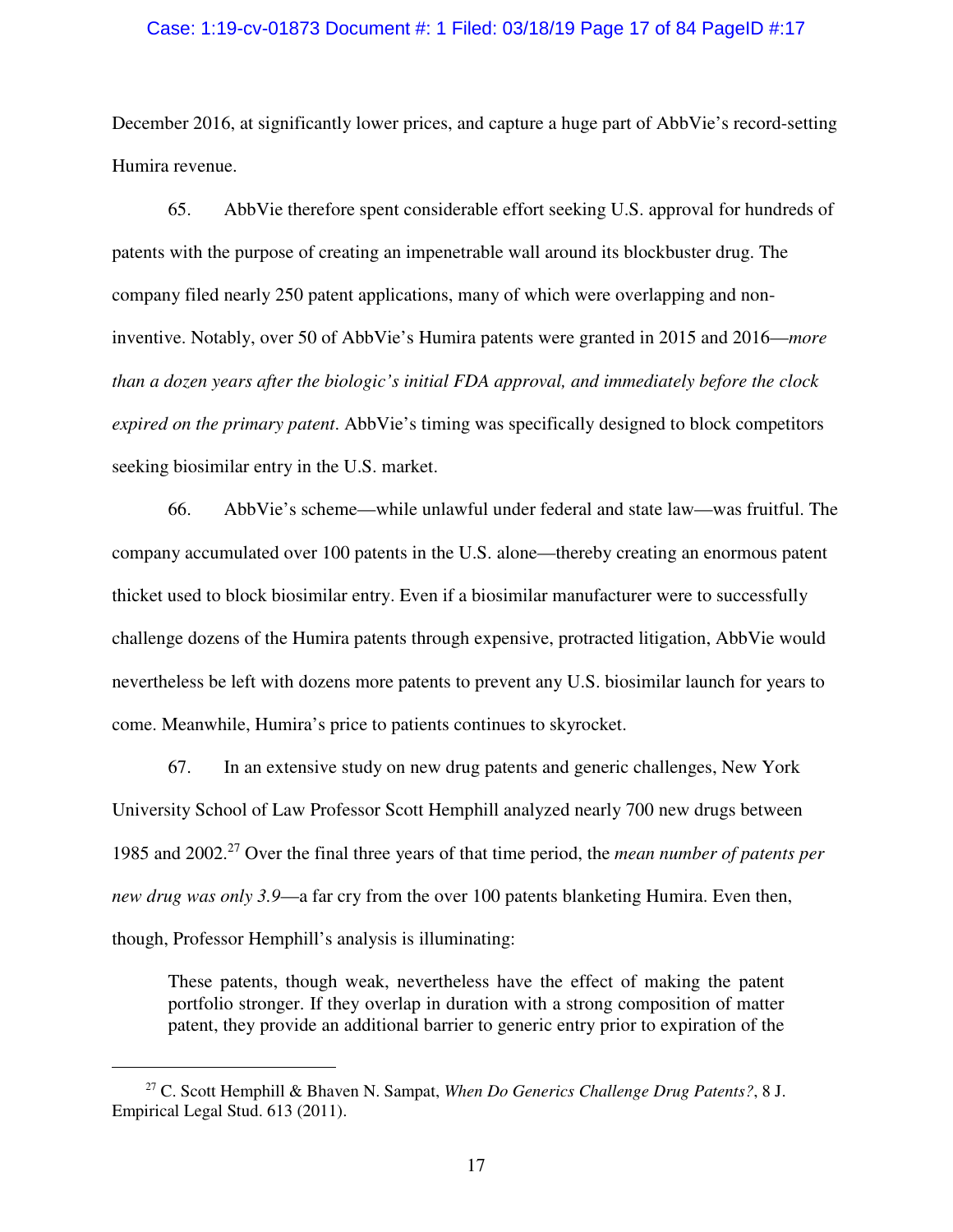## Case: 1:19-cv-01873 Document #: 1 Filed: 03/18/19 Page 18 of 84 PageID #:18

strong patent, since the generic firm must defeat the weak patent in addition to the strong one. Indeed, the prospect of having to defeat both patents might cause a generic firm to decline or delay a challenge. Moreover, the additional patent strengthens the portfolio in a second way. A patent that expires later than the strong patent potentially provides a substantial temporal extension in a brandname drug maker's effective exclusivity.<sup>28</sup>

68. AbbVie's patent thicket is well-documented in news reports, and was even the subject of a recent U.S. Congressional investigation into overpriced drugs. Commentators have remarked that a patent thicket effectively bars biosimilar competition, raises patient prices, and costs the U.S. healthcare system billions of dollars each year.

69. For example, *Bloomberg Businessweek* reported on the "shield of patents"

protecting Humira: "The real challenge [for biosimilar versions] was the seemingly *impregnable* fortress of patents AbbVie has methodically constructed around its prized moneymaker."<sup>29</sup>

70. The *Wall Street Journal* similarly reported that "U.S. patients and insurers will

have to wait to access less-expensive versions" as a result of "a formidable wall of patents built up by Humira-maker AbbVie Inc."<sup>30</sup>

71. Former FDA Commissioner Gottlieb remarked that patent thickets were

particularly problematic in the biologic market. He stated that manufacturers use this patent

thicket "scheme[]" to "hamstring biosimilar competition . . . "deter[ring] market entry for years

-

<sup>28</sup> *Id.* at 12.

<sup>&</sup>lt;sup>29</sup> This Shield of Patents Protects the World's Best-Selling Drug, Bloomberg Businessweek, https://www.bloomberg.com/news/articles/2017-09-07/this-shield-of-patents-protects-the-world-s-bestselling-drug (emphasis added) (last accessed Mar. 13, 2019).

<sup>30</sup> *By Adding Patents, Drugmaker Keeps Cheaper Humira Copies Out of U.S.*, Wall Street Journal, https://www.wsj.com/articles/biosimilar-humira-goes-on-sale-in-europe-widening-gap-with-u-s-1539687603 (last accessed Mar. 13, 2019).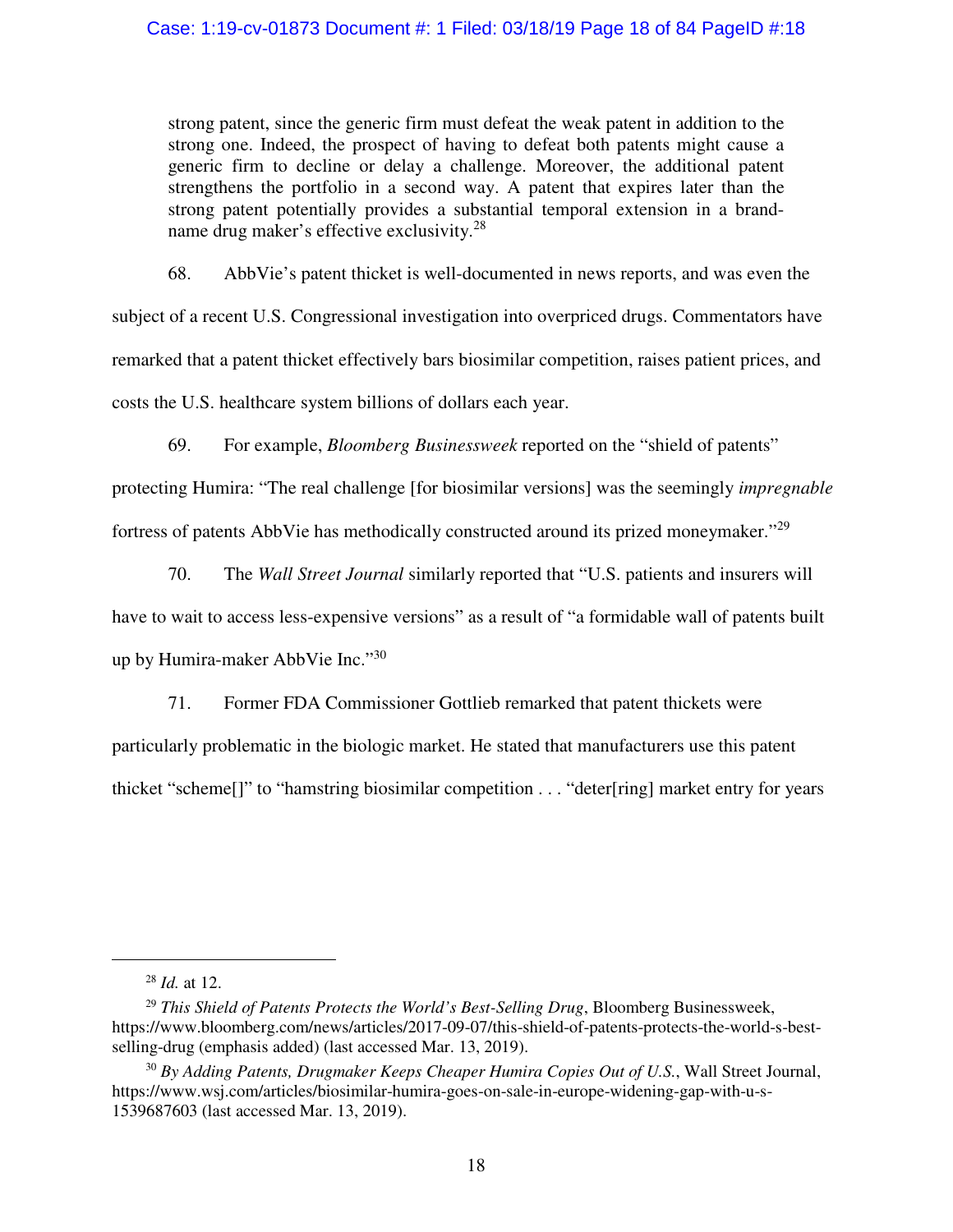### Case: 1:19-cv-01873 Document #: 1 Filed: 03/18/19 Page 19 of 84 PageID #:19

after FDA approval."<sup>31</sup> He stated just one year ago that, despite the FDA having approved nine biosimilars at the time, only three had entered the market.

72. A bipartisan group of U.S. Senators recently criticized this type of anticompetitive scheme as well. Senator Susan Collins (R-ME) stated that "we cannot be blind to the costs of these drugs, nor to cases where patent laws are manipulated to preserve monopolies." Senator Mike Braun (R-IN) called out "the legal tricks contributing to higher prices" amid the "skyrocketing" patients "costs for critical biologic medications." And Senator Tim Kaine (D-VA) remarked that "patents can be used to deter competition" in the biologic market.<sup>32</sup>

73. Despite the justifiable outcry, AbbVie brazenly brags about its patent thicket. CEO Richard Gonzalez has explained, "Any company seeking to market a biosimilar version of Humira will have to contend with this extensive patent estate, which AbbVie intends to enforce vigorously."<sup>33</sup> By AbbVie's own estimate, "Total Litigation Timing" for a patent trial and appeal is "4 to 5 years." Biosimilar competitors thus face generations of litigation.

74. Similarly, in company presentations, AbbVie touts its "Broad U.S. Humira Patent Estate" as a strategy to prevent biosimilar competition through at least 2023, even though the primary patent covering adalimumab expired in December 2016 (a full 14 years after FDA approval).<sup>34</sup>

<u>.</u>

<sup>31</sup> *Advancing Patient Care Through Competition*, Remarks by FDA Commissioner Scott Gottlieb, https://www.fda.gov/NewsEvents/Speeches/ucm605143.htm.

<sup>32</sup> *Bipartisan Group of Senators Launch Effort to Stop Patent Gaming & Increase Access to Lower-Cost Drugs*, https://www.collins.senate.gov/newsroom/bipartisan-group-senators-launch-effort-stoppatent-gaming-increase-access-lower-cost-drugs (last accessed Mar. 13, 2019).

<sup>33</sup> *Makers of Humira and Enbrel Using New Drug Patents to Delay Generic Versions*, New York Times, https://www.nytimes.com/2016/07/16/business/makers-of-humira-and-enbrel-using-new-drugpatents-to-delay-generic-versions.html (last accessed Mar. 13, 2019).

<sup>34</sup> *AbbVie Long-Term Strategy* – October 30, 2015 (presented by CEO Richard Gonzalez), http://www.biotechduediligence.com/uploads/6/3/6/7/6367956/abbvie\_strategy\_presentation\_1\_.pdf (last accessed Mar. 13, 2019).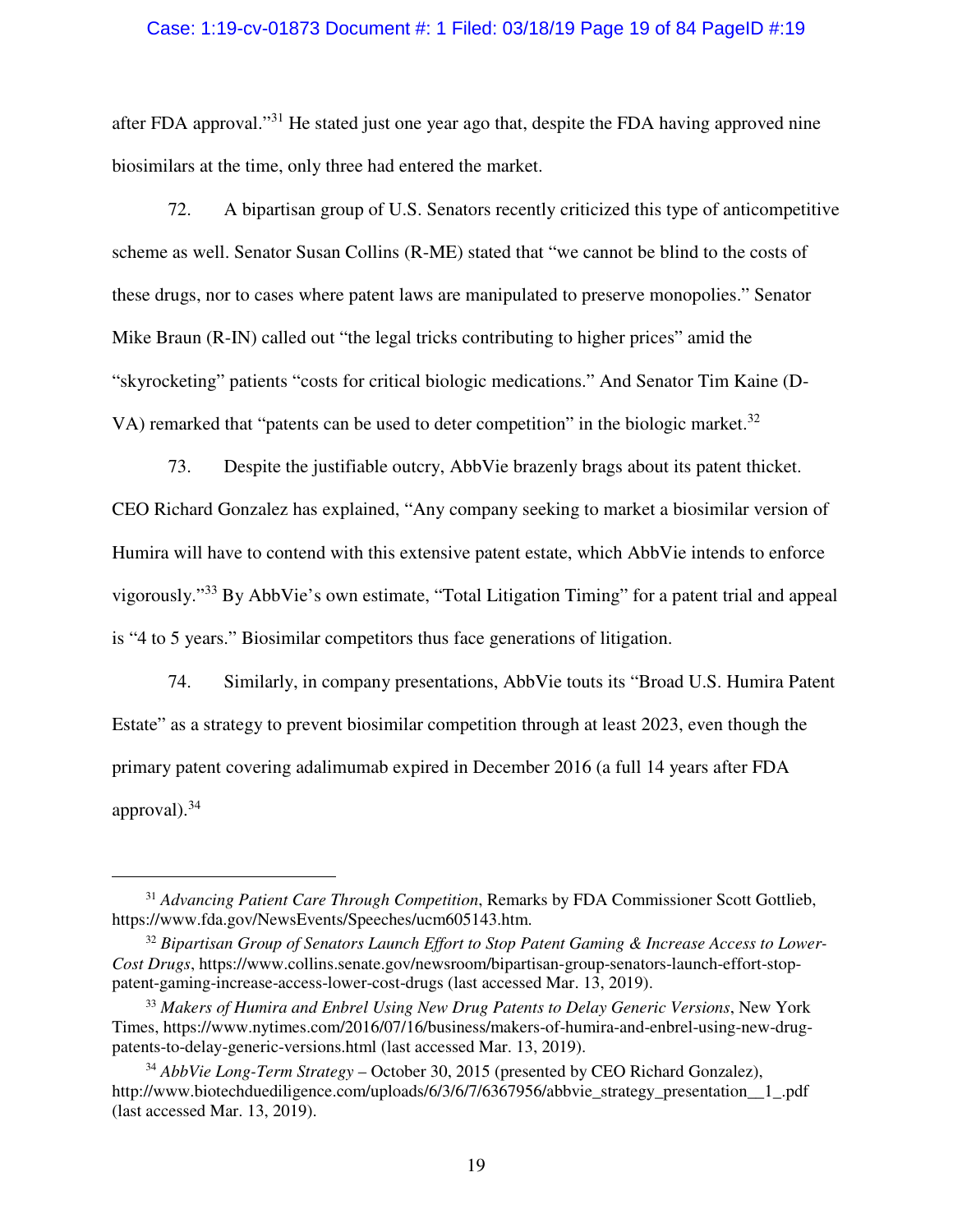|  |  | <b>Broad U.S. Humira Patent Estate</b> |  |  |
|--|--|----------------------------------------|--|--|
|--|--|----------------------------------------|--|--|

| <b>Approved</b><br><b>Indication</b>        | <b>Rheumatoid</b><br><b>Arthritis</b>           | <b>Gastro</b><br><b>Indications</b>      | <b>Psoriasis</b>                                | <b>Psoriatic</b><br><b>Arthritis</b>            | <b>Ankylosing</b><br><b>Spondylitis</b>  | <b>Juvenile</b><br>Idiopathic<br><b>Arthritis</b> | <b>Hidradenitis</b><br><b>Suppurativa</b> |
|---------------------------------------------|-------------------------------------------------|------------------------------------------|-------------------------------------------------|-------------------------------------------------|------------------------------------------|---------------------------------------------------|-------------------------------------------|
| <b>Composition of</b><br><b>Matter</b>      |                                                 |                                          | <b>Expires Dec. 31, 2016</b>                    |                                                 |                                          |                                                   |                                           |
| <b>Indication / Method</b><br>of Treatment  | 4 patents<br><b>Earliest</b><br>Expiry:<br>2022 | 6 patents<br>Earliest<br>Expiry:<br>2022 | 3 patents<br><b>Earliest</b><br>Expiry:<br>2023 | 4 patents<br><b>Earliest</b><br>Expiry:<br>2023 | 3 patents<br>Earliest<br>Expiry:<br>2022 | 1 patent<br>Expiry:<br>2030                       | 1 Patent<br>Expiry:<br>2031               |
| <b>Formulation</b>                          |                                                 |                                          | <b>14 Patents</b><br>Expire 2022-2028           |                                                 |                                          |                                                   |                                           |
| <b>Manufacturing</b>                        | 24 patents<br>Expire 2027 - 2034                |                                          |                                                 |                                                 |                                          |                                                   |                                           |
| <b>Other (Device,</b><br>Diagnostics, etc.) |                                                 |                                          | 15 patents<br>Expire 2024-2032                  |                                                 |                                          |                                                   |                                           |
|                                             |                                                 |                                          |                                                 |                                                 |                                          |                                                   |                                           |

### $\Delta$ bb $\vee$ ie

 $\overline{a}$ 

AbbVie Long-Term Strategy @ 2015 14

75. As the 2016 expiration of the primary patent for adalimumab approached, AbbVie was particularly aggressive in obtaining additional patents: "A review of Humira's patents by the Association for Accessible Medicines shows the drugmaker has been obtaining patents at a feverish clip in recent years: 21 in 2016 and 32 in 2015."<sup>35</sup>

76. AbbVie has been similarly active in asserting its patent thicket against potential biosimilar entrants. Its appetite for litigation highlights AbbVie's ongoing efforts to prevent biosimilar entry and to monopolize the U.S. market for Humira.

77. To date, nearly every adalimumab biosimilar manufacturer has settled with AbbVie (either after litigation or threat of litigation). Those competitors have agreed to delay

<sup>35</sup> *This Shield of Patents Protects the World's Best-Selling Drug*, Bloomberg Businessweek, https://www.bloomberg.com/news/articles/2017-09-07/this-shield-of-patents-protects-the-world-s-bestselling-drug (last accessed Mar. 13, 2019).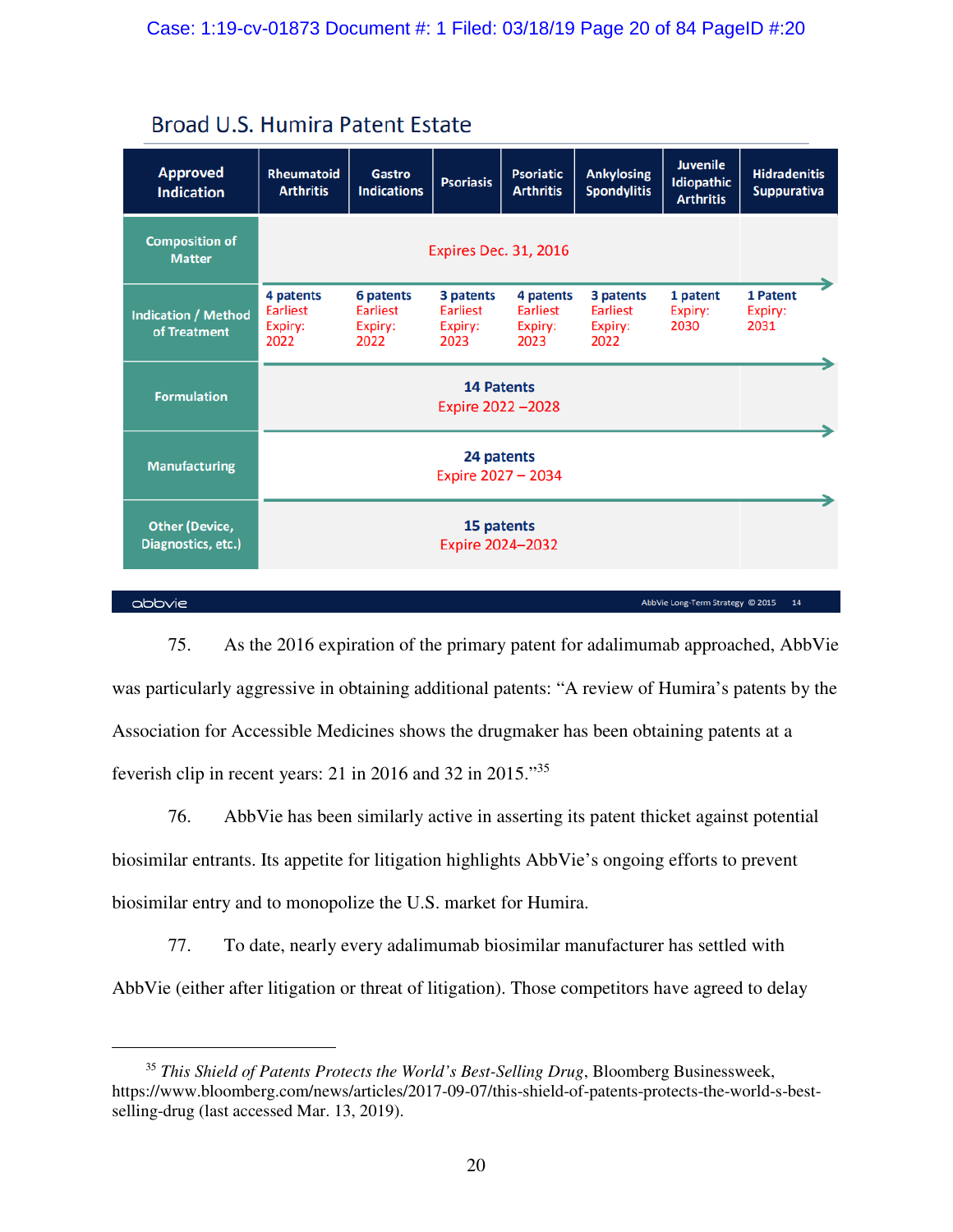#### Case: 1:19-cv-01873 Document #: 1 Filed: 03/18/19 Page 21 of 84 PageID #:21

launching their biosimilars in the U.S. until 2023. Only one biosimilar manufacturer— Boehringer—has continued to litigate against AbbVie in an effort to launch its biosimilar earlier in the U.S.

78. In August 2017, just weeks before Boehringer received FDA approval for its biosimilar, AbbVie filed an infringement lawsuit in the U.S. District Court for the District of Delaware. AbbVie asserted in its Complaint that Boehringer's biosimilar would infringe *approximately 1,600 claims from among 74 different AbbVie patents* (with the total number of Humira patents exceeding 100).

79. While many of the documents in the Boehringer litigation are sealed from the public record, court papers available to the public reveal significant anticompetitive conduct alleged against AbbVie. For example, Boehringer asserts that  $36$ :

(a) AbbVie's "patents do not represent innovation, but rather are attempts to claim methods of treatment, methods of production, and formulations derived from the prior art for the purpose of creating a patent thicket or estate that competitors must, as AbbVie has publicly stated, 'contend with' to sell the active ingredient previously disclosed and claimed in the now-expired '382 patent."

(b) "Humira's success is not due to the alleged inventions of the patents [AbbVie] now assert[s] against [Boehringer], but rather is because of the properties of its active ingredient, adalimumab. Adalimumab was the first fully human monoclonal antibody approved by the FDA, and as such represented a true scientific achievement. The formulations, production processes, and dosing regimens claimed in [AbbVie's] patent estate are not." (AbbVie's patent on adalimumab expired in 2016.)

<u>.</u>

<sup>36</sup> *AbbVie Inc. v. Boehringer Ingelheim Int'l GMBH*, Case No. 1:17-cv-1065 (D. Del.), Boehringer's Answer, Defenses, and Counterclaims at 41—45 (Doc. 20, September 11, 2017).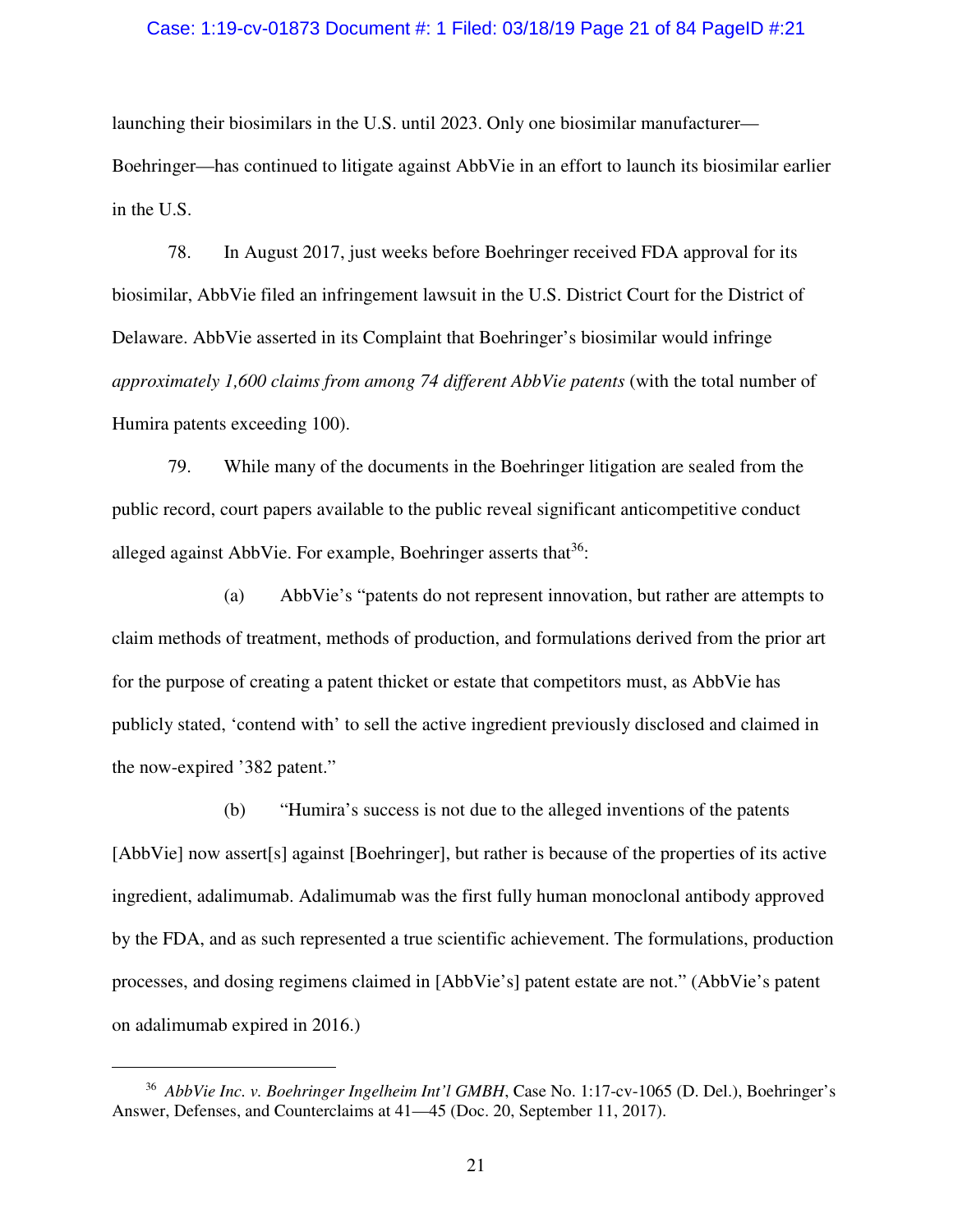### Case: 1:19-cv-01873 Document #: 1 Filed: 03/18/19 Page 22 of 84 PageID #:22

80. Boehringer emphasized the weak nature of AbbVie's asserted patents. AbbVie alleges infringement of three patents that the Patent Trial and Appeal Board has *already found unpatentable*. 37

81. Boehringer also highlighted AbbVie's patent "gamesmanship," citing to a United Kingdom High Court decision that "reached a final ruling on invalidity . . . despite the fact that AbbVie . . . revoked or de-designated its patents with respect to the United Kingdom during the proceedings." The High Court stated in its decision that "the intention and the objective effect [of AbbVie's efforts] is to shield its patent portfolio from examination of validity whilst continuing to file further divisionals and to threaten infringement proceedings against biosimilars, wherever they may be launched."<sup>38</sup>

82. Meanwhile, Boehringer has not yet launched its biosimilar.

83. AbbVie's unlawful scheme to amass and to use its patent thicket to maintain its Humira monopoly has injured Plaintiff and the members of the Classes. This patent thicket prevents biosimilar competition and increases patients costs—an injury that is ongoing.

# **F. Defendants Entered Into Unlawful Market Division Agreements to Eliminate and Delay Biosimilar Competition in the U.S.**

84. Between September 2017 and November 2018, Defendants entered into a series of confidential agreements that eliminate and delay sales of adalimumab biosimilars from the U.S. market until at least January 2023. The agreements, while announced as settlements or licensing agreements, operate as unlawful market division between the U.S. and European markets. As in the U.S., AbbVie had Humira patent protection in Europe. But AbbVie ceded the

<sup>37</sup> *Id.* at 46.

<sup>38</sup> *Id.* at 46—47.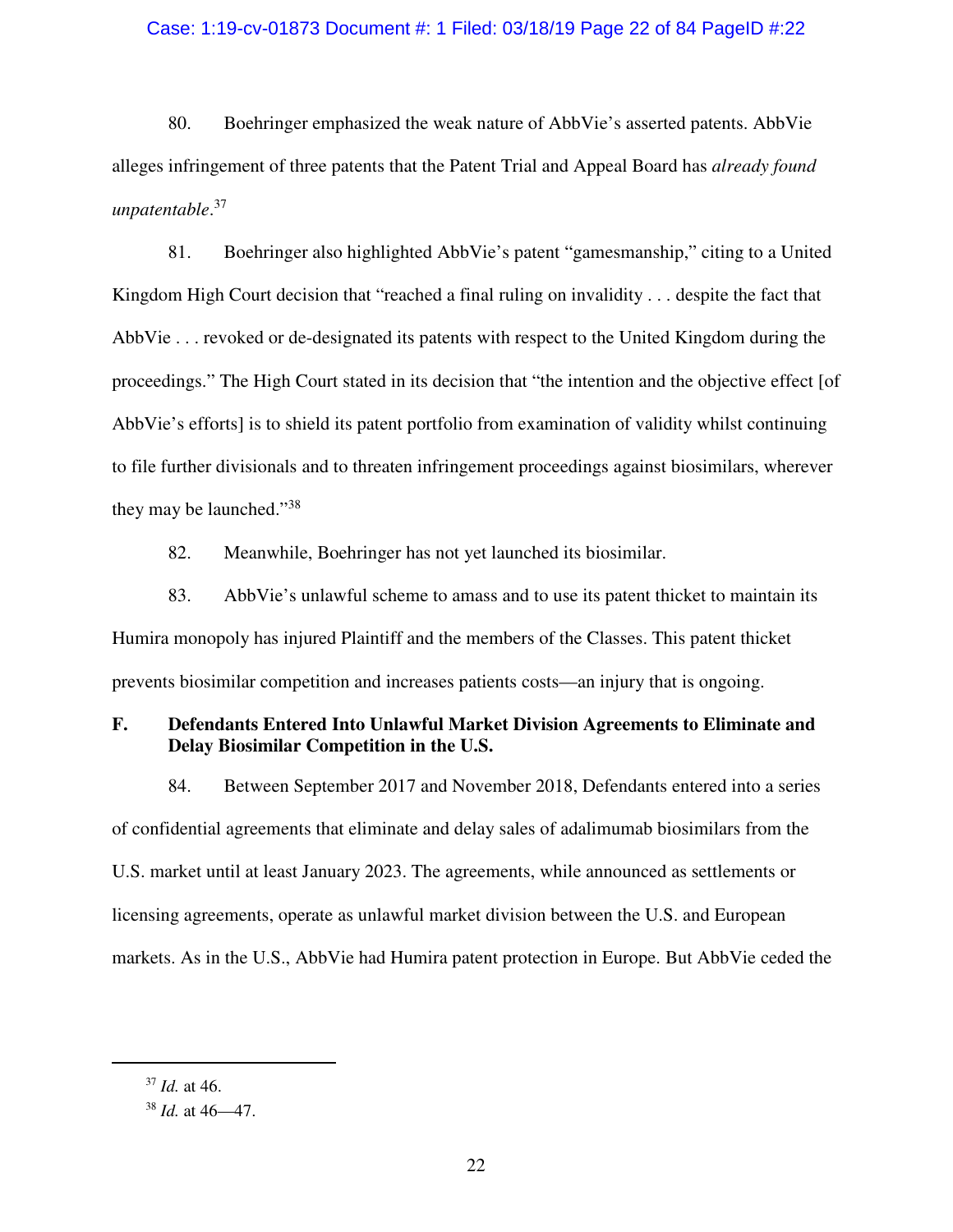### Case: 1:19-cv-01873 Document #: 1 Filed: 03/18/19 Page 23 of 84 PageID #:23

European market to biosimilar competition—despite that patent protection—in exchange for maintaining its monopoly in the U.S.

85. On September 28, 2017, AbbVie announced an agreement with Amgen to globally resolve intellectual property-related litigation over Amgen's biosimilar, Amjevita.<sup>39</sup> AbbVie granted Amgen a license to launch in Europe on October 16, 2018. By contrast, Amgen's license for the U.S. blocks a U.S. launch until January 31, 2023—more than four years later. Amgen agreed to pay licensing royalties to AbbVie as part of the resolution.

86. On April 5, 2018, AbbVie announced an agreement with Bioepis to globally resolve intellectual property-related litigation over Bioepis's biosimilar, Imraldi.<sup>40</sup> AbbVie granted Bioepis a license to launch in Europe on October 16, 2018. By contrast, Bioepis's license for the U.S. blocks a U.S. launch until June 30, 2023—again more than four years later. Bioepis agreed to pay licensing royalties to AbbVie as part of the resolution.

87. On July 17, 2018, AbbVie announced an agreement with Mylan to license Mylan's biosimilar, Hulio.<sup>41</sup> AbbVie granted Mylan, through its global partner Fujifilm Kyowa Kirin Biologics Co., Ltd., a sublicense to launch its biosimilar in Europe on October 16, 2018. By contract, Mylan's license for U.S. blocks a U.S. launch until July 31, 2023—more than four years later. Mylan agreed to pay licensing royalties to AbbVie as part of the resolution.<sup>42</sup>

<sup>39</sup> *AbbVie Announces Global Resolution of HUMIRA® (adalimumab) Patent Disputes with Amgen*, https://news.abbvie.com/news/press-releases/abbvie-announces-global-resolution-humira-adalimumabpatent-disputes-with-amgen.htm (last accessed Mar. 13, 2019).

<sup>40</sup> *AbbVie Announces Global Resolution of HUMIRA® (adalimumab) Patent Disputes with Samsung Bioepis*, https://news.abbvie.com/news/press-releases/abbvie-announces-global-resolution-humiraadalimumab-patent-disputes-with-samsung-bioepis.htm (last accessed Mar. 13, 2019).

<sup>41</sup> *AbbVie Announces HUMIRA® (adalimumab) Patent License with Mylan*, https://news.abbvie.com/news/press-releases/abbvie-announces-humira-adalimumab-patent-license-withmylan.htm (last accessed Mar. 13, 2019).

<sup>42</sup> *Mylan and Fujifilm Kyowa Kirin Biologics Receive European Marketing Authorization for Hulio®, Biosimilar Adalimumab*, https://kyowa-kirin.com/news\_releases/2018/pdf/e20180920\_01.pdf (last accessed Mar. 13, 2019).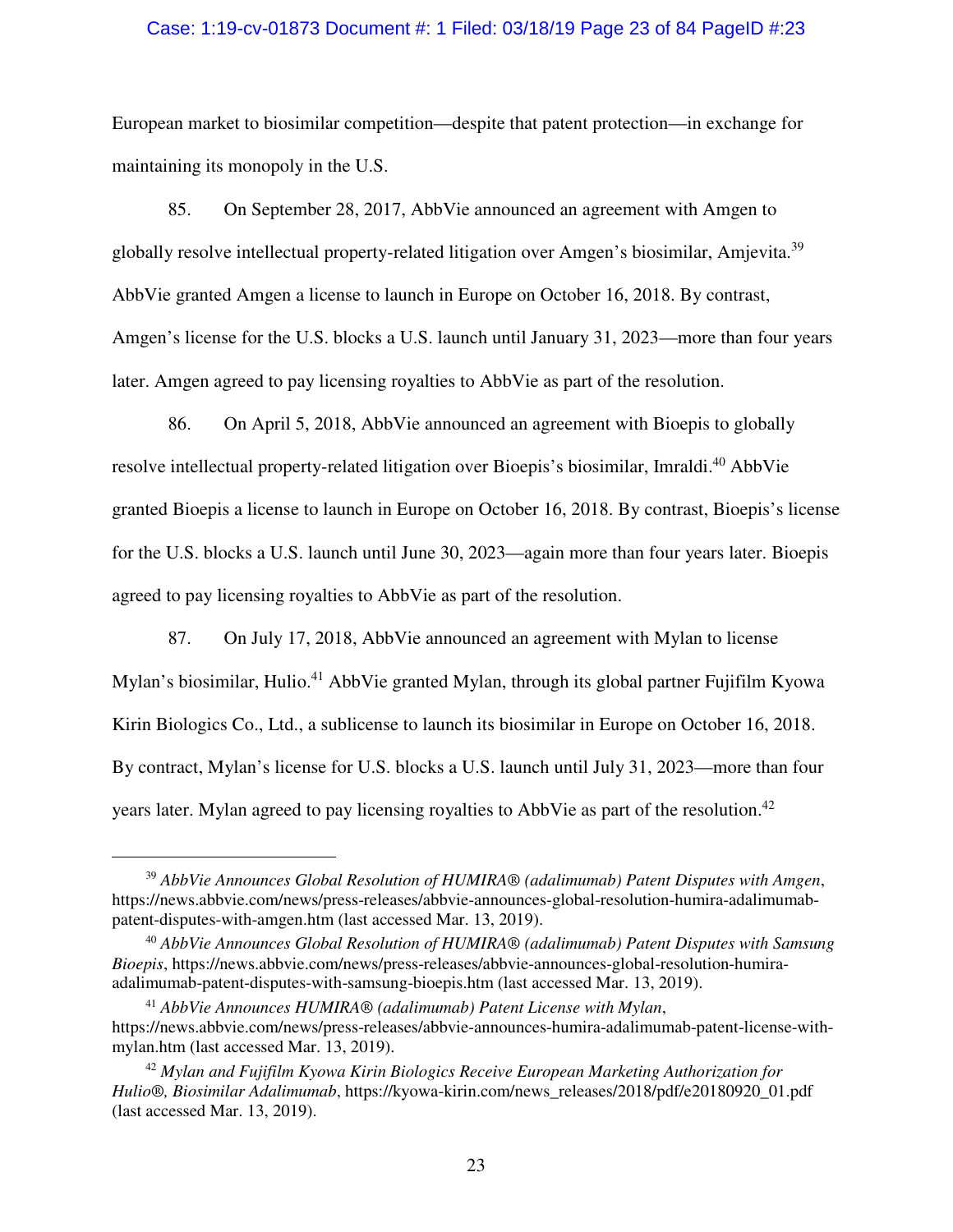#### Case: 1:19-cv-01873 Document #: 1 Filed: 03/18/19 Page 24 of 84 PageID #:24

88. On October 11, 2018, AbbVie announced an agreement with Sandoz to globally resolve intellectual property-related litigation over Sandoz's biosimilar, Hyrimoz.<sup>43</sup> AbbVie granted Sandoz a license to launch in Europe on October 16, 2018. By contract, Sandoz's license for the U.S. blocks a U.S. launch until September 30, 2023—nearly five years later. Sandoz agreed to pay licensing royalties to AbbVie as part of the resolution.

89. On October 18, 2018, AbbVie announced an agreement with Fresenius to globally resolve intellectual property-related litigation over Fresenius's biosimilar, MSB11022.<sup>44</sup> AbbVie granted Fresenius a license to launch in Europe upon approval from the European Medicines Agency. Indeed, the European Medicines Agency's Committee for Medicinal Products for Human Use issued a positive opinion for Fresenius's biosimilar, but the European Commission must still grant marketing authorizations before the company can launch. A final decision could come as soon as the second quarter of 2019.<sup>45</sup> By contrast, Fresenius's license for the U.S. blocks a U.S. launch until September 20, 2023. Fresenius agreed to pay licensing royalties to AbbVie as part of the resolution.

90. On November 6, 2018, AbbVie announced an agreement with Momenta to license Momenta's biosimilar, M923.<sup>46</sup> AbbVie granted Momenta a license to launch in Europe upon approval from the European Medicines Agency. By contrast, Momenta's license in the U.S.

<u>.</u>

<sup>43</sup> *AbbVie Announces Global Resolution of HUMIRA® (adalimumab) Patent Disputes with Sandoz*, https://news.abbvie.com/news/abbvie-announces-global-resolution-humira-adalimumab-patent-disputeswith-sandoz.htm (last accessed Mar. 13, 2019).

<sup>44</sup> https://news.abbvie.com/news/press-releases/abbvie-announces-global-resolution-humiraadalimumab-patent-disputes-with-fresenius-kabi.htm (last accessed Mar. 13, 2019).

<sup>45</sup> Positive CHMP Opinion for 2 Brands of Fresenius' Adalimumab Biosimilar, available at https://www.centerforbiosimilars.com/news/positive-chmp-opinion-for-2-brands-of-fresenius-kabisadalimumab-biosimilar.

<sup>46</sup> *AbbVie Announces HUMIRA® (adalimumab) Global Patent License with Momenta*, https://news.abbvie.com/news/press-releases/abbvie-announces-humira-adalimumab-global-patentlicense-with-momenta.htm (last accessed Mar. 13, 2019).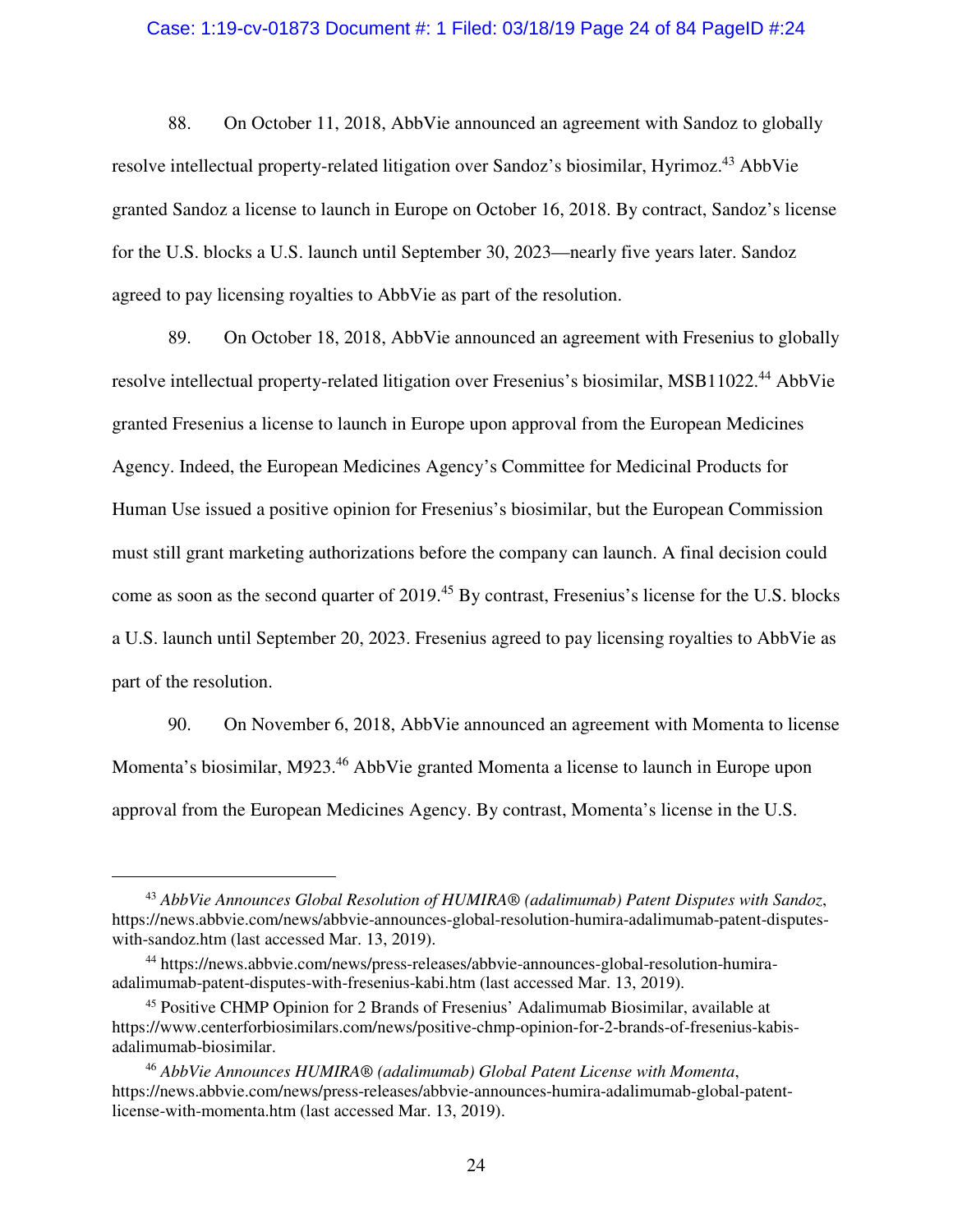### Case: 1:19-cv-01873 Document #: 1 Filed: 03/18/19 Page 25 of 84 PageID #:25

blocks a U.S. launch until November 20, 2023. Momenta agreed to pay licensing royalties to AbbVie as part of the resolution.

91. On November 30, 2018, AbbVie announced an agreement with Pfizer to license Pfizer's biosimilar, PF-06410293.<sup>47</sup> AbbVie granted Pfizer a non-exclusive license to launch in Europe upon approval from the European Medicines Agency. By contract, Pfizer's license in the U.S. blocks a U.S. launch until November 20, 2023. Pfizer agreed to pay licensing royalties to AbbVie as part of the resolution.

92. The timeline below demonstrates that no biosimilar can launch in the U.S. until at least January 31, 2023. The only potential exception is Boehringer—if it litigates long enough to invalidate AbbVie's patents before 2023.

| Competitor     | <b>Biosimilar</b> | <b>U.S. Launch Date</b> |
|----------------|-------------------|-------------------------|
| Amgen          | Amjevita          | January 31, 2023        |
| <b>Bioepis</b> | Imraldi           | June 30, 2023           |
| Mylan          | Hulio             | July 31, 2023           |
| Sandoz         | Hyrimoz           | September 30, 2023      |
| Fresenius      | MSB11022          | September 30, 2023      |
| Pfizer         | PF-06410293       | November 20, 2023       |
| Momenta        | M923              | November 20, 2023       |

93. As a result of this market division arrangement, AbbVie has blocked biosimilars from the U.S. market until 2023, thereby preserving billions of dollars in revenue. Meanwhile, the remaining Defendants, who settled, are today selling biosimilars in Europe, or will be in the near future—way before 2023.

94. Through these agreements, AbbVie and other Defendants have divided the markets for Humira and its biosimilars. In exchange for allowing European market entry,

-

<sup>47</sup> *AbbVie Announces HUMIRA® (adalimumab) Global Patent License with Pfizer*, https://news.abbvie.com/news/abbvie-announces-humira-adalimumab-global-patent-license-withpfizer.htm (last accessed Mar. 13, 2019).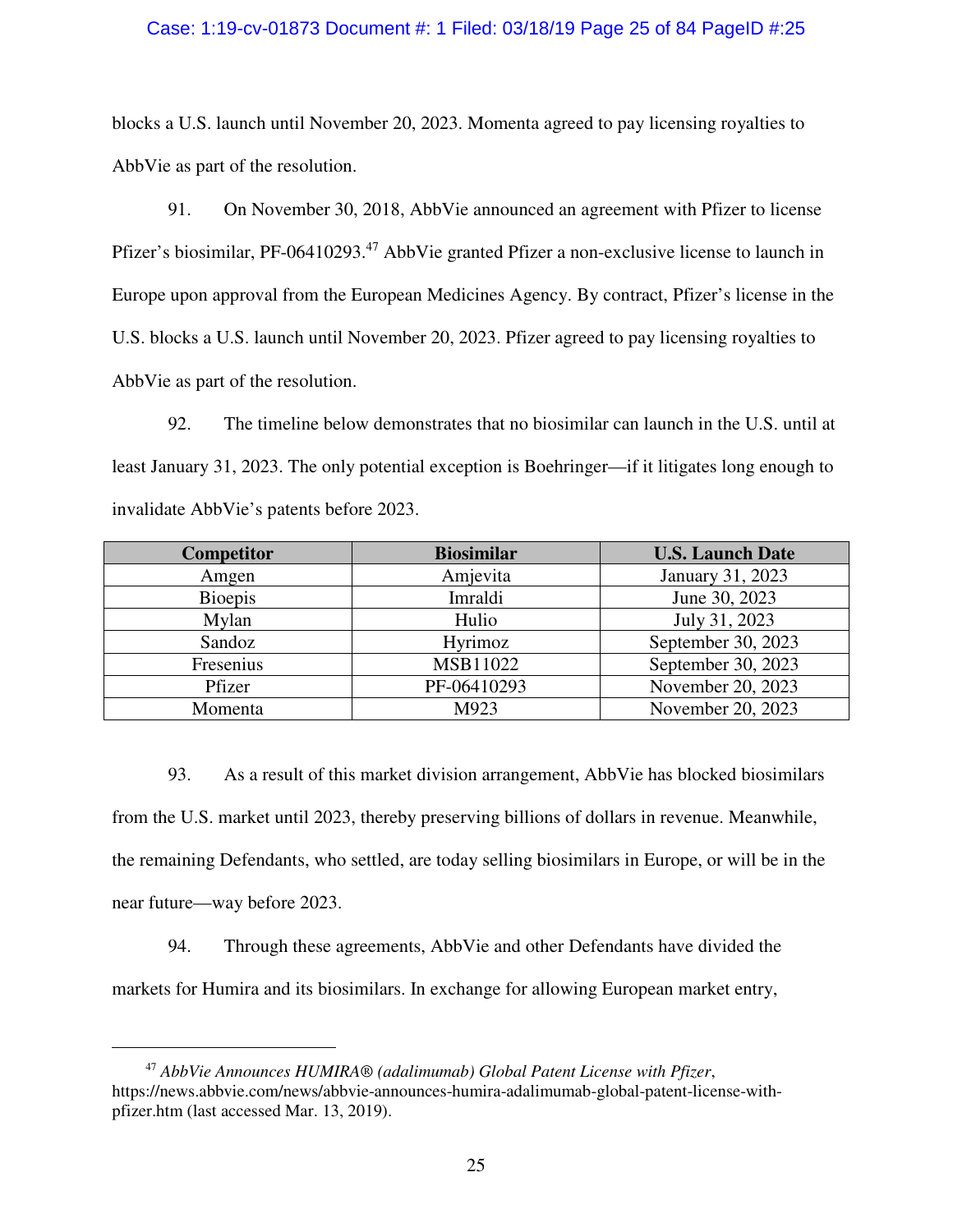### Case: 1:19-cv-01873 Document #: 1 Filed: 03/18/19 Page 26 of 84 PageID #:26

AbbVie received the remaining Defendants' promises to delay entry into the U.S. market until 2023. AbbVie has maintained its Humira monopoly in the U.S., where patients and other customers are, in effect, subsidizing lower prices charged for biosimilars in Europe.

95. AbbVie's motive for dividing the market geographically is plain enough. AbbVie's price for Humira in Europe has remained significantly lower than in the U.S., as depicted by the chart below comparing Humira costs per carton in 2013.<sup>48</sup> So, competition in Europe affects AbbVie's profits far less than would competition in the U.S. Accordingly, AbbVie chose to allow biosimilar competition to drive down the prevailing—already lower prices in Europe while maintaining its monopoly on Humira and the associated supracompetitive prices in the U.S.



Average cost of Humira (used to treat arthritis)

96. Biosimilar competition necessarily has a significant impact on pricing. From its already lower price in Europe, with biosimilar entry, Humira's price has dropped between 10%

<sup>48</sup> *Our Health Spending Problem is All About Prices*, Vox,

https://www.vox.com/2014/4/17/18076656/health-prices (last accessed Mar. 14, 2019).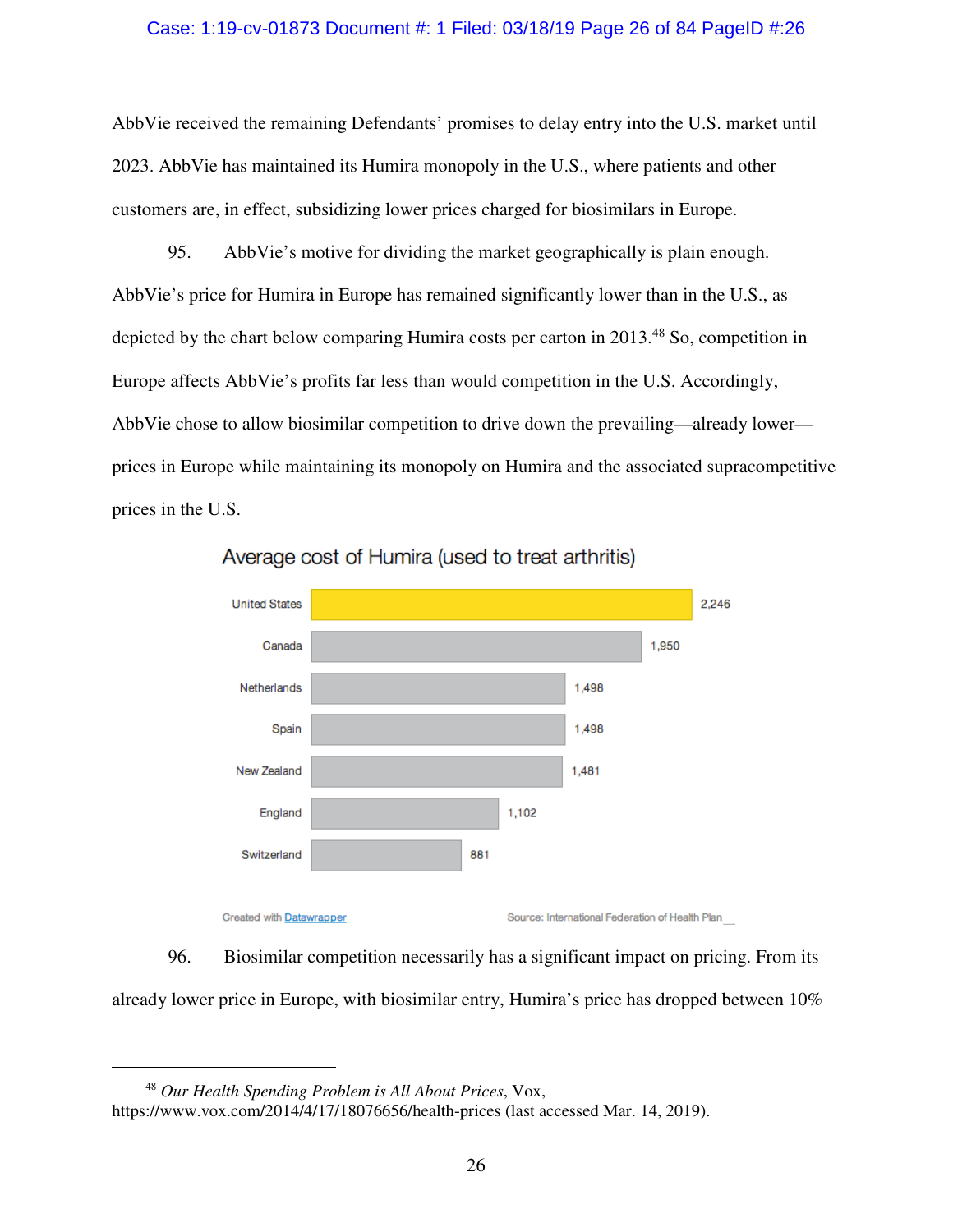#### Case: 1:19-cv-01873 Document #: 1 Filed: 03/18/19 Page 27 of 84 PageID #:27

and 80%.<sup>49</sup> If comparable discounts were applied to U.S. prices, the hit to AbbVie's profit would be dramatically larger. One analyst recently reported that while AbbVie's revenue dropped slightly in Europe after adalimumab biosimilar competition, Humira revenue in the U.S. is a much more important metric for AbbVie's financial health.<sup>50</sup>

97. With no competition in the U.S., AbbVie's price for Humira has skyrocketed since the drug's launch in 2003, and can now cost patients \$50,000 per year.

98. Defendants' unlawful market division agreement has injured Plaintiff and the members of the Classes. They are denied the ability to buy less expensive adalimumab biosimilars—an injury that is ongoing.

## **V. THE ANTICOMPETITIVE EFFECTS ON INTERSTATE AND INTRASTATE COMMERCE**

99. Defendants' anticompetitive scheme has the purpose and effect of unreasonably restraining trade by eliminating competition between AbbVie and companies with competing biosimilar products. But for AbbVie's anticompetitive patent thicket and Defendants' market division arrangement, three FDA-approved biosimilars could have already launched in the U.S., and other biosimilars could enter immediately upon FDA approval.

100. But for Defendants' illegal conduct, Plaintiff and members of the Classes would have paid less for Humira and would have had the choice to purchase biosimilars. Defendants' conduct proximately caused Plaintiff's and the Classes' injuries. It forced them to pay hundreds of millions of dollars in overcharges on purchases of AbbVie's Humira and denied them the opportunity to save by purchasing biosimilars.

-

<sup>49</sup> *Why The U.S. Remains The Most Expensive Market For 'Biologic' Drugs In The World*, NPR, https://www.npr.org/sections/health-shots/2018/12/19/676401634/why-the-u-s-remains-the-mostexpensive-market-for-biologic-drugs-in-the-world (last accessed Mar. 13, 2019).

<sup>50</sup> *AbbVie Suffers Market Loss For Humira In Europe, But The U.S. Is A Different Story*, Seeking Alpha, https://seekingalpha.com/article/4240000-abbvie-suffers-market-loss-humira-europe-u-s-differentstory (last accessed Mar. 13, 2019).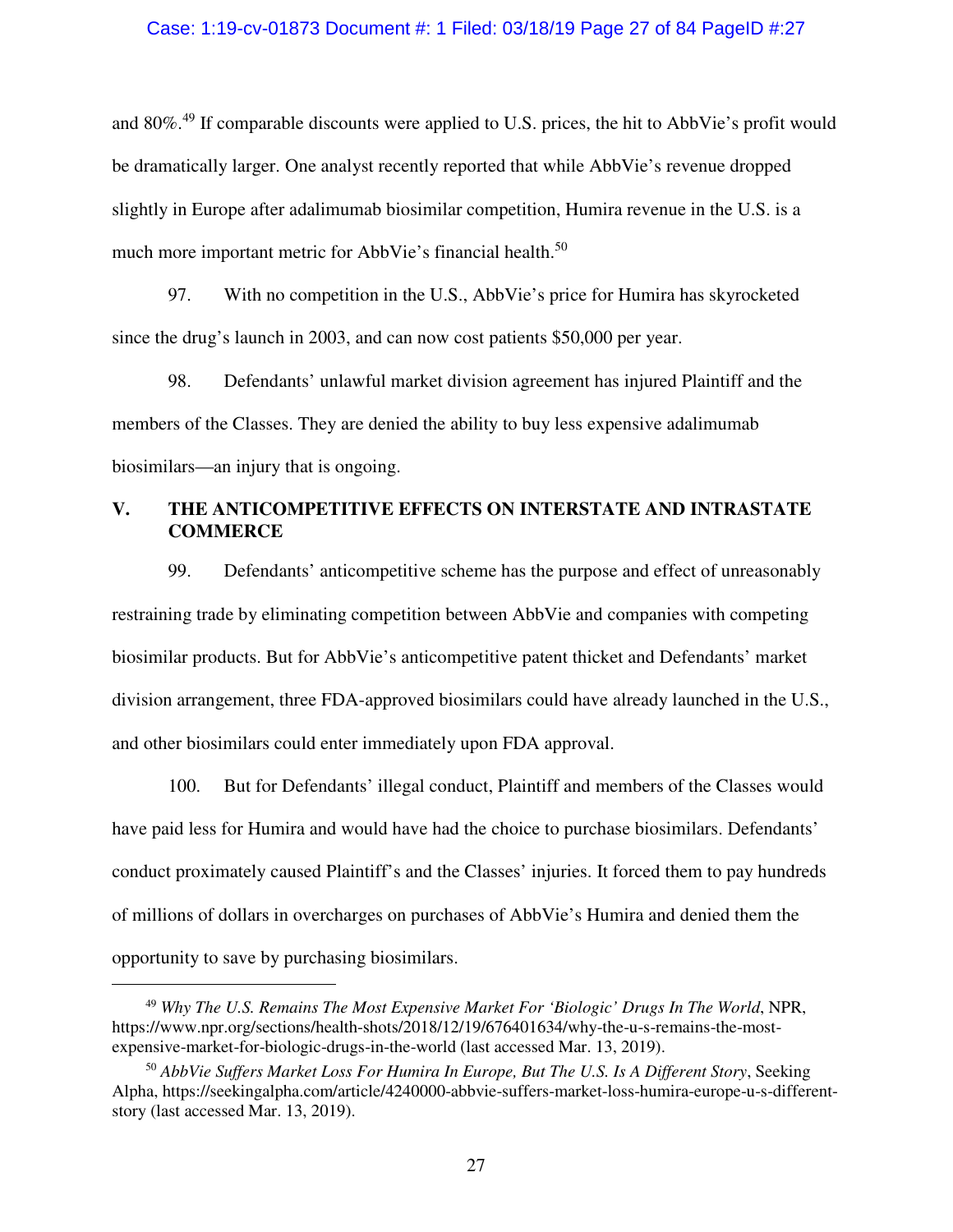#### Case: 1:19-cv-01873 Document #: 1 Filed: 03/18/19 Page 28 of 84 PageID #:28

101. If Defendants had not prevented biosimilar competition for Humira in the U.S., Plaintiff and members of the Classes would have paid less for adalimumab by: (a) purchasing less-expensive biosimilars of adalimumab instead of branded Humira; and (b) purchasing biosimilars at lower prices sooner.

102. Defendants' restraints of competition in the market for branded and biosimilar Humira have substantially affected both interstate and intrastate commerce.

103. At all material times, AbbVie manufactured, promoted, distributed, and sold substantial amounts of branded Humira in a continuous and uninterrupted flow of commerce across state lines and throughout the United States. Defendants' anticompetitive conduct also had substantial intrastate effects in every state of purchase in that, among other things, retailers within each state were foreclosed from offering less-expensive Humira biosimilars to purchasers within each state, which directly impacted and disrupted commerce for consumers and thirdparty payors within each state.

104. At all material times, Defendants transmitted funds and contracts, invoices, and other forms of business communications and transactions in a continuous and uninterrupted flow of commerce across state lines in connection with the sale of branded Humira and its biosimilars.

105. Economics recognizes that any overcharge at a higher level of distribution generally results in higher prices at every level below. Professor Herbert Hovenkamp explains that "[e]very person at every stage in the chain will be poorer" as a result of the anticompetitive price at the top.<sup>51</sup> Professor Hovenkamp also states that "[t]heoretically, one can calculate the percentage of any overcharge that a firm at one distribution level will pass on to those at the next

<sup>51</sup> *See* Herbert Hovenkamp, *Federal Antitrust Policy: The Law of Competition and Its Practice*, at 564 (1994).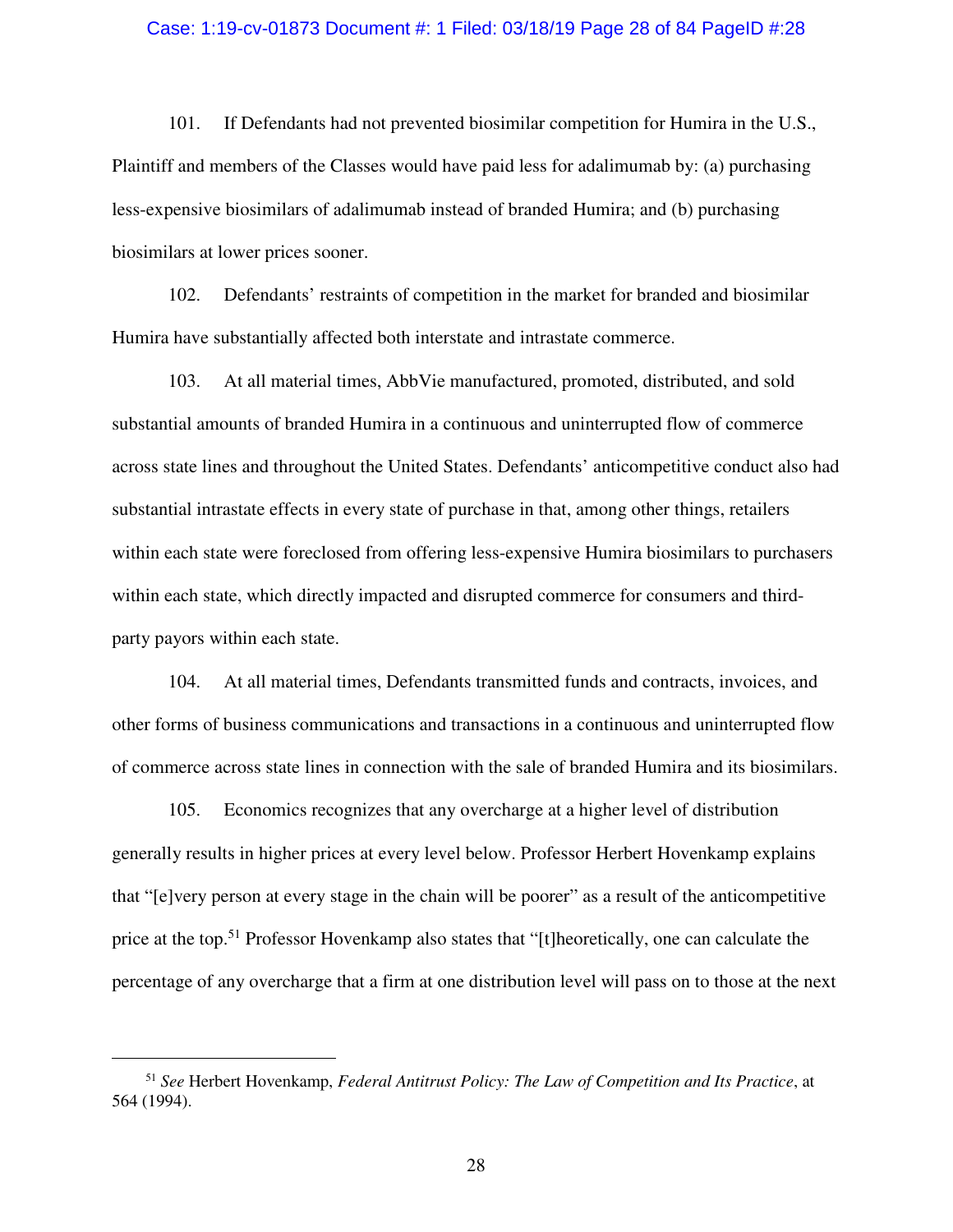### Case: 1:19-cv-01873 Document #: 1 Filed: 03/18/19 Page 29 of 84 PageID #:29

level."<sup>52</sup> Here, wholesalers and retailers passed on the inflated prices of branded Humira and its biosimilars to Plaintiff and members of the Classes.

106. AbbVie's patent thicket and Defendants' unlawful agreement enabled AbbVie to charge consumers and third-party payors prices in excess of what they otherwise would have been able to charge absent the Defendants' agreement. These prices were inflated as a direct and foreseeable result of Defendants' anticompetitive conduct.

## **VI. MONOPOLY POWER AND MARKET DEFINITION**

107. To the extent the conduct here may be held subject to the Rule of Reason—and thus requires pleading a relevant product and geographical market—the relevant product market is adalimumab, including branded Humira and its biosimilars. The relevant geographic market is the United States, including its territories, possessions, and the Commonwealth of Puerto Rico.

108. At all relevant times, AbbVie has had monopoly power over the market for adalimumab. Direct evidence of AbbVie's monopoly power includes, among other things, AbbVie's ability to profitably maintain the price of Humira above competitive levels and its success in excluding all biosimilars from the U.S. market.

109. A small but significant non-transitory price increase above the competitive level for Humira by AbbVie would not cause a loss of sales sufficient to make the price increase unprofitable.

110. Other biologics that are not biosimilars cannot be substituted automatically for Humira by pharmacists and do not exhibit substantial cross-price elasticity of demand with respect to Humira. Thus, they are not economic substitutes for, nor reasonably interchangeable with, Humira.

<sup>52</sup> *Id.*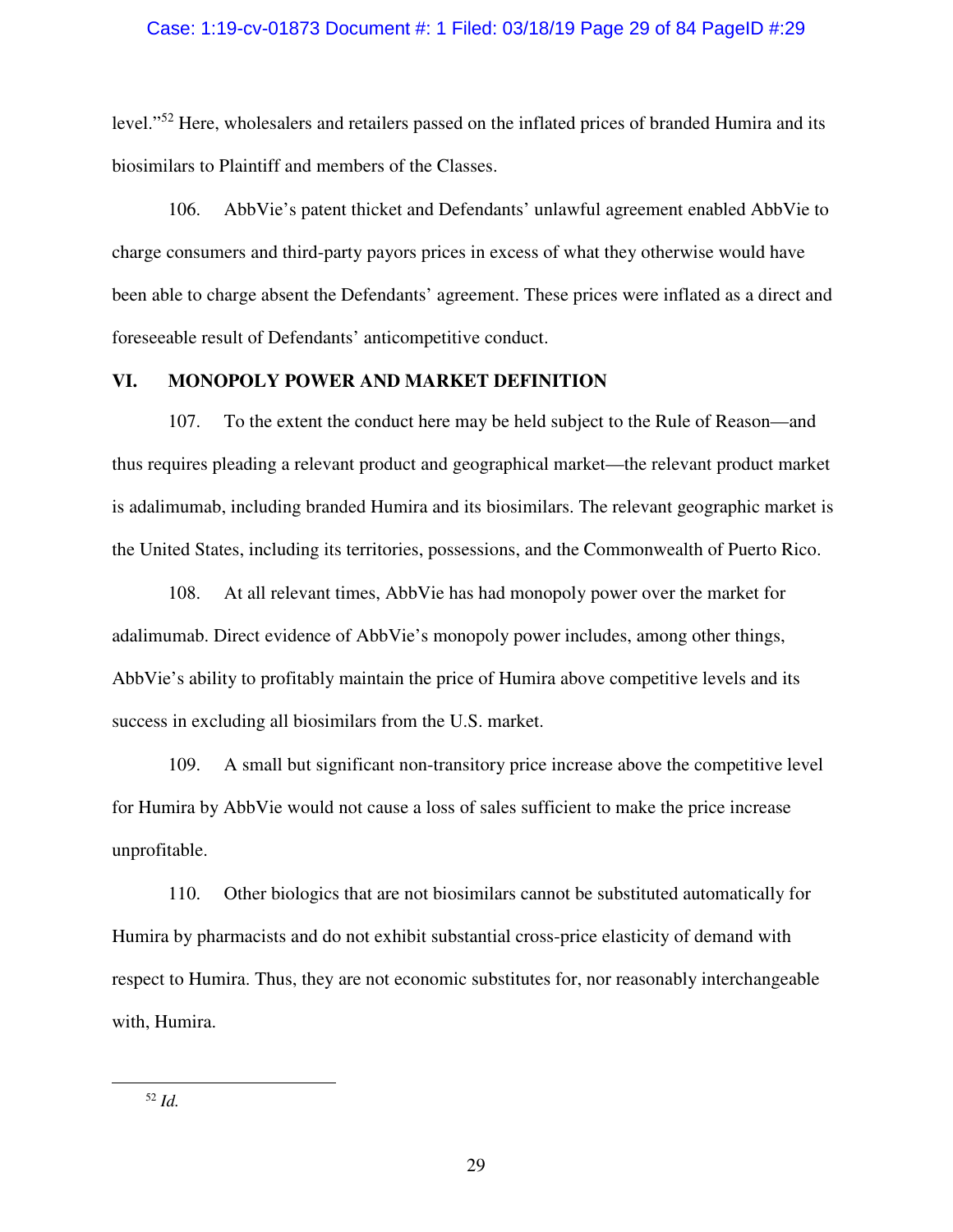### Case: 1:19-cv-01873 Document #: 1 Filed: 03/18/19 Page 30 of 84 PageID #:30

111. AbbVie needed to control only Humira and its biosimilars, and no other products, in order to maintain the price of Humira profitably at supracompetitive prices. Only the market entry of a competing biosimilar would render AbbVie unable to profitably maintain its prices of Humira without losing substantial sales.

112. AbbVie, at all relevant times, enjoyed high barriers to entry with respect to competition to the above-defined relevant product and geographic markets due to patent and other regulatory protections and high costs of entry and expansion.

113. AbbVie has maintained and exercised the power to exclude and restrict competition to Humira and biosimilars.

114. At all relevant times, AbbVie's market share in the relevant market was at or near 100%.

## **VII. CLASS ACTION ALLEGATIONS**

115. Plaintiff brings this action on behalf of itself and all others similarly situated as a class action under Rules 23(a), (b)(2), and (b)(3) of the Federal Rules of Civil Procedure, on

behalf of the following classes (the "Classes"):

### **The Injunctive Class**

All persons and entities that indirectly purchased, paid, and/or provided reimbursement for some or all of the purchase price of Humira from AbbVie in the United States, beginning at least as early as January 1, 2017, until the effects of Defendants' conduct cease ("Class Period").

### **The Damages Class**

All persons and entities that indirectly purchased, paid, and/or provided reimbursement for some or all of the purchase price of Humira from AbbVie, beginning at least as early as January 1, 2017, until the effects of Defendants' conduct cease ("Class Period"), in the District of Columbia, Puerto Rico, or any of the following states and commonwealths: Alabama, Alaska, Arizona, Arkansas, California, Colorado, Connecticut, Delaware, Florida,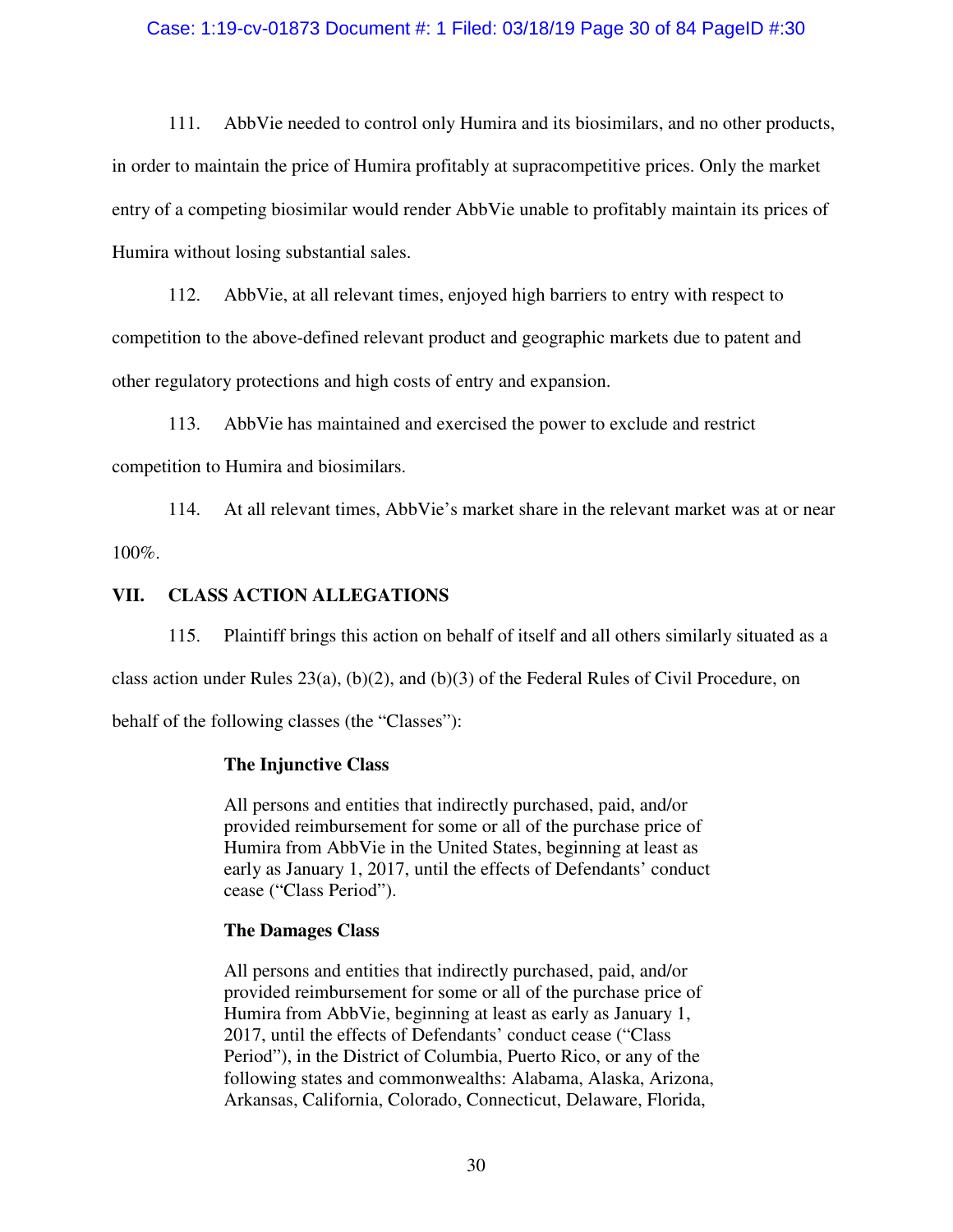Georgia, Hawaii, Idaho, Illinois, Iowa, Kansas, Kentucky, Louisiana, Maine, Maryland, Massachusetts, Michigan, Minnesota, Mississippi, Missouri, Montana, Nebraska, Nevada, New Hampshire, New Jersey, New Mexico, New York, North Carolina, North Dakota, Oklahoma, Oregon, Pennsylvania, Rhode Island, South Carolina, South Dakota, Tennessee, Texas, Utah, Vermont, Virginia, Washington, West Virginia, Wisconsin, or Wyoming.

116. The following persons and entities are excluded from each of the above-described proposed Classes:

(a) Defendants and their counsel, officers, directors, management, employees, subsidiaries, or affiliates;

(b) All governmental entities, except for government-funded employee benefit

plans;

(c) All persons or entities who purchased Humira for purposes of resale or directly from Defendants or their affiliates;

(d) Fully-insured health plans (plans that purchased insurance from another

third-party payor covering 100 percent of the plan's reimbursement obligations to its members);

(e) Flat co-payers (consumers who paid the same co-payment amount for brand and generic drugs);

- (f) Pharmacy Benefit Managers;
- (g) All Counsel of Record; and
- (h) The Court, Court personnel, and any member of their immediate families.

117. Members of the Classes are so numerous and geographically dispersed that joinder of all members of the Classes is impracticable. Plaintiff believes that there are thousands of members of the Classes widely dispersed throughout the United States. Moreover, given the costs of complex antitrust litigation, it would be uneconomic for many plaintiffs to bring individual claims and join them together.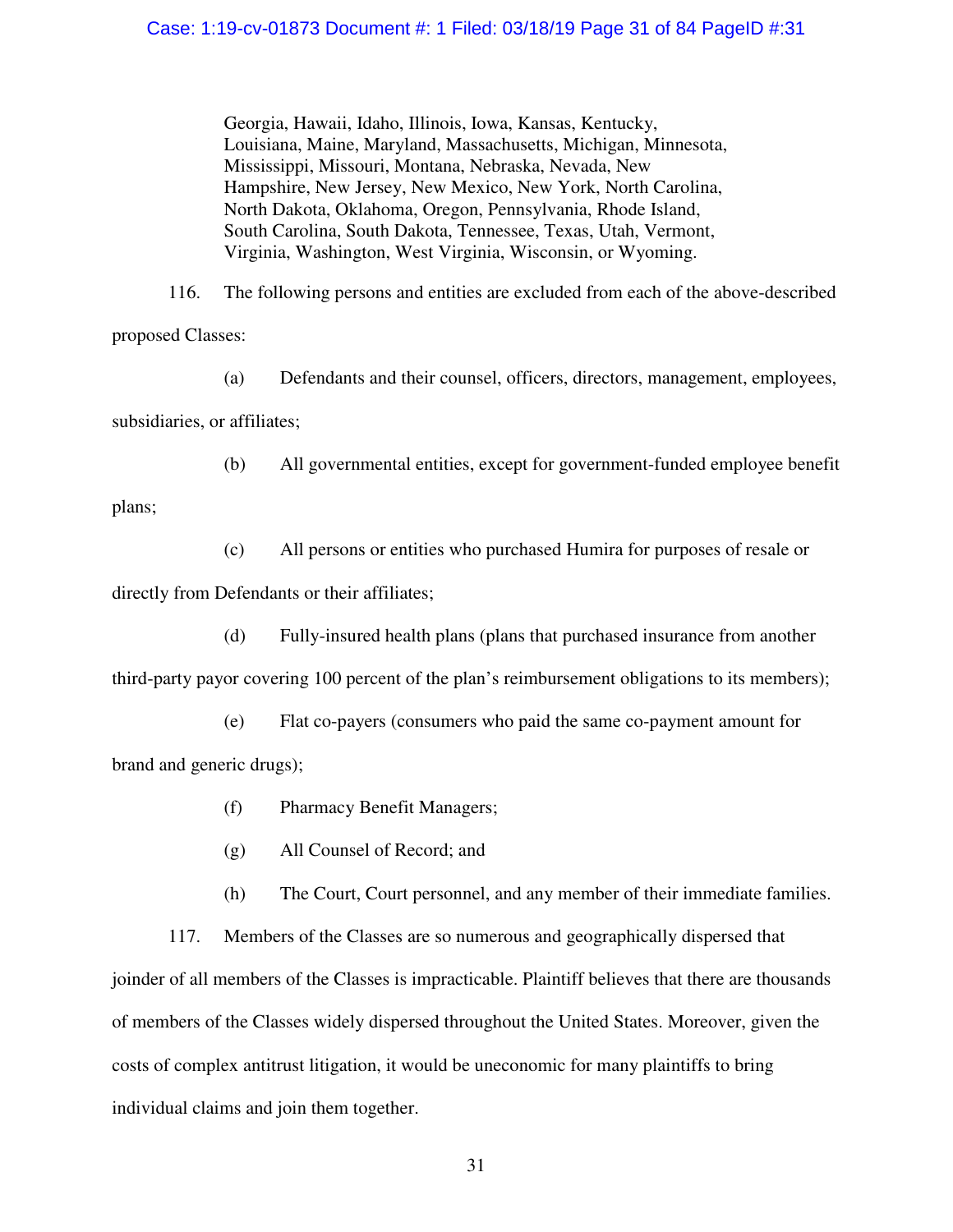#### Case: 1:19-cv-01873 Document #: 1 Filed: 03/18/19 Page 32 of 84 PageID #:32

118. Plaintiff's claims are typical of the claims of members of the Classes. Plaintiff and members of the Classes were harmed by the same wrongful conduct by Defendants in that they paid artificially inflated prices for Humira and were deprived of the benefits of earlier and more robust competition from less-expensive biosimilar versions of Humira as a result of Defendants' wrongful conduct.

119. Plaintiff will fairly and adequately protect and represent the interests of the members of the Classes. Plaintiff's interests are coincident with, and not antagonistic to, those of the members of the Classes.

120. Plaintiff is represented by counsel with experience in the prosecution of class action antitrust litigation in the pharmaceutical industry and with experience in class action litigation involving biologics.

121. Questions of law and fact common to the members of the Classes predominate over questions that may affect only individual members of the Classes because Defendants have acted on grounds generally applicable to both Classes. Such generally applicable conduct is inherent in Defendants' wrongful conduct.

122. Questions of law and fact common to the Classes include:

(a) Whether Defendants conspired to delay biosimilar competition in the market for adalimumab;

(b) Whether Defendants' agreements were *per se* violations of federal and state antitrust laws;

(c) Whether Defendants' agreements violated federal and state antitrust laws under a "quick look" analysis;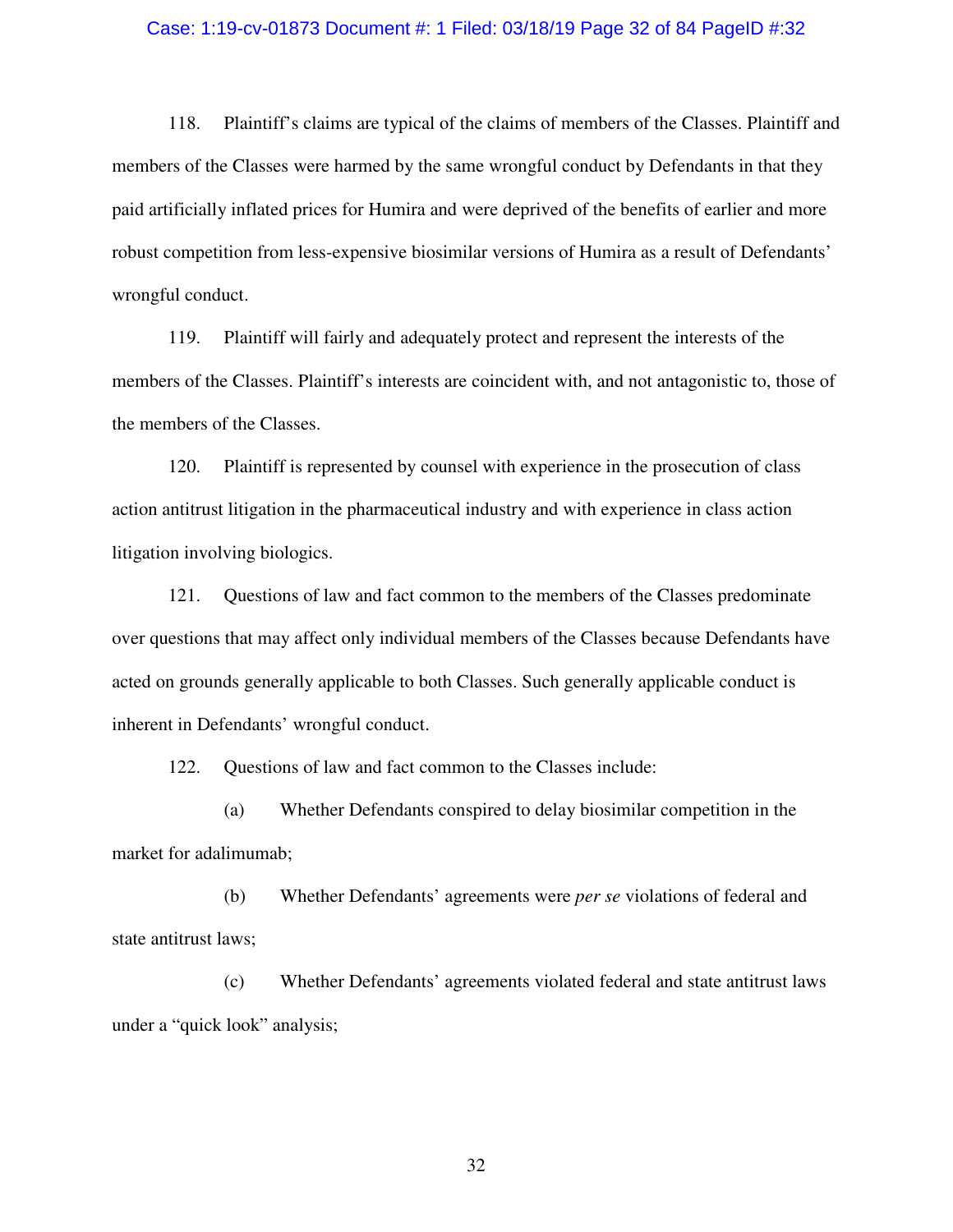### Case: 1:19-cv-01873 Document #: 1 Filed: 03/18/19 Page 33 of 84 PageID #:33

(d) To the extent the Rule of Reason applies, whether Defendants' agreements violated federal and state antitrust laws under a Rule of Reason analysis;

(e) To the extent the Rule of Reason applies, whether the relevant product market is adalimumab;

(f) To the extent the Rule of Reason applies, whether the relevant geographic market is the United States, including its territories, possessions, and the Commonwealth of Puerto Rico.

(g) Whether AbbVie unlawfully maintained monopoly power through the Defendants' Agreements;

(h) Whether AbbVie monopolized the relevant market by creating and enforcing a patent thicket;

(i) Whether AbbVie filed hundreds of patents in an effort to prevent or delay biosimilar competition;

(j) Whether AbbVie's patent thicket enforcement violates federal and state laws;

(k) Whether Defendants' scheme, in whole or in part, has substantially affected intrastate and interstate commerce;

(l) Whether Defendants' agreements harmed competition;

(m) For the Injunctive Class, the nature and scope of injunctive relief;

(n) For the Damages Class, whether Defendants' unlawful agreements, in whole or in part, caused antitrust injury to the business or property of Plaintiff and the members of the Class;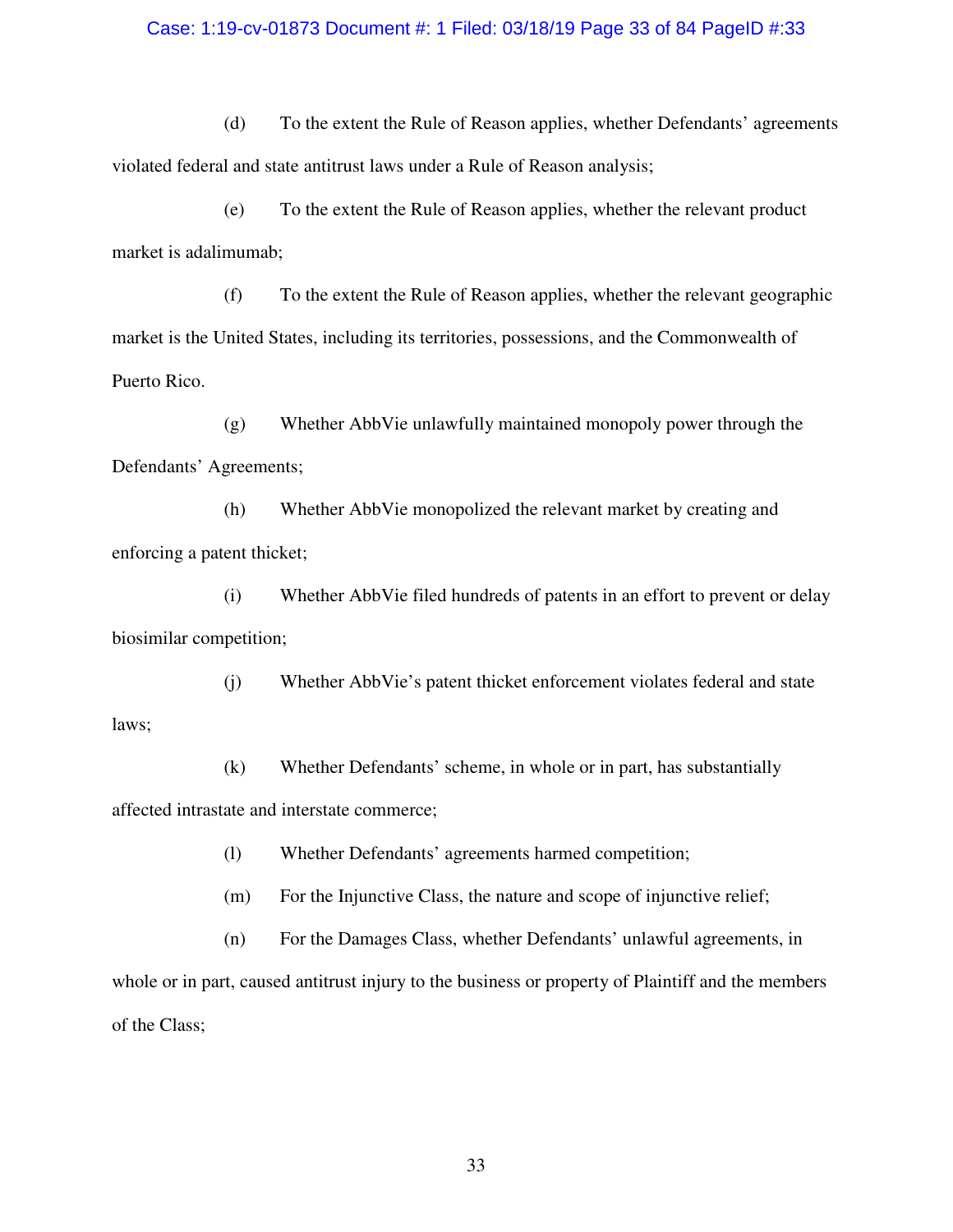### Case: 1:19-cv-01873 Document #: 1 Filed: 03/18/19 Page 34 of 84 PageID #:34

(o) For the Damages Class, the quantum of overcharges paid by the Class in the aggregate.

123. Class action treatment is a superior method for the fair and efficient adjudication of the controversy. Such treatment will permit a large number of similarly-situated persons to prosecute their common claims in a single forum simultaneously, efficiently, and without the unnecessary duplication of evidence, effort, or expense that numerous individual actions would engender. The benefits of proceeding through the class mechanism, including providing injured persons or entities a method for obtaining redress on claims that could not practicably be pursued individually, substantially outweighs potential difficulties in management of this class action.

124. Plaintiff knows of no special difficulty to be encountered in litigating this action that would preclude its maintenance as a class action.

#### **VIII. CLAIMS FOR RELIEF**

#### **FIRST CLAIM FOR RELIEF**

# **Contract, Combination, and Conspiracy in Restraint of Trade under the Sherman Act § 1 (Against All Defendants)**

125. Plaintiff incorporates the preceding paragraphs by reference.

126. Defendants entered into an unlawful market division arrangement that restrained competition in the market for Humira and its biosimilars. Their arrangement is and was a contract, combination, and/or conspiracy that substantially, unreasonably, and unduly restrained trade in the relevant market, the purpose and effect of which were to:

(a) prevent biosimilar manufacturers from competing with AbbVie by

securing their agreement to delay launching their adalimumab biosimilars in the U.S. until

January 2023 at the earliest; and

(b) raise to and maintain at supra-competitive levels the prices that Plaintiff and the Damages Class Members paid and continue to pay for Humira.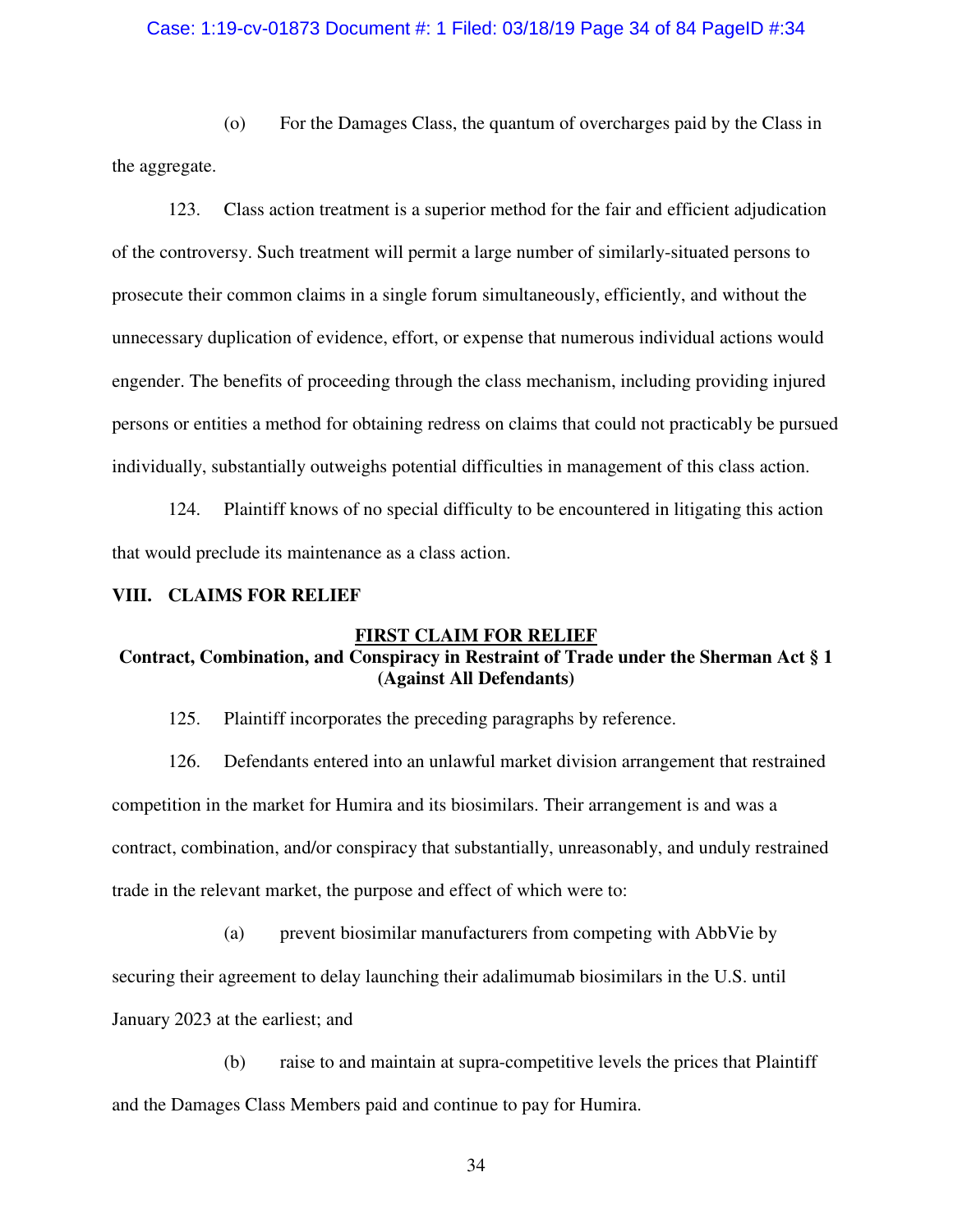#### Case: 1:19-cv-01873 Document #: 1 Filed: 03/18/19 Page 35 of 84 PageID #:35

127. The unlawful market division arrangement is a *per se* violation of the Sherman Act, 15 U.S.C. § 1. Moreover, if the conduct alleged in this Complaint is held subject to a "quick look" analysis, it satisfies the Supreme Court's test in *California Dental*. <sup>53</sup> That is, "an observer with even a rudimentary understanding of economics could conclude that the [Defendants' agreements] in question would have an anticompetitive effect on customers and markets."<sup>54</sup>

128. Even if the conduct alleged in this Complaint is held subject to the Rule of Reason, there is no legitimate, non-pretextual, procompetitive business justification for the value Defendants Amgen, Bioepis, Mylan, Sandoz, Fresenius, Pfizer, and Momenta received that outweighs the arrangement's harmful effects. Specifically, under *FTC v. Actavis, Inc.*, 133 S. Ct. 2223, 2237 (2013), a patent settlement agreement between a brand and generic manufacturer may be unlawful when the brand provides the generic manufacturer a "large and unjustified" payment in exchange for the generic manufacturer dropping its challenge to the brand manufacturer's patents. This is particularly the case when the size of the payment exceeds any saved or avoided litigation costs.

129. Here, in exchange for Amgen's, Bioepis's, Mylan's, Sandoz's, Fresnius's, Pfizer's, and Momenta's agreement to delay entering the market in the U.S. until 2023, these Defendants received the opportunity to launch their biosimilars in Europe well before 2023, as a result of which these Defendants sold (or will soon sell) millions of dollars of their Humira biosimilars in Europe.

130. Absent the arrangement with AbbVie, Defendants' sales of their biosimilar versions of Humira would have been made by AbbVie and thus represent a transfer of value from AbbVie to the remaining Defendants.

<u>.</u>

<sup>53</sup> *California Dental Ass'n v. FTC*, 526 U.S. 756, 770 (1999).

<sup>54</sup> *Id.* at 770.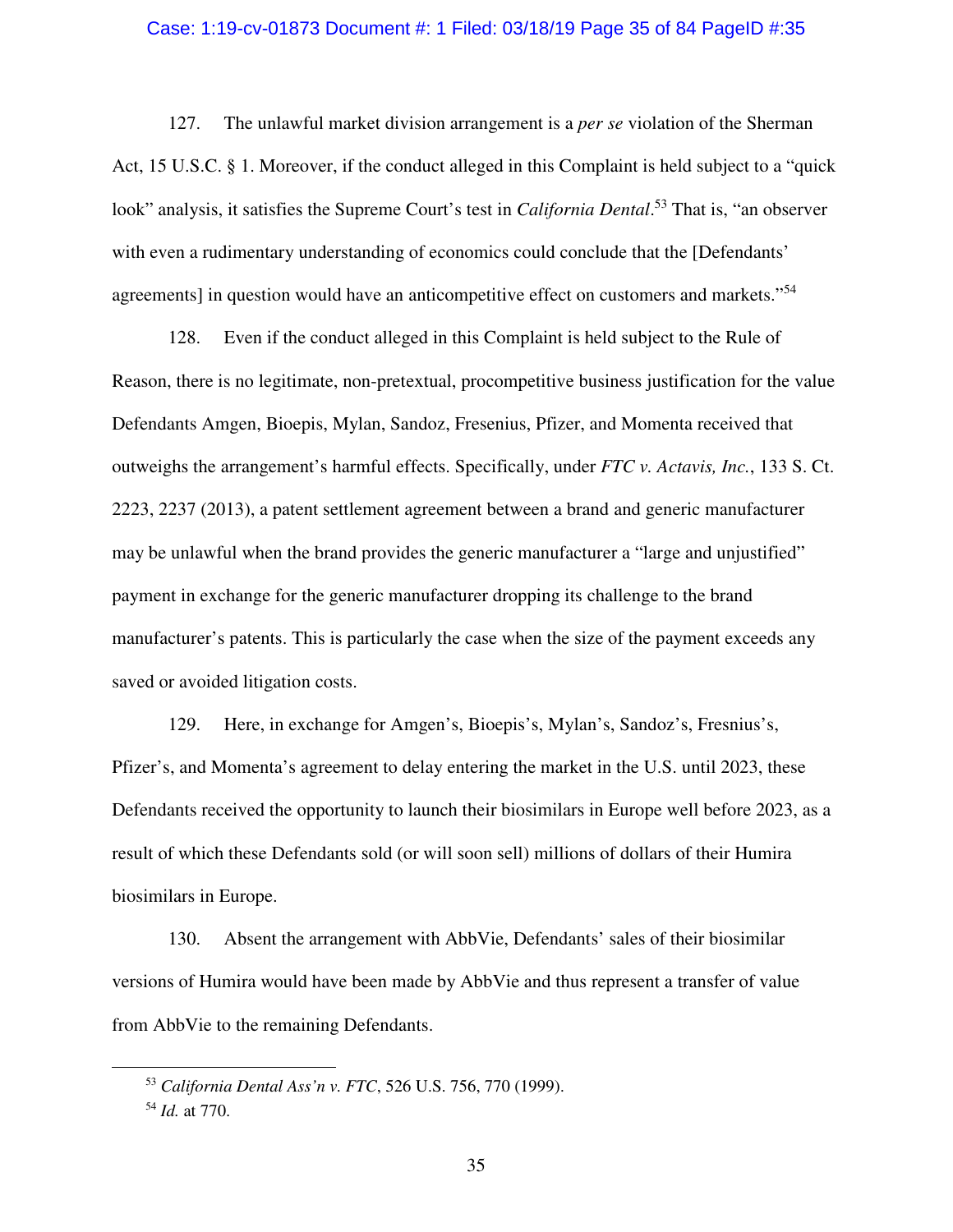### Case: 1:19-cv-01873 Document #: 1 Filed: 03/18/19 Page 36 of 84 PageID #:36

131. Individually and collectively, the value that AbbVie transferred and the other Defendants received under their agreements exceeded the costs of continued litigation or any arguably procompetitive benefits—and thus was "large and unjustified." Accordingly, the agreements are unlawful as described below.

132. As a direct and proximate result of Defendants' violation of Sherman Act § 1, Plaintiff and the Injunctive Class have been injured in their business and property throughout the Class Period.

133. Plaintiff and the Injunctive Class are entitled to injunctive and other equitable relief, pursuant to 15 U.S.C. § 26.

### **SECOND CLAIM FOR RELIEF**

# **Contract, Combination, and Conspiracy in Restraint of Trade under the Sherman Act § 1 (Against AbbVie and Amgen)**

134. Plaintiff incorporates the preceding paragraphs by reference.

135. An agreement by competing companies to cease competing is "anticompetitive regardless of whether the parties split a market within which both do business or whether they merely reserve one market for one and another for the other."<sup>55</sup> Defendants AbbVie and Amgen entered into an unlawful market division agreement that restrained competition in the market for Humira and its biosimilars. Their agreement is and was a contract, combination, and/or conspiracy that substantially, unreasonably, and unduly restrained trade in the relevant market, the purpose and effect of which was to:

(a) prevent Amgen from competing with AbbVie by selling its adalimumab biosimilar in the U.S. until January 2023; and

<sup>55</sup> *Palmer v. BRG of Ga., Inc.*, 498 U.S. 46, 49-50 (1990).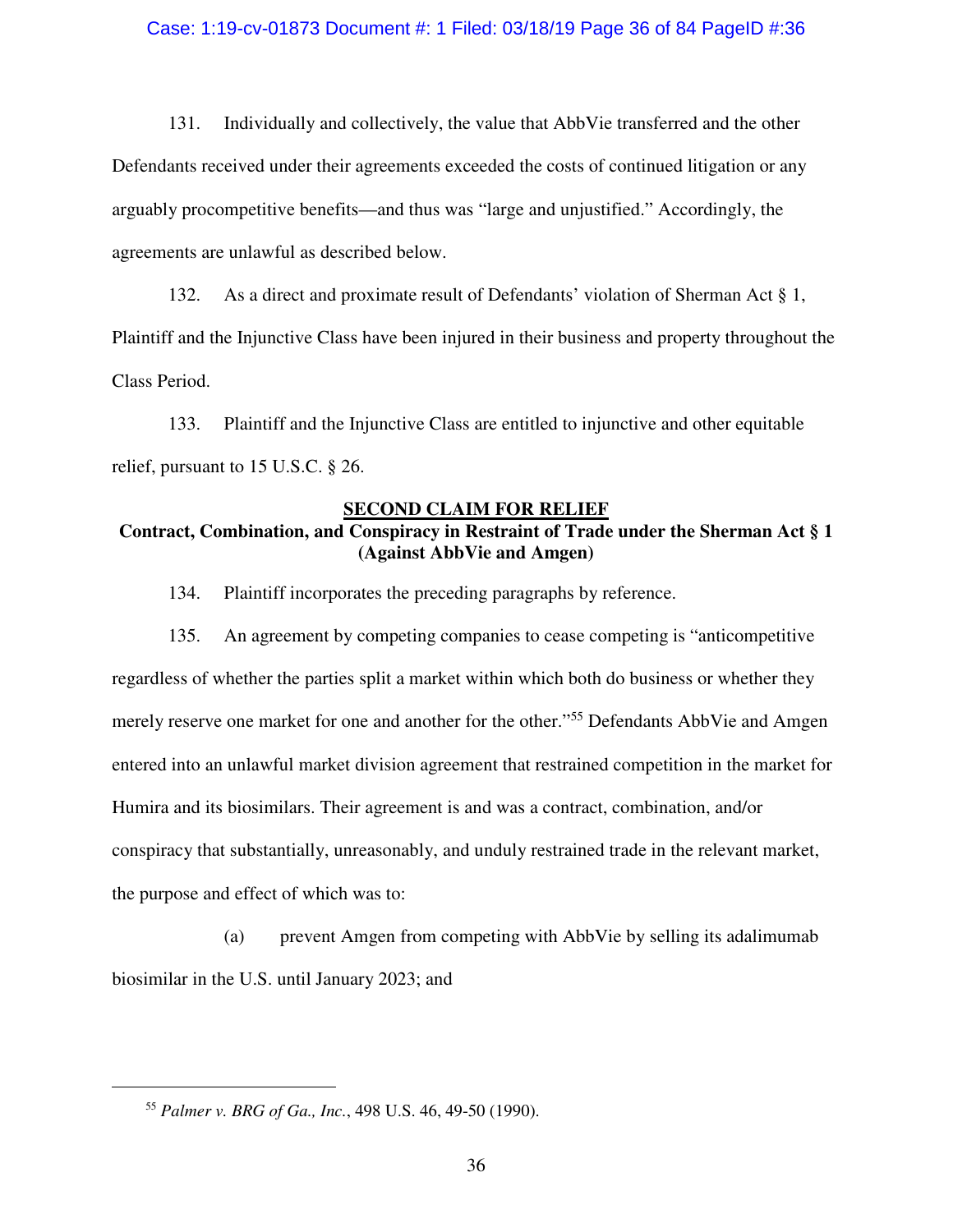#### Case: 1:19-cv-01873 Document #: 1 Filed: 03/18/19 Page 37 of 84 PageID #:37

(b) raise to and maintain at supra-competitive levels the prices that Plaintiff and the Injunctive Class Members paid and continue to pay for Humira.

136. The unlawful AbbVie-Amgen market division agreement is a *per se* violation of the Sherman Act, 15 U.S.C. § 1. Moreover, if the conduct alleged in this Complaint is held subject to a "quick look" analysis, it satisfies the Supreme Court's test in *California Dental*. 56

137. Even if the conduct alleged in this Complaint is held subject to the Rule of Reason, there is no legitimate, non-pretextual, procompetitive business justification for the value Amgen received that outweighs the agreement's harmful effects.

138. Here, in exchange for Amgen's agreement to delay entering the market until January 2023, under the AbbVie-Amgen agreement, Amgen received from AbbVie the opportunity to launch its biosimilar in Europe well before January 2023, as a result of which Amgen sold millions of dollars of its Humira biosimilar in Europe and realized profits from those sales.

139. Absent the agreement between AbbVie and Amgen, Amgen's sales of its biosimilar version of Humira would have been made by AbbVie and thus represent a transfer of value from AbbVie to Amgen.

140. Individually and collectively, the value that AbbVie transferred and Amgen received under their agreement exceeded the costs of continued litigation or any arguably procompetitive benefits—and thus was "large and unjustified." Accordingly, the AbbVie-Amgen agreement is unlawful.

 $\overline{a}$ 

<sup>56</sup> *California Dental Ass'n v. FTC*, 526 U.S. 756, 770 (1999).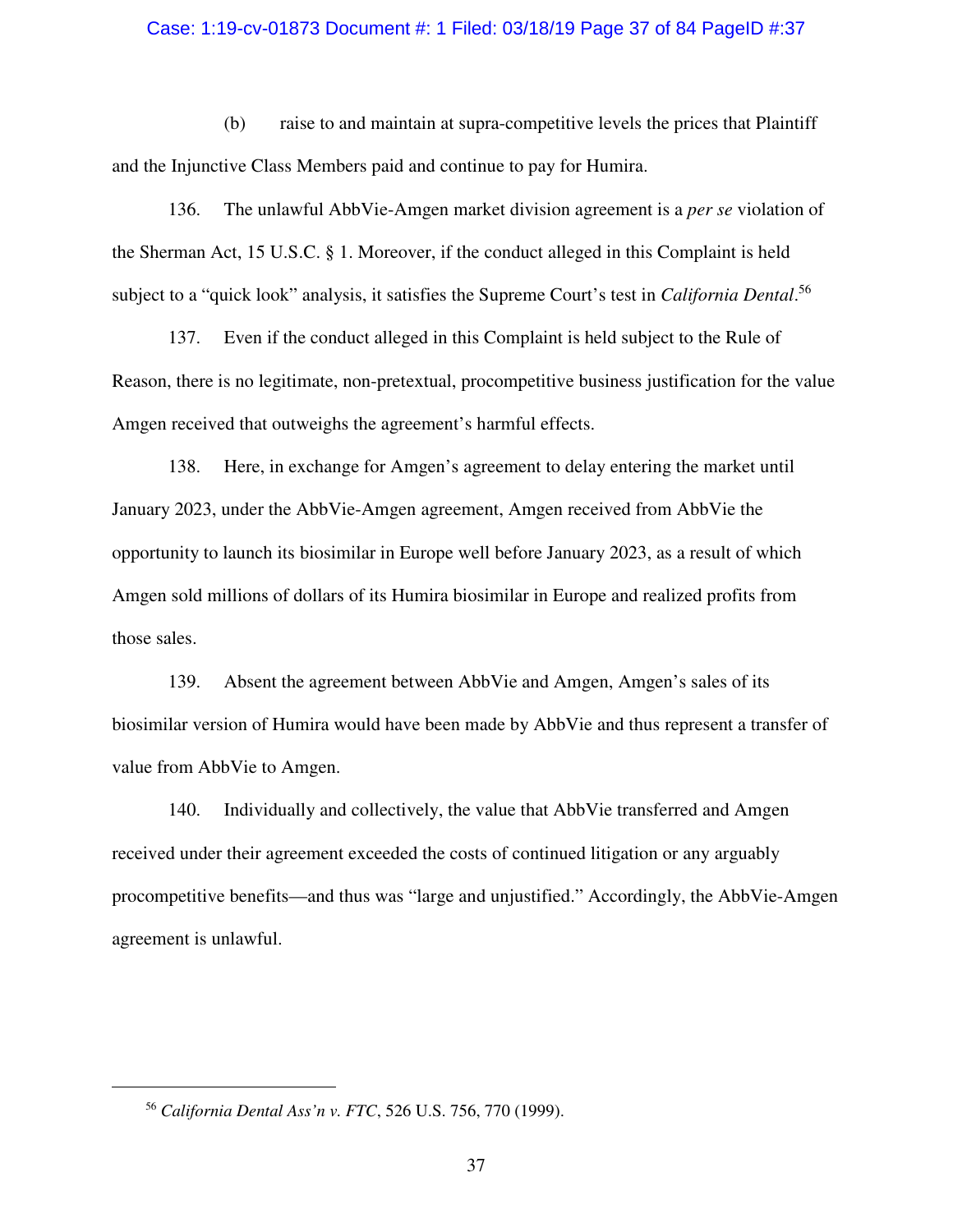141. As a direct and proximate result of Defendants' violation of Sherman Act § 1,

Plaintiff and the Injunctive Class have been injured in their business and property throughout the Class Period.

142. Plaintiff and the Injunctive Class are entitled to injunctive and other equitable relief, pursuant to 15 U.S.C. § 26.

## **THIRD CLAIM FOR RELIEF**

# **Contract, Combination, and Conspiracy in Restraint of Trade under the Sherman Act § 1 (Against AbbVie and Bioepis)**

143. Plaintiff incorporates the preceding paragraphs by reference.

144. An agreement by competing companies to cease competing is "anticompetitive regardless of whether the parties split a market within which both do business or whether they merely reserve one market for one and another for the other."<sup>57</sup> Defendants AbbVie and Bioepis entered into an unlawful market division agreement that restrained competition in the market for Humira and its biosimilars. Their agreement is and was a contract, combination, and/or conspiracy that substantially, unreasonably, and unduly restrained trade in the relevant market, the purpose and effect of which was to:

(a) prevent Bioepis from competing with AbbVie by selling its adalimumab biosimilar in the U.S. until June 2023; and

(b) raise to and maintain at supra-competitive levels the prices that Plaintiff and the Injunctive Class Members paid and continue to pay for Humira.

 $\overline{a}$ 

<sup>57</sup> *Palmer v. BRG of Ga., Inc.*, 498 U.S. 46, 49-50 (1990).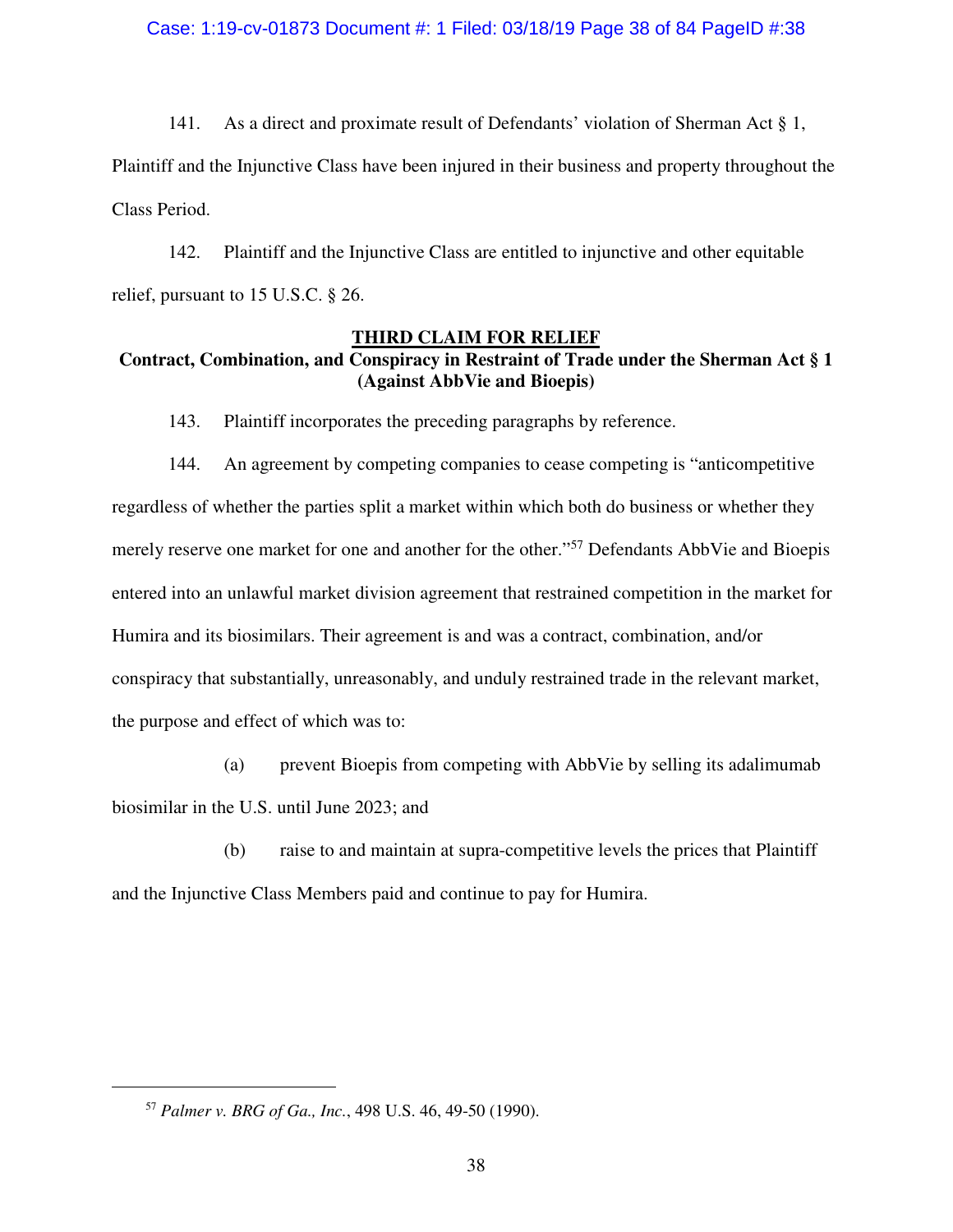#### Case: 1:19-cv-01873 Document #: 1 Filed: 03/18/19 Page 39 of 84 PageID #:39

145. The unlawful AbbVie-Bioepis market division agreement is a *per se* violation of the Sherman Act, 15 U.S.C. § 1. Moreover, if the conduct alleged in this Complaint is held subject to a "quick look" analysis, it satisfies the Supreme Court's test in *California Dental*. 58

146. Even if the conduct alleged in this Complaint is held subject to the Rule of Reason, there is no legitimate, non-pretextual, procompetitive business justification for the value Bioepis received that outweighs the agreement's harmful effects.

147. Here, in exchange for Bioepis's agreement to delay entering the market until June 2023, under the AbbVie-Bioepis agreement, Bioepis received from AbbVie the opportunity to launch its biosimilar in Europe well before June 2023, as a result of which Bioepis sold millions of dollars of its Humira biosimilar in Europe and realized profits from those sales.

148. Absent the agreement between AbbVie and Bioepis, Bioepis's sales of its biosimilar version of Humira would have been made by AbbVie and thus represent a transfer of value from AbbVie to Bioepis.

149. Individually and collectively, the value that AbbVie transferred and Bioepis received under their agreement exceeded the costs of continued litigation or any arguably procompetitive benefits—and thus was "large and unjustified." Accordingly, the AbbVie-Bioepis agreement is unlawful.

150. As a direct and proximate result of Defendants' violation of Sherman Act § 1, Plaintiff and the Injunctive Class have been injured in their business and property throughout the Class Period.

151. Plaintiff and the Injunctive Class are entitled to injunctive and other equitable relief, pursuant to 15 U.S.C. § 26.

<sup>58</sup> *California Dental Ass'n v. FTC*, 526 U.S. 756, 770 (1999).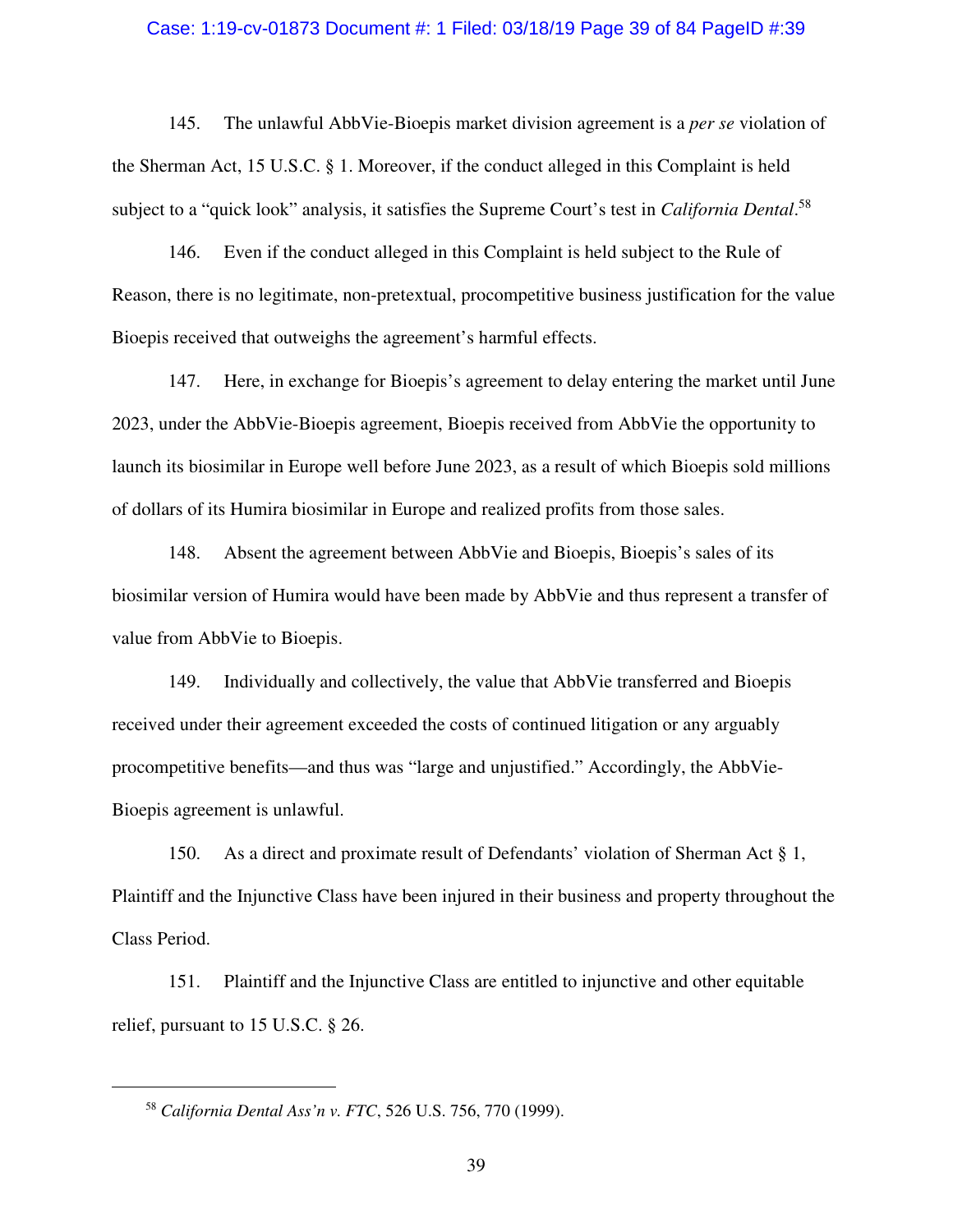#### **FOURTH CLAIM FOR RELIEF**

# **Contract, Combination, and Conspiracy in Restraint of Trade under the Sherman Act § 1 (Against AbbVie and Mylan)**

152. Plaintiff incorporates the preceding paragraphs by reference.

153. An agreement by competing companies to cease competing is "anticompetitive regardless of whether the parties split a market within which both do business or whether they merely reserve one market for one and another for the other."<sup>59</sup> Defendants AbbVie and Mylan entered into an unlawful market division agreement that restrained competition in the market for Humira and its biosimilars. Their agreement is and was a contract, combination, and/or conspiracy that substantially, unreasonably, and unduly restrained trade in the relevant market, the purpose and effect of which was to:

(a) prevent Mylan from competing with AbbVie by selling its adalimumab biosimilar in the U.S. until July 2023; and

(b) raise to and maintain at supra-competitive levels the prices that Plaintiff and the Injunctive Class Members paid and continue to pay for Humira.

154. The unlawful AbbVie-Mylan market division agreement is a *per se* violation of the Sherman Act, 15 U.S.C. § 1. Moreover, if the conduct alleged in this Complaint is held subject to a "quick look" analysis, it would satisfy the Supreme Court's test in *California Dental*. 60

155. Even if the conduct alleged in this Complaint is held subject to the Rule of Reason, there is no legitimate, non-pretextual, procompetitive business justification for the value Mylan received that outweighs the agreement's harmful effects.

<sup>59</sup> *Palmer v. BRG of Ga., Inc.*, 498 U.S. 46, 49-50 (1990).

<sup>60</sup> *California Dental Ass'n v. FTC*, 526 U.S. 756, 770 (1999).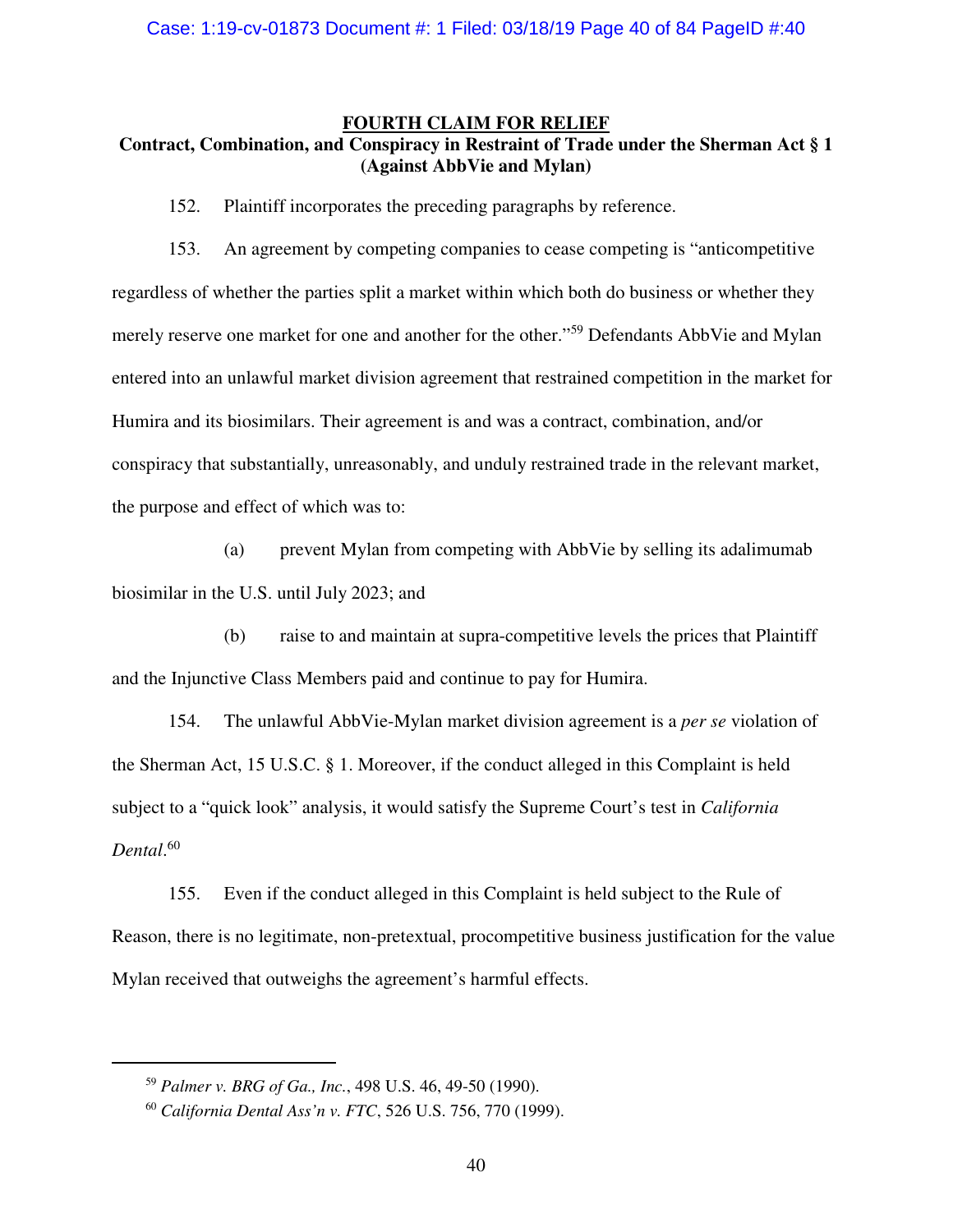#### Case: 1:19-cv-01873 Document #: 1 Filed: 03/18/19 Page 41 of 84 PageID #:41

156. Here, in exchange for Mylan's agreement to delay entering the market until July 2023, under the AbbVie-Mylan agreement, Mylan received from AbbVie the opportunity to launch its biosimilar in Europe well before July 2023, as a result of which Mylan sold millions of dollars of its Humira biosimilar in Europe and realized profits from those sales.

157. Absent the agreement between AbbVie and Mylan, Mylan's sales of its biosimilar version of Humira would have been made by AbbVie and thus represent a transfer of value from AbbVie to Mylan.

158. Individually and collectively, the value that AbbVie transferred and Mylan received under their agreement exceeded the costs of continued litigation or any arguably procompetitive benefits—and thus was "large and unjustified." Accordingly, the AbbVie-Mylan agreement is unlawful.

159. As a direct and proximate result of Defendants' violation of Sherman Act § 1, Plaintiff and the Injunctive Class have been injured in their business and property throughout the Class Period.

160. Plaintiff and the Injunctive Class are entitled to injunctive and other equitable relief, pursuant to 15 U.S.C. § 26.

#### **FIFTH CLAIM FOR RELIEF**

# **Contract, Combination, and Conspiracy in Restraint of Trade under the Sherman Act § 1 (Against AbbVie and Sandoz)**

161. Plaintiff incorporates the preceding paragraphs by reference.

162. An agreement by competing companies to cease competing is "anticompetitive regardless of whether the parties split a market within which both do business or whether they merely reserve one market for one and another for the other."<sup>61</sup> Defendants AbbVie and Sandoz

<sup>61</sup> *Palmer v. BRG of Ga., Inc.*, 498 U.S. 46, 49-50 (1990).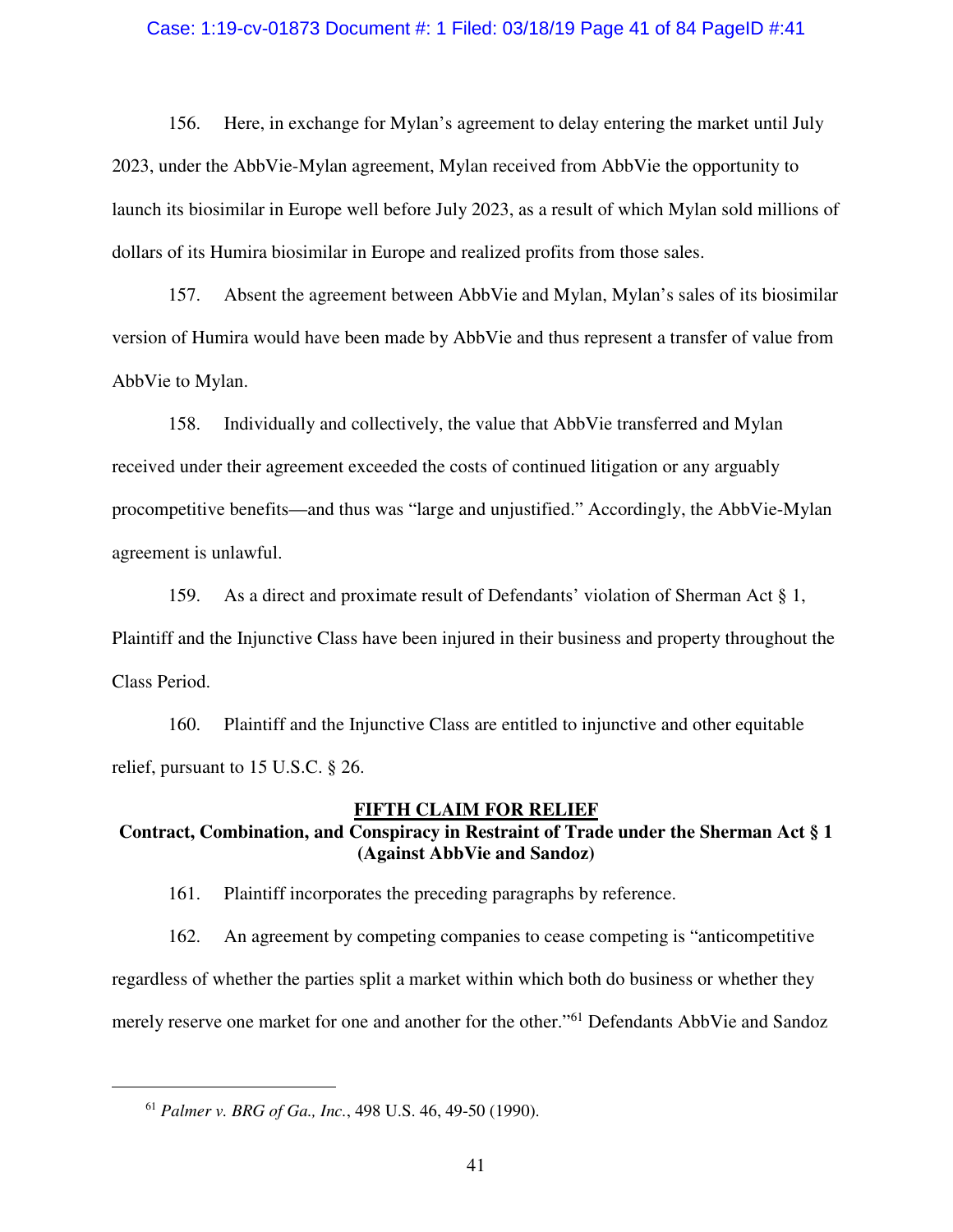#### Case: 1:19-cv-01873 Document #: 1 Filed: 03/18/19 Page 42 of 84 PageID #:42

entered into an unlawful market division agreement that restrained competition in the market for Humira and its biosimilars. Their agreement is and was a contract, combination, and/or conspiracy that substantially, unreasonably, and unduly restrained trade in the relevant market, the purpose and effect of which was to:

(a) prevent Sandoz from competing with AbbVie by selling its adalimumab biosimilar in the U.S. until September 2023; and

(b) raise to and maintain at supra-competitive levels the prices that Plaintiff and the Injunctive Class Members paid and continue to pay for Humira.

163. The unlawful AbbVie-Sandoz market division agreement is a *per se* violation of the Sherman Act, 15 U.S.C. § 1. Moreover, if the conduct alleged in this Complaint is held subject to a "quick look" analysis, it satisfies the Supreme Court's test in *California Dental*. 62

164. Even if the conduct alleged in this Complaint is held subject to the Rule of Reason, there is no legitimate, non-pretextual, procompetitive business justification for the value Sandoz received that outweighs the agreement's harmful effects.

165. Here, in exchange for Sandoz's agreement to delay entering the market until September 2023, under the AbbVie-Sandoz agreement, Sandoz received from AbbVie the opportunity to launch its biosimilar in Europe well before September 2023, as a result of which Sandoz sold millions of dollars of its Humira biosimilar in Europe and realized profits from those sales.

166. Absent the agreement between AbbVie and Sandoz, Sandoz's sales of its biosimilar version of Humira would have been made by AbbVie and thus represent a transfer of value from AbbVie to Sandoz.

<sup>62</sup> *California Dental Ass'n v. FTC*, 526 U.S. 756, 770 (1999).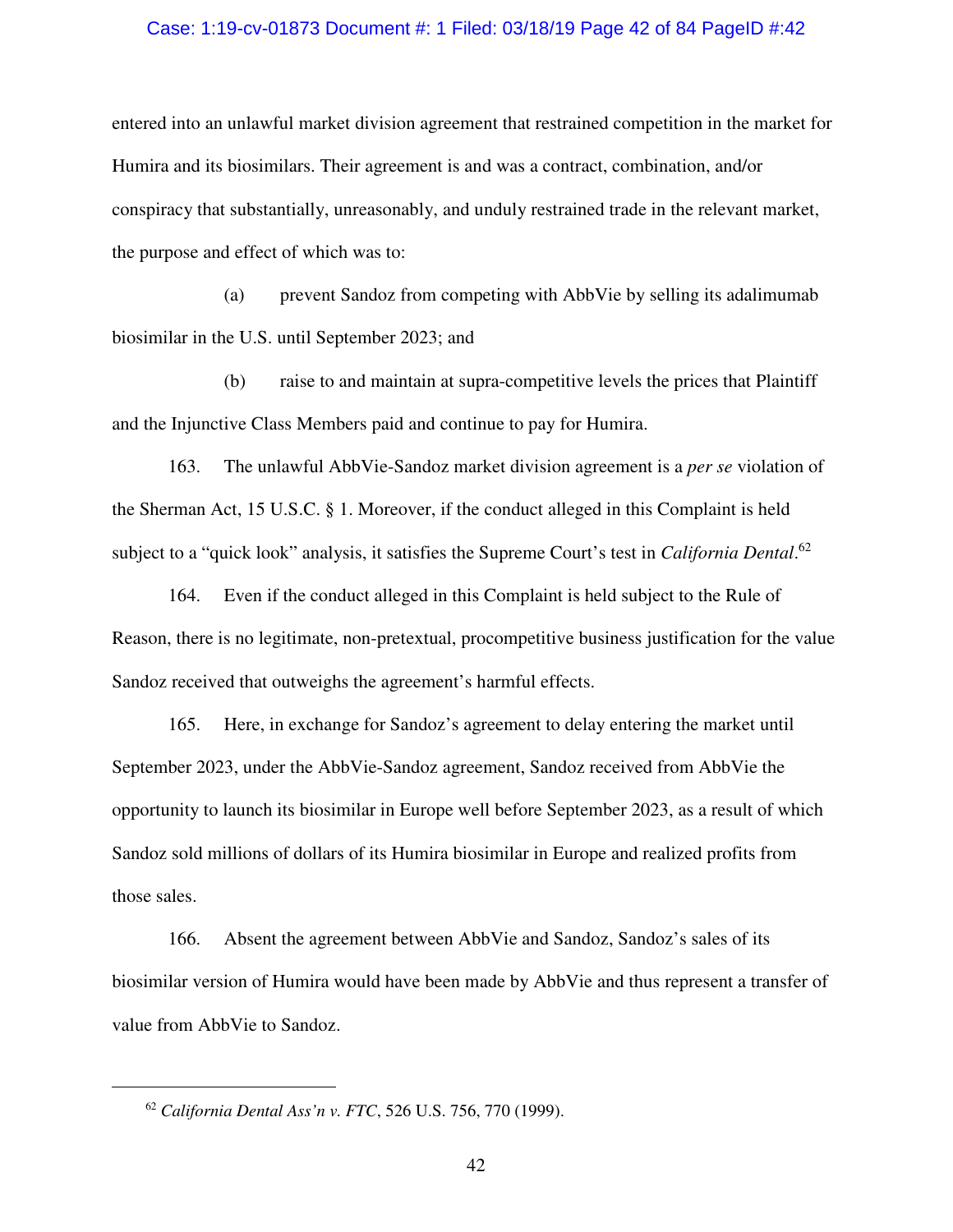#### Case: 1:19-cv-01873 Document #: 1 Filed: 03/18/19 Page 43 of 84 PageID #:43

167. Individually and collectively, the value that AbbVie transferred and Sandoz received under their agreement exceeded the costs of continued litigation or any arguably procompetitive benefits—and thus was "large and unjustified." Accordingly, the AbbVie-Sandoz agreement is unlawful.

168. As a direct and proximate result of Defendants' violation of Sherman Act § 1, Plaintiff and the Injunctive Class have been injured in their business and property throughout the Class Period.

169. Plaintiff and the Injunctive Class are entitled to injunctive and other equitable relief, pursuant to 15 U.S.C. § 26.

### **SIXTH CLAIM FOR RELIEF**

# **Contract, Combination, and Conspiracy in Restraint of Trade under the Sherman Act § 1 (Against AbbVie and Fresenius)**

170. Plaintiff incorporates the preceding paragraphs by reference.

171. An agreement by competing companies to cease competing is "anticompetitive regardless of whether the parties split a market within which both do business or whether they merely reserve one market for one and another for the other."<sup>63</sup> Defendants AbbVie and Fresenius entered into an unlawful market division agreement that restrained competition in the market for Humira and its biosimilars. Their agreement is and was a contract, combination, and/or conspiracy that substantially, unreasonably, and unduly restrained trade in the relevant market, the purpose and effect of which was to:

(a) prevent Fresenius from competing with AbbVie by selling its adalimumab biosimilar in the U.S. until September 2023; and

<sup>63</sup> *Palmer v. BRG of Ga., Inc.*, 498 U.S. 46, 49-50 (1990).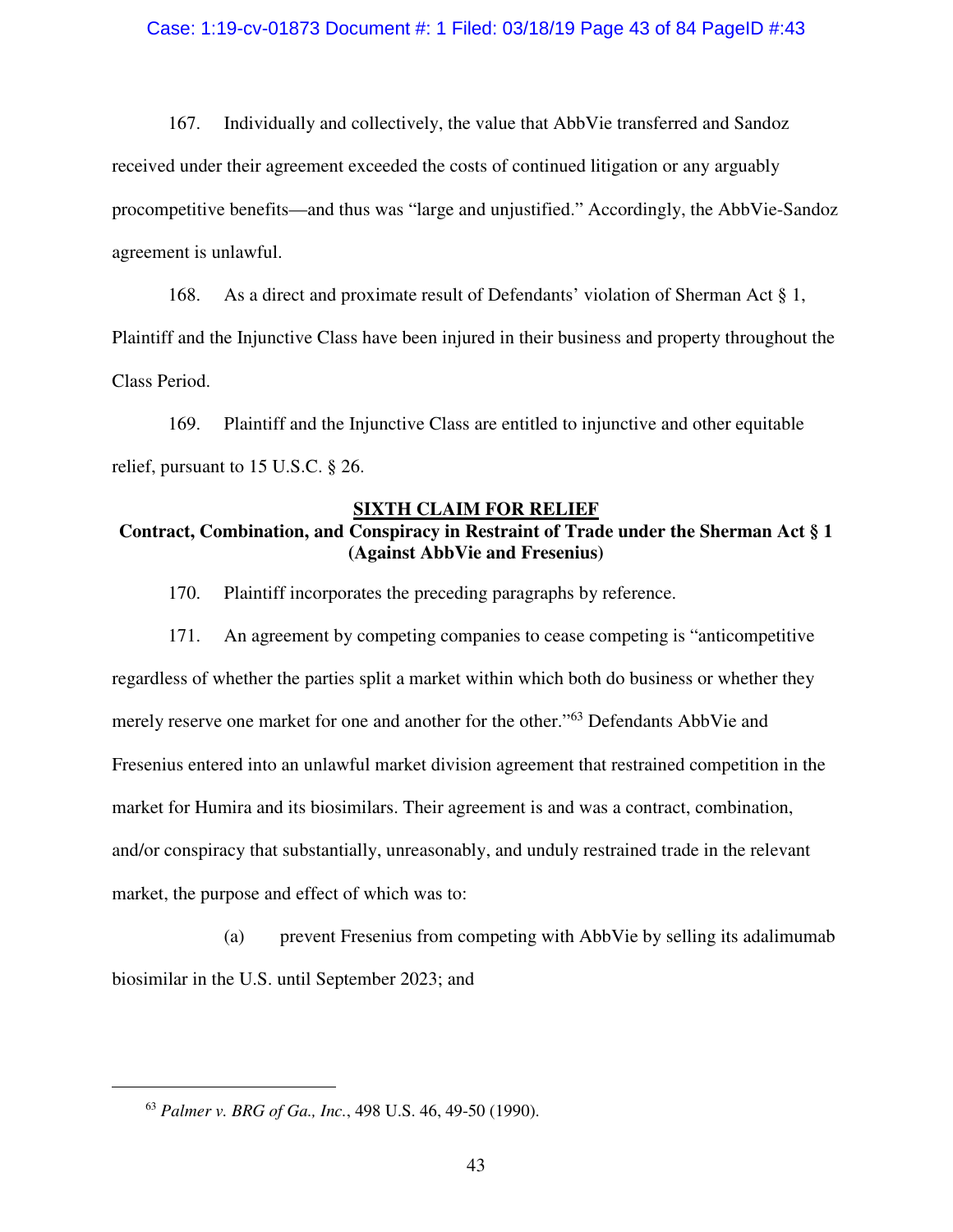#### Case: 1:19-cv-01873 Document #: 1 Filed: 03/18/19 Page 44 of 84 PageID #:44

(b) raise to and maintain at supra-competitive levels the prices that Plaintiff and the Injunctive Class Members paid and continue to pay for Humira.

172. The unlawful AbbVie-Fresenius market division agreement is a *per se* violation of the Sherman Act, 15 U.S.C. § 1. Moreover, if the conduct alleged in this Complaint is held subject to a "quick look" analysis, it satisfies the Supreme Court's test in *California Dental*. 64

173. Even if the conduct alleged in this Complaint is held subject to the Rule of Reason, there is no legitimate, non-pretextual, procompetitive business justification for the value Fresenius received that outweighs the agreement's harmful effects.

174. Here, in exchange for Fresenius's agreement to delay entering the market until September 2023, under the AbbVie-Fresenius agreement, Fresenius received from AbbVie the opportunity to launch its biosimilar in Europe well before September 2023, as a result of which Fresenius is poised to sell millions of dollars of its Humira biosimilar in Europe and realize profits from those sales.

175. Absent the agreement between AbbVie and Fresenius, Fresenius's projected sales of its biosimilar version of Humira would instead be made by AbbVie and thus represent a transfer of value from AbbVie to Fresenius.

176. Individually and collectively, the value that AbbVie transferred and Fresenius received under their agreement exceeded the costs of continued litigation or any arguably procompetitive benefits—and thus was "large and unjustified." Accordingly, the AbbVie-Fresenius agreement is unlawful.

 $\overline{a}$ 

<sup>64</sup> *California Dental Ass'n v. FTC*, 526 U.S. 756, 770 (1999).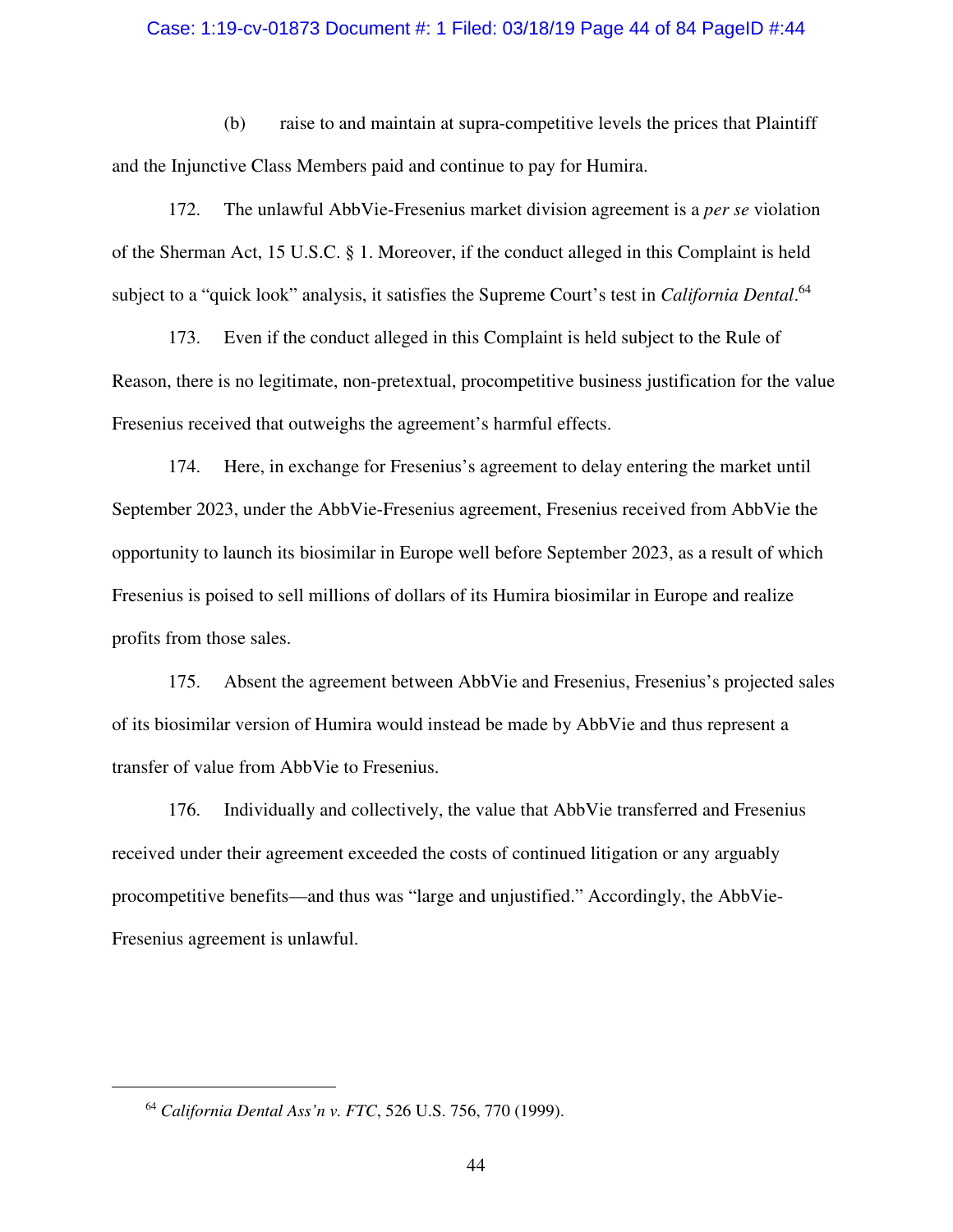177. As a direct and proximate result of Defendants' violation of Sherman Act § 1, Plaintiff and the Injunctive Class have been injured in their business and property throughout the Class Period.

178. Plaintiff and the Injunctive Class are entitled to injunctive and other equitable relief, pursuant to 15 U.S.C. § 26.

# **SEVENTH CLAIM FOR RELIEF Contract, Combination, and Conspiracy in Restraint of Trade under the Sherman Act § 1 (Against AbbVie and Pfizer)**

179. Plaintiff incorporates the preceding paragraphs by reference.

180. An agreement by competing companies to cease competing is "anticompetitive regardless of whether the parties split a market within which both do business or whether they merely reserve one market for one and another for the other."<sup>65</sup> Defendants AbbVie and Pfizer entered into an unlawful market division agreement that restrained competition in the market for Humira and its biosimilars. Their agreement is and was a contract, combination, and/or conspiracy that substantially, unreasonably, and unduly restrained trade in the relevant market, the purpose and effect of which was to:

(a) prevent Pfizer from competing with AbbVie by selling its adalimumab biosimilar in the U.S. until November 2023; and

(b) raise to and maintain at supra-competitive levels the prices that Plaintiff and the Injunctive Class Members paid and continue to pay for Humira.

181. The unlawful AbbVie-Pfizer market division agreement is a *per se* violation of the Sherman Act, 15 U.S.C. § 1. Moreover, if the conduct alleged in this Complaint is held

<sup>65</sup> *Palmer v. BRG of Ga., Inc.*, 498 U.S. 46, 49-50 (1990).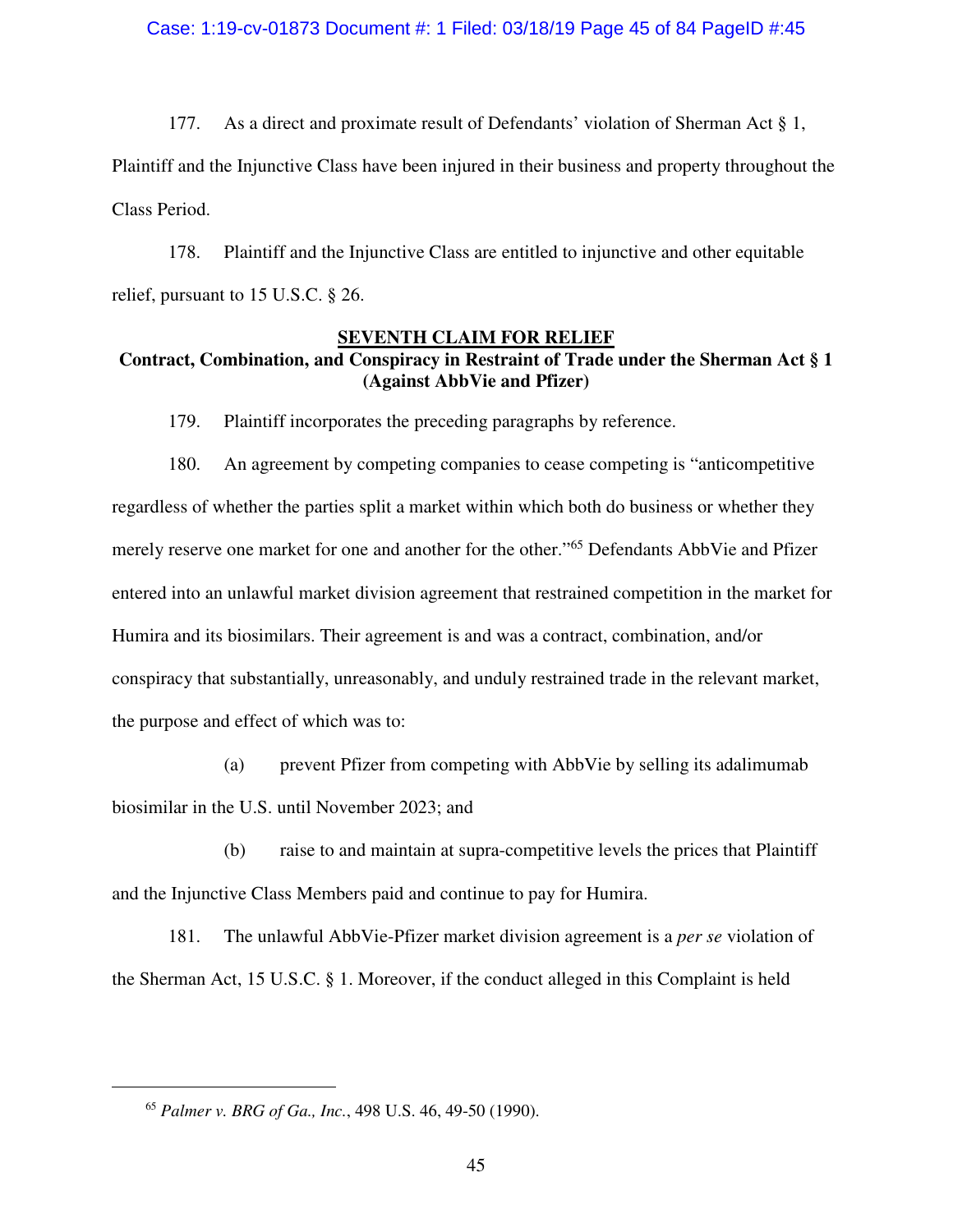#### Case: 1:19-cv-01873 Document #: 1 Filed: 03/18/19 Page 46 of 84 PageID #:46

subject to a "quick look" analysis, it would satisfy the Supreme Court's test in *California Dental*. 66

182. Even if the conduct alleged in this Complaint is held subject to the Rule of Reason, there is no legitimate, non-pretextual, procompetitive business justification for the value Momenta received that outweighs the agreement's harmful effects.

183. Here, in exchange for Pfizer's agreement to delay entering the market until November 2023, under the AbbVie-Pfizer agreement, Pfizer received from AbbVie the opportunity to launch its biosimilar in Europe well before November 2023, as a result of which Pfizer is poised to sell millions of dollars of its Humira biosimilar in Europe and realize profits from those sales.

184. Absent the agreement between AbbVie and Pfizer, Pfizer's projected sales of its biosimilar version of Humira would instead be made by AbbVie and thus represent a transfer of value from AbbVie to Pfizer.

185. Individually and collectively, the value that AbbVie transferred and Pfizer received under their agreement exceeded the costs of continued litigation or any arguably procompetitive benefits—and thus was "large and unjustified." Accordingly, the AbbVie-Pfizer agreement is unlawful.

186. As a direct and proximate result of Defendants' violation of Sherman Act § 1, Plaintiff and the Injunctive Class have been injured in their business and property throughout the Class Period.

187. Plaintiff and the Injunctive Class are entitled to injunctive and other equitable relief, pursuant to 15 U.S.C. § 26.

<sup>66</sup> *California Dental Ass'n v. FTC*, 526 U.S. 756, 770 (1999).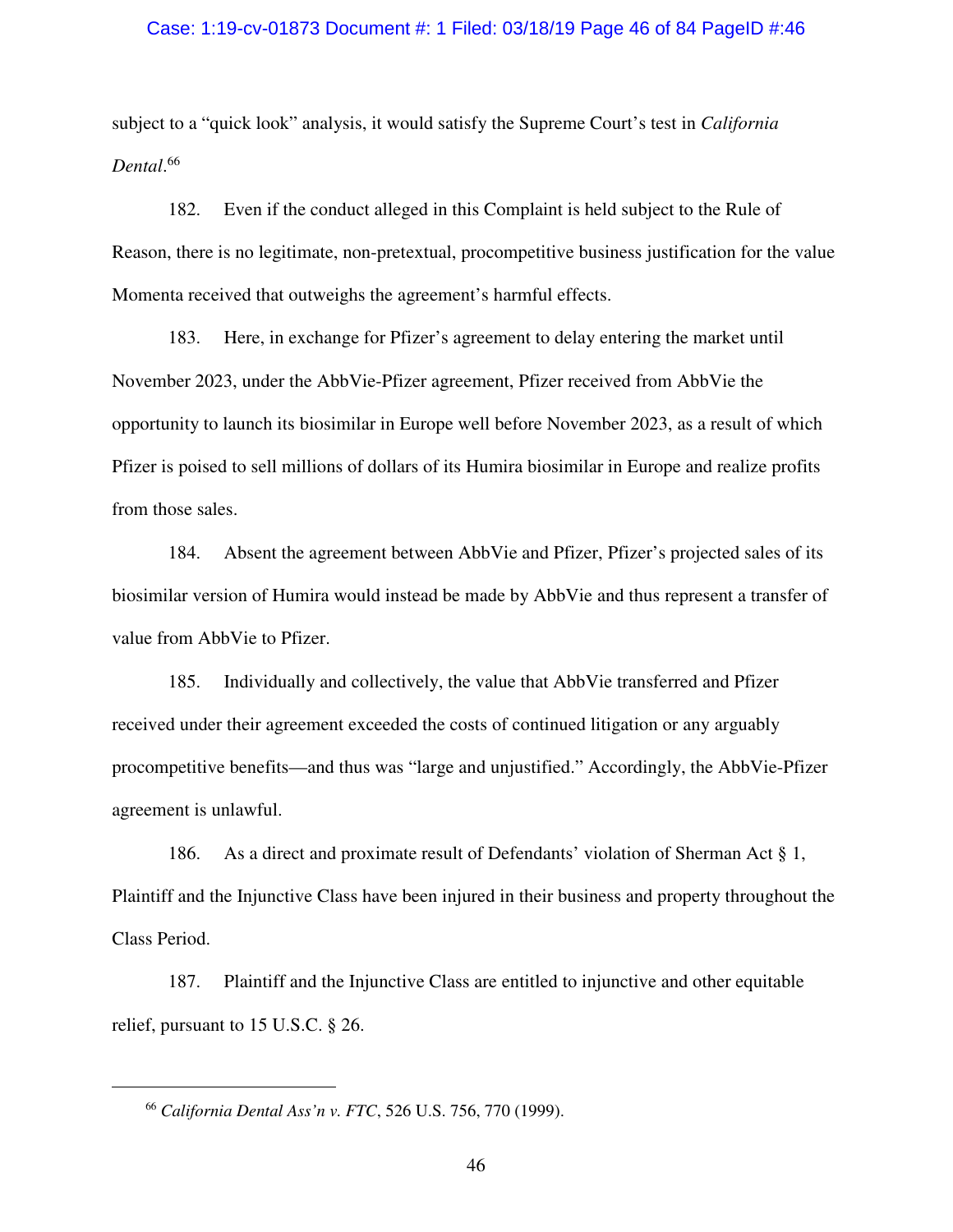### **EIGHTH CLAIM FOR RELIEF**

# **Contract, Combination, and Conspiracy in Restraint of Trade under the Sherman Act § 1 (Against AbbVie and Momenta)**

188. Plaintiff incorporates the preceding paragraphs by reference.

189. An agreement by competing companies to cease competing is "anticompetitive regardless of whether the parties split a market within which both do business or whether they merely reserve one market for one and another for the other."<sup>67</sup> Defendants AbbVie and Momenta entered into an unlawful market division agreement that restrained competition in the market for Humira and its biosimilars. Their agreement is and was a contract, combination, and/or conspiracy that substantially, unreasonably, and unduly restrained trade in the relevant market, the purpose and effect of which was to:

(a) prevent Momenta from competing with AbbVie by selling its adalimumab biosimilar in the U.S. until November 2023; and

(b) raise to and maintain at supra-competitive levels the prices that Plaintiff and the Injunctive Class Members paid and continue to pay for Humira.

190. The unlawful AbbVie-Momenta market division agreement is a *per se* violation of the Sherman Act, 15 U.S.C. § 1. Moreover, if the conduct alleged in this Complaint is held subject to a "quick look" analysis, it would satisfy the Supreme Court's test in *California Dental*. 68

191. Even if the conduct alleged in this Complaint is held subject to the Rule of Reason, there is no legitimate, non-pretextual, procompetitive business justification for the value Momenta received that outweighs the agreement's harmful effects.

<sup>67</sup> *Palmer v. BRG of Ga., Inc.*, 498 U.S. 46, 49-50 (1990).

<sup>68</sup> *California Dental Ass'n v. FTC*, 526 U.S. 756, 770 (1999).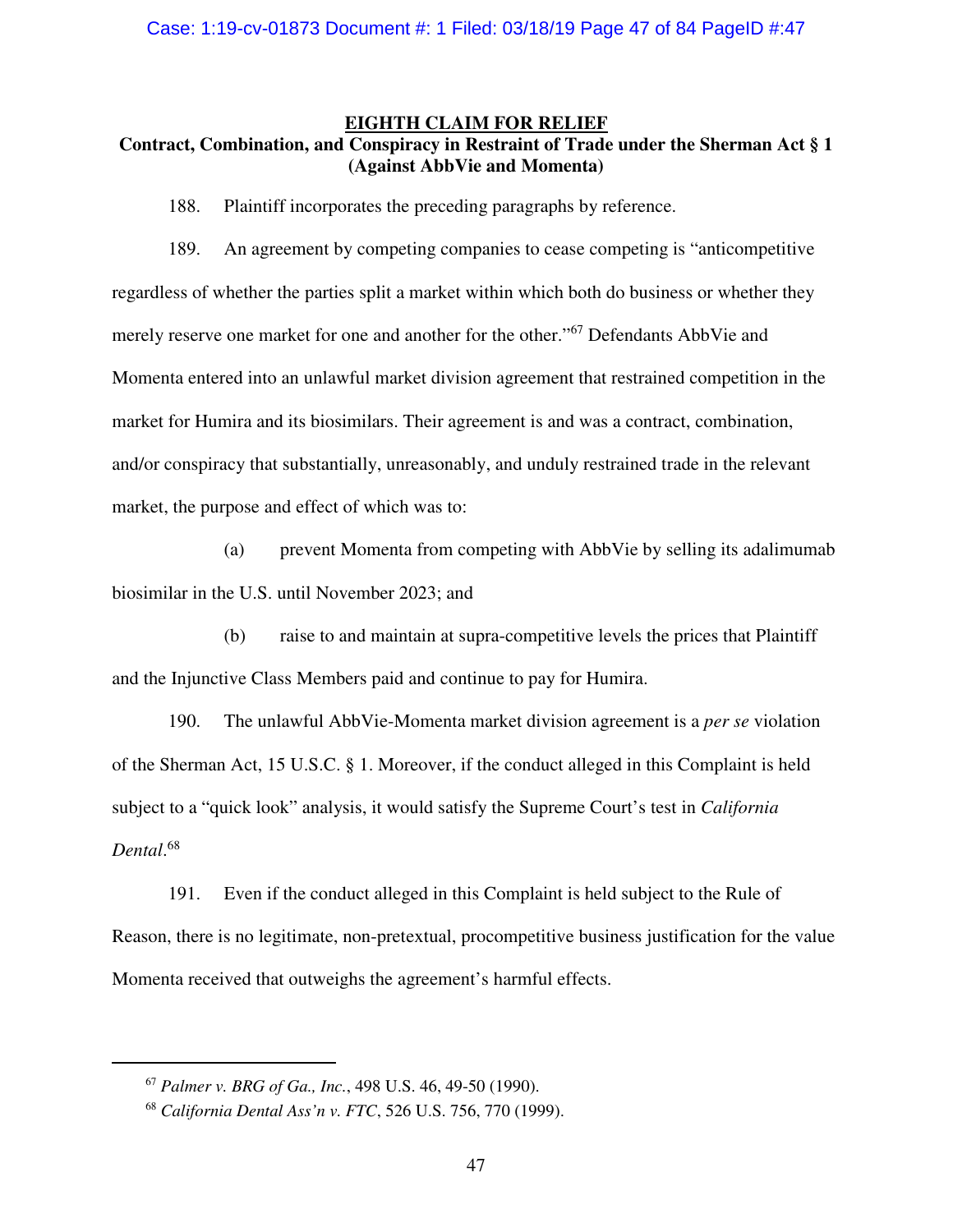#### Case: 1:19-cv-01873 Document #: 1 Filed: 03/18/19 Page 48 of 84 PageID #:48

192. Here, in exchange for Momenta's agreement to delay entering the market until November 2023, under the AbbVie-Momenta agreement, Momenta received from AbbVie the opportunity to launch its biosimilar in Europe well before November 2023, as a result of which Fresenius is poised to sell millions of dollars of its Humira biosimilar in Europe and realize profits from those sales.

193. Absent the agreement between AbbVie and Momenta, Momenta's projected sales of its biosimilar version of Humira would instead be made by AbbVie and thus represent a transfer of value from AbbVie to Momenta.

194. Individually and collectively, the value that AbbVie transferred and Momenta received under their agreement exceeded the costs of continued litigation or any arguably procompetitive benefits—and thus was "large and unjustified." Accordingly, the AbbVie-Momenta agreement is unlawful.

195. As a direct and proximate result of Defendants' violation of Sherman Act § 1, Plaintiff and the Injunctive Class have been injured in their business and property throughout the Class Period.

196. Plaintiff and the Injunctive Class are entitled to injunctive and other equitable relief, pursuant to 15 U.S.C. § 26.

# **NINTH CLAIM FOR RELIEF Monopolization under the Sherman Act § 2 (Against AbbVie)**

197. Plaintiff incorporates the preceding paragraphs by reference.

198. AbbVie entered into a series of unlawful market division agreements that restrained competition in the market for Humira and its biosimilar versions. The agreements: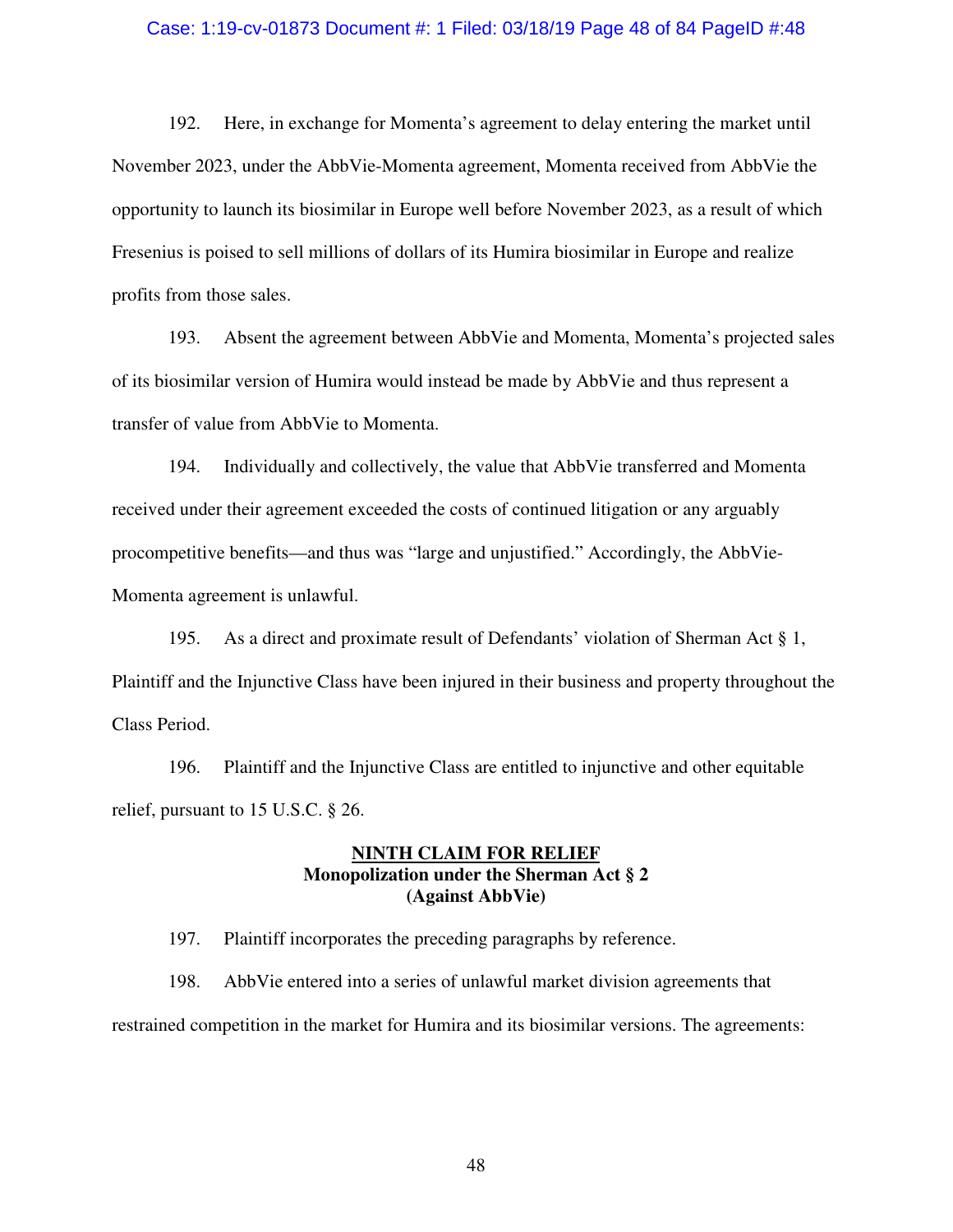# Case: 1:19-cv-01873 Document #: 1 Filed: 03/18/19 Page 49 of 84 PageID #:49

(a) prevent the remaining Defendants from launching biosimilars until at least January 2023;

(b) maintain AbbVie's monopoly on adalimumab in the relevant U.S. market; and

(c) raise and maintain the prices that Plaintiff and the Injunctive Class Members have to pay for Humira to and at supra-competitive levels.

199. Additionally, AbbVie's patent thicket and resulting patent litigation operates to exclude biosimilar competition (including AbbVie's ongoing litigation against Boehringer). The sheer volume of AbbVie's patents blocks entry regardless of whether individual challenged patents are adjudged invalid or non-infringed.

200. AbbVie knew that its primary patent on Humira expired in December 2016. At that point, biosimilars could launch in the U.S. Market. AbbVie, though, engaged in an unlawful scheme to develop a patent thicket to delay biosimilar competition. The patent thicket effectively bars competing manufacturers from launching biosimilars in the U.S.

201. As part of its anticompetitive scheme, AbbVie sought approval for hundreds of patents for Humira. The company ultimately secured over 100 Humira patents, many of which are overlapping and non-inventive.

202. The patent thicket prevents biosimilar competition, and maintains AbbVie's Humira monopoly.

203. AbbVie's conduct violates Section 2 of the Sherman Act, 15 U.S.C. § 2. AbbVie's anticompetitive conduct has maintained its monopoly in the relevant U.S. market by excluding biosimilar competition.

204. As a result, AbbVie's share of the U.S. adalimumab market is at or near 100%.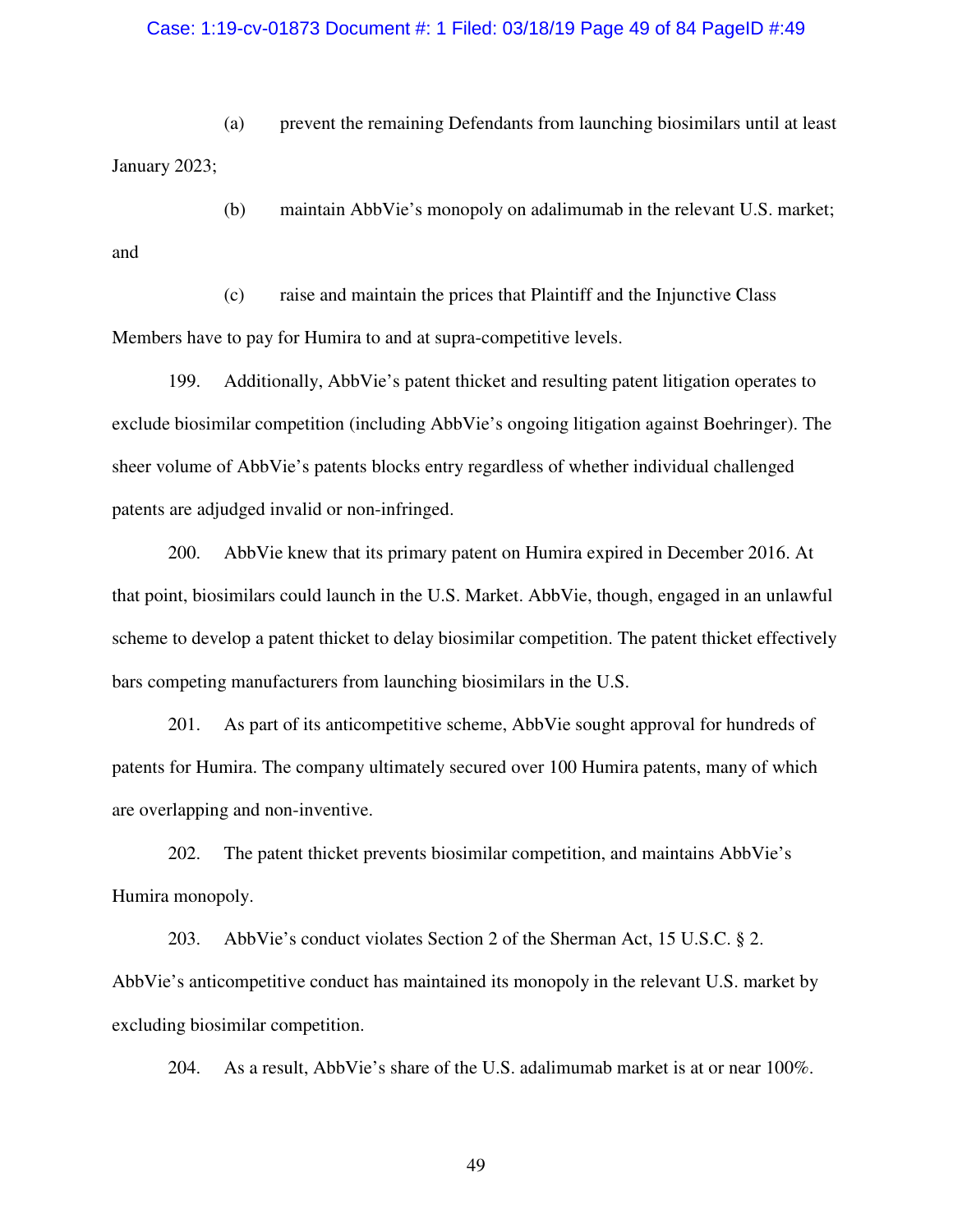### Case: 1:19-cv-01873 Document #: 1 Filed: 03/18/19 Page 50 of 84 PageID #:50

205. As a direct and proximate result of AbbVie's violation of Sherman Act  $\S 2$ , Plaintiff and the Injunctive Class have been injured in their business and property throughout the Class Period.

206. Plaintiff and the Injunctive Class are entitled to injunctive and other equitable relief, pursuant to 15 U.S.C. § 26.

# **TENTH CLAIM FOR RELIEF Conspiracy and Combination in Restraint of Trade under State Law (Against All Defendants)**

207. Plaintiff incorporates the preceding paragraphs by reference.

208. Defendants entered into an unlawful market division arrangement that restrained competition in the market for Humira and its biosimilars. Their arrangement is and was a contract, combination, and/or conspiracy that substantially, unreasonably, and unduly restrained trade in the relevant market, the purpose and effect of which were to:

(a) prevent biosimilar manufacturers from competing with AbbVie by

securing their agreement to delay launching their adalimumab biosimilar in the U.S. until January 2023 at the earliest; and

(b) raise to and maintain at supra-competitive levels the prices that Plaintiff and the Damages Class Members paid and continue to pay for Humira.

209. The unlawful market division agreements are *per se* violations of the below-listed state antitrust laws. Moreover, if the conduct alleged in this Complaint is held subject to a "quick look" analysis, it satisfies the Supreme Court's test in *California Dental*. <sup>69</sup> That is, "an observer

<sup>69</sup> *California Dental Ass'n v. FTC*, 526 U.S. 756, 770 (1999).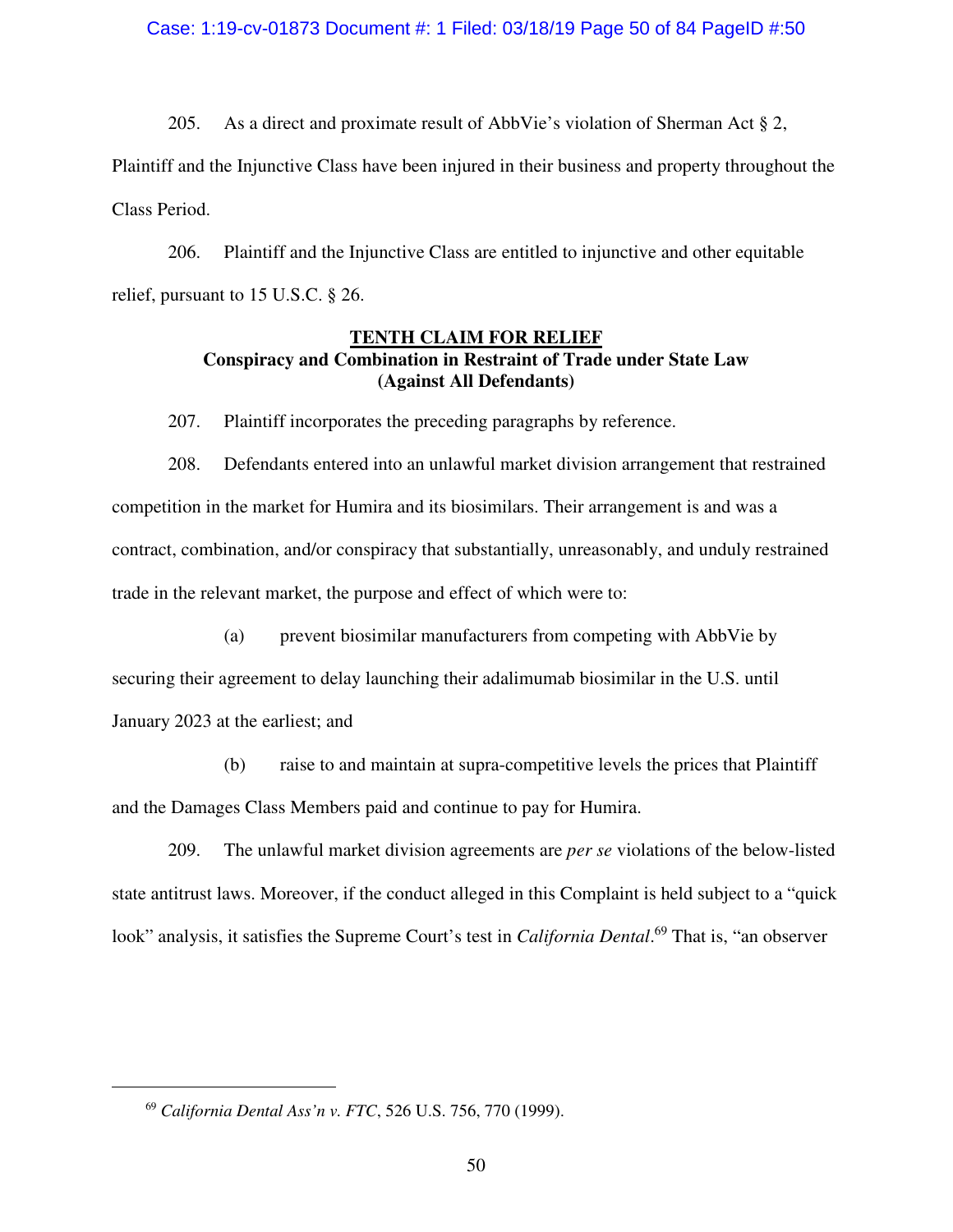#### Case: 1:19-cv-01873 Document #: 1 Filed: 03/18/19 Page 51 of 84 PageID #:51

with even a rudimentary understanding of economics could conclude that the [Defendants' agreements] in question would have an anticompetitive effect on customers and markets."<sup>70</sup>

210. Even if the conduct alleged in this Complaint is held subject to the Rule of Reason, there is no legitimate, non-pretextual, procompetitive business justification for the value Defendants Amgen, Bioepis, Mylan, Sandoz, Fresenius, Pfizer, and Momenta received that outweighs the agreements' harmful effects. Specifically, under *FTC v. Actavis, Inc.*, 133 S. Ct. 2223, 2237 (2013), a patent settlement agreement between a brand and generic manufacturer may be unlawful, when the brand provides the generic manufacturer a "large and unjustified" payment in exchange for the generic manufacturer dropping its challenge to the brand manufacturer's patents. This is particularly the case when the size of the payment exceeds any saved or avoided litigation costs.

211. Here, in exchange for Amgen's, Bioepis's, Mylan's, Sandoz's, Fresenius's, Pfizer's, and Momenta's agreement to delay entering the market until 2023, these Defendants received the opportunity to launch their biosimilars in Europe well before 2023, as a result of which these Defendants sold (or will soon sell) millions of dollars of their Humira biosimilars in Europe.

212. Absent the arrangement with AbbVie, Defendants' sales of their biosimilar versions of Humira would have been made by AbbVie and thus represent a transfer of value from AbbVie to the remaining Defendants.

213. Individually and collectively, the value that AbbVie transferred and the other Defendants received under their agreements exceeded the costs of continued litigation or any

 $\overline{a}$ 

<sup>70</sup> *Id.* at 770.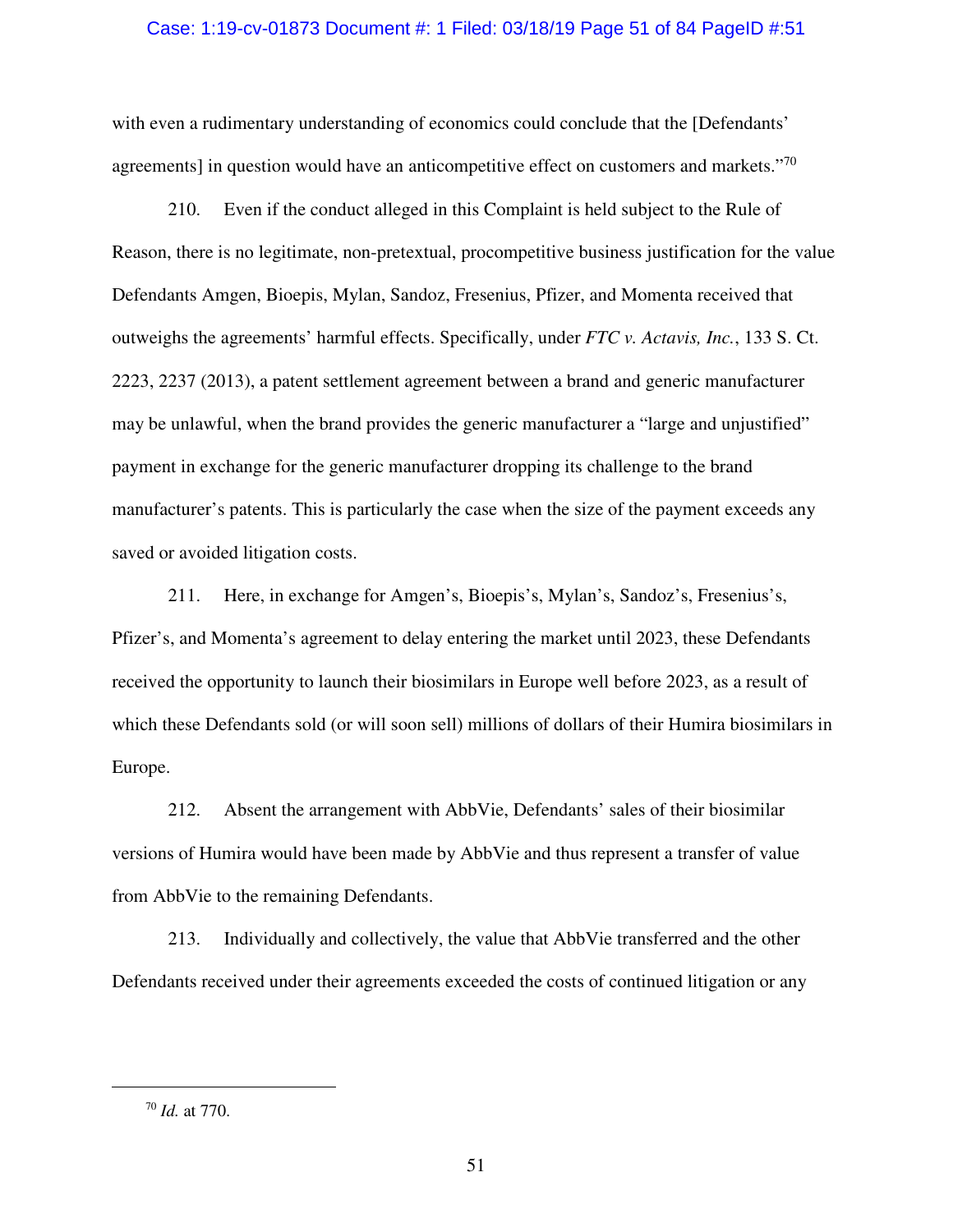### Case: 1:19-cv-01873 Document #: 1 Filed: 03/18/19 Page 52 of 84 PageID #:52

arguably procompetitive benefits—and thus was "large and unjustified." Accordingly, the agreements are unlawful as described below.

214. Defendants' conduct violated the following state antitrust laws:

(a) Ariz. Rev. Stat. §§ 44-1401, et seq., with respect to purchases in Arizona by the Damages Class Members;

(b) Cal. Bus. Code §§ 16700, et seq., and Cal. Bus. Code §§ 17200, et seq., with respect to purchases in California by the Damages Class Members;

(c) Conn. Gen. Stat. § 35-24, et seq., with respect to purchases in Connecticut by the Damages Class Members;

(d) D.C. Code Ann. §§ 28-4501, et seq., with respect to purchases in the District of Columbia by the Damages Class Members;

(e) Hawaii Code § 480, et seq., with respect to purchases in Hawaii by the Damages Class Members;

(f) 740 Ill. Comp. Stat. Ann. 10 / 3, *et seq.*, with respect to purchases in Illinois by the Damages Class Members;

(g) Iowa Code §§ 553 et seq., with respect to purchases in Iowa by the Damages Class Members;

(h) Kan. Stat. Ann. §§ 50-101, *et seq.*, with respect to purchases in Kansas by Damages Class Members;

(i) Md. Code, Com. Law § 11-201, et seq., with respect to purchases in Maryland by Damages Class Members;

(j) Me. Rev. Stat. Ann. 10, §§ 1101, et seq., with respect to purchases in Maine by the Damages Class Members;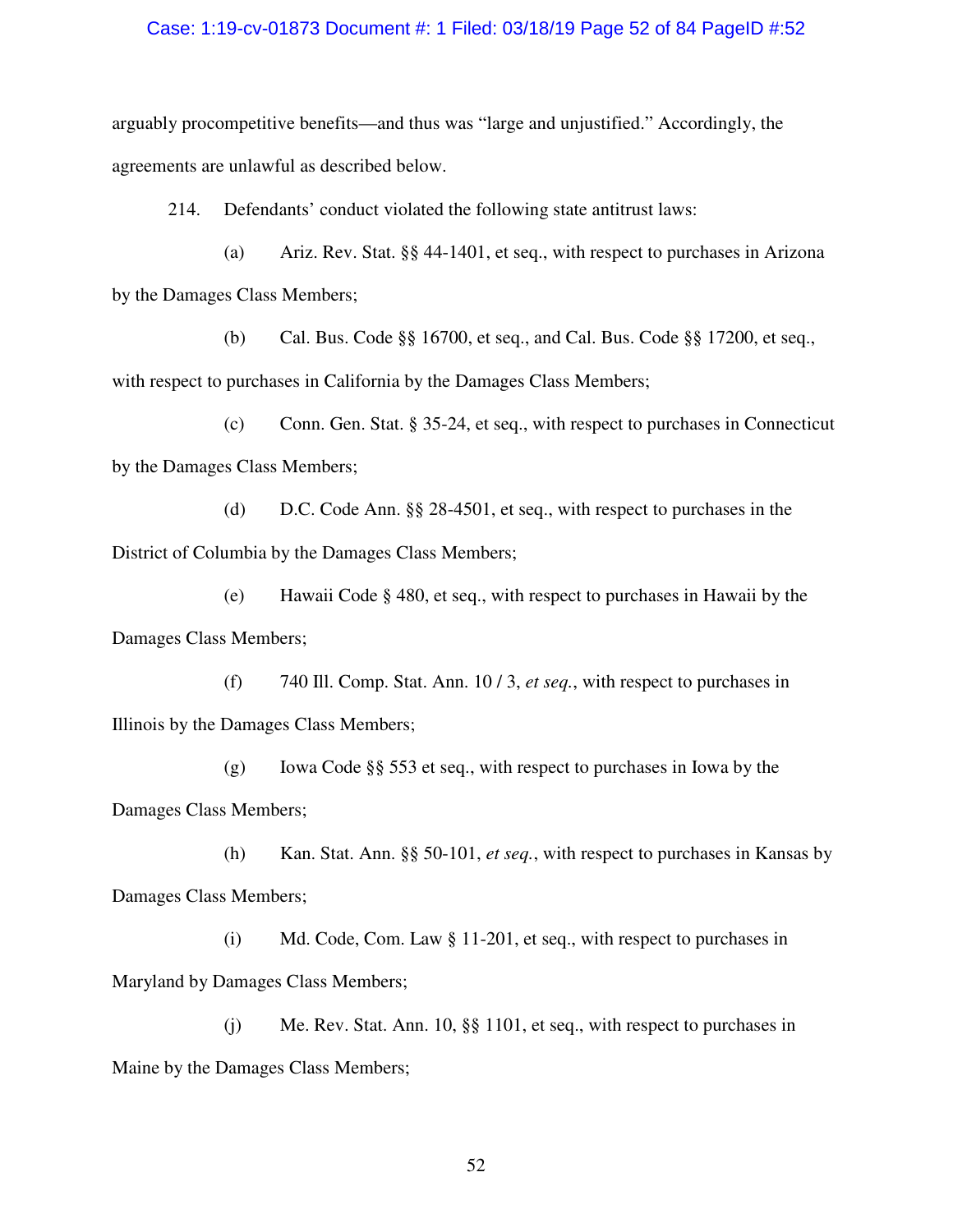### Case: 1:19-cv-01873 Document #: 1 Filed: 03/18/19 Page 53 of 84 PageID #:53

(k) Mich. Comp. Laws Ann. §§ 445.772, et seq., with respect to purchases in Michigan by the Damages Class Members;

(l) Minn. Stat. §§ 325D.49, et seq., with respect to purchases in Minnesota by the Damages Class Members;

(m) Miss. Code Ann. §§ 75-21-1, *et seq.*, with respect to purchases in Mississippi by members of the Damages Class Members;

(n) Neb. Code Ann. §§ 59-801, et seq., with respect to purchases in Nebraska by the Damages Class Members;

(o) Nev. Rev. Stat. Ann. §§ 598A, et seq., with respect to purchases in Nevada by the Damages Class Members, in that thousands of sales of Humira took place at Nevada pharmacies, purchased by Nevada end-payors at supracompetitive prices caused by Defendants' conduct;

(p) N.H. Rev. Stat. Ann. §§ 356:1, et seq., with respect to purchases in New Hampshire by the Damages Class Members;

(q) N.M. Stat. Ann. §§ 57-1-1, et seq., with respect to purchases in New Mexico by the Damages Class Members;

(r) N.Y. Gen. Bus. L. §§ 340, et seq., with respect to purchases in New York by the Damages Class Members;

(s) N.C. Gen. Stat. §§ 75-1, et seq., with respect to purchases in North Carolina by the Damages Class Members;

(t) N.D. Cent. Code §§ 51-08.1-01, et seq., with respect to purchases in North Dakota by the Damages Class Members;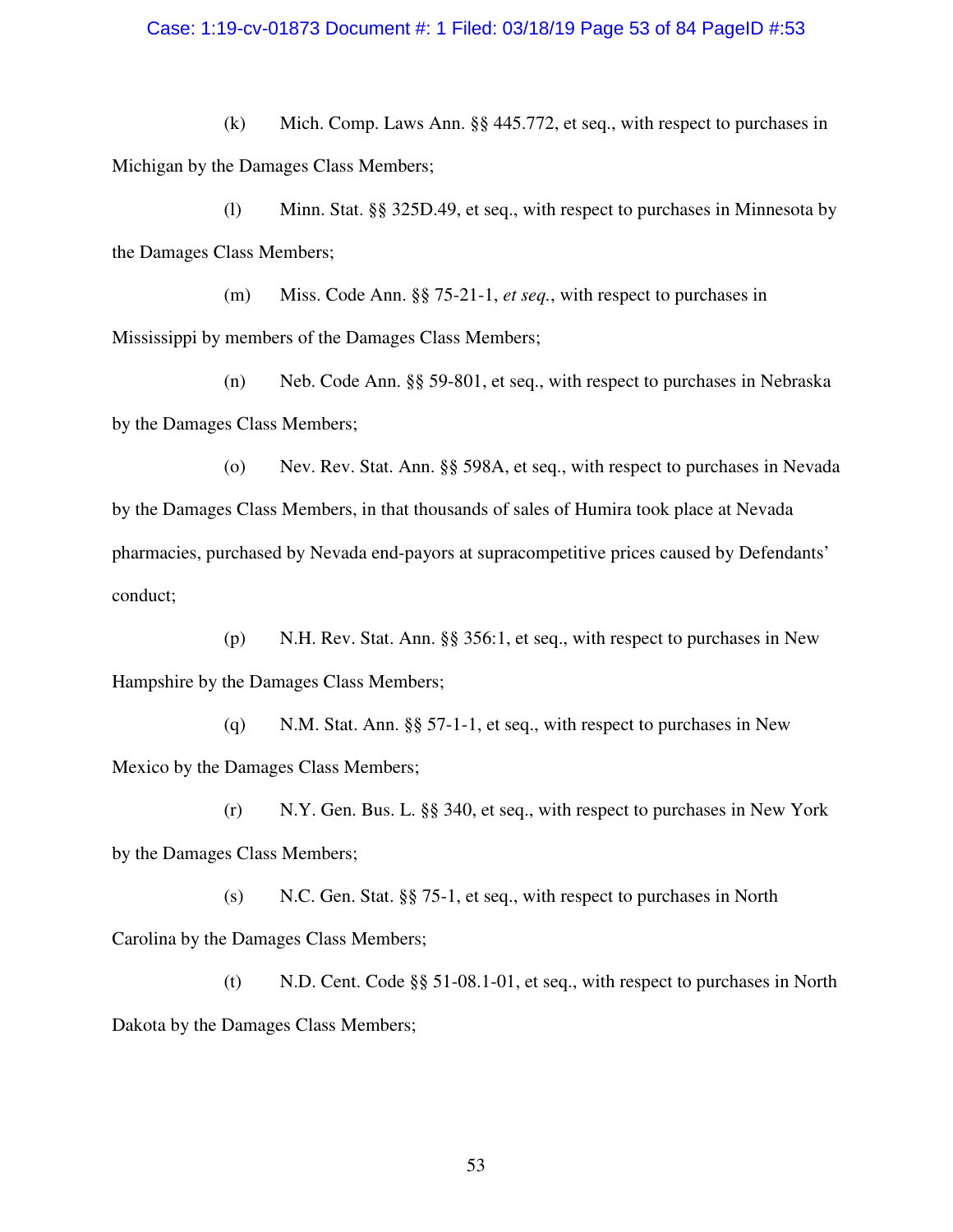### Case: 1:19-cv-01873 Document #: 1 Filed: 03/18/19 Page 54 of 84 PageID #:54

(u) Or. Rev. Stat. §§ 6.46.705, et seq., with respect to purchases in Oregon by the Damages Class Members;

(v) S.D. Codified Laws Ann. §§ 37-1, et seq., with respect to purchases in South Dakota by the Damages Class Members;

(w) Tenn. Code Ann. §§ 47-25-101, et seq., with respect to purchases in Tennessee by the Damages Class Members, with thousands of end-payors in Tennessee paying substantially higher prices for Humira at Tennessee pharmacies;

(x) Utah Code Ann. §§ 76-10-3101, *et seq.*, with respect to purchases in Utah by Damages Class Members who are either citizens or residents of Utah;

(y) Vt. Stat. Ann. 9, §§ 2453, et seq., with respect to purchases in Vermont by the Damages Class Members;

(z) W.Va. Code §§ 47-18-3, et seq., with respect to purchases in West Virginia by the Damages Class Members; and

(aa) Wis. Stat. §§ 133.03, et seq., with respect to purchases in Wisconsin by the Damages Class Members, in that the actions alleged herein substantially affected the people of Wisconsin, with thousands of end-payors in Wisconsin paying substantially higher prices for Humira at Wisconsin pharmacies.

215. Plaintiff and the Damages Class Members seek damages and multiple damages as permitted by law for the injuries they suffered as a result of Defendants' anticompetitive conduct.

216. Defendants are jointly and severally liable for all damages suffered by Plaintiff and the Damages Class Members.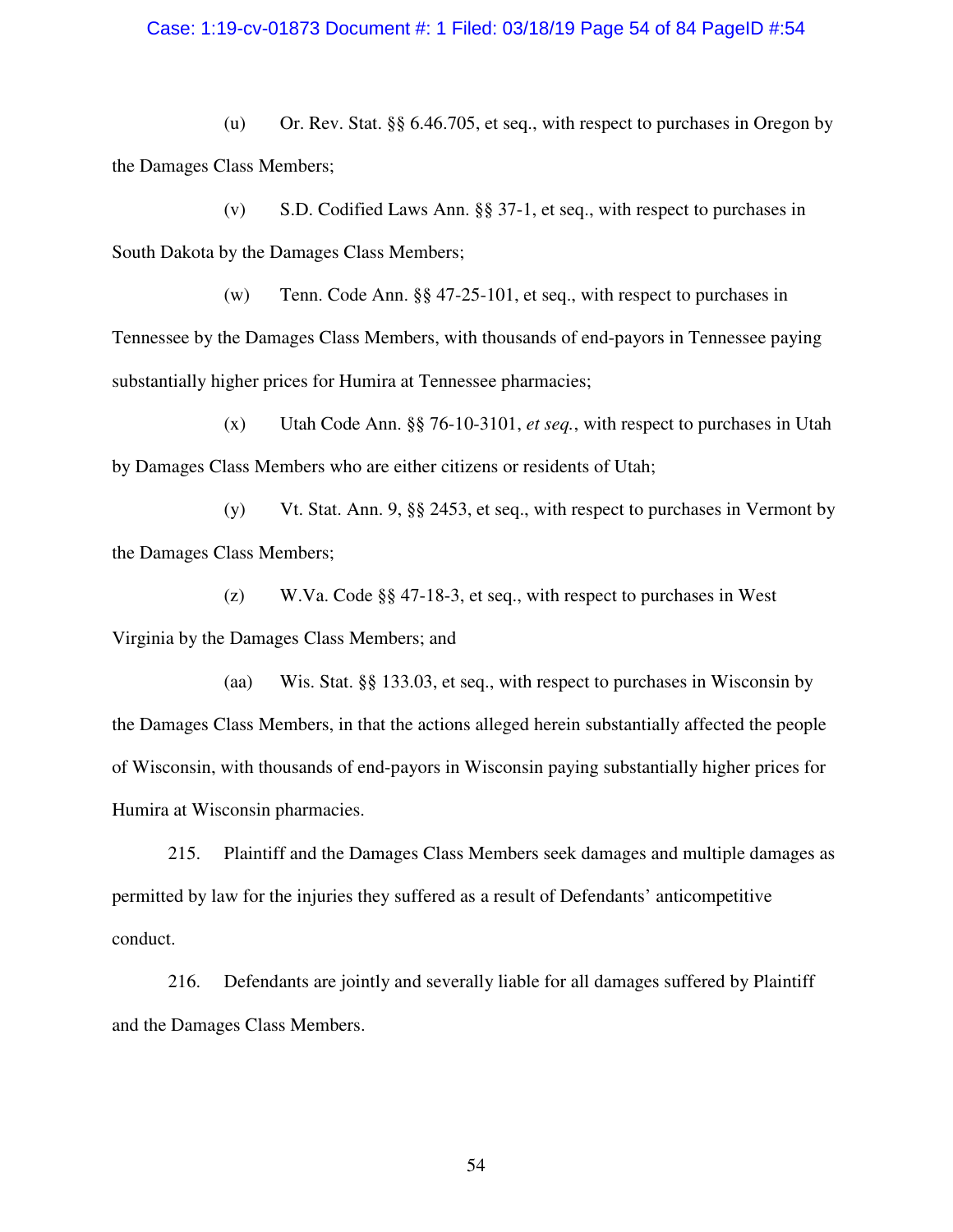# **ELEVENTH CLAIM FOR RELIEF Monopolization and Monopolistic Scheme under State Law (Against AbbVie)**

217. Plaintiff incorporates the preceding paragraphs by reference.

218. AbbVie entered into a series of unlawful market division agreements that restrained competition in the market for Humira and its biosimilar versions. The agreements:

(a) prevent the remaining Defendants from launching biosimilars until at least

January 2023;

(b) maintain AbbVie's 100% market share for adalimumab in the relevant

market; and

(c) raise and maintain the prices that Plaintiff and the Damages Class Members have to pay for Humira to and at supra-competitive levels.

219. Additionally, AbbVie's patent thicket and resulting patent litigation has excluded biosimilar competition from the U.S. market (including the company's ongoing litigation against Boehringer).

220. AbbVie knew that its primary patent on Humira expired in December 2016. At that point, biosimilars could launch in the U.S. Market. AbbVie, though, engaged in an unlawful scheme to develop a patent thicket to delay biosimilar competition. The patent thicket effectively bars competing manufacturers from launching biosimilars in the U.S.

221. As part of its anticompetitive scheme, AbbVie sought approval for hundreds of patents for Humira. The company ultimately secured over 100 Humira patents, many of which are overlapping and non-inventive.

222. The patent thicket has prevented biosimilar competition, and maintains AbbVie's Humira monopoly.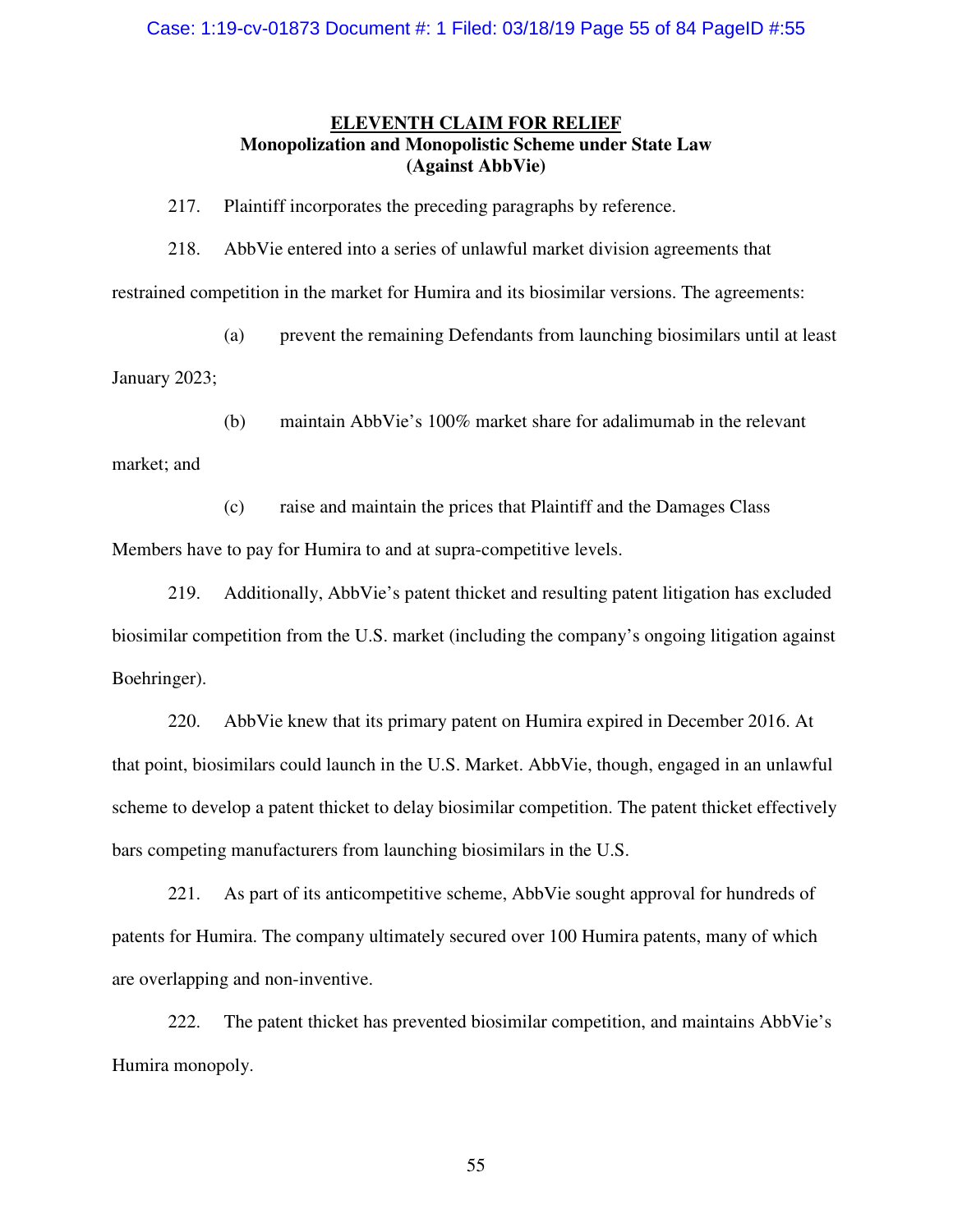### Case: 1:19-cv-01873 Document #: 1 Filed: 03/18/19 Page 56 of 84 PageID #:56

223. AbbVie's conduct has maintained its monopoly in the relevant market by excluding biosimilar competition.

224. As a result, AbbVie's share of the U.S. adalimumab market is at or near  $100\%$ .

225. AbbVie's conduct violated the following state antitrust laws:

(a) Ariz. Rev. Stat. §§ 44-1401, et seq., with respect to purchases in Arizona by the Damages Class Members;

(b) Cal. Bus. Code §§ 16700, et seq., and Cal. Bus. Code §§ 17200, et seq., with respect to purchases in California by the Damages Class Members;

(c) Conn. Gen. Stat. § 35-24, et seq., with respect to purchases in Connecticut by the Damages Class Members;

(d) D.C. Code Ann. §§ 28-4501, et seq., with respect to purchases in the District of Columbia by the Damages Class Members;

(e) Hawaii Code § 480, et seq., with respect to purchases in Hawaii by the Damages Class Members;

(f) 740 Ill. Comp. Stat. Ann. 10 / 3, *et seq.*, with respect to purchases in Illinois by the Damages Class Members;

(g) Iowa Code §§ 553 et seq., with respect to purchases in Iowa by the Damages Class Members;

(h) Kan. Stat. Ann. §§ 50-101, *et seq.*, with respect to purchases in Kansas by Damages Class Members;

(i) Md. Code, Com. Law § 11-201, et seq., with respect to purchases in Maryland by Damages Class Members;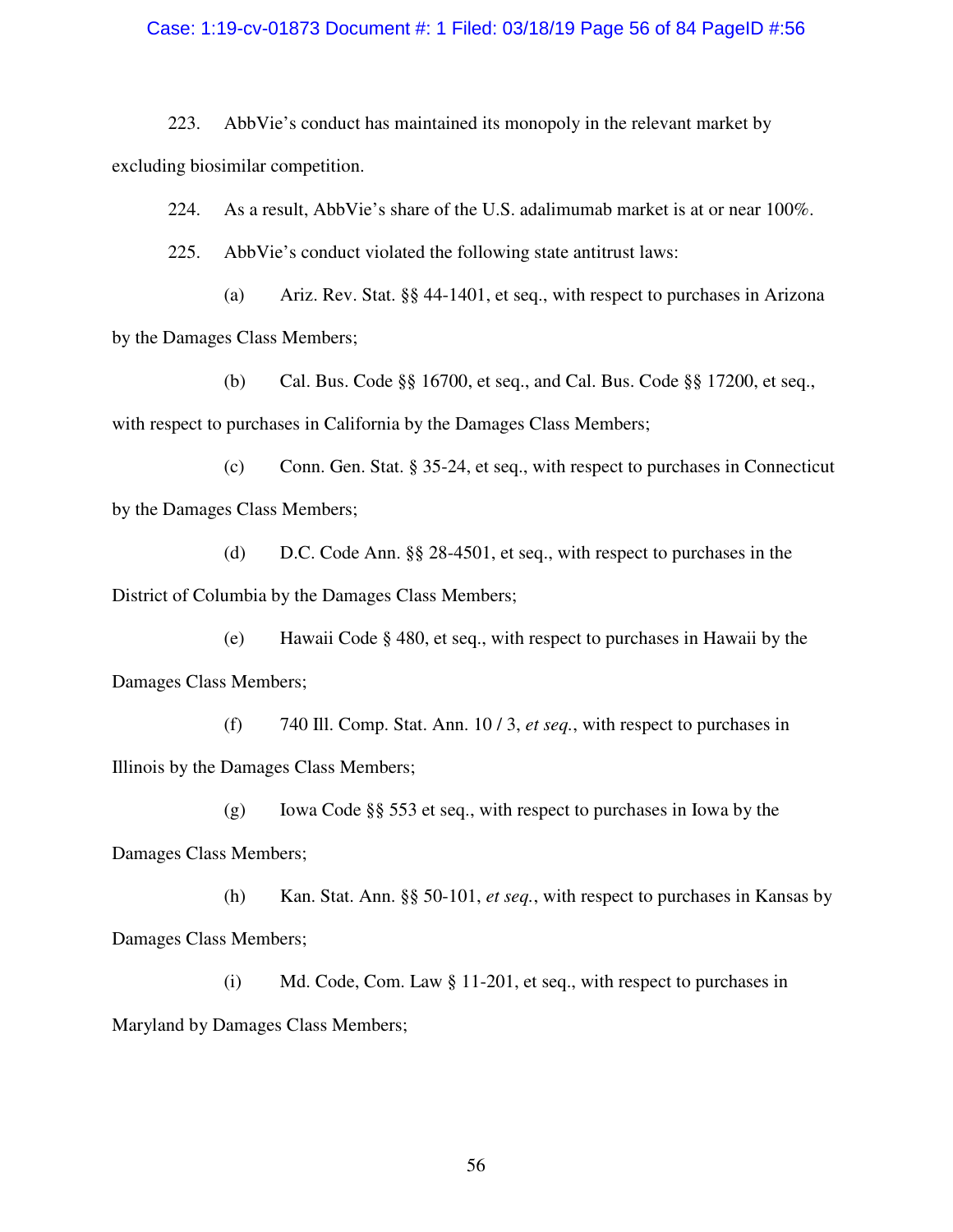### Case: 1:19-cv-01873 Document #: 1 Filed: 03/18/19 Page 57 of 84 PageID #:57

(j) Me. Rev. Stat. Ann. 10, §§ 1101, et seq., with respect to purchases in Maine by the Damages Class Members;

(k) Mich. Comp. Laws Ann. §§ 445.772, et seq., with respect to purchases in Michigan by the Damages Class Members;

(l) Minn. Stat. §§ 325D.49, et seq., with respect to purchases in Minnesota by the Damages Class Members;

(m) Miss. Code Ann. §§ 75-21-1, *et seq.*, with respect to purchases in Mississippi by members of the Damages Class Members;

(n) Neb. Code Ann. §§ 59-801, et seq., with respect to purchases in Nebraska by the Damages Class Members;

(o) Nev. Rev. Stat. Ann. §§ 598A, et seq., with respect to purchases in Nevada by the Damages Class Members, in that thousands of sales of Humira took place at Nevada pharmacies, purchased by Nevada end-payors at supracompetitive prices caused by Defendant's conduct;

(p) N.H. Rev. Stat. Ann. §§ 356:1, et seq., with respect to purchases in New Hampshire by the Damages Class Members;

(q) N.M. Stat. Ann. §§ 57-1-1, et seq., with respect to purchases in New Mexico by the Damages Class Members;

(r) N.Y. Gen. Bus. L. §§ 340, et seq., with respect to purchases in New York by the Damages Class Members;

(s) N.C. Gen. Stat. §§ 75-1, et seq., with respect to purchases in North Carolina by the Damages Class Members;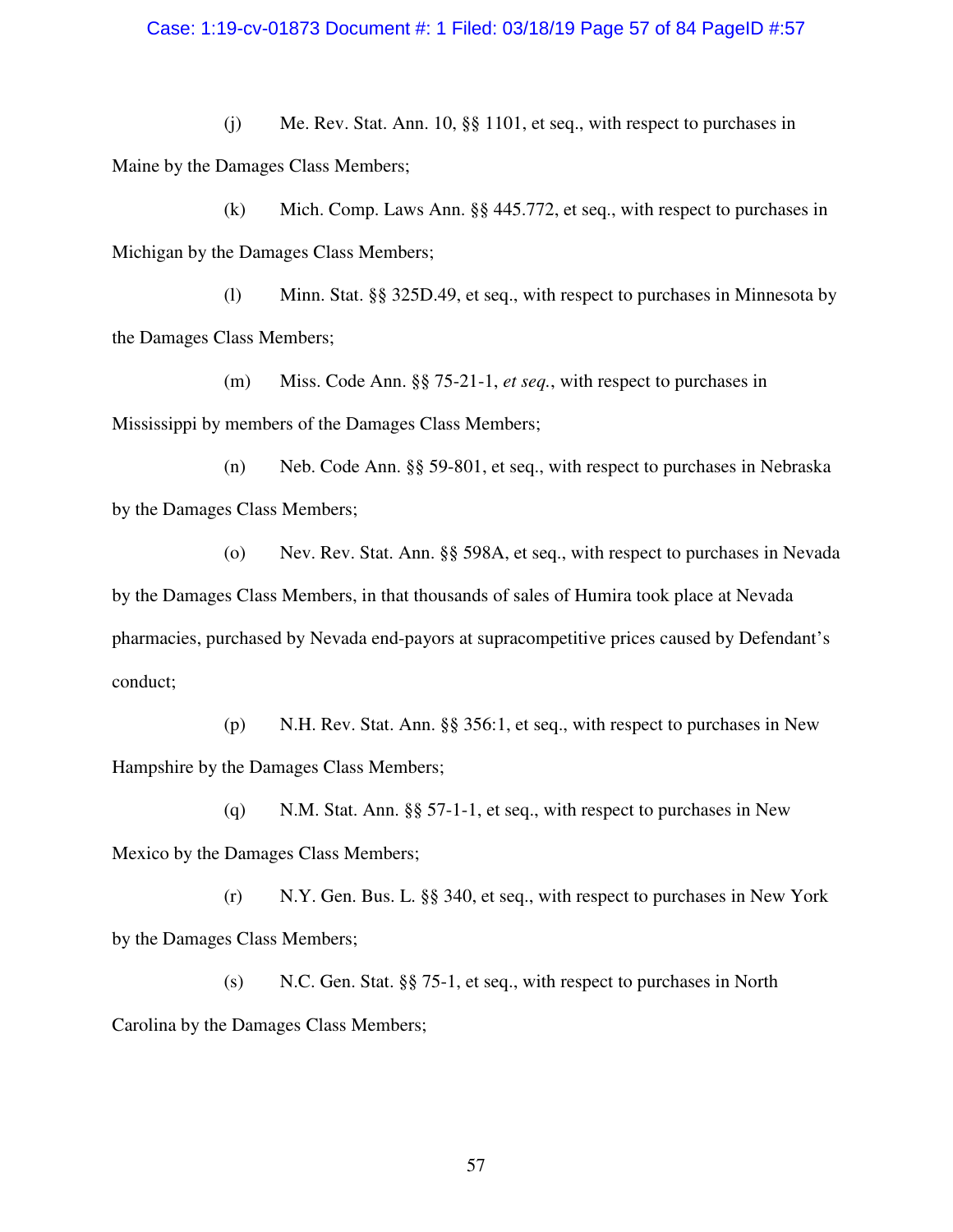### Case: 1:19-cv-01873 Document #: 1 Filed: 03/18/19 Page 58 of 84 PageID #:58

(t) N.D. Cent. Code §§ 51-08.1-01, et seq., with respect to purchases in North Dakota by the Damages Class Members;

(u) Or. Rev. Stat. §§ 6.46.705, et seq., with respect to purchases in Oregon by the Damages Class Members;

(v) S.D. Codified Laws Ann. §§ 37-1, et seq., with respect to purchases in South Dakota by the Damages Class Members;

(w) Tenn. Code Ann. §§ 47-25-101, et seq., with respect to purchases in Tennessee by the Damages Class Members, with thousands of end-payors in Tennessee paying substantially higher prices for Humira at Tennessee pharmacies;

(x) Utah Code Ann. §§ 76-10-3101, *et seq.*, with respect to purchases in Utah by Damages Class Members who are either citizens or residents of Utah;

(y) Vt. Stat. Ann. 9, §§ 2453, et seq., with respect to purchases in Vermont by the Damages Class Members;

(z) W.Va. Code §§ 47-18-3, et seq., with respect to purchases in West Virginia by the Damages Class Members; and

(aa) Wis. Stat. §§ 133.03, et seq., with respect to purchases in Wisconsin by the Damages Class Members, in that the actions alleged herein substantially affected the people of Wisconsin, with thousands of end-payors in Wisconsin paying substantially higher prices for Humira at Wisconsin pharmacies.

226. Plaintiff and the Damages Class Members seek damages and multiple damages as permitted by law for the injuries they suffered as a result of AbbVie's anticompetitive conduct.

## **TWELFTH CLAIM FOR RELIEF State Consumer Protection Violations (Against All Defendants)**

227. Plaintiff incorporates the preceding paragraphs by reference.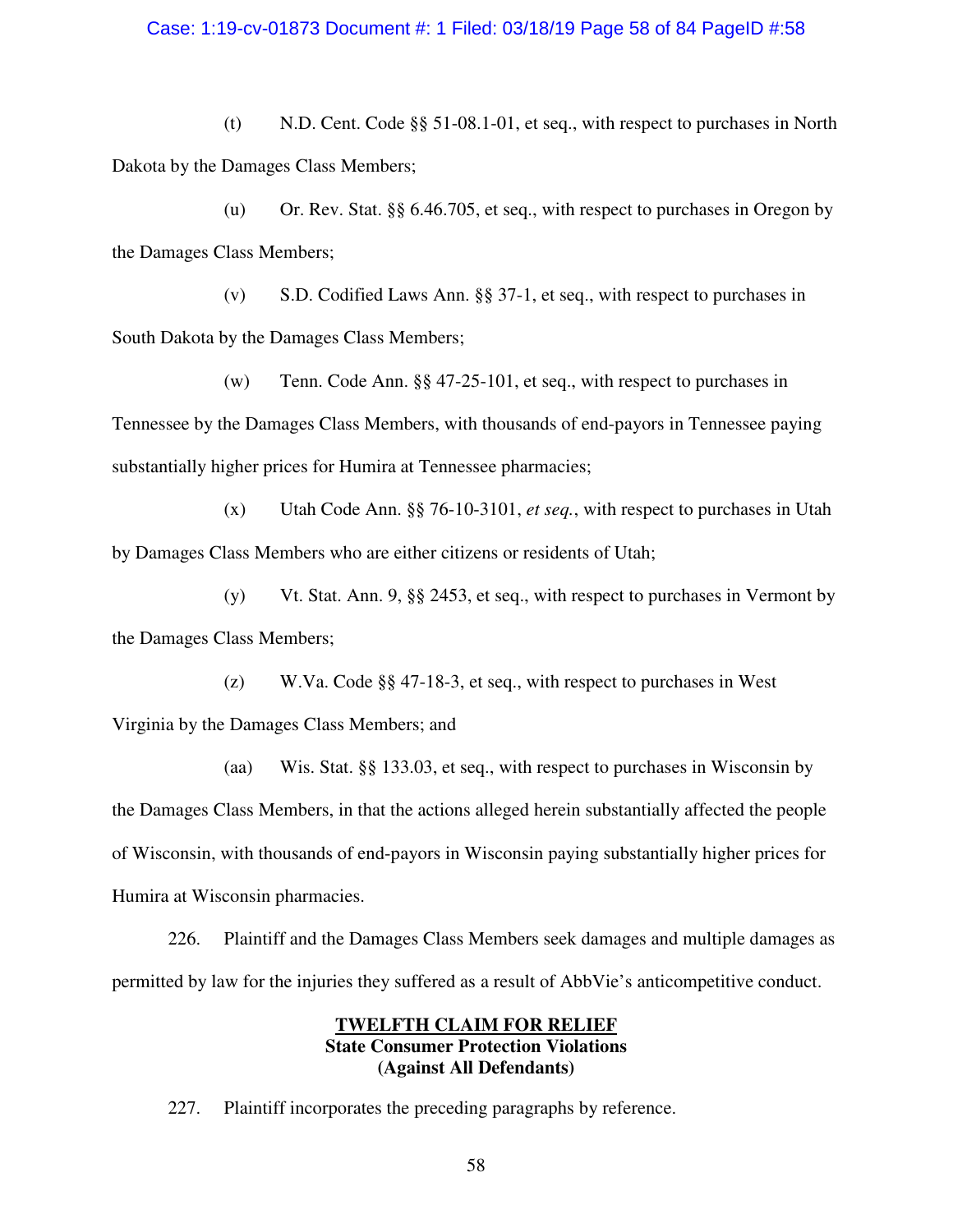#### Case: 1:19-cv-01873 Document #: 1 Filed: 03/18/19 Page 59 of 84 PageID #:59

228. Defendants engaged in unfair competition or unfair, unconscionable, deceptive or fraudulent acts or practices in violation of the state consumer protection statutes listed below. As a direct and proximate result of Defendants' anticompetitive, deceptive, unfair, unconscionable, and fraudulent conduct, Plaintiff and the Damages Class Members were deprived of the opportunity to purchase biosimilar versions of Humira and were forced to pay higher prices for Humira and its biosimilar versions.

229. There is gross disparity between the price that Plaintiff and the Damages Class Members paid for Humira compared to what they would have paid for less expensive biosimilar versions of Humira, which should and would have been available but for Defendants' unlawful conduct.

230. By engaging in the foregoing conduct, Defendants have engaged in unfair competition or unfair or deceptive acts or practices in violation of the following state unfair and deceptive trade practices and consumer protection statutes:

# **Florida Deceptive & Unfair Trade Practices Act ("FDUTPA") Florida Stat. §§ 501.201, et seq.**

231. The primary policy of the FDUTPA is "[t]o protect the consuming public and legitimate business enterprises from those who engage in unfair methods of competition, or unconscionable, deceptive, or unfair acts or practices in the conduct of any trade or commerce." Florida Stat. §§ 501.202(2).

232. A claim for damages under the FDUTPA has three elements: (1) a prohibited practice; (2) causation; and (3) actual damages.

233. Under Florida law, indirect purchasers have standing to maintain an action under the FDUTPA based on the facts alleged in this Complaint: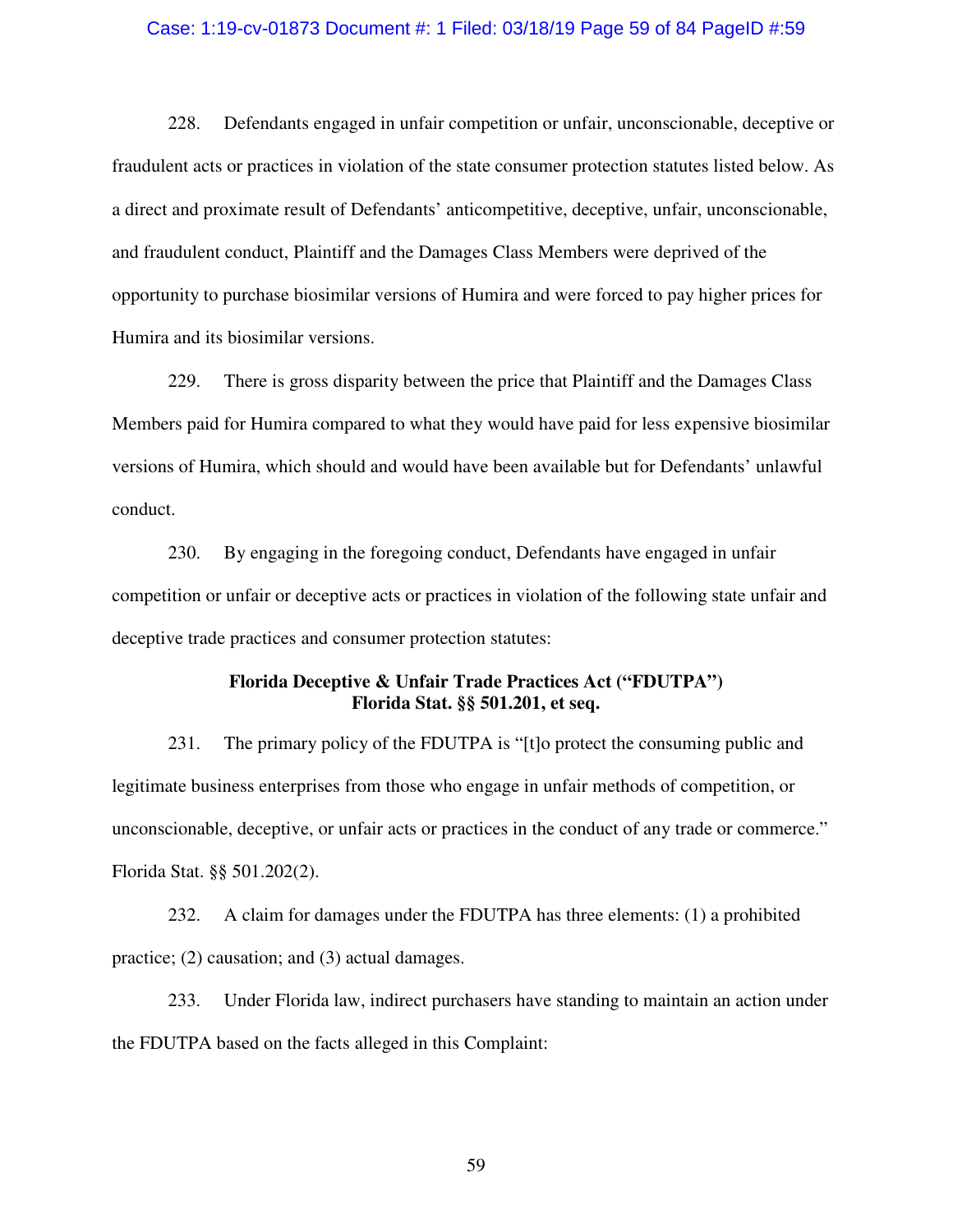#### Case: 1:19-cv-01873 Document #: 1 Filed: 03/18/19 Page 60 of 84 PageID #:60

(a) Defendants' conduct constitutes an unfair method of competition because Defendants' market division agreements restrained trade in the market for Humira and its biosimilars by (1) preventing biosimilar manufacturers from competing with AbbVie by selling their adalimumab biosimilars until January 2023 at the earliest; and (2) raising and maintaining the prices that Plaintiff and the Damages Class Members paid for Humira to and at supracompetitive levels.

234. AbbVie sold Humira in Florida, and its conduct had a direct and substantial impact on trade and commerce in Florida. Accordingly, such conduct falls within the prohibitions in Florida Stat. § 501.202(2).

# **Massachusetts Consumer Protection Act ("MCPA") Mass. Gen. L. Ch. 93A, et seq.**

235. The MCPA regulates trade and commerce "directly or indirectly affecting the people of this commonwealth." Mass. Gen. L. Ch. 93A § 9(1).

236. Under the MCPA, "[a]ny person, who has been injured by another person's use or employment of any method, act or practice" that constitutes "[u]unfair methods of competition and unfair or deceptive acts or practices in the conduct of any trade or commerce." Mass. Gen. L. Ch. 93A §§ 2, 9(1). MCPA § 2(b) provides that these terms are interpreted consistent with Section 5 of the FTC Act (15 U.S.C. § 45(a)), which also prohibits "[u]nfair methods of competition in or affecting commerce, and unfair or deceptive acts or practices in or affecting commerce." Mass. Gen. L. Ch. 93A § 2(b); 15 U.S. § 45(a)(1).

237. Defendants' conduct constitutes an unfair method of competition because Defendants' market division agreements restrained trade in the market for Humira and its biosimilars by (1) preventing biosimilar manufacturers from competing with AbbVie by selling their adalimumab biosimilars until January 2023 at the earliest; and (2) raising and maintaining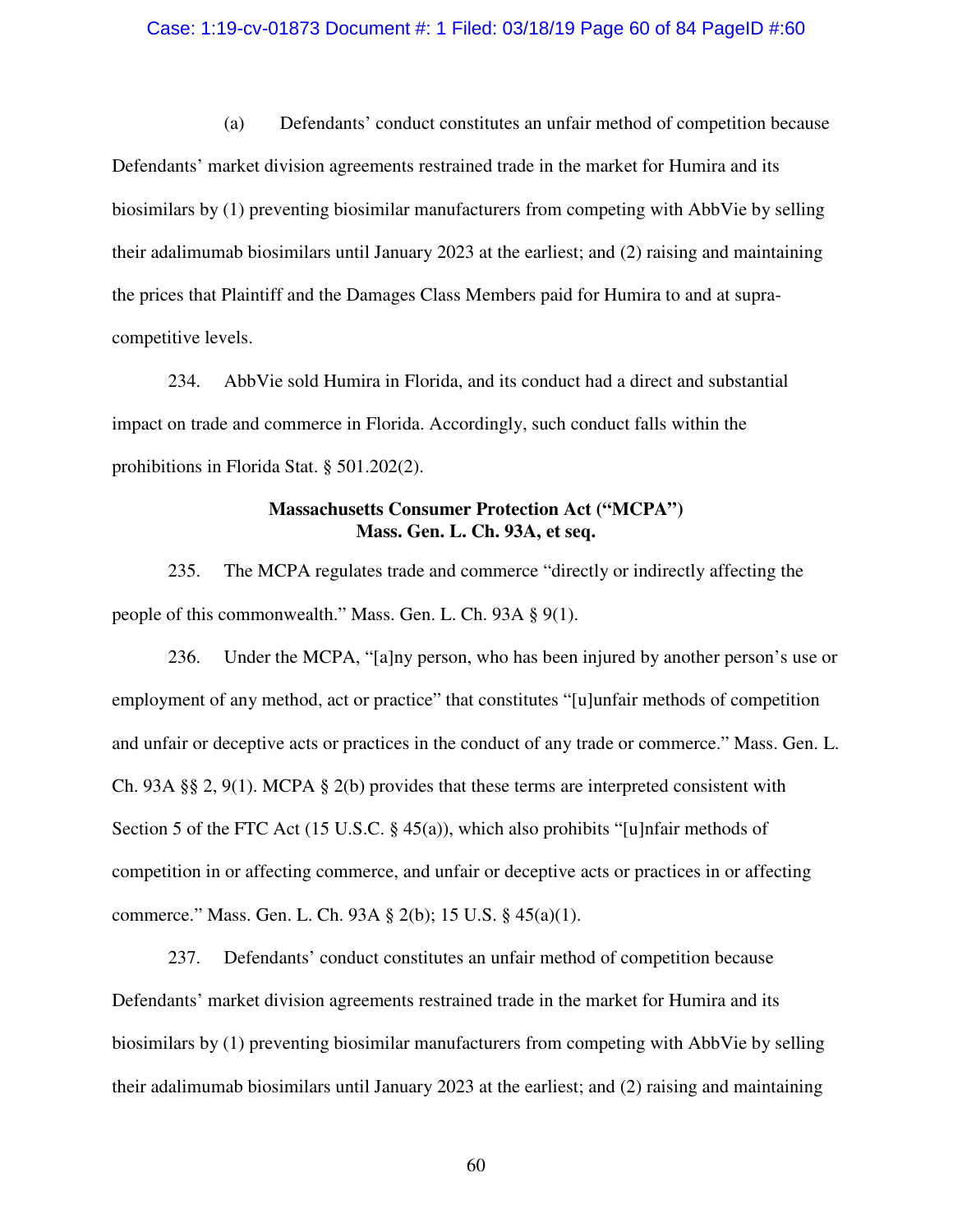# Case: 1:19-cv-01873 Document #: 1 Filed: 03/18/19 Page 61 of 84 PageID #:61

the prices that Plaintiff and the Damages Class Members paid for Humira to and at supracompetitive levels.

238. AbbVie sold Humira in Massachusetts, and its conduct had a direct and substantial impact on trade and commerce in Massachusetts. Accordingly, such conduct falls within the prohibitions in Ch. 93A § 2.

## **Missouri Merchandising Practices Act ("MMPA") Mo. Rev. Stat. 407.020**

239. Under Section 407.020, the MMPA prohibits "[t]he act, use or employment by any person of any deception, fraud, false pretense, false promise, misrepresentation, unfair practice or the concealment, suppression, or omission of any material fact in connection with the sale or advertisement of any merchandise in trade or commerce." Mo. Rev. Stat. 407.020.

240. The Missouri Attorney General has defined an "unfair practice" as:

any practice which . . . [o]ffends any public policy as it has been established by the Constitution, statutes or common law of this state, or by the Federal Trade Commission, or its interpretive decisions; or . . . [i]s unethical, oppressive, or unscrupulous; and . . . [p]resents a risk of, or causes, substantial injury to consumers.

Mo. Att'y Gen. Reg., 15 CSR 60-8.02.

241. Defendants' conduct constitutes an unfair method of competition because Defendants' market division agreements restrained trade in the market for Humira and its biosimilars by (1) preventing biosimilar manufacturers from competing with AbbVie by selling their adalimumab biosimilars until January 2023 at the earliest; and (2) raising and maintaining the prices that Plaintiff and the Damages Class Members paid for Humira to and at supracompetitive levels.

242. AbbVie sold Humira in Missouri, and its conduct had a direct and substantial impact on trade and commerce in Missouri. Upon information and belief, Defendants also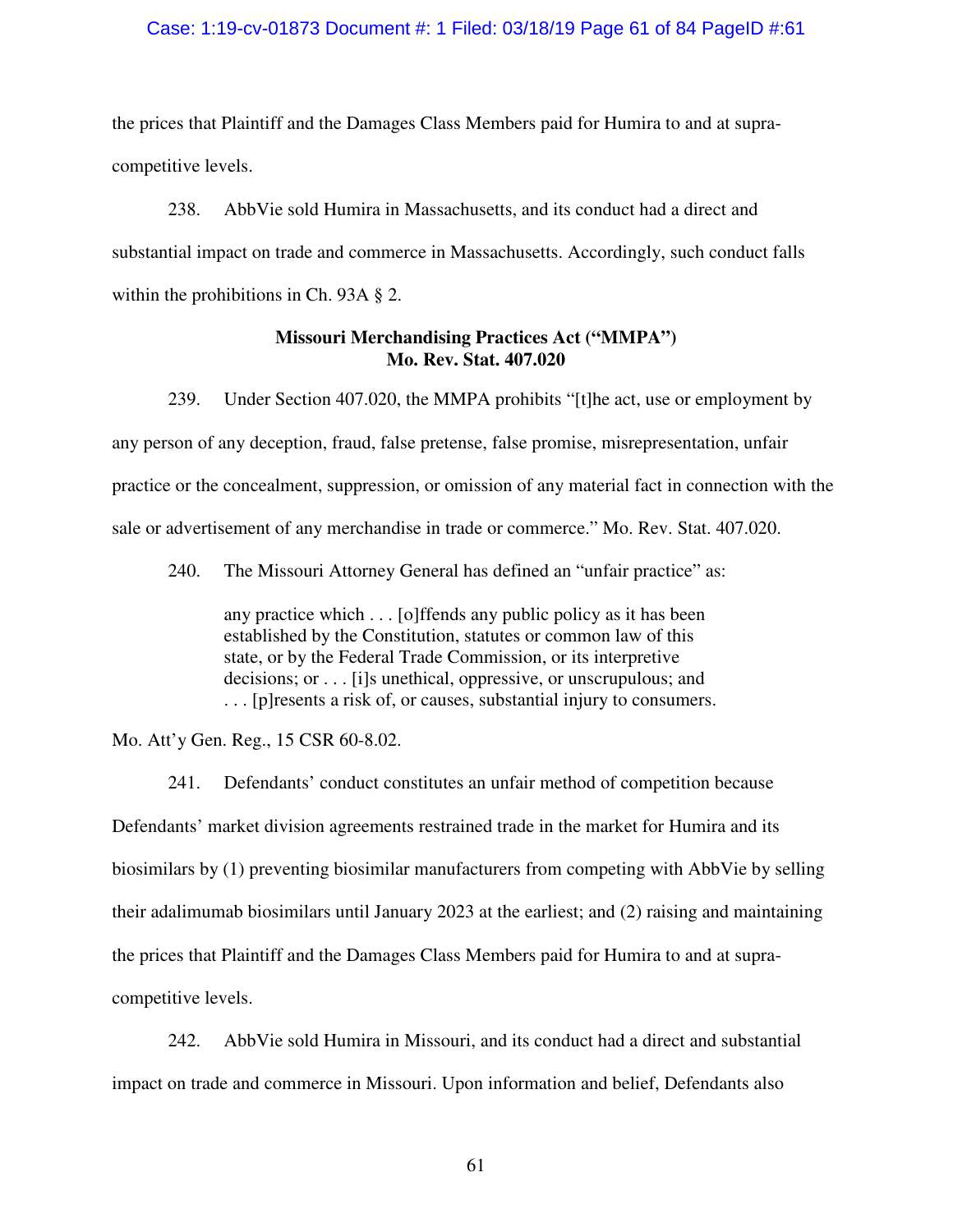#### Case: 1:19-cv-01873 Document #: 1 Filed: 03/18/19 Page 62 of 84 PageID #:62

directed advertising and marketing efforts for Humira in Missouri. Accordingly, Defendants' conduct falls within the prohibitions in the MMPA.

# **THIRTEENTH CLAIM FOR RELIEF Unjust Enrichment (Against All Defendants)**

243. Plaintiff incorporates by reference the preceding allegations.

244. To the extent required, this claim is pled in the alternative to the other claims in this Complaint.

245. This claim is pled by Plaintiff and the Damages Class against all Defendants.

246. Defendants have financially benefited from overcharges on sales of Humira, which resulted from the unlawful and inequitable acts alleged in this Complaint. These overcharges were borne by Plaintiff and the Damages Class Members who purchased and/or reimbursed all or part of the purchase price of Humira. The benefits conferred upon Defendants are substantial and measurable, in that the revenues Defendants have earned due to unlawful overcharges are ascertainable by review of both sales records and the unlawful agreement itself.

247. There is gross disparity between the price that Plaintiff and the Damages Class Members paid for Humira compared to what they would have paid for less expensive biosimilars, which should and would have been available but for Defendants' unlawful and inequitable conduct.

248. Defendants repeatedly and continuously received financial benefits at the expense of Plaintiff and the Damages Class Members through each sale of Humira at an inflated price.

249. It would be futile for Plaintiff and the Damages Class Members to seek a remedy from any party with whom they had or have privity of contract. Defendants have paid no consideration to any other person for any of the benefits they received indirectly from Plaintiff and the Damages Class Members.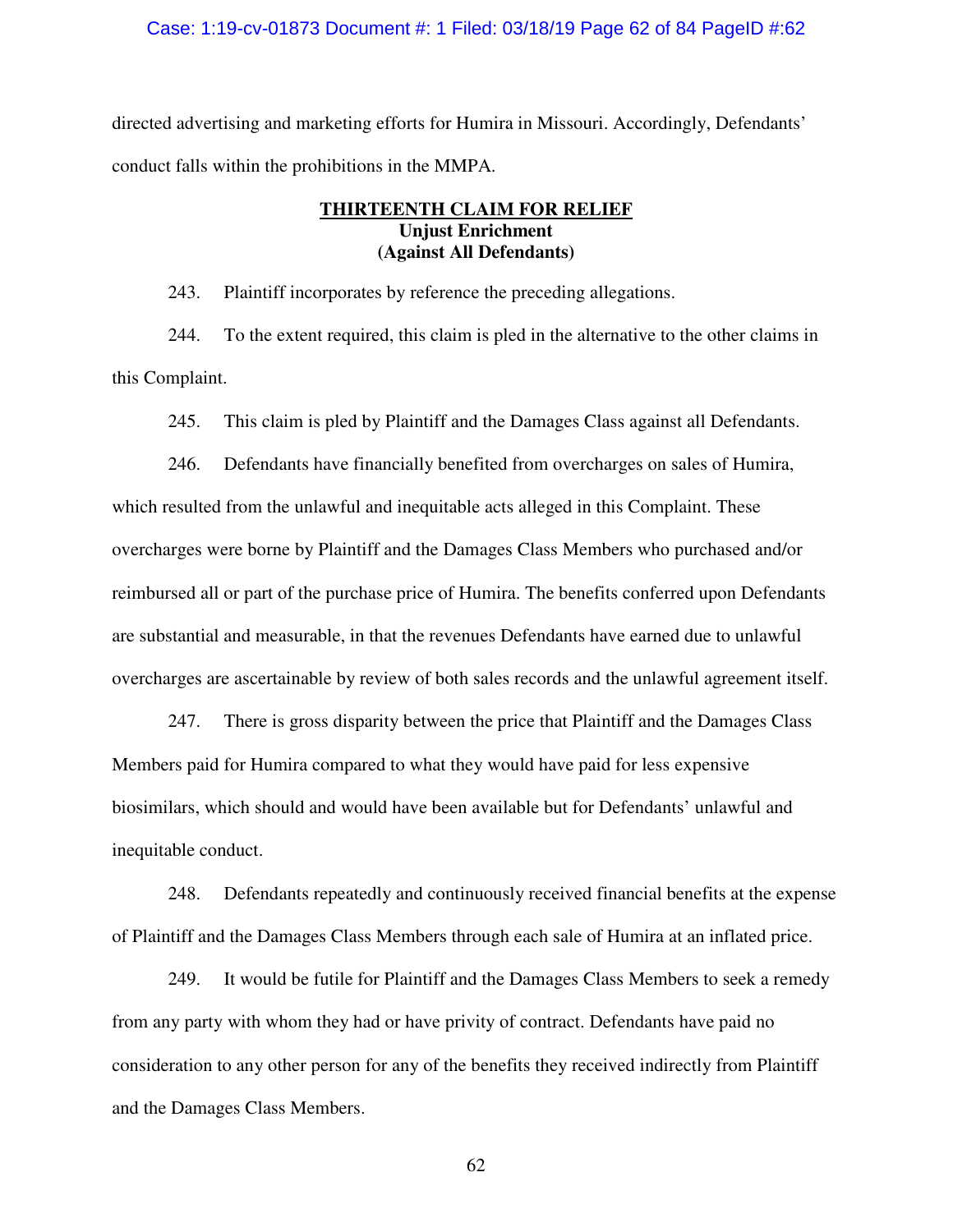#### Case: 1:19-cv-01873 Document #: 1 Filed: 03/18/19 Page 63 of 84 PageID #:63

250. It would be futile for Plaintiff and the Damages Class Members to seek to exhaust any remedy against the immediate intermediary in the chain of distribution from which they indirectly purchased Humira, as those intermediaries cannot reasonably be expected to compensate Plaintiff and the Damages Class Members for Defendants' unlawful conduct.

251. The financial benefits that Defendants derived rightfully belong to Plaintiff and the Damages Class Members, which paid anticompetitive prices that inured to Defendants' benefit.

252. It would be inequitable under the unjust enrichment principles of the states listed below for Defendants to retain any of the overcharges that Plaintiff and the Damages Class Members paid for Humira, which were derived from Defendants' anticompetitive, unfair, and unconscionable methods, acts, and trade practices.

253. Defendants should be compelled to disgorge all unlawful or inequitable proceeds received by them into a common fund for the benefit of Plaintiff and the Damages Class Members.

254. A constructive trust should be imposed upon all unlawful or inequitable sums Defendants received, which arise from overpayments for Humira by Plaintiff and the Damages Class Members.

255. Plaintiff and the Damages Class Members have no adequate remedy at law.

256. By engaging in the foregoing unlawful or inequitable conduct, which deprived Plaintiff and the Damages Class Members of the opportunity to purchase lower-priced Humira biosimilars and forced them to pay higher prices for Humira, Defendants have been unjustly enriched in violation of the common law of various states and commonwealths, as outlined below: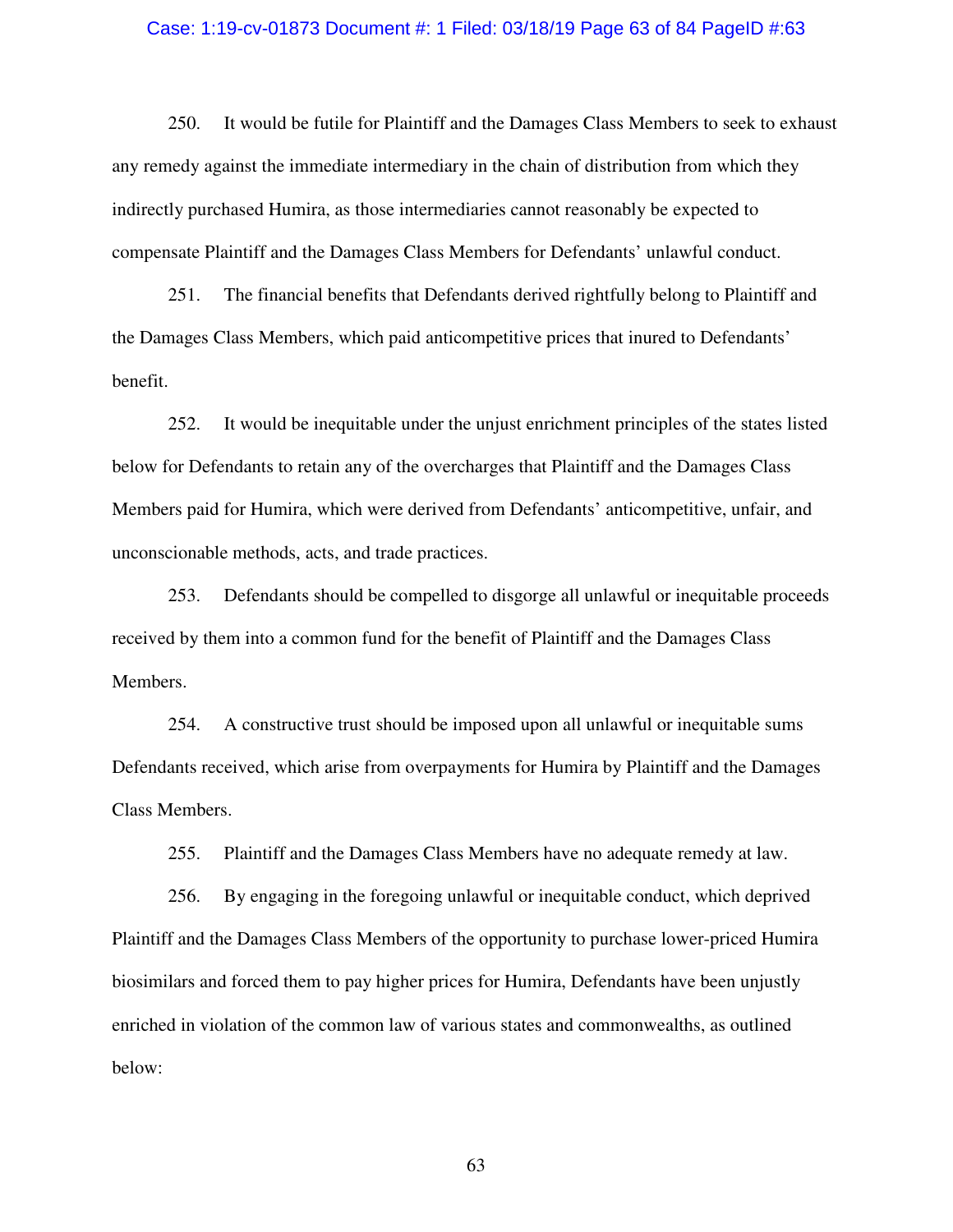#### **Alabama**

257. Defendants unlawfully overcharged Damages Class Members, who made purchases of or reimbursements for Humira in Alabama at prices that were more than they would have been but for Defendants' actions. Defendants received money from the Damages Class as a direct result of the unlawful overcharges and have retained this money. Defendants have benefitted at the expense of the Damages Class from revenue resulting from unlawful overcharges for Humira. It is inequitable for Defendants to accept and retain the benefits received without compensating the Damages Class.

### **Alaska**

258. Defendants unlawfully overcharged Damages Class Members, who made purchases of or reimbursements for Humira in Alaska at prices that were more than they would have been but for Defendants' actions. The Damages Class has conferred an economic benefit upon Defendants, in the nature of revenue resulting from unlawful overcharges to the economic detriment of the Damages Class. Defendants appreciated the benefits bestowed upon them by the Damages Class. Defendants accepted and retained the benefits bestowed upon them under inequitable and unjust circumstances arising from unlawful overcharges to the Damages Class. Under the circumstances, it would be inequitable for Defendants to retain such benefits without compensating the Damages Class.

# **Arizona**

259. Defendants unlawfully overcharged Damages Class Members, who made purchases of or reimbursements for Humira in Arizona at prices that were more than they would have been but for Defendants' actions. Defendants have been enriched by revenue resulting from unlawful overcharges for Humira. The Damages Class has been impoverished by the overcharges for Humira resulting from Defendants' unlawful conduct. Defendants' enrichment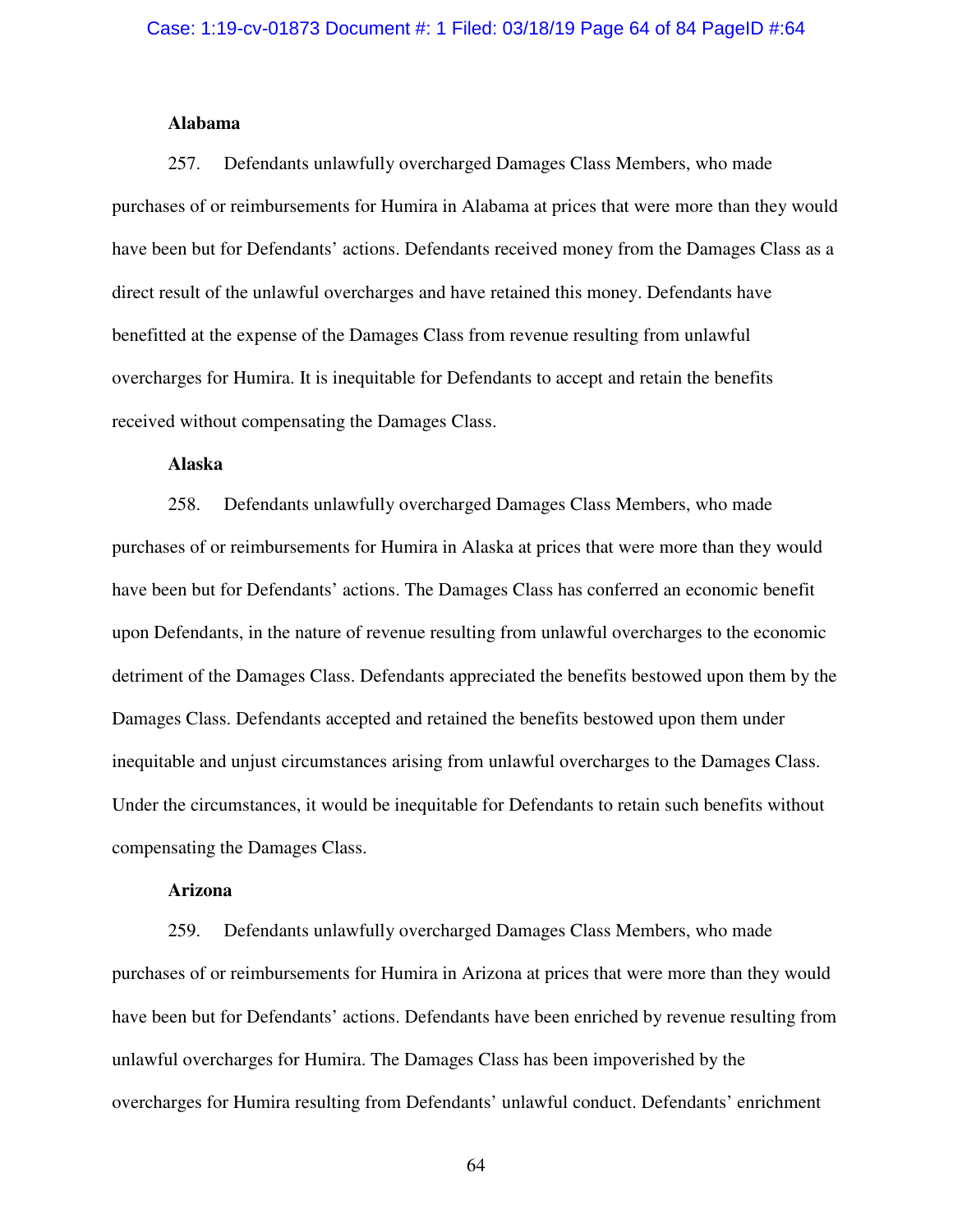### Case: 1:19-cv-01873 Document #: 1 Filed: 03/18/19 Page 65 of 84 PageID #:65

and the Damages Class's impoverishment are connected. There is no justification for Defendants' receipt of the benefits causing their enrichment and the Damages Class's impoverishment, because the Damages Class paid supracompetitive prices that inured to Defendants' benefit, and it would be inequitable for Defendants to retain any revenue gained from their unlawful overcharges. The Damages Class has no remedy at law.

### **Arkansas**

260. Defendants unlawfully overcharged Damages Class Members, who made purchases of or reimbursements for Humira in Arkansas at prices that were more than they would have been but for Defendants' actions. Defendants received money from the Damages Class as a direct result of the unlawful overcharges and have retained this money. Defendants have paid no consideration to any other person in exchange for this money. Under the circumstances, it would be inequitable for Defendants to retain such benefits without compensating the Damages Class.

# **California**

261. Defendants unlawfully overcharged Damages Class Members, who made purchases of or reimbursements for Humira in California at prices that were more than they would have been but for Defendants' actions. Defendants have received a benefit from the Damages Class as a direct result of the unlawful overcharges. Defendants retained the benefits bestowed upon them under inequitable and unjust circumstances at the expense of the Damages Class.

## **Colorado**

262. Defendants unlawfully overcharged Damages Class Members, who made purchases of or reimbursements for Humira in Colorado at prices that were more than they would have been but for Defendants' actions. Defendants have received a benefit from the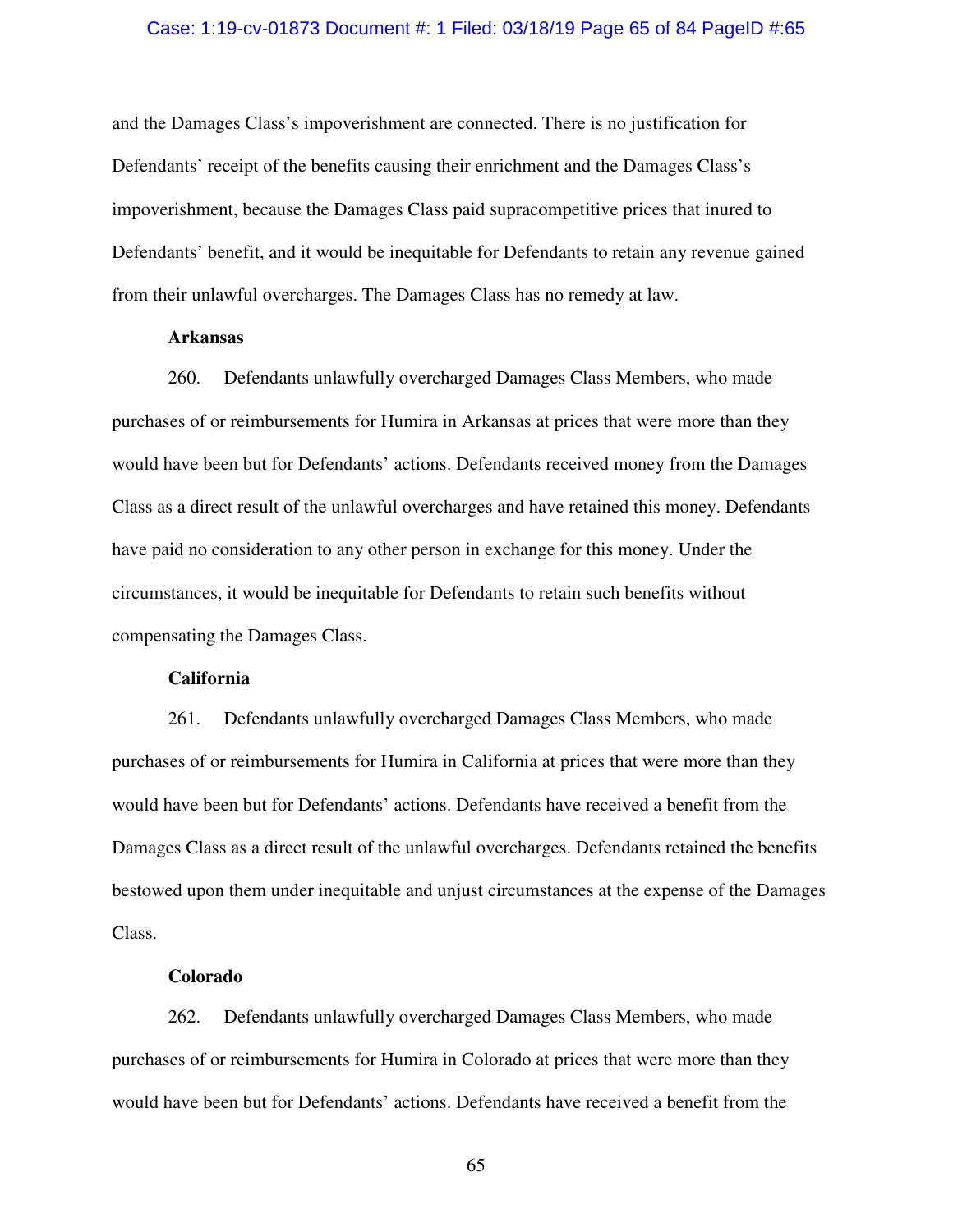#### Case: 1:19-cv-01873 Document #: 1 Filed: 03/18/19 Page 66 of 84 PageID #:66

Damages Class in the nature of revenue resulting from the unlawful overcharges, which revenue resulted from anticompetitive prices that inured to the benefit of Defendants. Defendants have benefitted at the expense of the Damages Class. Under the circumstances, it would be inequitable for Defendants to retain such benefits without compensating the Damages Class.

#### **Connecticut**

263. Defendants unlawfully overcharged Damages Class Members, who made purchases of or reimbursements for Humira in Connecticut at prices that were more than they would have been but for Defendants' actions. Defendants were benefitted in the nature of revenue resulting from unlawful overcharges to the economic detriment of the Damages Class. Defendants have paid no consideration to any other person in exchange for this benefit. Defendants retained the benefits bestowed upon them under inequitable and unjust circumstances at the expense of the Damages Class.

# **Delaware**

264. Defendants unlawfully overcharged Damages Class Members, who made purchases of or reimbursements for Humira in Delaware at prices that were more than they would have been but for Defendants' actions. Defendants have been enriched by revenue resulting from unlawful overcharges for Humira. The Damages Class has been impoverished by the overcharges for Humira resulting from Defendants' unlawful conduct. Defendants' enrichment and the Damages Class's impoverishment are connected. There is no justification for Defendants' receipt of the benefits causing their enrichment, because the Damages Class paid supracompetitive prices that inured to Defendants' benefit, and it would be inequitable for Defendants to retain any revenue gained from their unlawful overcharges. The Damages Class has no remedy at law.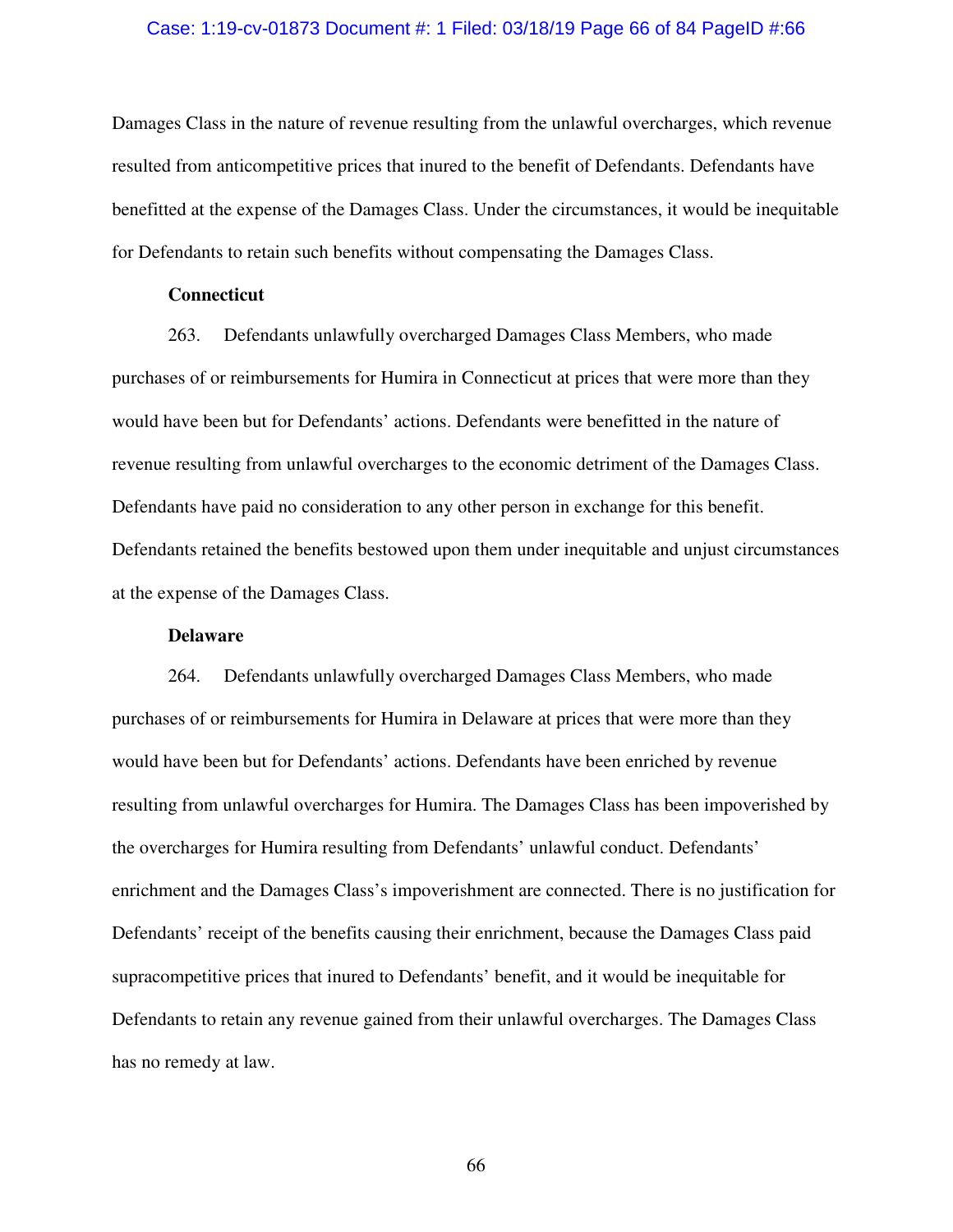### **District of Columbia**

265. Defendants unlawfully overcharged Damages Class Members, who made purchases of or reimbursements for Humira in the District of Columbia at prices that were more than they would have been but for Defendants' actions. The Damages Class has conferred an economic benefit upon Defendants, in the nature of revenue resulting from unlawful overcharges to the economic detriment of the Damages Class. Defendants retained the benefit bestowed upon them under inequitable and unjust circumstances arising from unlawful overcharges to the Damages Class. Under the circumstances, it would be inequitable and unjust for Defendants to retain such benefits.

# **Florida**

266. Defendants unlawfully overcharged Damages Class Members, who made purchases of or reimbursements for Humira in Florida at prices that were more than they would have been but for Defendants' actions. The Damages Class has conferred an economic benefit upon Defendants, in the nature of revenue resulting from unlawful overcharges to the economic detriment of the Damages Class. Defendants appreciated the benefits bestowed upon them by the Damages Class. Under the circumstances, it would be inequitable for Defendants to retain such benefits without compensating the Damages Class.

# **Georgia**

267. Defendants unlawfully overcharged Damages Class Members, who made purchases of or reimbursements for Humira in Georgia at prices that were more than they would have been but for Defendants' actions. The Damages Class has conferred an economic benefit upon Defendants, in the nature of revenue resulting from unlawful overcharges to the economic detriment of the Damages Class. Under the circumstances, it would be inequitable for Defendants to retain such benefits without compensating the Damages Class.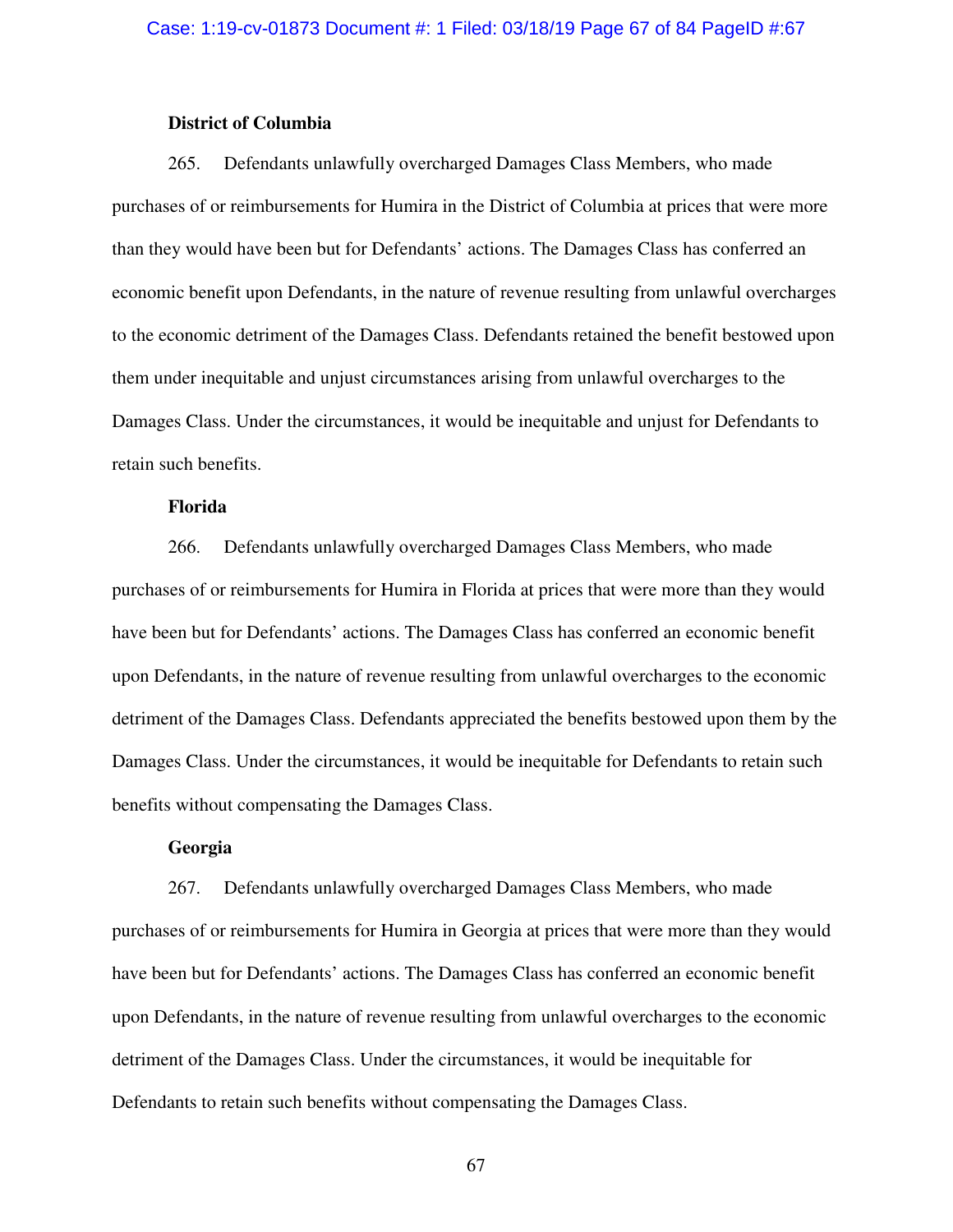# **Hawaii**

268. Defendants unlawfully overcharged Damages Class Members, who made purchases of or reimbursements for Humira in Hawaii at prices that were more than they would have been but for Defendants' actions. The Damages Class has conferred an economic benefit upon Defendants, in the nature of revenue resulting from unlawful overcharges to the economic detriment of the Damages Class. Under the circumstances, it would be inequitable for Defendants to retain such benefits without compensating the Damages Class.

# **Idaho**

269. Defendants unlawfully overcharged Damages Class Members, who made purchases of or reimbursements for Humira in Idaho at prices that were more than they would have been but for Defendants' actions. The Damages Class has conferred an economic benefit upon Defendants, in the nature of revenue resulting from unlawful overcharges to the economic detriment of the Damages Class. Defendants appreciated the benefit conferred upon them by the Damages Class. Under the circumstances, it would be inequitable for Defendants to retain such benefits without compensating the Damages Class.

# **Illinois**

270. Defendants unlawfully overcharged Damages Class Members, who made purchases of or reimbursements for Humira in Illinois at prices that were more than they would have been but for Defendants' actions. The Damages Class has conferred an economic benefit upon Defendants, in the nature of revenue resulting from unlawful overcharges to the economic detriment of the Damages Class. Defendants retained the benefits bestowed upon them under unjust circumstances arising from unlawful overcharges to the Damages Class. It is against equity, justice, and good conscience for Defendants to be permitted to retain the revenue resulting from their unlawful overcharges.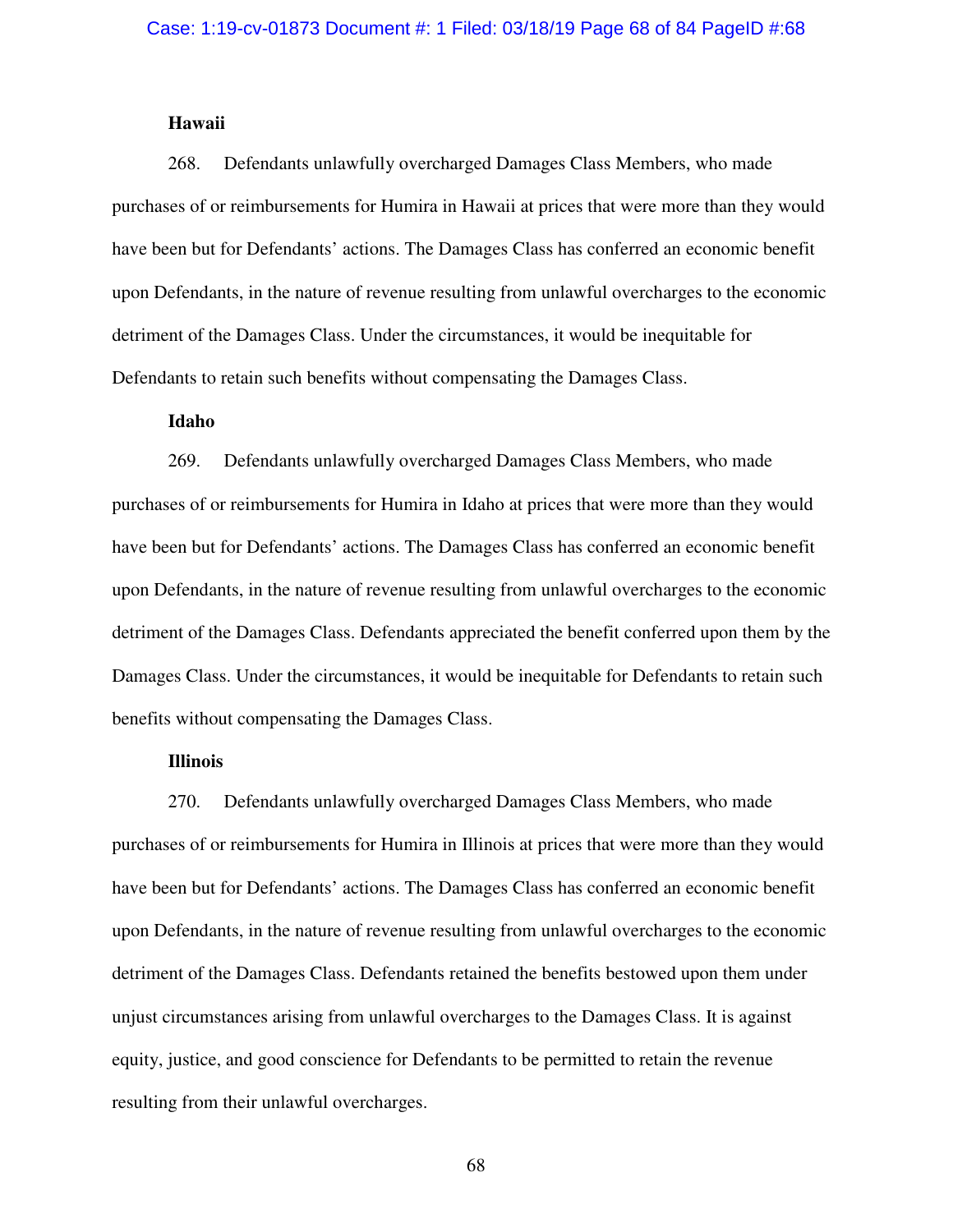# **Iowa**

271. Defendants unlawfully overcharged Damages Class Members, who made purchases of or reimbursements for Humira in Iowa at prices that were more than they would have been but for Defendants' actions. Defendants have been enriched by revenue resulting from unlawful overcharges for Humira, which revenue resulted from anticompetitive prices paid by the Damages Class, which inured to Defendants' benefit. Defendants' enrichment has occurred at the expense of the Damages Class. Under the circumstances, it would be unjust for Defendants to retain such benefits without compensating the Damages Class.

### **Kansas**

272. Defendants unlawfully overcharged Damages Class Members, who made purchases of or reimbursements for Humira in Kansas at prices that were more than they would have been but for Defendants' actions. The Damages Class has conferred an economic benefit upon Defendants, in the nature of revenue resulting from unlawful overcharges to the economic detriment of the Damages Class. Defendants retained the benefits bestowed upon them under unjust circumstances arising from unlawful overcharges to the Damages Class. Under the circumstances, it would be inequitable for Defendants to retain such benefits without compensating the Damages Class.

# **Kentucky**

273. Defendants unlawfully overcharged Damages Class Members, who made purchases of or reimbursements for Humira in Kentucky at prices that were more than they would have been but for Defendants' actions. The Damages Class has conferred an economic benefit upon Defendants, in the nature of revenue resulting from unlawful overcharges to the economic detriment of the Damages Class. Defendants appreciated the benefit conferred upon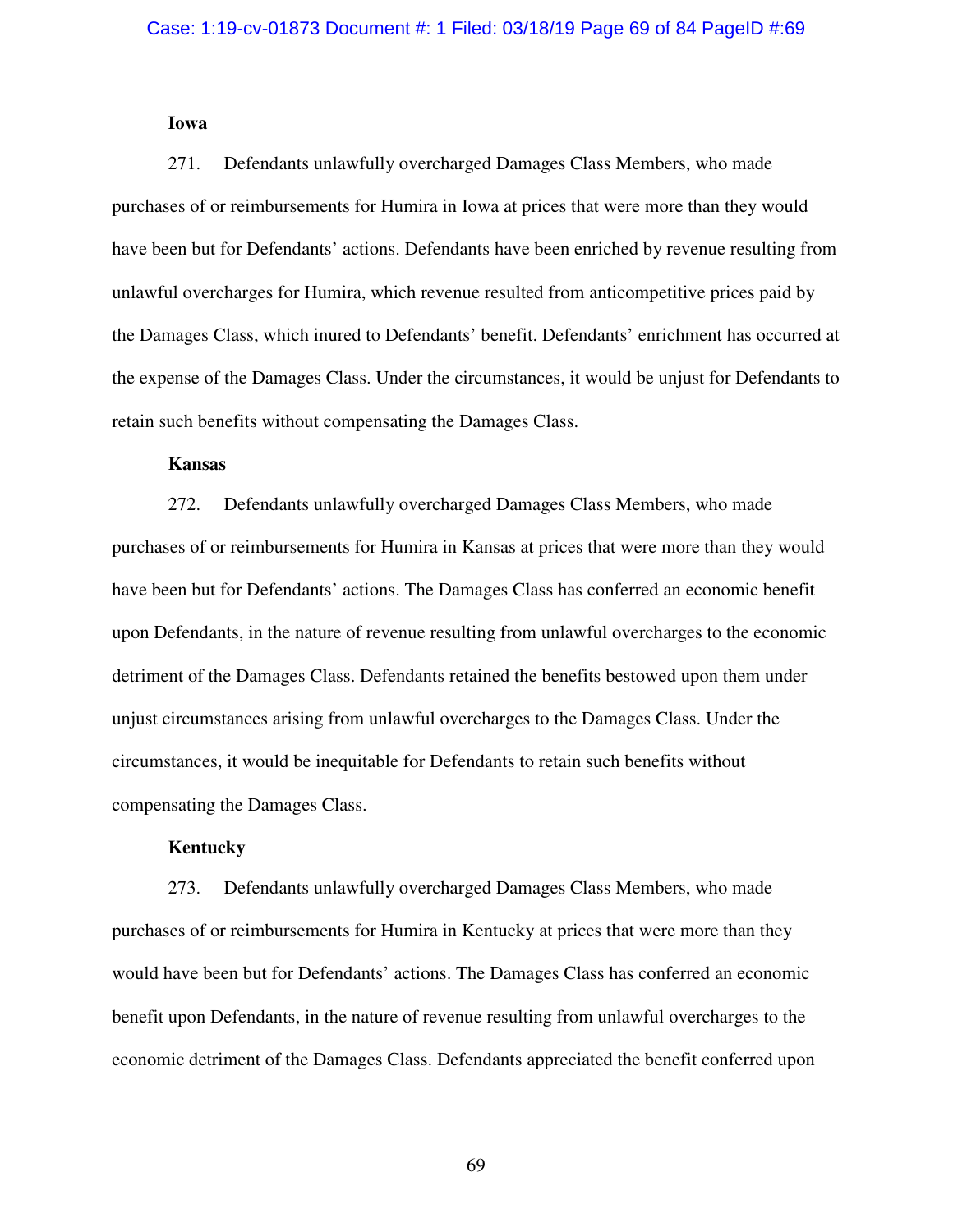#### Case: 1:19-cv-01873 Document #: 1 Filed: 03/18/19 Page 70 of 84 PageID #:70

them by the Damages Class. Under the circumstances, it would be inequitable for Defendants to retain such benefits without compensating the Damages Class.

#### **Louisiana**

274. Defendants unlawfully overcharged Damages Class Members, who made purchases of or reimbursements for Humira in Louisiana at prices that were more than they would have been but for Defendants' actions. Defendants have been enriched by revenue resulting from unlawful overcharges for Humira. The Damages Class has been impoverished by the overcharges for Humira resulting from Defendants' unlawful conduct. Defendants' enrichment and the Damages Class's impoverishment are connected. There is no justification for Defendants' receipt of the benefits causing their enrichment, because the Damages Class paid supracompetitive prices that inured to Defendants' benefit, and it would be inequitable for Defendants to retain any revenue gained from their unlawful overcharges. The Damages Class has no other remedy at law.

#### **Maine**

275. Defendants unlawfully overcharged Damages Class Members, who made purchases of or reimbursements for Humira in Maine at prices that were more than they would have been but for Defendants' actions. The Damages Class has conferred an economic benefit upon Defendants, in the nature of revenue resulting from unlawful overcharges to the economic detriment of the Damages Class. Defendants were aware of or appreciated the benefit bestowed upon them by the Damages Class. Under the circumstances, it would be inequitable for Defendants to retain such benefits without compensating the Damages Class.

# **Maryland**

276. Defendants unlawfully overcharged Damages Class Members, who made purchases of or reimbursements for Humira in Maryland at prices that were more than they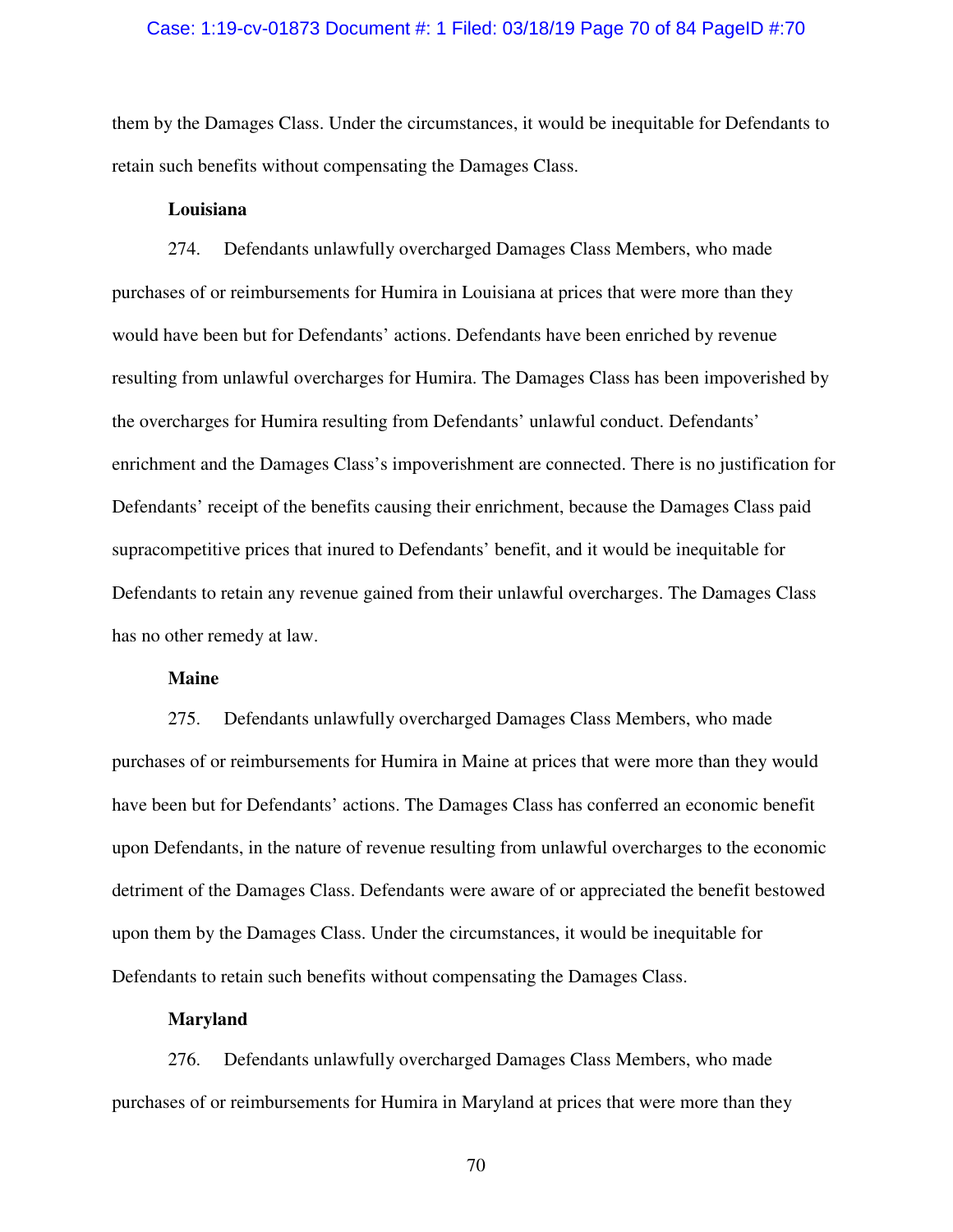#### Case: 1:19-cv-01873 Document #: 1 Filed: 03/18/19 Page 71 of 84 PageID #:71

would have been but for Defendants' actions. The Damages Class has conferred an economic benefit upon Defendants, in the nature of revenue resulting from unlawful overcharges to the economic detriment of the Damages Class. Defendants were aware of or appreciated the benefit bestowed upon them by the Damages Class. Under the circumstances, it would be inequitable for Defendants to retain such benefits without compensating the Damages Class.

#### **Massachusetts**

277. Defendants unlawfully overcharged Damages Class Members, who made purchases of or reimbursements for Humira in Massachusetts at prices that were more than they would have been but for Defendants' actions. The Damages Class has conferred an economic benefit upon Defendants, in the nature of revenue resulting from unlawful overcharges to the economic detriment of the Damages Class. Defendants were aware of or appreciated the benefit conferred upon them by the Damages Class. Under the circumstances, it would be inequitable for Defendants to retain such benefits without compensating the Damages Class.

### **Michigan**

278. Defendants unlawfully overcharged Damages Class Members, who made purchases of or reimbursements for Humira in Michigan at prices that were more than they would have been but for Defendants' actions. Defendants have received a benefit from the Damages Class in the nature of revenue resulting from the unlawful overcharges, which revenue resulted from anticompetitive prices that inured to the benefit of Defendants. Defendants retained the benefits bestowed upon them under unjust circumstances arising from unlawful overcharges to the Damages Class. Under the circumstances, it would be inequitable for Defendants to retain such benefits without compensating the Damages Class.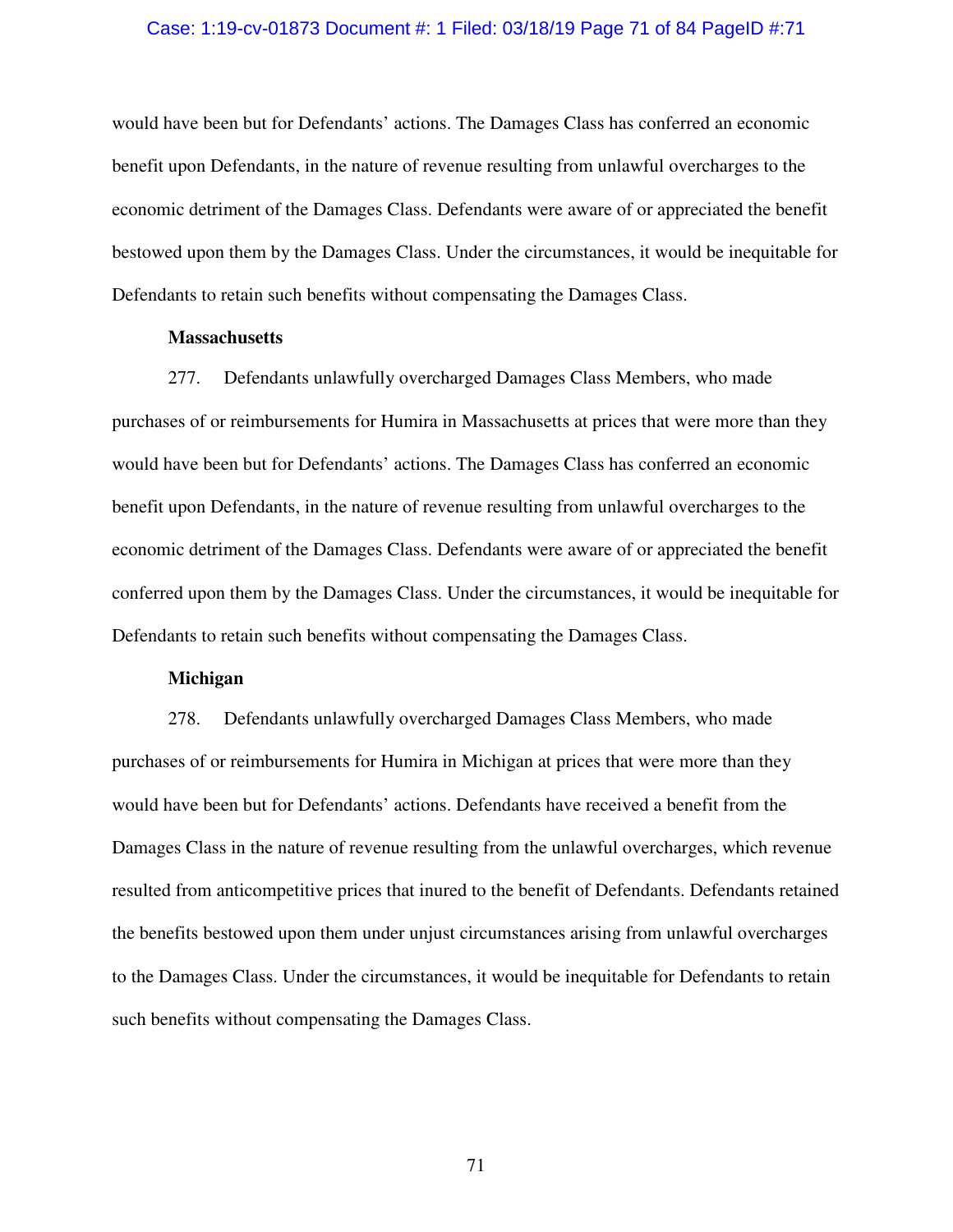#### **Minnesota**

279. Defendants unlawfully overcharged Damages Class Members, who made purchases of or reimbursements for Humira in Minnesota at prices that were more than they would have been but for Defendants' actions. The Damages Class has conferred an economic benefit upon Defendants, in the nature of revenue resulting from unlawful overcharges to the economic detriment of the Damages Class. Defendants appreciated and knowingly accepted the benefits bestowed upon them by the Damages Class. Under the circumstances, it would be inequitable for Defendants to retain such benefits without compensating the Damages Class.

### **Mississippi**

280. Defendants unlawfully overcharged Damages Class Members, who made purchases of or reimbursements for Humira in Mississippi at prices that were more than they would have been but for Defendants' actions. Defendants received money from the Damages Class as a direct result of the unlawful overcharges. Defendants retain the benefit of overcharges received on the sales of Humira, which in equity and good conscience belong to the Damages Class on account of Defendants' anticompetitive conduct. Under the circumstances, it would be inequitable for Defendants to retain such benefits without compensating the Damages Class.

## **Missouri**

281. Defendants unlawfully overcharged Damages Class Members, who made purchases of or reimbursements for Humira in Missouri at prices that were more than they would have been but for Defendants' actions. The Damages Class has conferred an economic benefit upon Defendants, in the nature of revenue resulting from unlawful overcharges to the economic detriment of the Damages Class. Defendants appreciated the benefit bestowed upon them by the Damages Class. Defendants accepted and retained the benefit bestowed upon them under inequitable and unjust circumstances arising from unlawful overcharges to the Damages Class.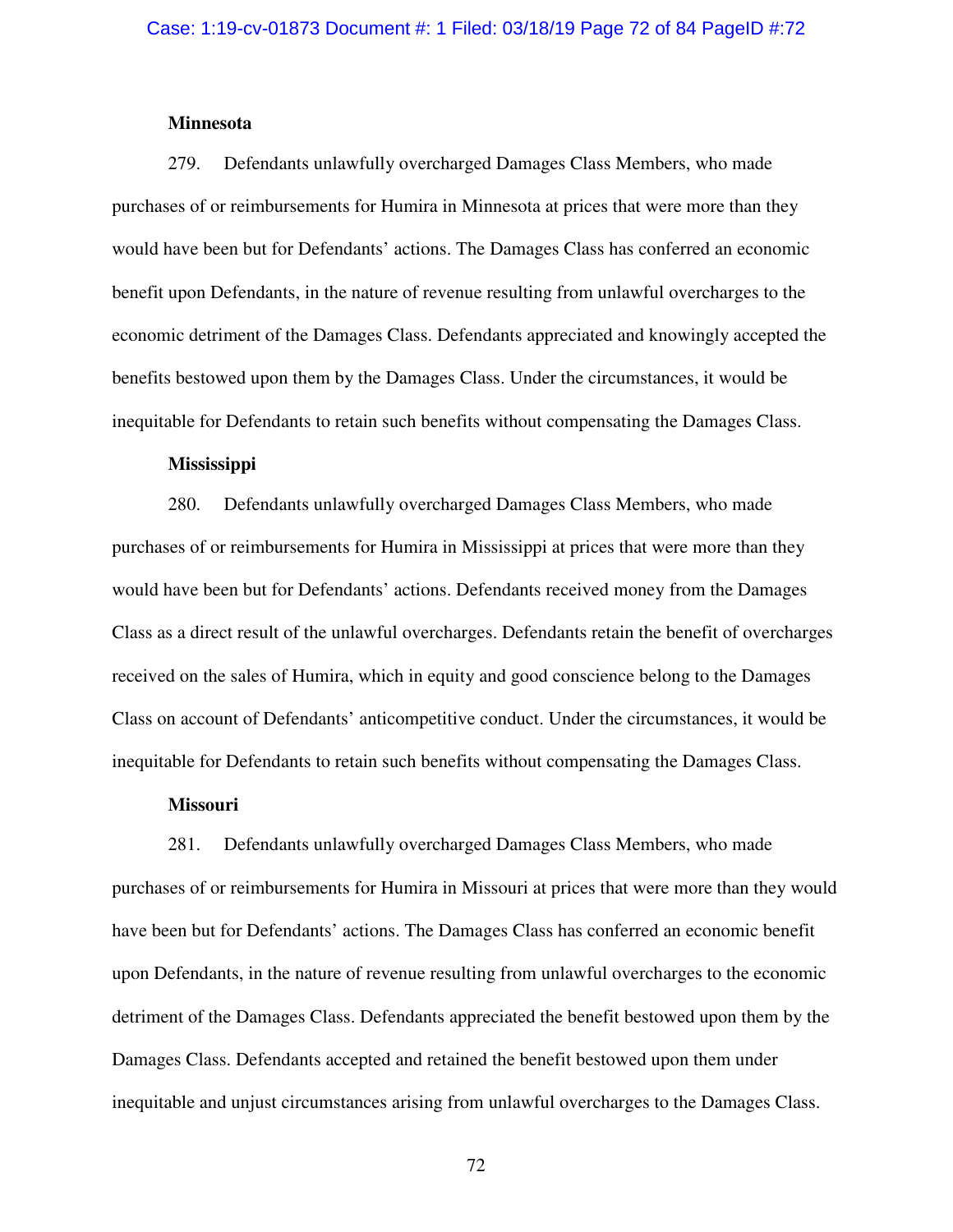## **Montana**

282. Defendants unlawfully overcharged Damages Class Members, who made purchases of or reimbursements for Humira in Montana at prices that were more than they would have been but for Defendants' actions. The Damages Class has conferred an economic benefit upon Defendants, in the nature of revenue resulting from unlawful overcharges to the economic detriment of the Damages Class. Under the circumstances, it would be inequitable for Defendants to retain such benefits without compensating the Damages Class.

#### **Nebraska**

283. Defendants unlawfully overcharged Damages Class Members, who made purchases of or reimbursements for Humira in Nebraska at prices that were more than they would have been but for Defendants' actions. Defendants received money from the Damages Class as a direct result of the unlawful overcharges and have retained this money. Defendants have paid no consideration to any other person in exchange for this money. In justice and fairness, Defendants should disgorge such money and remit the overcharged payments back to the Damages Class.

# **Nevada**

284. Defendants unlawfully overcharged Damages Class Members, who made purchases of or reimbursements for Humira in Nevada at prices that were more than they would have been but for Defendants' actions. The Damages Class has conferred an economic benefit upon Defendants in the nature of revenue resulting from unlawful overcharges for Humira. Defendants appreciated the benefits bestowed upon them by the Damages Class, for which they have paid no consideration to any other person. Under the circumstances, it would be inequitable for Defendants to retain such benefits without compensating the Damages Class.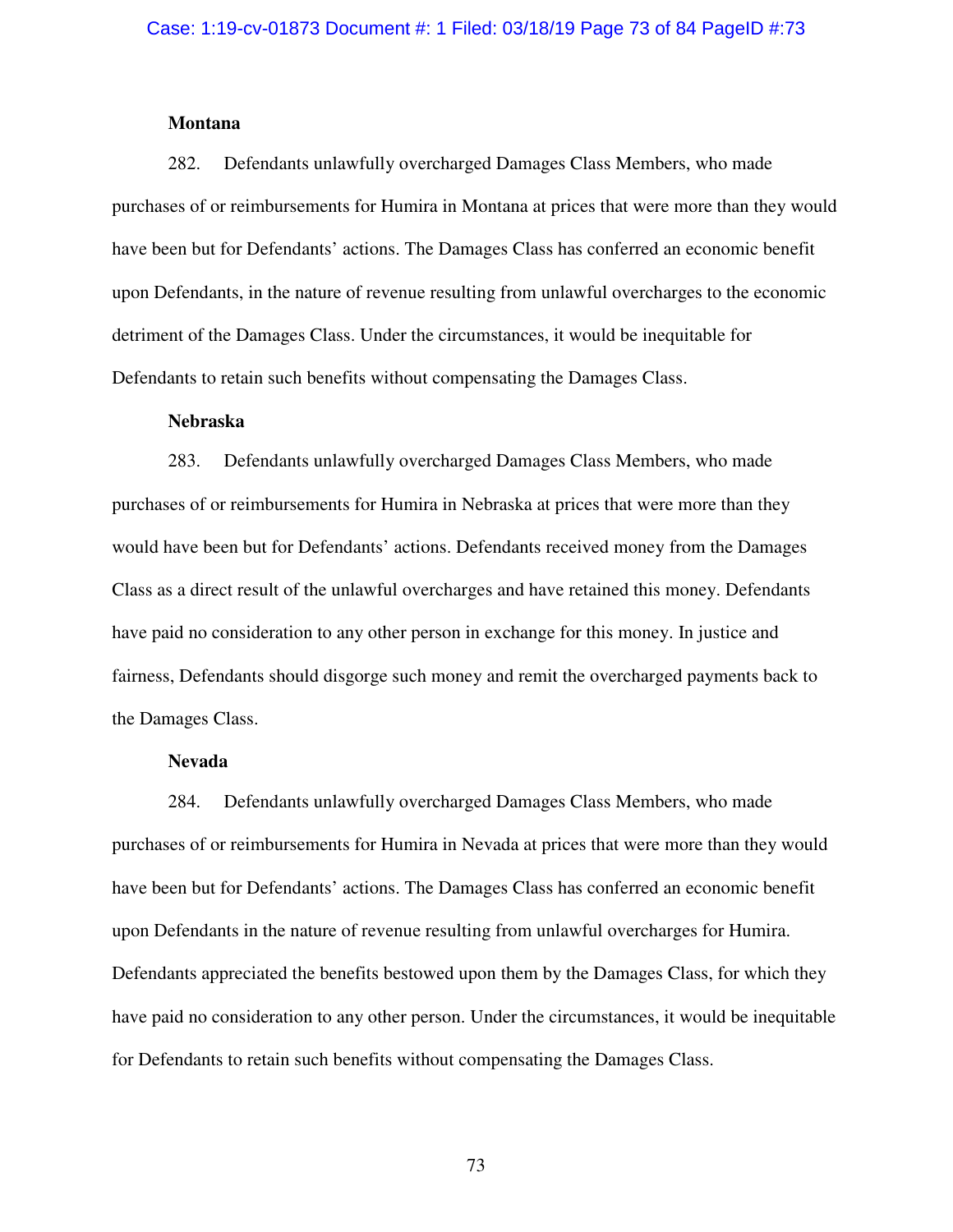## **New Hampshire**

285. Defendants unlawfully overcharged Damages Class Members, who made purchases of or reimbursements for Humira in New Hampshire at prices that were more than they would have been but for Defendants' actions. Defendants have received a benefit from the Damages Class in the nature of revenue resulting from the unlawful overcharges, which revenue resulted from anticompetitive prices that inured to the benefit of Defendants. Under the circumstances, it would be unconscionable for Defendants to retain such benefits.

#### **New Jersey**

286. Defendants unlawfully overcharged Damages Class Members, who made purchases of or reimbursements for Humira in New Jersey at prices that were more than they would have been but for Defendants' actions. Defendants have received a benefit from the Damages Class in the nature of revenue resulting from the unlawful overcharges, which revenue resulted from anticompetitive prices that inured to the benefit of Defendants. The benefits conferred upon Defendants were not gratuitous, in that they comprised revenue created by unlawful overcharges arising from unlawful overcharges to the Damages Class. Defendants have paid no consideration to any other person for any of the unlawful benefits they received from the Damages Class with respect to Defendants' sales of Humira. Under the circumstances, it would be unjust for Defendants to retain such benefits without compensating the Damages Class.

# **New Mexico**

287. Defendants unlawfully overcharged Damages Class Members, who made purchases of or reimbursements for Humira in New Mexico at prices that were more than they would have been but for Defendants' actions. Defendants have knowingly benefitted at the expense of the Damages Class from revenue resulting from unlawful overcharges for Humira. To allow Defendants to retain the benefits would be unjust because the benefits resulted from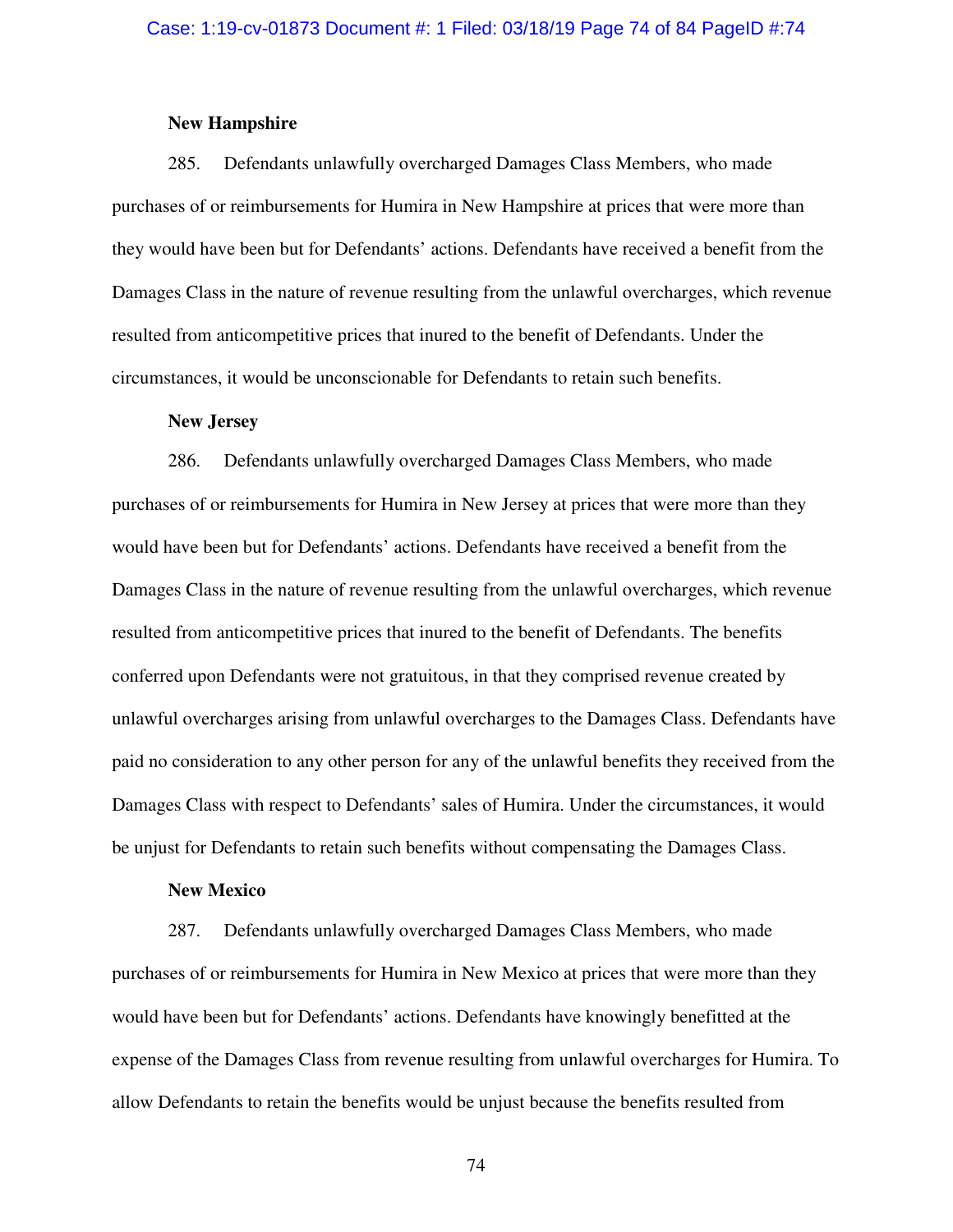#### Case: 1:19-cv-01873 Document #: 1 Filed: 03/18/19 Page 75 of 84 PageID #:75

anticompetitive pricing that inured to Defendants' benefit and because Defendants have paid no consideration to any other person for any of the benefits they received.

## **New York**

288. Defendants unlawfully overcharged Damages Class Members, who made purchases of or reimbursements for Humira in New York at prices that were more than they would have been but for Defendants' actions. Defendants have been enriched by revenue resulting from unlawful overcharges for Humira, which revenue resulted from anticompetitive prices paid by the Damages Class, which inured to Defendants' benefit. Defendants' enrichment has occurred at the expense of the Damages Class. It is against equity and good conscience for Defendants to be permitted to retain the revenue resulting from their unlawful overcharges.

## **North Carolina**

289. Defendants unlawfully overcharged Damages Class Members, who made purchases of or reimbursements for Humira in North Carolina at prices that were more than they would have been but for Defendants' actions. The Damages Class has conferred an economic benefit upon Defendants in the nature of revenue resulting from unlawful overcharges to the economic detriment of the Damages Class. The Damages Class did not interfere with Defendants' affairs in any manner that conferred these benefits upon Defendants. The benefits conferred upon Defendants were not gratuitous, in that they comprised revenue created by unlawful overcharges arising from unlawful overcharges to the Damages Class. The benefits conferred upon Defendants are measurable, in that the revenue Defendants have earned due to unlawful overcharges are ascertainable by review of sales records. Defendants consciously accepted the benefits conferred upon them.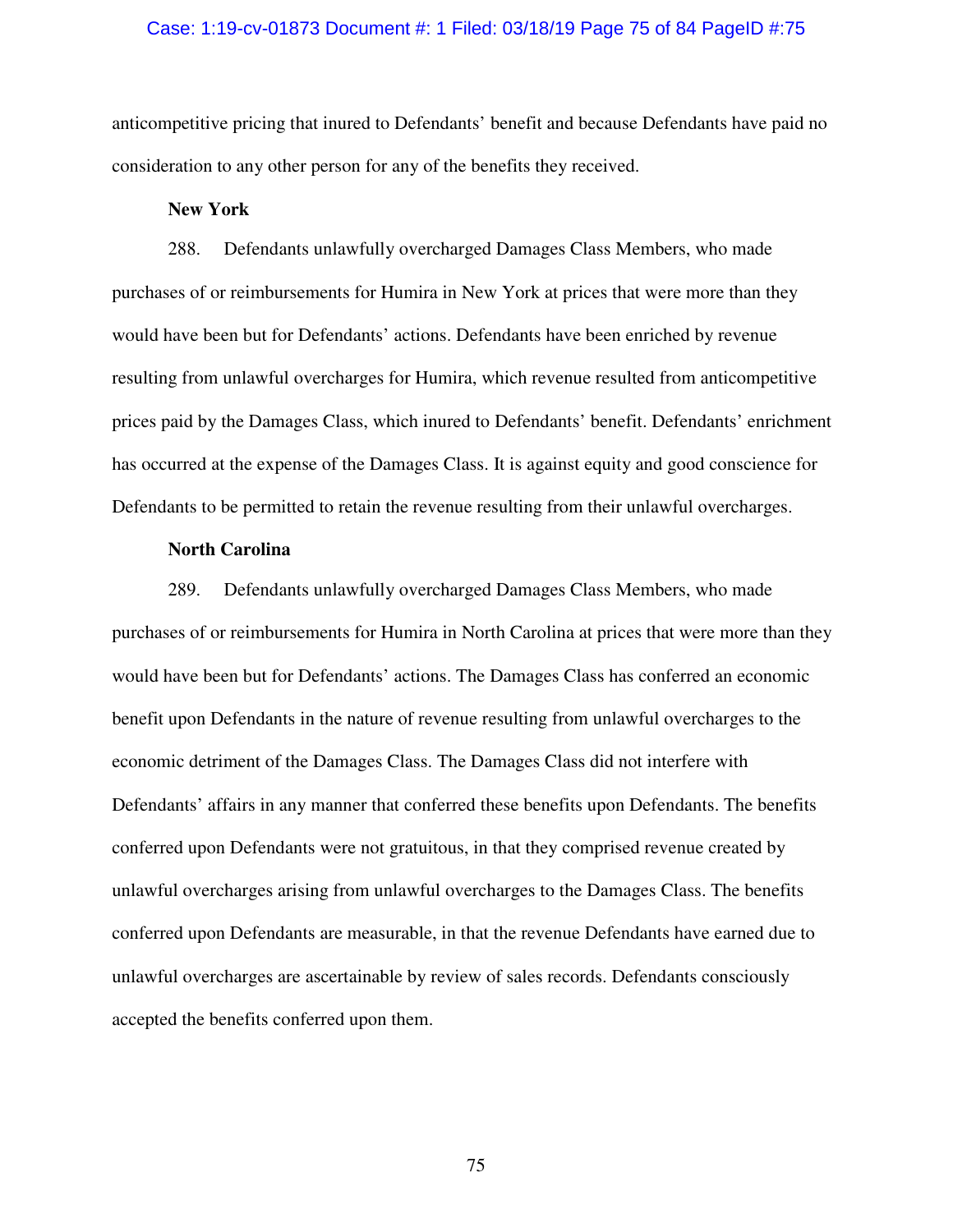## **North Dakota**

290. Defendants unlawfully overcharged Damages Class Members, who made purchases of or reimbursements for Humira in North Dakota at prices that were more than they would have been but for Defendants' actions. Defendants have been enriched by revenue resulting from unlawful overcharges for Humira. The Damages Class has been impoverished by the overcharges for Humira resulting from Defendants' unlawful conduct. Defendants' enrichment and the Damages Class's impoverishment are connected. There is no justification for Defendants' receipt of the benefits causing their enrichment, because the Damages Class paid supracompetitive prices that inured to Defendants' benefit, and it would be inequitable for Defendants to retain any revenue gained from their unlawful overcharges. The Damages Class has no remedy at law. Under the circumstances, it would be unjust for Defendants to retain such benefits without compensating the Damages Class.

#### **Oklahoma**

291. Defendants unlawfully overcharged Damages Class Members, who made purchases of or reimbursements for Humira in Oklahoma at prices that were more than they would have been but for Defendants' actions. Defendants received money from the Damages Class as a direct result of the unlawful overcharges and have retained this money. Defendants have paid no consideration to any other person in exchange for this money. The Damages Class has no remedy at law. It is against equity and good conscience for Defendants to be permitted to retain the revenue resulting from their unlawful overcharges.

# **Oregon**

292. Defendants unlawfully overcharged Damages Class Members, who made purchases of or reimbursements for Humira in Oregon at prices that were more than they would have been but for Defendants' actions. The Damages Class has conferred an economic benefit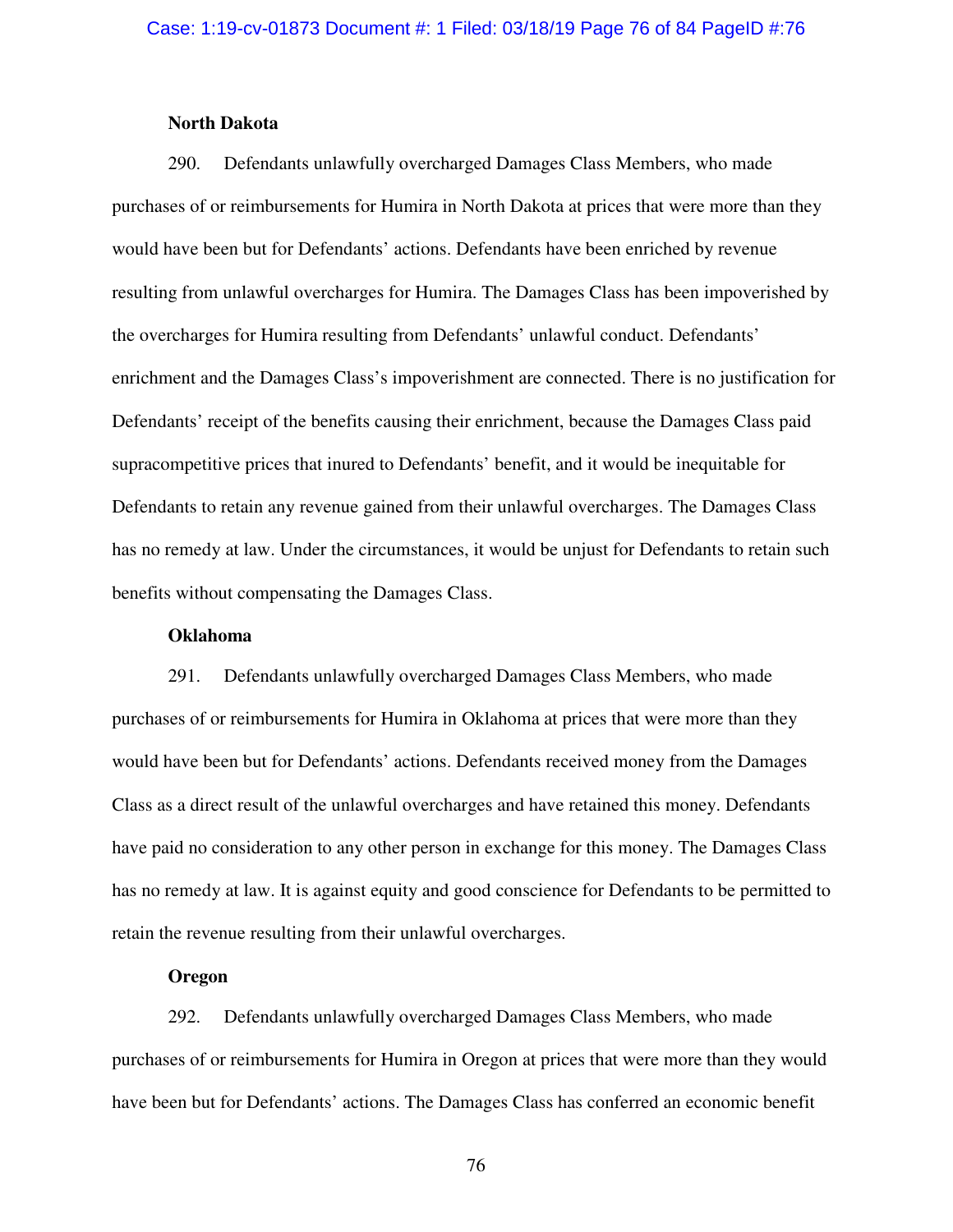#### Case: 1:19-cv-01873 Document #: 1 Filed: 03/18/19 Page 77 of 84 PageID #:77

upon Defendants, in the nature of revenue resulting from unlawful overcharges to the economic detriment of the Damages Class. Defendants were aware of the benefit bestowed upon them by the Damages Class. Under the circumstances, it would be unjust for Defendants to retain such benefits without compensating the Damages Class.

## **Pennsylvania**

293. Defendants unlawfully overcharged Damages Class Members, who made purchases of or reimbursements for Humira in Pennsylvania at prices that were more than they would have been but for Defendants' actions. The Damages Class has conferred an economic benefit upon Defendants, in the nature of revenue resulting from unlawful overcharges to the economic detriment of the Damages Class. Defendants appreciated the benefit bestowed upon them by the Damages Class. Under the circumstances, it would be inequitable for Defendants to retain such benefits without compensating the Damages Class.

# **Puerto Rico**

294. Defendants unlawfully overcharged Damages Class Members, who made purchases of or reimbursements for Humira in Puerto Rico at prices that were more than they would have been but for Defendants' actions. Defendants have been enriched by revenue resulting from unlawful overcharges for Humira. The Damages Class has been impoverished by the overcharges for Humira resulting from Defendants' unlawful conduct. Defendants' enrichment and the Damages Class's impoverishment are connected. There is no justification for Defendants' receipt of the benefits causing their enrichment and the Damages Class's impoverishment, because the Damages Class paid supracompetitive prices that inured to Defendants' benefit, and it would be inequitable for Defendants to retain any revenue gained from their unlawful overcharges. The Damages Class has no remedy at law.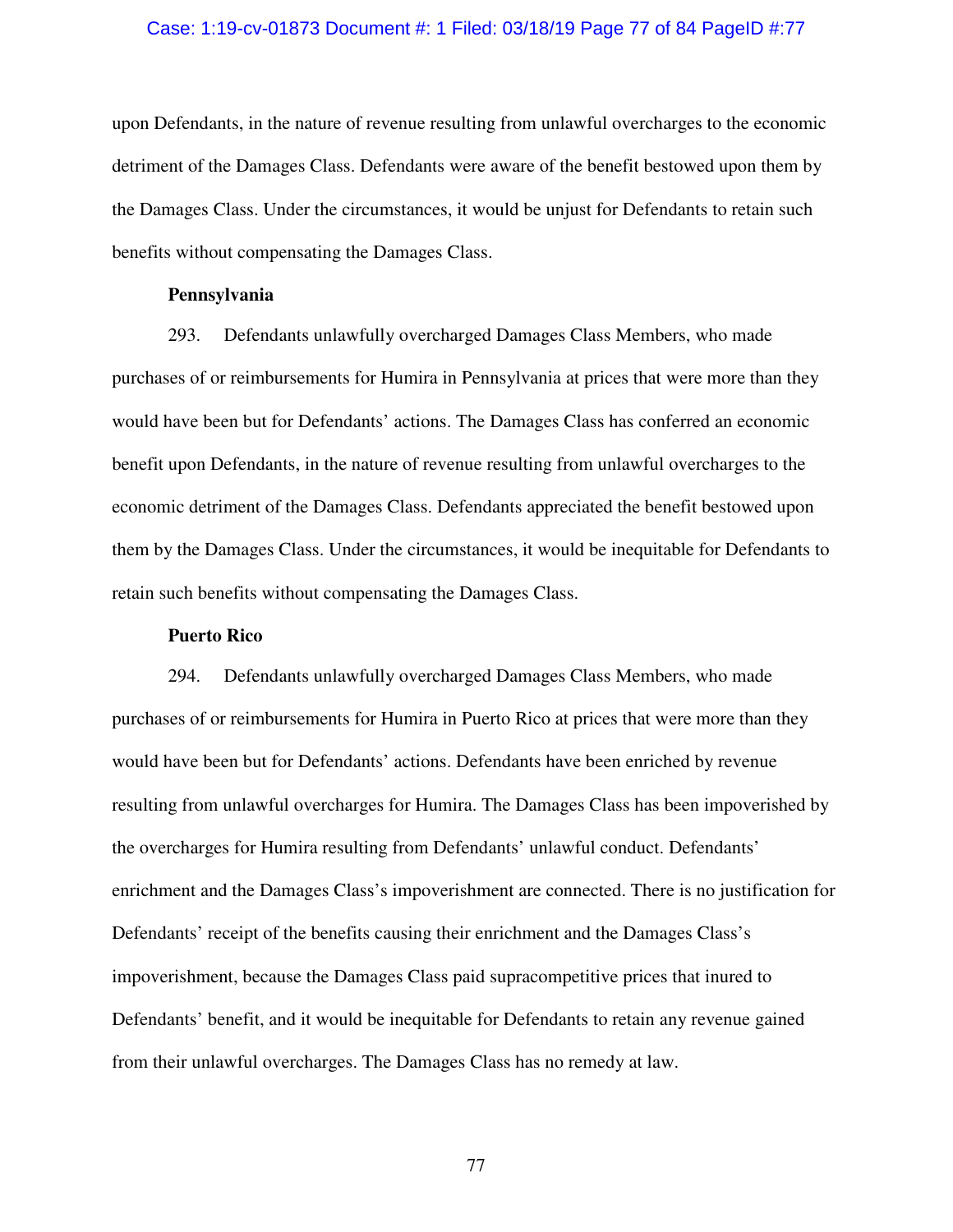## **Rhode Island**

295. Defendants unlawfully overcharged Damages Class Members, who made purchases of or reimbursements for Humira in Rhode Island at prices that were more than they would have been but for Defendants' actions. The Damages Class has conferred an economic benefit upon Defendants, in the nature of revenue resulting from unlawful overcharges to the economic detriment of the Damages Class. Defendants appreciated the benefit bestowed upon them by the Damages Class. Under the circumstances, it would be inequitable for Defendants to retain such benefits without compensating the Damages Class.

## **South Carolina**

296. Defendants unlawfully overcharged Damages Class Members, who made purchases of or reimbursements for Humira in South Carolina at prices that were more than they would have been but for Defendants' actions. The benefits conferred upon Defendants were not gratuitous, in that they comprised revenue created by unlawful overcharges arising from unlawful overcharges to the Damages Class. Defendants realized value from the benefit bestowed upon them by the Damages Class. Under the circumstances, it would be inequitable for Defendants to retain such benefits without compensating the Damages Class.

## **South Dakota**

297. Defendants unlawfully overcharged Damages Class Members, who made purchases of or reimbursements for Humira in South Dakota at prices that were more than they would have been but for Defendants' actions. Defendants have received a benefit from the Damages Class in the nature of revenue resulting from the unlawful overcharges, which revenue resulted from anticompetitive prices that inured to the benefit of Defendants. Defendants were aware of the benefit bestowed upon them by the Damages Class. Under the circumstances, it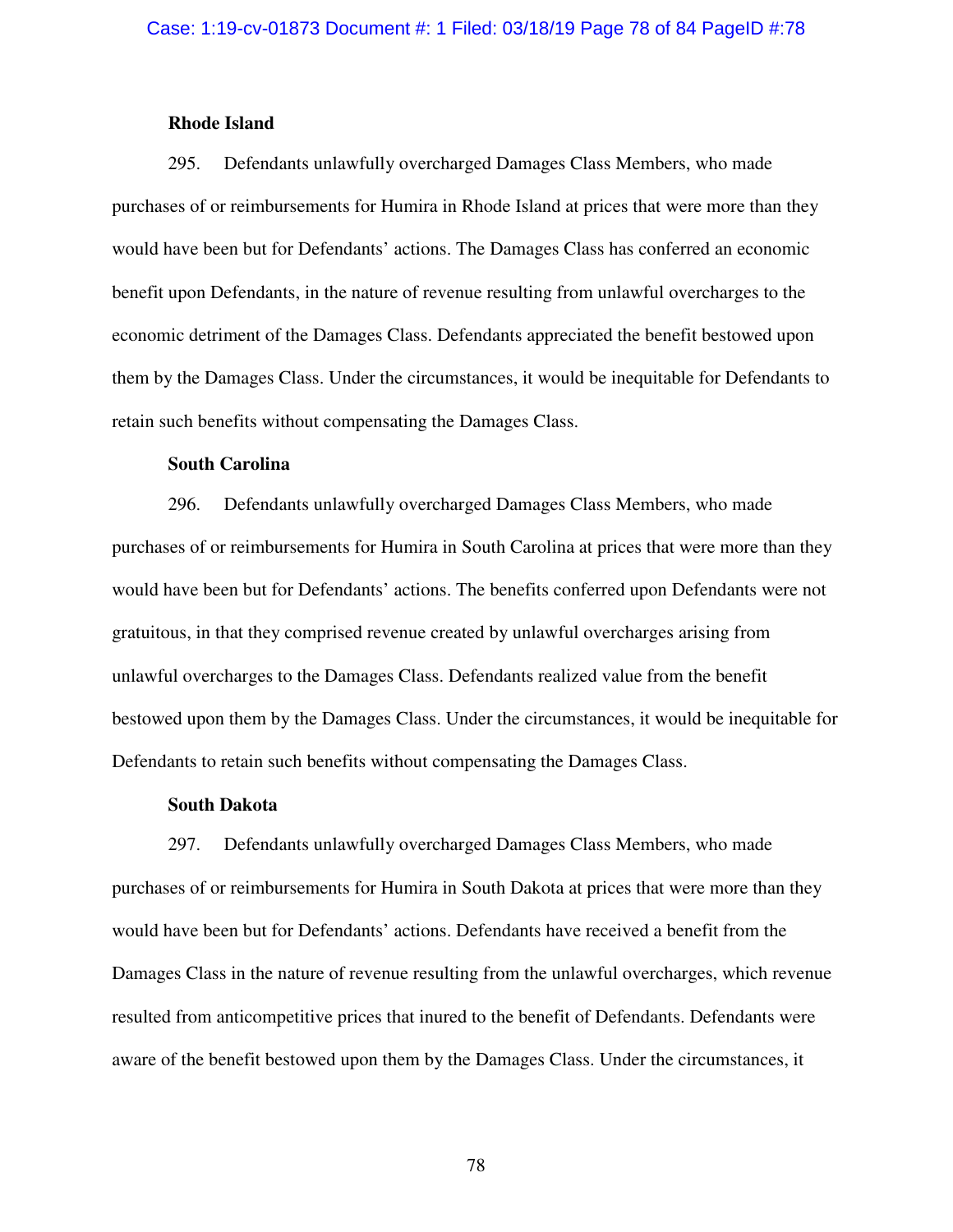## Case: 1:19-cv-01873 Document #: 1 Filed: 03/18/19 Page 79 of 84 PageID #:79

would be inequitable and unjust for Defendants to retain such benefits without reimbursing the Damages Class.

## **Tennessee**

298. Defendants unlawfully overcharged Damages Class Members, who made purchases of or reimbursements for Humira in Tennessee at prices that were more than they would have been but for Defendants' actions. The Damages Class has conferred an economic benefit upon Defendants, in the nature of revenue resulting from unlawful overcharges to the economic detriment of the Damages Class. Defendants appreciated the benefit bestowed upon them by the Damages Class. Under the circumstances, it would be inequitable for Defendants to retain such benefits without compensating the Damages Class. It would be futile for the Damages Class to seek a remedy from any party with whom they have privity of contract. Defendants have paid no consideration to any other person for any of the unlawful benefits they received indirectly from the Damages Class with respect to Defendants' sales of Humira. It would be futile for the Damages Class to exhaust all remedies against the entities with which the Damages Class has privity of contract because the Damages Class did not purchase Humira directly from any Defendant.

# **Texas**

299. Defendants unlawfully overcharged Damages Class Members, who made purchases of or reimbursements for Humira in Texas at prices that were more than they would have been but for Defendants' actions. Defendants have received a benefit from the Damages Class in the nature of revenue resulting from the unlawful overcharges, which revenue resulted from anticompetitive prices that inured to the benefit of Defendants. Defendants were aware of or appreciated the benefit bestowed upon them by the Damages Class. The circumstances under which Defendants have retained the benefits bestowed upon them by the Damages Class are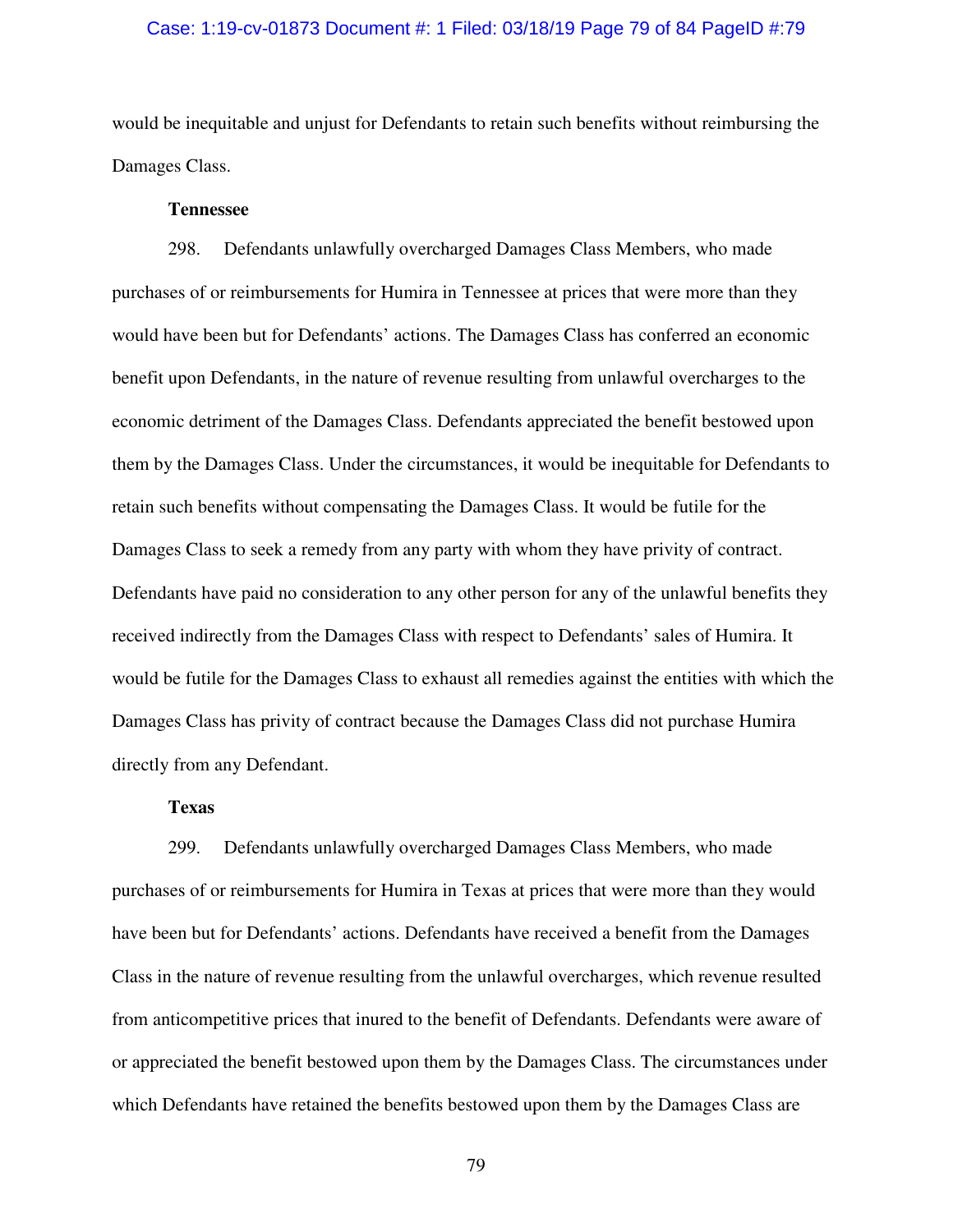## Case: 1:19-cv-01873 Document #: 1 Filed: 03/18/19 Page 80 of 84 PageID #:80

inequitable in that they result from Defendants' unlawful overcharges for Humira. The Damages Class has no remedy at law.

# **Utah**

300. Defendants unlawfully overcharged Damages Class Members, who made purchases of or reimbursements for Humira in Utah at prices that were more than they would have been but for Defendants' actions. The Damages Class has conferred an economic benefit upon Defendants, in the nature of revenue resulting from unlawful overcharges to the economic detriment of the Damages Class. Defendants were aware of or appreciated the benefit bestowed upon them by the Damages Class. Under the circumstances, it would be inequitable for Defendants to retain such benefits without compensating the Damages Class.

#### **Vermont**

301. Defendants unlawfully overcharged Damages Class Members, who made purchases of or reimbursements for Humira in Vermont at prices that were more than they would have been but for Defendants' actions. The Damages Class has conferred an economic benefit upon Defendants, in the nature of revenue resulting from unlawful overcharges to the economic detriment of the Damages Class. Defendants accepted the benefit bestowed upon them by the Damages Class. Under the circumstances, it would be inequitable for Defendants to retain such benefits without compensating the Damages Class.

#### **Virginia**

302. Defendants unlawfully overcharged Damages Class Members, who made purchases of or reimbursements for Humira in Virginia at prices that were more than they would have been but for Defendants' actions. The Damages Class has conferred an economic benefit upon Defendants, in the nature of revenue resulting from unlawful overcharges to the economic detriment of the Damages Class. Defendants were aware of the benefit bestowed upon them.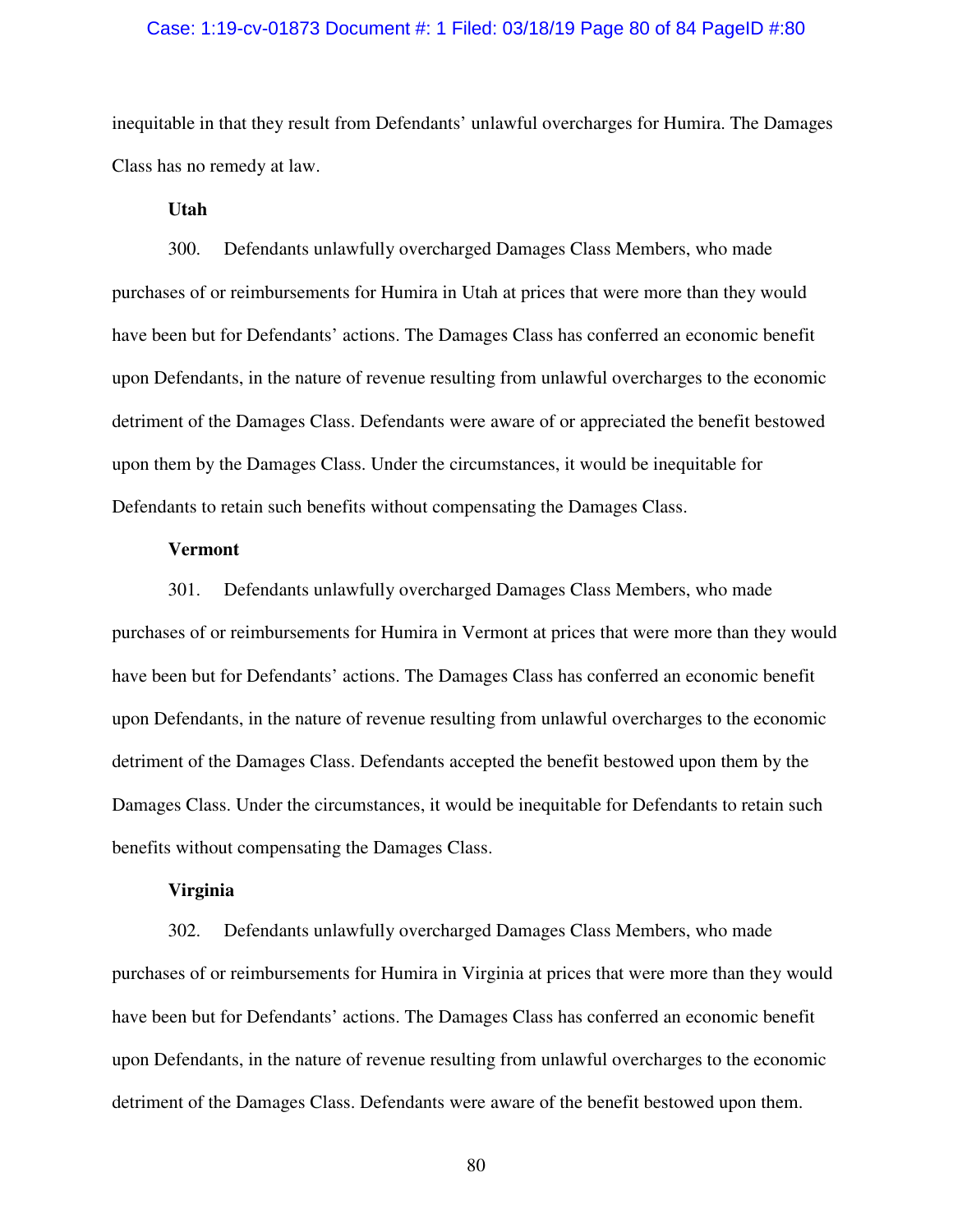#### Case: 1:19-cv-01873 Document #: 1 Filed: 03/18/19 Page 81 of 84 PageID #:81

Defendants should reasonably have expected to repay the Damages Class. The benefits conferred upon Defendants were not gratuitous, in that they constituted revenue created by unlawful overcharges arising from Defendants' illegal and unfair actions to inflate the prices of Humira. Defendants have paid no consideration to any other person for any of the benefits they have received from the Damages Class.

#### **Washington**

303. Defendants unlawfully overcharged Damages Class Members, who made purchases of or reimbursements for Humira in Washington at prices that were more than they would have been but for Defendants' actions. The Damages Class has conferred an economic benefit upon Defendants, in the nature of revenue resulting from unlawful overcharges to the economic detriment of the Damages Class. Defendants were aware of or appreciated the benefit conferred upon them by the Damages Class. Under the circumstances, it would be inequitable for Defendants to retain such benefits without compensating the Damages Class.

#### **West Virginia**

304. Defendants unlawfully overcharged Damages Class Members, who made purchases of or reimbursements for Humira in West Virginia at prices that were more than they would have been but for Defendants' actions. The Damages Class has conferred an economic benefit upon Defendants, in the nature of revenue resulting from unlawful overcharges to the economic detriment of the Damages Class. Defendants were aware of or appreciated the benefit bestowed upon them by the Damages Class. Under the circumstances, it would be inequitable for Defendants to retain such benefits without compensating the Damages Class.

# **Wisconsin**

305. Defendants unlawfully overcharged Damages Class Members, who made purchases of or reimbursements for Humira in Wisconsin at prices that were more than they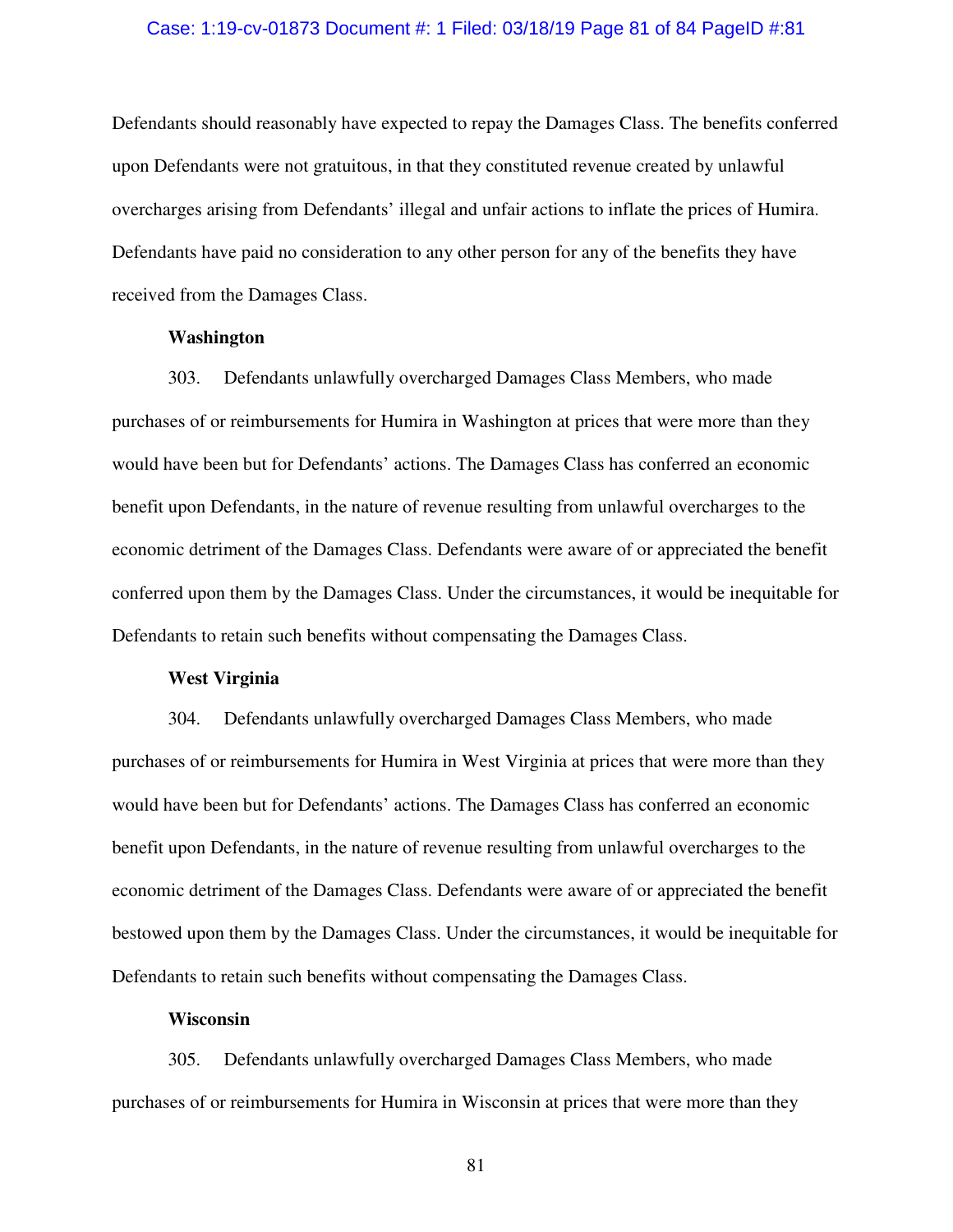## Case: 1:19-cv-01873 Document #: 1 Filed: 03/18/19 Page 82 of 84 PageID #:82

would have been but for Defendants' actions. The Damages Class has conferred an economic benefit upon Defendants, in the nature of revenue resulting from unlawful overcharges to the economic detriment of the Damages Class. Defendants appreciated the benefit bestowed upon them by the Damages Class. Under the circumstances, it would be inequitable for Defendants to retain such benefits without compensating the Damages Class.

## **Wyoming**

306. Defendants unlawfully overcharged Damages Class Members, who made purchases of or reimbursements for Humira in Wyoming at prices that were more than they would have been but for Defendants' actions. The Damages Class has conferred an economic benefit upon Defendants, in the nature of revenue resulting from unlawful overcharges to the economic detriment of the Damages Class. Defendants accepted, used and enjoyed the benefits bestowed upon them by the Damages Class. Under the circumstances, it would be inequitable for Defendants to retain such benefits without compensating the Damages Class.

#### **IX. RELIEF REQUESTED**

307. Accordingly, Plaintiff, on behalf of itself and the proposed Classes, respectfully requests that this Court:

(a) Determine that this action may be maintained as a class action pursuant to Rules 23(a), (b)(2), and (b)(3) of the Federal Rules of Civil Procedure, and direct that reasonable notice of this action, as provided by Rule  $23(c)(2)$ , be given to the Classes, and declare Plaintiff as the representative of the Classes;

(b) Enter joint and several judgments against the Defendants and in favor of Plaintiff and the Classes;

(c) Enjoin AbbVie from continuing its unlawful scheme to maintain and enforce its patent thicket;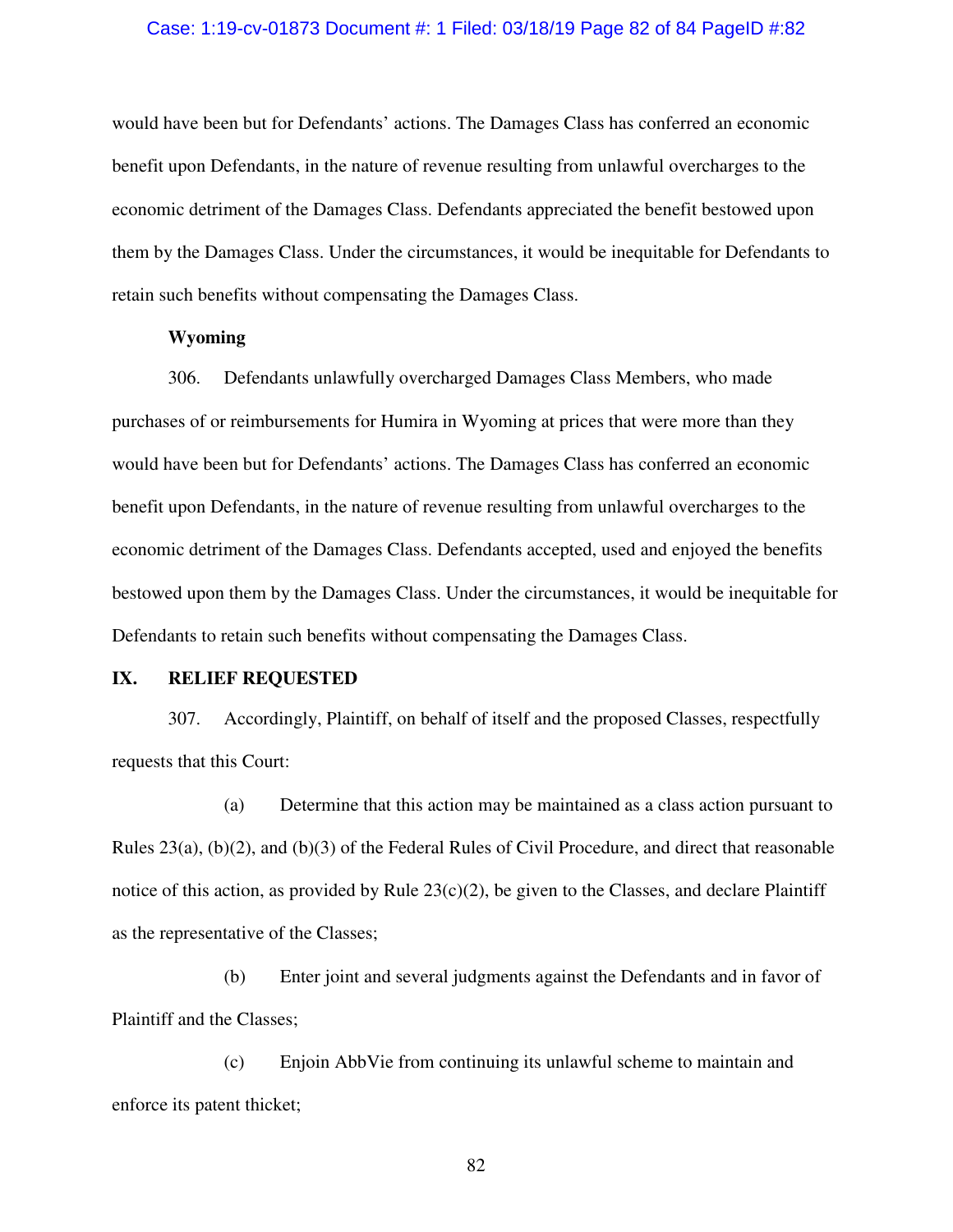# Case: 1:19-cv-01873 Document #: 1 Filed: 03/18/19 Page 83 of 84 PageID #:83

(d) Enjoin Defendants from continuing their unlawful market division

agreements;

(e) Grant Plaintiff and the Classes equitable relief in the nature of

disgorgement, restitution, and the creation of a constructive trust to remedy Defendants' unjust enrichment;

(f) Award the Damages Class damages, and, where applicable, treble,

multiple, punitive, and other damages, in an amount to be determined at trial;

(g) Award Plaintiff and the Classes their costs of suit, including reasonable

attorneys' fees as provided by law; and

(h) Award such further and additional relief as the case may require and the Court may deem just and proper under the circumstances.

# **X. JURY DEMAND**

308. Pursuant to Rule 38 of the Federal Rules of Civil Procedure, Plaintiff, on behalf of itself and the proposed Classes, demands a trial by jury on all issues so triable.

Date: March 18, 2019

By: */s/ Michael J. Freed\_\_\_\_\_\_* Michael J. Freed Steven A. Kanner Robert J. Wozniak Brian M. Hogan **FREED KANNER LONDON & MILLEN LLC**  2201 Waukegan Road, Suite 130 Bannockburn, IL 60015 (224) 632-4500 skanner@fklmlaw.com mfreed@fklmlaw.com rwozniak@fklmlaw.com bhogan@fklmlaw.com